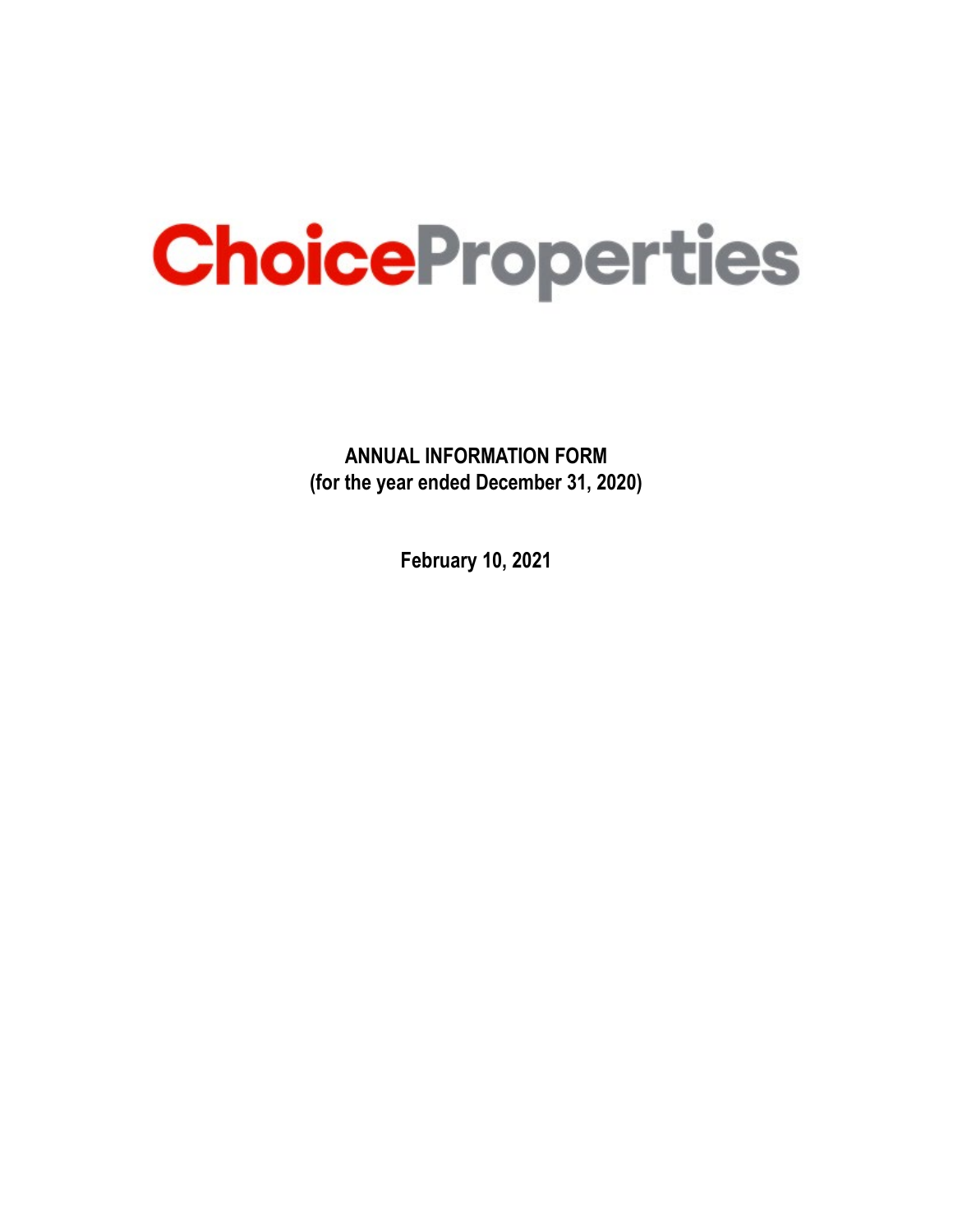|     | <b>TABLE OF CONTENTS</b>                               |          |
|-----|--------------------------------------------------------|----------|
| Ι.  | <b>GLOSSARY</b>                                        | 5        |
| ΙΙ. | FORWARD-LOOKING STATEMENTS                             | 16       |
| Ⅲ.  | <b>NON-GAAP MEASURES</b>                               | 18       |
| IV. | LEGAL STRUCTURE OF CHOICE PROPERTIES                   | 18       |
|     | Name and Establishment                                 | 18       |
|     | Intercorporate Relationships                           | 18       |
| V.  | GENERAL DEVELOPMENT OF THE BUSINESS                    | 19       |
|     | Acquisition of CREIT and Spin-Out of Choice Properties | 19       |
|     | Financing                                              | 19       |
|     | <b>Credit Facility</b>                                 | 21       |
|     | <b>Term Loans</b>                                      | 21       |
|     | <b>Mezzanine Financing Program</b>                     | 22       |
|     | Acquisition, Disposition and Development Activity      | 22       |
|     | Impact of COVID-19                                     | 26       |
| VI. | DESCRIPTION OF THE BUSINESS                            | 27       |
|     | Overview                                               | 27       |
|     | Acquisitions                                           | 28       |
|     | Development                                            | 28       |
|     | <b>Active Management</b>                               | 29       |
|     | Principal Tenant - Loblaw                              | 29       |
|     | About Loblaw                                           | 29       |
|     | Loblaw Leases                                          | 29       |
|     | <b>Leased Premises</b>                                 | 30       |
|     | Use                                                    | 30       |
|     | Term                                                   | 30       |
|     | Options to Extend                                      | 31       |
|     | <b>Annual Basic Rent</b>                               | 31<br>31 |
|     | <b>Additional Rent/Net Lease</b>                       | 31       |
|     | Repair and Maintenance Responsibilities                | 32       |
|     | <b>Right to Cease Operation</b>                        | 33       |
|     | Parking and Site Control<br>Alterations                | 33       |
|     | <b>Environmental Covenants</b>                         | 33       |
|     | Assignment and Subletting                              | 33       |
|     | Damage and Destruction                                 | 34       |
|     | <b>Restrictive Covenants</b>                           | 34       |
|     | Landlord and Tenant Expansion/Development Restrictions | 35       |
|     | <b>Events of Default</b>                               | 35       |
|     | Competition                                            | 36       |
|     | Description of Third-Party Leases                      | 36       |
|     | <b>Financial Performance</b>                           | 36       |
|     | Intellectual Property                                  | 36       |
|     | Employment                                             | 36       |
|     | Environmental, Social and Governance                   | 36       |
|     |                                                        |          |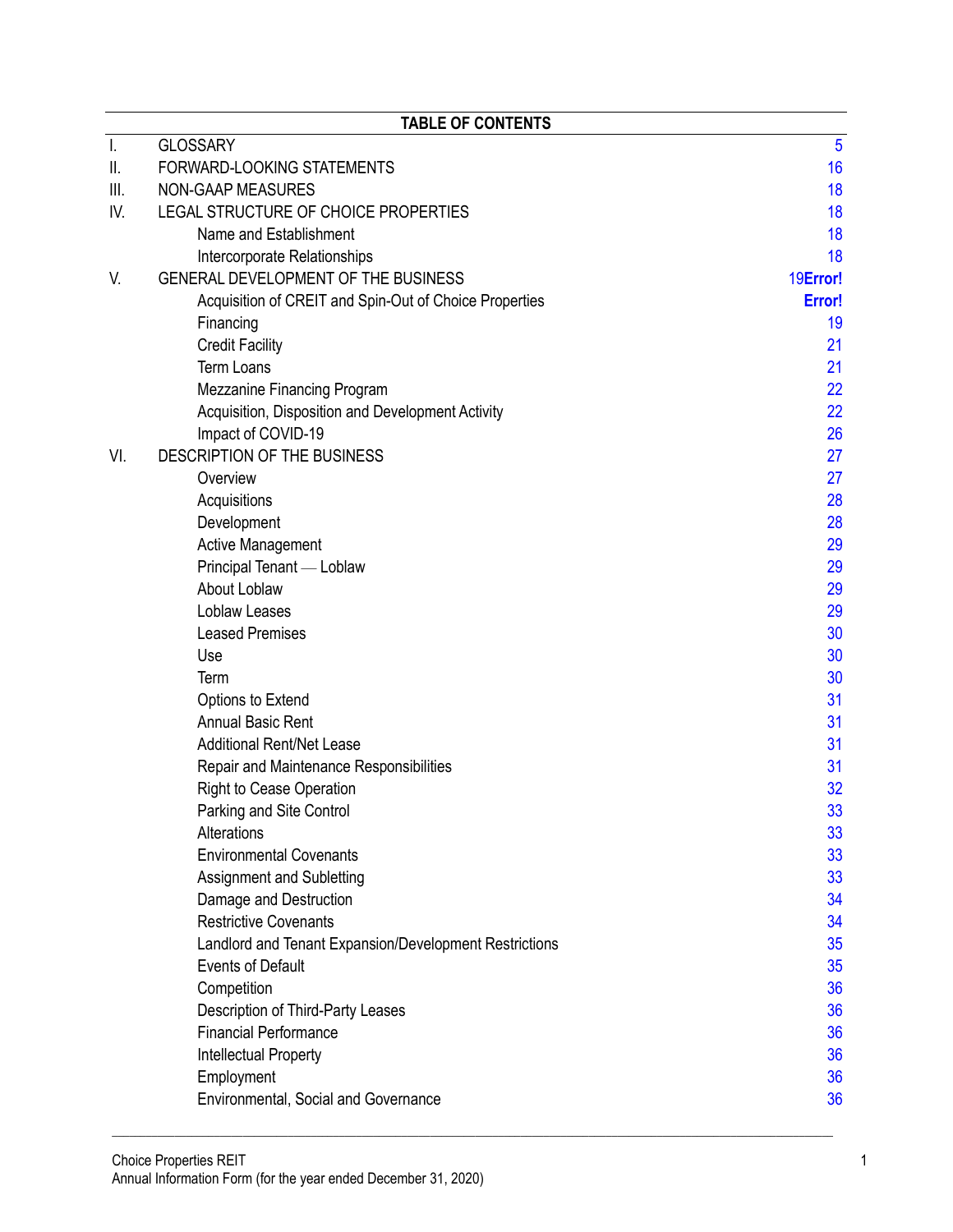| VII.  | PROPERTIES HELD BY CHOICE PROPERTIES                                   | 37         |
|-------|------------------------------------------------------------------------|------------|
|       | Overview                                                               | 37         |
|       | Geographic Diversification                                             | 38         |
|       | Top 10 Tenants                                                         | 38         |
| VIII. | <b>INVESTMENT GUIDELINES AND OPERATING POLICIES</b>                    | 38         |
|       | <b>Investment Guidelines</b>                                           | 38         |
|       | <b>Operating Policies</b>                                              | 40         |
|       | Amendments to Investment Guidelines and Operating Policies             | 41         |
|       | <b>Regulatory Conflict</b>                                             | 41         |
| IX.   | DECLARATION OF TRUST AND DESCRIPTION OF UNITS                          | 42         |
|       | General                                                                | 42         |
|       | Authorized Capital and Outstanding Securities                          | 42         |
|       | Units                                                                  | 42         |
|       | <b>Special Voting Units</b>                                            | 42         |
|       | <b>Issuance of Units</b>                                               | 43         |
|       | Purchase of Units                                                      | 43         |
|       | Limitations on Non-Resident Ownership of Units                         | 43         |
|       | Nomination of Trustees                                                 | 43         |
|       | <b>Redemption Right</b>                                                | 45         |
|       | <b>Trustees</b>                                                        | 47         |
|       | Committees                                                             | 47         |
|       | Conflicts of Interest                                                  | 48         |
|       | <b>Meetings of Voting Unitholders</b>                                  | 48         |
|       | Amendments to the Declaration of Trust and Other Extraordinary Matters | 49         |
|       | <b>Take-Over Bids</b>                                                  | 50         |
|       | Information and Reports                                                | 50         |
|       | <b>Rights of Unitholders</b>                                           | 51         |
|       | Non-Certificated Inventory System                                      | 51         |
| Х.    | THE PARTNERSHIP AND DESCRIPTION OF PARTNERSHIP UNITS                   | 52         |
|       | Partnership Units                                                      | 52         |
|       | Operation                                                              | 52         |
|       | Distributions                                                          | 52         |
|       | Allocation of Partnership Net Income                                   | 53         |
|       | <b>Transfer of LP Units</b>                                            | 53         |
|       | Amendments to the Limited Partnership Agreement                        | 54         |
| XI.   | DESCRIPTION OF THE UNSECURED DEBENTURES                                | 55         |
|       | General                                                                | 56         |
| XII.  | Rank, Guarantees and Redemption<br><b>DEBT MATURITIES</b>              | 57<br>58   |
| XIII. | <b>RATINGS</b>                                                         |            |
|       | S&P Rating                                                             | 58<br>59   |
|       | <b>DBRS Rating</b>                                                     | 59         |
| XIV.  | <b>MARKET FOR SECURITIES</b>                                           | $\epsilon$ |
|       |                                                                        | 60         |
|       | <b>Trading Price and Volume</b>                                        |            |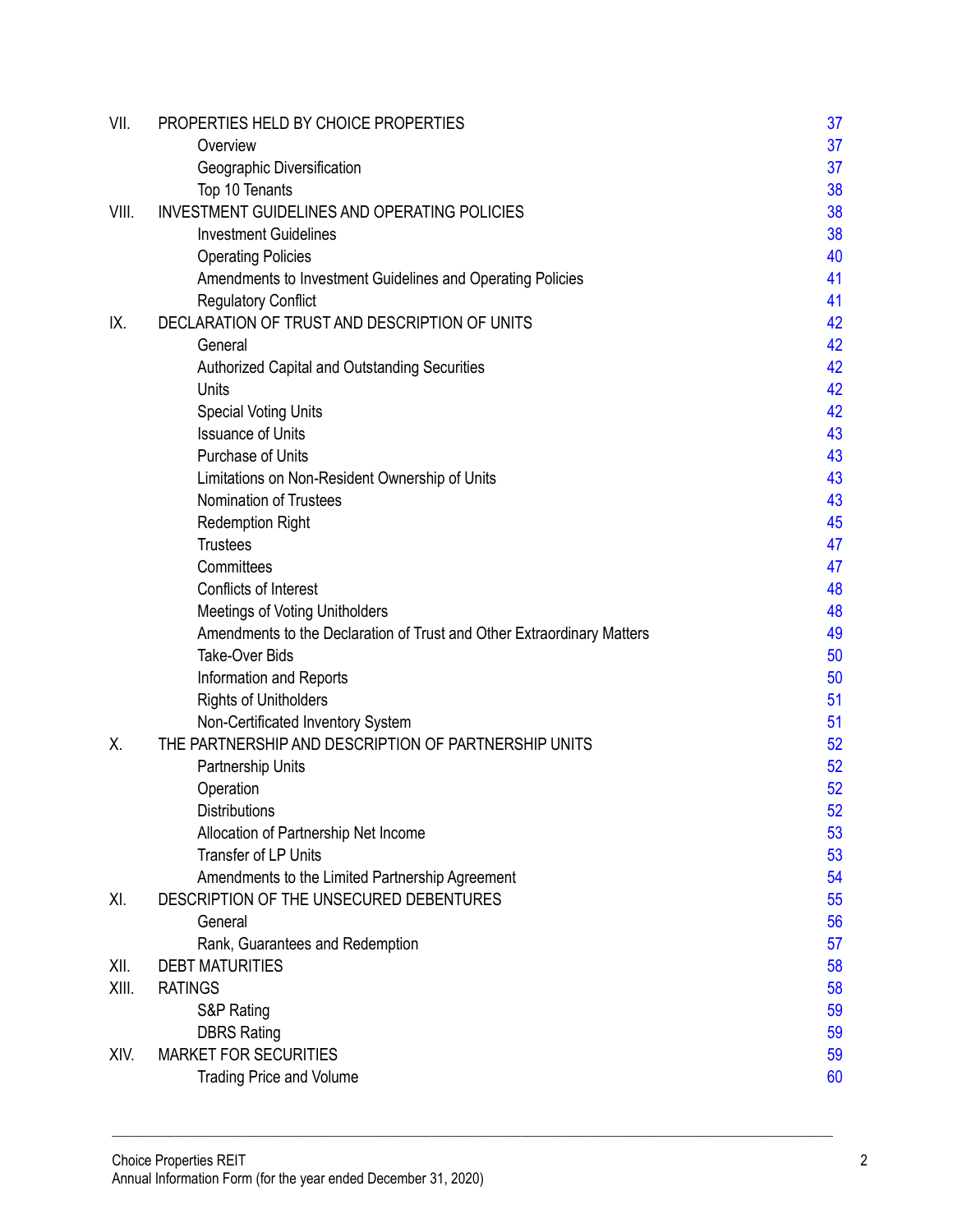| XV.   | <b>DISTRIBUTION POLICY</b>                                           | 60       |
|-------|----------------------------------------------------------------------|----------|
|       | <b>Distribution Policy</b>                                           | 60       |
|       | Distribution Reinvestment Plan                                       | 61       |
| XVI.  | <b>RISK FACTORS</b>                                                  | 62       |
|       | ENTERPRISE RISKS AND RISK MANAGEMENT                                 | 62       |
|       | COVID-19 Pandemic                                                    | 63       |
|       | OPERATING RISKS AND RISK MANAGEMENT                                  | 64       |
|       | <b>Business Continuity</b>                                           | 64       |
|       | <b>Economic Environment</b>                                          | 64       |
|       | Asset Management                                                     | 64       |
|       | Demographic and Tenant Changes                                       | 65       |
|       | Information and Cyber Security                                       | 65       |
|       | <b>Property Valuation</b>                                            | 66       |
|       | <b>Capitalization Rate Risk</b>                                      | 66       |
|       | Property Development and Construction                                | 66       |
|       | <b>Regulatory Compliance</b>                                         | 67       |
|       | Workplace Health and Safety                                          | 67       |
|       | <b>Environmental Matters</b>                                         | 67       |
|       | <b>Climate Change Risk</b>                                           | 68       |
|       | Acquisitions and Dispositions                                        | 69       |
|       | <b>Talent Management and Succession Planning</b>                     | 69       |
|       | <b>Tenant Concentration</b>                                          | 70       |
|       | Geographic Concentration                                             | 70       |
|       | Data Governance and Decision Support                                 | 71       |
|       | Competition                                                          | 71       |
|       | Vendor Management, Partnerships and Third-Party Service Providers    | 71       |
|       | <b>Shared Service Arrangements</b>                                   | 71       |
|       | <b>Asset Class Diversification</b>                                   | 71       |
|       | Leasing Restrictions under the Strategic Alliance Agreement          | 71       |
|       | Reliance on the Partnership                                          | 72       |
|       | Significant Ownership by GWL                                         | 72       |
|       | Acquisition of Future Properties from Loblaw                         | 72       |
|       | Sale and Financing Provisions under the Strategic Alliance Agreement | 73       |
|       | Potential Conflicts of Interest with Loblaw                          | 73       |
|       | FINANCIAL RISKS AND RISK MANAGEMENT<br><b>Interest Rate Risk</b>     | 73       |
|       |                                                                      | 73<br>74 |
|       | Liquidity and Capital Availability Risk                              | 74       |
|       | <b>Liquidity of Real Property</b><br><b>Unit Price Risk</b>          | 74       |
|       | <b>Credit Risk</b>                                                   | 75       |
|       | Degree of Leverage                                                   | 75       |
|       | <b>Credit Rating Risk</b>                                            | 75       |
| XVII. | TRUSTEES AND OFFICERS OF THE TRUST                                   | 76       |
|       | <b>Trustees</b>                                                      | 76       |
|       | <b>Executive Officers</b>                                            |          |
|       |                                                                      | 77       |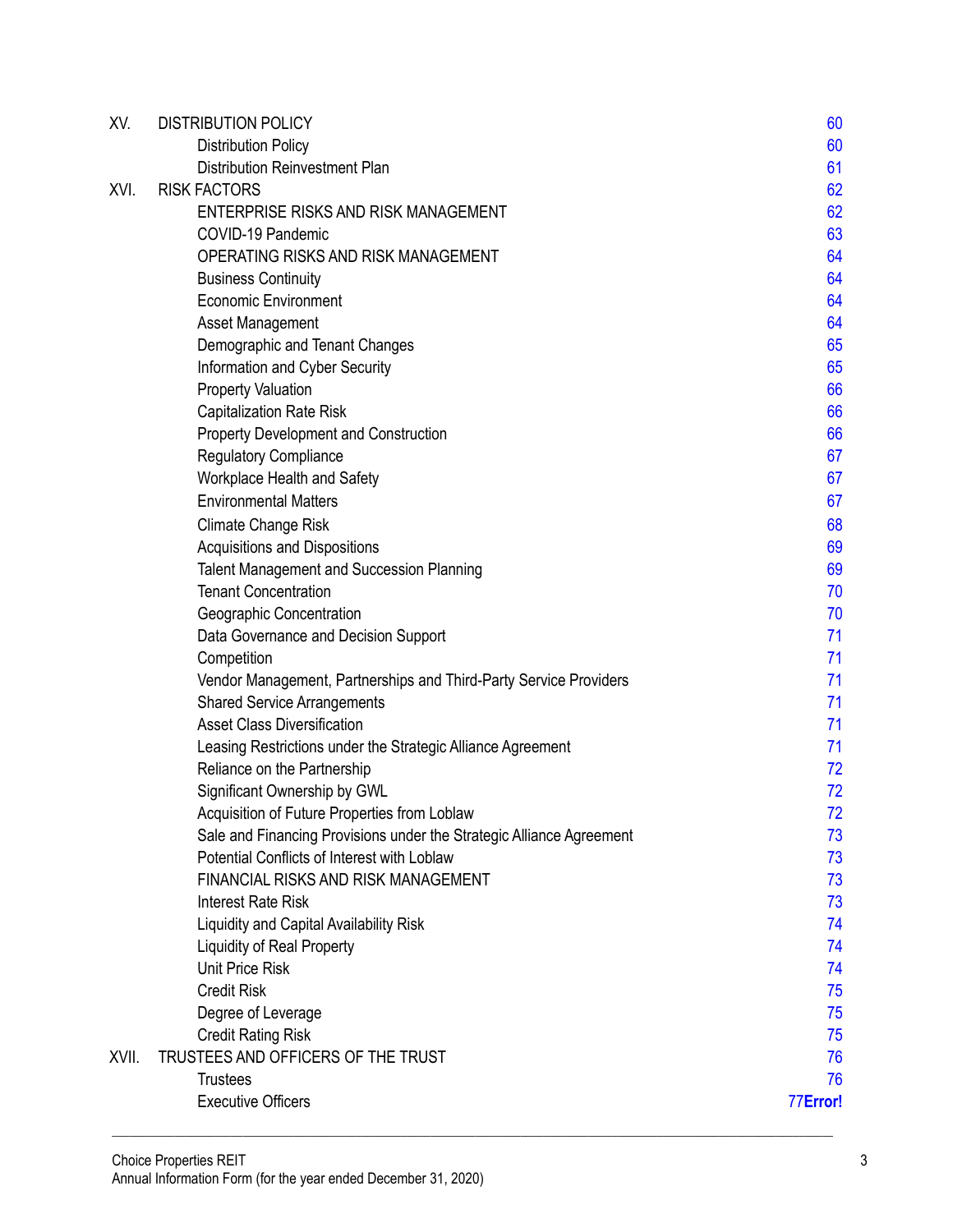|        | <b>Ownership of Securities</b>                             | 78    |
|--------|------------------------------------------------------------|-------|
|        | Conflicts of Interest                                      | 78    |
| XVIII. | <b>MATERIAL CONTRACTS</b>                                  | 78    |
|        | <b>Strategic Alliance Agreement</b>                        | 79    |
|        | <b>Exchange Agreement</b>                                  | 83    |
| XIX.   | LEGAL PROCEEDINGS AND REGULATORY ACTIONS                   | 85    |
|        | Legal Proceedings                                          | 85    |
|        | <b>Regulatory Actions</b>                                  | 85    |
| XX.    | INTEREST OF MANAGEMENT AND OTHERS IN MATERIAL TRANSACTIONS | 85    |
| XXI.   | AUDITOR, TRANSFER AGENT, REGISTRAR AND INDENTURE TRUSTEE   | 85    |
| XXII.  | <b>AUDIT COMMITTEE INFORMATION</b>                         | 86    |
| XXIII. | EXTERNAL AUDIT FEES                                        | 87    |
| XXIV.  | ADDITIONAL INFORMATION                                     | 87    |
|        | <b>APPENDICES</b>                                          |       |
|        | APPENDIX A - LIST OF PROPERTIES                            | A-1   |
|        | APPENDIX B - AUDIT COMMITTEE MANDATE                       | $B-1$ |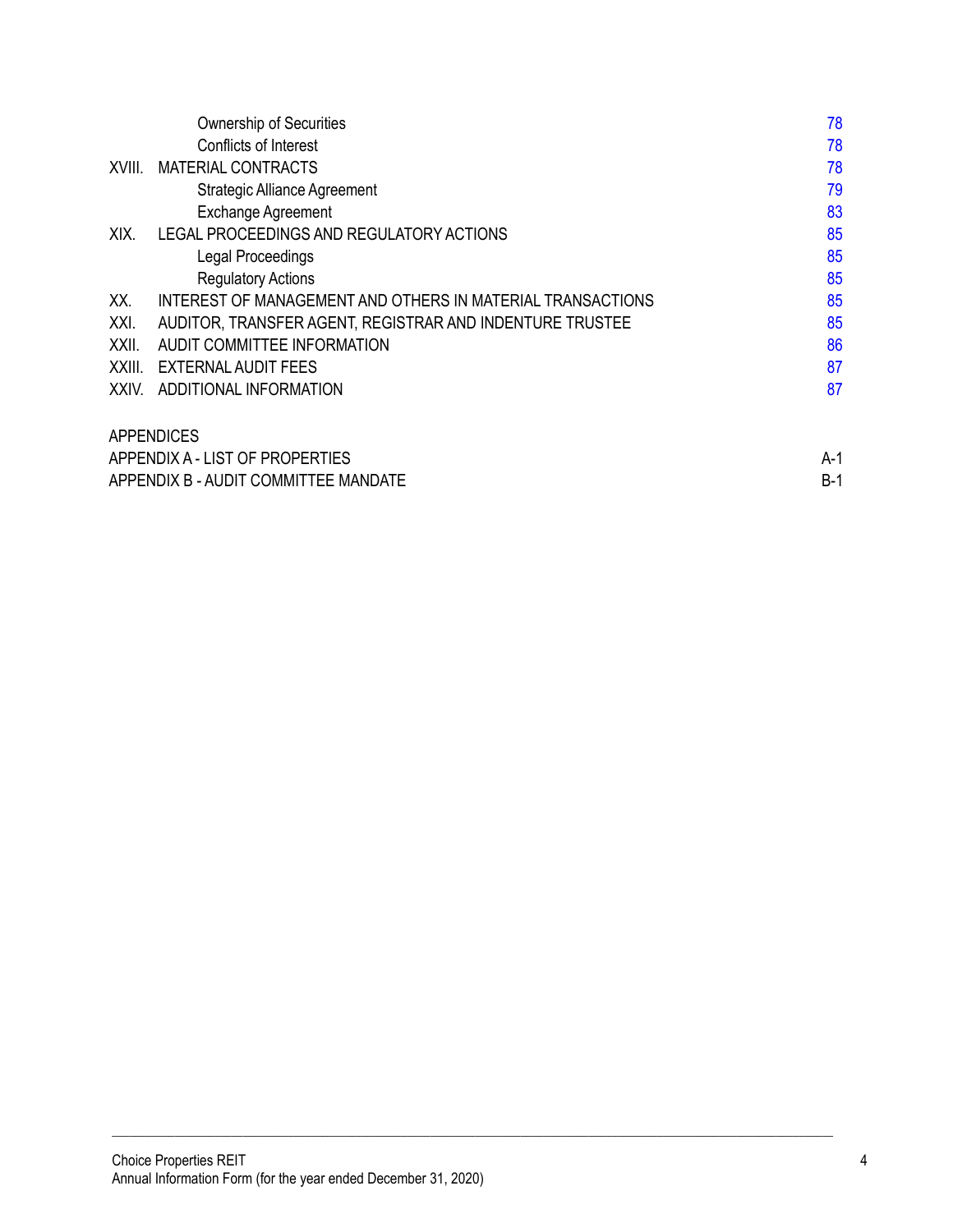# <span id="page-5-0"></span>I. **GLOSSARY**

**"Acquisition Transaction"** has the meaning given to that term under "General Development of the Business — Acquisition of Canadian Real Estate Investment Trust".

**"Affiliates"** has the meaning given to that term in National Instrument 45-106 — *Prospectus Exemptions.* 

**"Aggregate Adjusted Assets"** as at any date means, as at the relevant Calculation Reference Date, the Aggregate Assets, provided that the component amount thereof that would otherwise comprise the amount shown on the Trust's balance sheet as "Investment properties" (or its equivalent) shall be instead calculated as the amount obtained by applying the Capitalization Factor as at such Calculation Reference Date to determine the fair value of the Trust's assets that would comprise "Investment properties" as at such date, using the valuation methodology described by the Trust in its then most recently published annual or interim financial statements or management's discussion and analysis, applied consistently in accordance with past practice.

**"Aggregate Assets"** of the Trust as at any date means, the total assets of the Trust, excluding goodwill and future income tax assets, determined on a consolidated basis and in accordance with GAAP, and giving effect to the Proportionate Consolidation Adjustments and to the extent applicable, adjusted for any adjustments which correspond to those made in accordance with the definition of Consolidated EBITDA (other than fair value adjustments reflecting an increase or decrease in the fair value of investment properties).

**"AIF"** means this annual information form of the Trust.

**"Assumed Debentures"** means, collectively, the Series A-C Debentures, the Series B-C Debentures, the Series C-C Debentures and the Series D-C Debentures.

**"Assumed Indenture"** means the trust indenture entered into between CREIT and the Assumed Indenture Trustee, dated as at June 11, 2013, pursuant to which the Assumed Debentures were created and issued.

**"Assumed Indenture Trustee"** means Computershare Trust Company of Canada, for the Assumed Debentures.

**"Audit Committee"** means the audit committee of the Board established pursuant to Section 9.2 of the Declaration of Trust.

**"BA"** means bankers' acceptance.

**"Board"** means the Board of Trustees of the Trust.

**"Calculation Reference Date"** means, with respect to any date, the last day of the most recently completed quarter of the Trust.

**"Capitalization Factor"** of the Trust as at the relevant Calculation Reference Date means, the amount determined as the simple average of the weighted average capitalization rate published by the Trust in reference to the calculation of the fair value of its assets in the Trust's annual or interim financial statements or management's discussion and analysis published for each of the eight (8) most recently completed fiscal quarters (including the fiscal quarter in which the relevant Calculation Reference Date occurs).

**"CBCA"** means the *Canada Business Corporations Act*, as amended.

**"CDS"** means CDS Clearing and Depository Services Inc., together with its successors from time to time.

# **"Change of Control"** means:

(a) in respect of the Trust Debentures, the acquisition by a person, or group of persons acting jointly or in concert, directly or indirectly, other than the Weston Group or a member of the Weston Group or LCL or any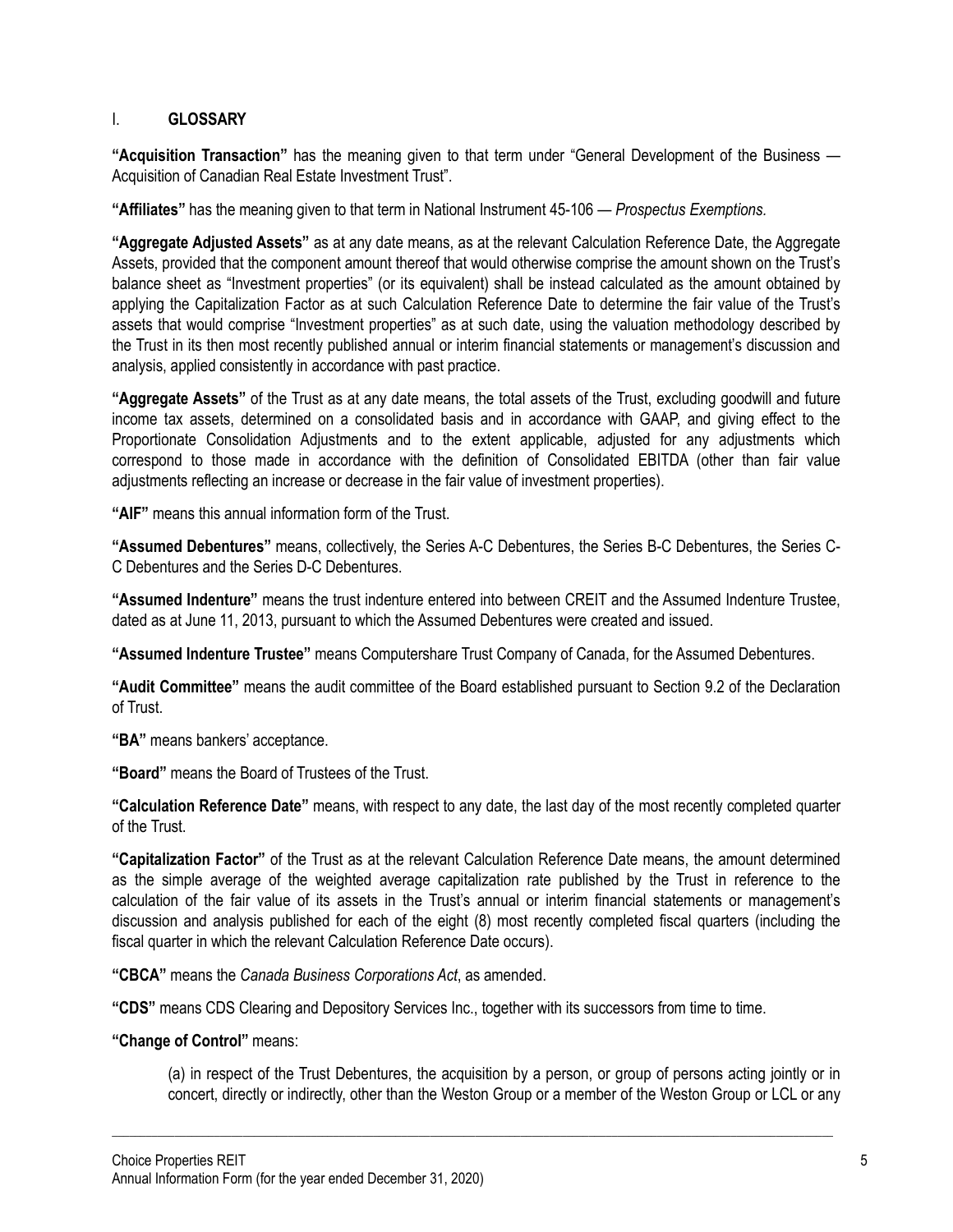of its Subsidiaries (in the event LCL ceases to be part of the Weston Group), of more than 50% of the aggregate voting rights attached to the Units and Special Voting Units of the Trust (taking into account: (i) full dilution from the exchange of all then-outstanding Class B LP Units into Units of the Trust; and (ii) in respect of any other securities that are convertible or exchangeable into Units of the Trust, only dilution resulting from the conversion or exercise of such other convertible or exchangeable securities held by such person or group of persons); and

(b) in respect of the outstanding Assumed Debentures, the acquisition by a person, or group of persons acting jointly or in concert, directly or indirectly, of Units of the Trust or securities convertible or Exchangeable into Units of the Trust representing (on a diluted basis, but only giving effect to the conversion or exercise of convertible securities held by such person or group of persons) in the aggregate more than 50% of the Units of the Trust. For greater certainty, in calculating in aggregate number of Units acquired by the above-noted persons or group of persons, any securities convertible or exchangeable into Units of the Trust acquired by such persons or group of persons shall be calculated as if they have been fully-exchanged into Units of the Trust. For clarity, if (i) any person (the "**First Person"**) owns, either directly or indirectly, more than 50% of the Units of the Trust both before and after any such acquisition, and (ii) no other person other than the First Person or any Subsidiary of the First Person acquires more than 50% of the Units of the Trust as part of such acquisition, then such acquisition shall not constitute a "Change of Control" in respect of the outstanding Assumed Debentures.

**"Change of Control Triggering Event"** means the occurrence of both a Change of Control and a Rating Event.

**"Choice Properties"** and **"Trust"** are interchangeable and mean the Trust and its Subsidiaries, including the Partnership, on a consolidated basis, unless the context requires otherwise.

**"Class A LP Units"** means a unit of interest in the LP designated as a Class A LP Unit and having the rights and attributes described in the Limited Partnership Agreement with respect thereto.

**"Class B LP Units"** means a unit of interest in the LP designated as a Class B LP Unit and having the rights and attributes described in the Limited Partnership Agreement with respect thereto, including the right of a holder to exchange such unit for a Unit.

**"Class C LP Units"** means a unit of interest in the LP designated as a Class C LP Unit and having the rights and attributes described in the Limited Partnership Agreement with respect thereto.

**"Consolidated EBITDA"** of the Trust for any period means, Consolidated Net Income for such period increased by the sum of, without duplication (i) Consolidated Interest Expense for such period; (ii) depreciation and amortization expense for such period; and (iii) Consolidated Income Tax Expense for such period (other than income taxes, either positive or negative, attributable to unusual or non-recurring gains or losses or other non-cash gains or losses as adjusted for in calculating Consolidated Net Income).

**"Consolidated Income Tax Expense"** of the Trust for any period means the income tax expense of the Trust for such period, determined on a consolidated basis and in accordance with GAAP and including Proportionate Consolidation Adjustments.

**"Consolidated Indebtedness"** of the Trust as at any date means the consolidated Indebtedness of the Trust as at such date determined in accordance with GAAP and including Proportionate Consolidation Adjustments.

**"Consolidated Interest Expense"** of the Trust for any period means the aggregate amount of interest expense of the Trust, adjusted in all cases for Proportionate Consolidation Adjustments in respect of Consolidated Indebtedness, Lease Liability, the original issue discount (or, as applicable, premium) of any Consolidated Indebtedness issued at a price less than (or, as applicable, more than) the face amount thereof paid, accrued or scheduled to be paid or accrued by the Trust during such period and, to the extent interest has been capitalized on projects that are under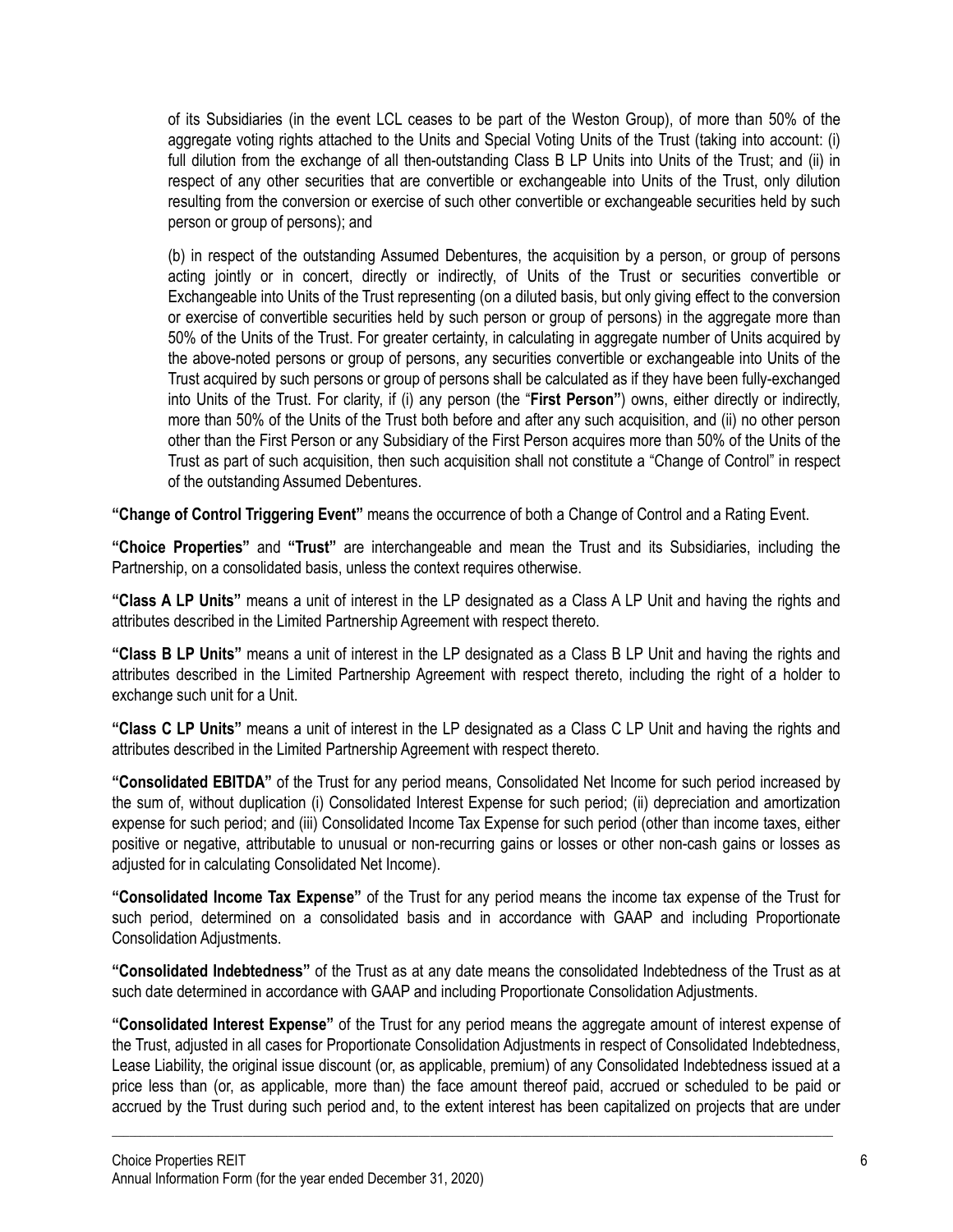development or held for future development during the period, the amount of interest so capitalized (including Proportionate Consolidation Adjustments), all as determined on a consolidated basis in accordance with GAAP; provided that (A) such amount shall be adjusted, as and to the extent applicable, for non-cash gains or losses related to the promissory notes issued by the Partnership to a transferor trust in connection with the Trust's initial public offering and (B) notwithstanding its presentation under GAAP, all interest expense of the Trust in respect of convertible debenture Indebtedness and Subordinated Indebtedness will be included at the face rate of interest thereon, and (C) for the avoidance of doubt, distributions in respect of the Class B LP Units will not be included in determining Consolidated Interest Expense and fair value adjustments on Class B LP Units.

**"Consolidated Net Income"** of the Trust for any period means the net income (loss) of the Trust for such period determined on a consolidated basis in accordance with GAAP, excluding (i) the aggregate amount of distributions on the Class B LP Units for such period; (ii) any gain or loss attributable to the sale or other disposition of any asset or liability of the Trust; (iii) any non-cash changes in fair value and other non-cash gains or losses of the Trust, determined on a consolidated basis in accordance with GAAP; (iv) other non-recurring items; and including (v) any Proportionate Consolidation Adjustments; and including or excluding, as applicable, the related tax impact of items (i) to (iv).

**"CREIT"** means Canadian Real Estate Investment Trust.

**"DBRS"** means DBRS Limited.

**"Debentures"** means, collectively, the Trust Debentures, the outstanding Assumed Debentures and the Partnership Debentures.

**"Debt Service"** means, for any period, the sum of (without duplication) (i) Consolidated Interest Expense for such period; and (ii) all regularly scheduled principal payments made with respect to Consolidated Indebtedness during such period (other than any balloon, bullet or similar principal payable at maturity or which repays such Indebtedness in full).

**"Declaration of Trust"** means the amended and restated declaration of trust of the Trust dated as at May 2, 2018, as may be further amended, supplemented or restated from time to time, and as described under "Declaration of Trust and Description of Units".

**"Deferred Income Plans"** means, collectively, trusts governed by registered retirement savings plans, registered retirement income funds, registered education savings plans, deferred profit sharing plans, registered disability savings plans and tax-free savings accounts, each as described in the Tax Act.

**"Distribution Date"** means, in respect of a calendar month, on or about the 15th day of the following calendar month or such other date as the Trustees so determine in their discretion.

**"DRIP"** means the distribution reinvestment plan adopted by the Trust for Unitholders that may be in effect from time to time.

**"EBITDA"** means earnings before interest, taxes, depreciation and amortization.

**"Eighth Supplemental Indenture"** means the eighth supplemental indenture to the Indenture dated as at March 7, 2016 and providing for the creation and issuance of the Series H Debentures.

**"Eleventh Supplemental Indenture"** means the eleventh supplemental indenture to the Indenture dated as at March 8, 2018 and providing for the creation and issuance of the Series K Debentures.

**"Encumbered"** when used, as at any date, in reference to any asset of the Trust, means an asset which is encumbered by any Lien that secures the payment of any obligations under any Indebtedness. The designation of a particular asset as Encumbered at any particular time shall not necessarily result in its continued designation as such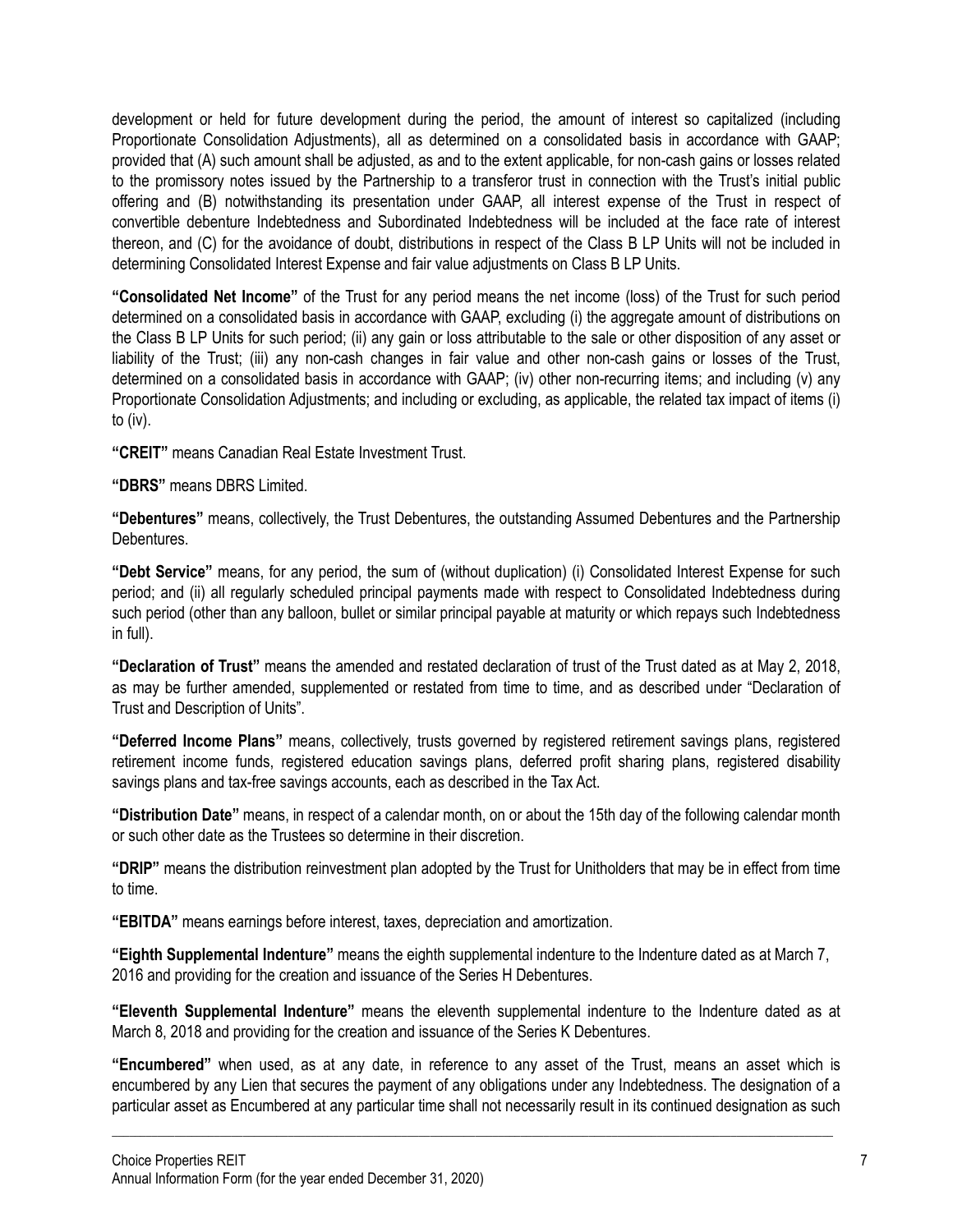at any future time and vice versa (i.e., assets previously designated Encumbered may cease to qualify as such in accordance with the foregoing definition and assets previously not designated as such may become designated Encumbered upon meeting the qualification criteria of the foregoing definition).

**"Exchange Agreement"** means the exchange agreement dated as at July 5, 2013 and entered into by the Trust, the Partnership, and each holder of a Class B LP Unit, and each additional person who becomes, from time to time, a holder of Class B LP Units, as may be amended, supplemented or restated from time to time, and as described under "Material Contracts — Exchange Agreement".

**"Exchangeable Units"** means the Class B LP Units which are exchangeable for Units at the option of the holder in accordance with the terms of the Limited Partnership Agreement and the Exchange Agreement.

**"Excluded Transaction"** means, for purposes of the Strategic Alliance Agreement, any transaction or series of transactions (including any sale, acquisition, construction, development or redevelopment transaction or series of transactions) involving a property owned or being acquired by Loblaw (in whole or in part) and in respect of which, in the opinion of Loblaw, acting reasonably: (i) Choice Properties does not have the expertise or ability to complete such transaction(s) on substantially the same terms, or to substantially the same standard, or within substantially the same timing; (ii) any such transaction where Loblaw determines that Choice Properties does not own the requisite interests in land or that any person that is not Loblaw or a supplier to a Loblaw business has advantageous approvals, permits, consent rights or agreements in place that would benefit the ultimate transaction; or (iii) is (are) proposed to be entered into by Loblaw for strategic purposes and involves more than one property that is or will be owned by Loblaw, in whole or in part.

**"FFO"** which means funds from operations, is a non-GAAP financial measure and has the meaning given to that term in Real Property Association of Canada's white paper titled "White Paper on Funds from Operations & Adjusted Funds from Operations for IFRS" issued in February 2019. FFO is calculated as net income (loss) in accordance with GAAP, adjusted by removing the impact of, but not limited to, (i) fair value adjustments on investment properties; (ii) other fair value adjustments, including fair value adjustments on redeemable or exchangeable units; (iii) gains and losses on the sale of investment properties; (iv) distributions on redeemable or exchangeable units treated as interest expense; and (v) internal leasing expenses.

**"Fifth Supplemental Assumed Indenture"** means the fifth supplemental indenture to the Assumed Indenture dated as at May 4, 2018 among the Trust, CREIT and the Assumed Indenture Trustee to evidence the succession of the Trust as the successor issuer pursuant to and in accordance with the terms of the Assumed Indenture and the release of CREIT from all covenants thereunder and the Series A-C Debentures, the Series B-C Debentures, the Series C-C Debentures and the Series D-C Debentures issued thereunder.

"**Fifteenth Supplemental Indenture**" means the fifteenth supplemental indenture to the Indenture dated as at March 3, 2020 and providing for the creation and issuance of the Series O Debentures.

**"Fifth Supplemental LP Indenture"** means the fifth supplemental indenture to the LP Indenture dated as at May 12, 2014 and providing for the creation and issuance of the Series 9 Debentures.

"**Fourteenth Supplemental Indenture**" means the fourteenth supplemental indenture to the Indenture dated as at March 3, 2020 and providing for the creation and issuance of the Series N Debentures.

**"Fourth Supplemental Assumed Indenture"** means the fourth supplemental indenture to the Assumed Indenture dated as at April 18, 2017 and providing for the creation and issuance of the Series D-C Debentures.

**"Fourth Supplemental Indenture"** means the fourth supplemental indenture to the Indenture dated as at February 6, 2014 and providing for the creation and issuance of the Series D Debentures.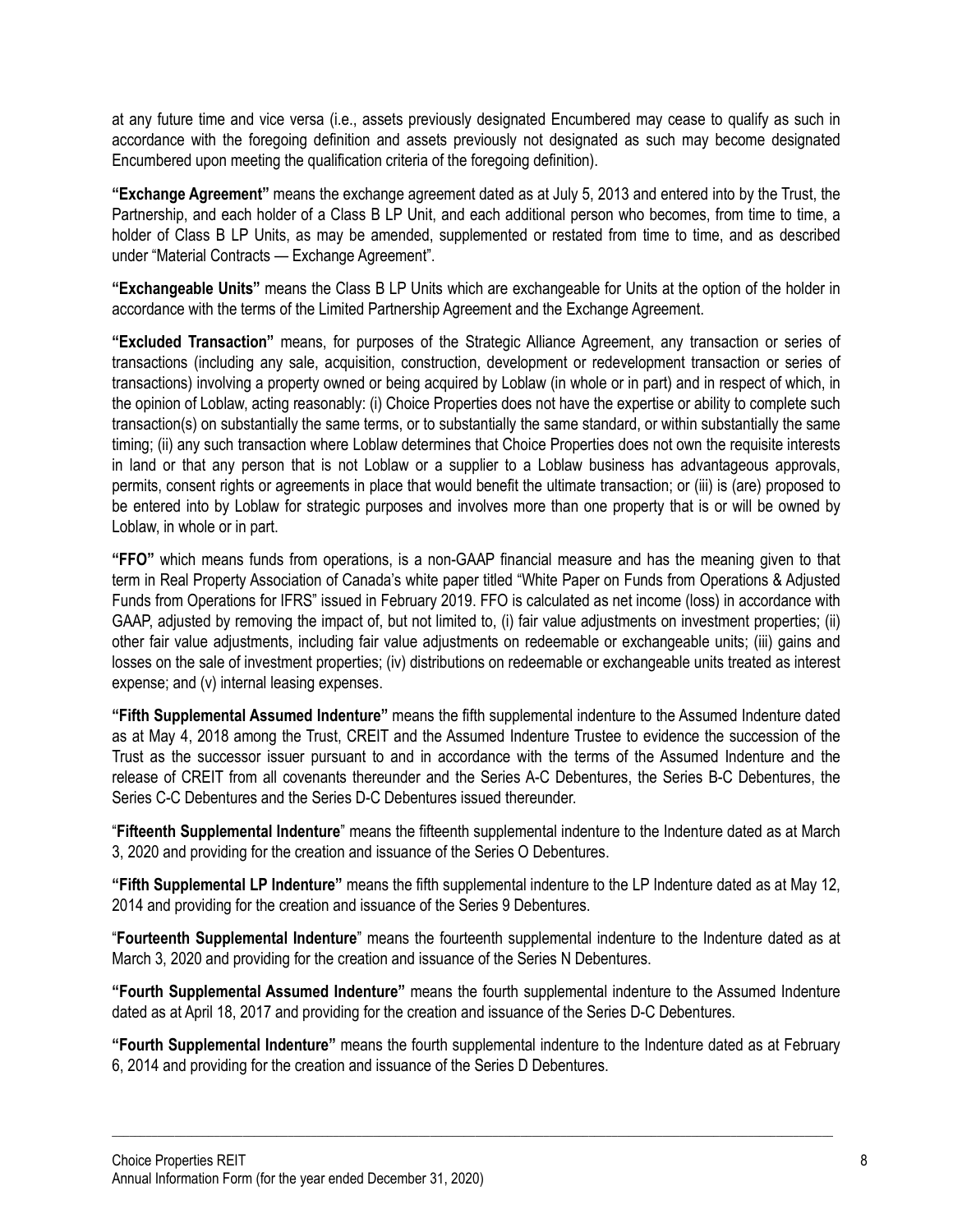**"GAAP"** means generally accepted accounting principles in Canada (which for Canadian reporting issuers is IFRS) as in effect from time to time and as adopted by the Trust from time to time for the purposes of its public financial reporting.

**"General Partner"** means Choice Properties GP Inc., a corporation incorporated under the laws of the Province of Ontario, being the general partner of the Partnership.

**"GLA"** means gross leasable area.

**"Governance, Compensation and Nominating Committee"** means the governance, compensation and nominating committee of the Board established pursuant to Section 9.3 of the Declaration of Trust.

**"GP Unit"** means a unit representing the general partner interest in the Partnership.

**"Guarantor"** means each of the General Partner and the Partnership together with any person that becomes a Subsidiary of the Trust (other than a Nominee Subsidiary or an inactive Subsidiary) for the Trust Debentures and the outstanding Assumed Debentures.

**"GWL"** means George Weston Limited, a company existing under the laws of Canada.

**"IFRS"** means International Financial Reporting Standards as issued by the International Accounting Standards Board and as adopted by the Chartered Professional Accountants of Canada ("CPA Canada") in Part I of The CPA Canada Handbook — Accounting, as amended from time to time.

**"Indebtedness"** of any person means (without duplication) (i) any obligation of such person for borrowed money (including, for greater certainty, the full principal amount of convertible debt, notwithstanding its presentation under GAAP); (ii) any obligation of such person incurred in connection with the acquisition of property, assets or businesses; (iii) any obligation of such person issued or assumed as the deferred purchase price of property; (iv) any Lease Liability of such person; and (v) any obligations of the type referred to in clauses (i) through (iv) of another person, the payment of which such person has guaranteed or for which such person is responsible or liable; provided that, (A) for the purpose of clauses (i) through (v) (except in respect of convertible debt, as described above), an obligation will constitute Indebtedness of such person only to the extent that it would appear as a liability on the consolidated balance sheet of such person in accordance with GAAP, (B) obligations referred to in clauses (i) through (iii) exclude trade accounts payable, distributions payable to Unitholders, accrued liabilities arising in the ordinary course of business which are not overdue or which are being contested in good faith, deferred revenues, intangible liabilities, deferred income taxes, deferred financing costs, tenant deposits and indebtedness with respect to the unpaid balance of installment receipts where such Indebtedness has a term not in excess of twelve (12) months, and (C) Units, Class A LP Units, Class B LP Units, Class C LP Units, and exchangeable securities do not constitute Indebtedness. Furthermore, obligations referred to in clauses (i) through (v) shall be adjusted, as and to the extent applicable, for (a) any adjustments which correspond to those made in accordance with the definition of Consolidated EBITDA, and (b) Proportionate Consolidation Adjustments.

**"Indenture"** means the trust indenture entered into between the Trust and the Indenture Trustee, dated as at July 5, 2013, pursuant to which the Trust Debentures have been created and issued.

**"Indenture Trustee"** means BNY Trust Company of Canada, for the Trust Debentures.

**"Independent Trustee"** means a Trustee who, in relation to the Trust, is "independent" for purposes of National Instrument 58-101 — *Disclosure of Corporate Governance Practices*.

**"Initial Properties"** means the portfolio of 425 properties totaling approximately 35.3 million square feet of GLA, comprising 415 retail properties, nine warehouse properties and one office complex that the Trust indirectly acquired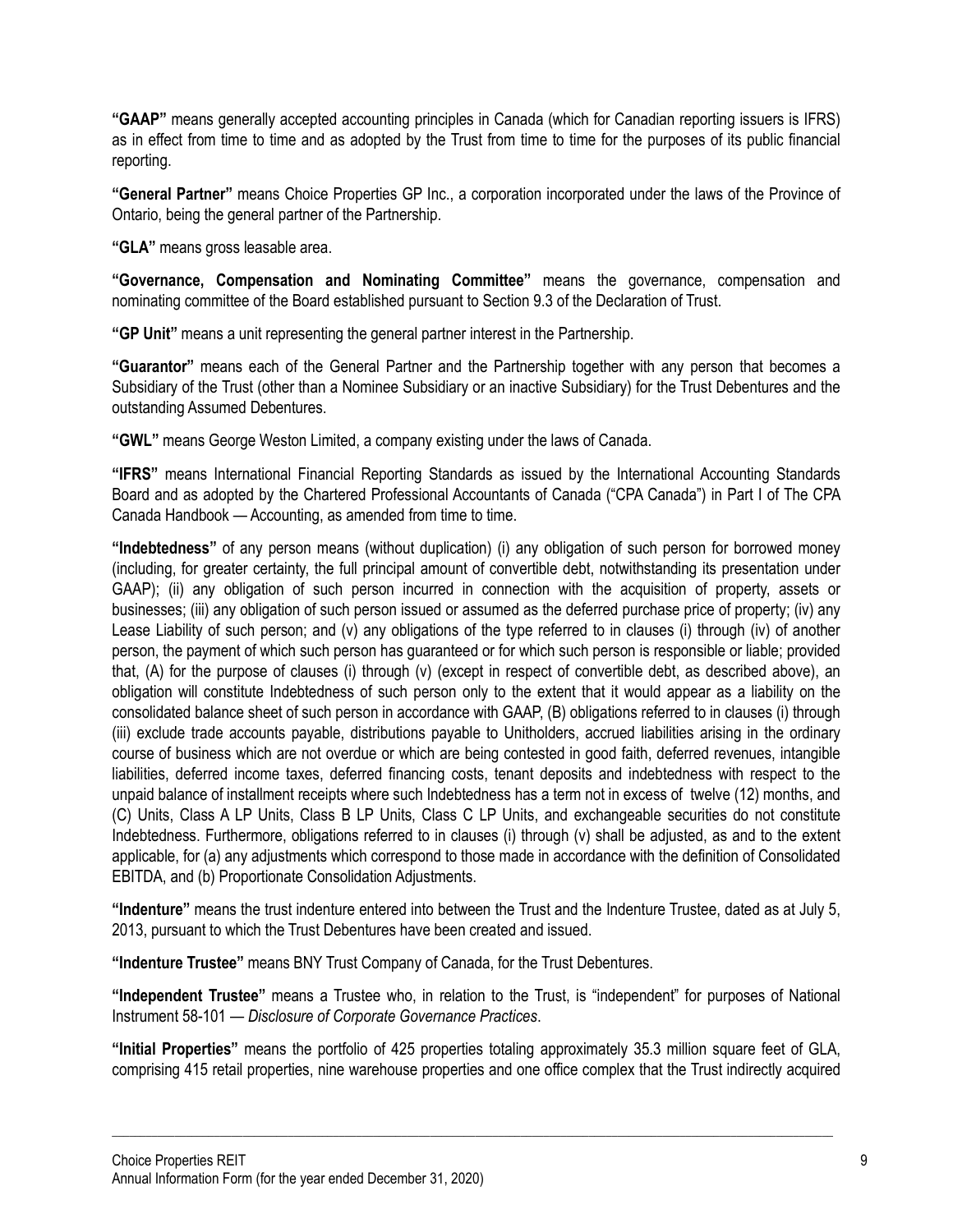through the Partnership in connection with its initial public offering in 2013, and "**Initial Property**" means any one of them.

**"Investment Grade Rating"** shall mean a rating equal to or higher than "Baa3" (or the equivalent) by Moody's Investors Service Inc., "BBB-" (or the equivalent) by S&P, "BBB (low)" (or the equivalent) by DBRS, or "BBB-" (or the equivalent) by Fitch Ratings Inc. or the equivalent investment grade credit rating from any other Specified Rating Agency.

**"LCL"** means Loblaw Companies Limited, a company existing under the laws of Canada.

**"Lead Trustee"** refers to the Independent Trustee of the Board who is responsible for ensuring the appropriate leadership for the Independent Trustees, as further described under "Declaration of Trust and Description of Units — Conflicts of Interest".

**"Lease Liability"** of any person means the obligation of such person, as lessee, to pay rent or other payment amounts under a lease of real or personal property which is accounted for as a lease liability on a consolidated balance sheet of such person in accordance with GAAP.

**"Lien"** means any security interest, encumbrance, lien, hypothec, mortgage, pledge, charge or any other arrangement (including a deposit arrangement) or condition that in substance secures payment or performance of an obligation.

**"Limited Partners"** mean, collectively, the Trust (which owns all of the Class A LP Units) and GWL (which, directly or indirectly, owns all of the Class B LP Units) and "**Limited Partner**" means any one of them.

**"Limited Partnership Agreement"** means the amended and restated limited partnership agreement of the Partnership, as such agreement may be further amended, supplemented or amended and restated from time to time, and, as the circumstances require, references to the "**LP Agreement**" shall include, as and to the extent applicable, the limited partnership agreement for any such other limited partnership that may be a Subsidiary of the Trust from time to time.

**"Loblaw"** means LCL and its Subsidiaries, or, as the context requires, only LCL.

**"Loblaw Associated Property"** means, for purposes of the Strategic Alliance Agreement, any retail, office, warehouse, distribution centre, industrial or commercial property that (i) is used or leased by Loblaw or a supplier to a Loblaw business or a franchisee of Loblaw (or, as the context requires, is intended to be so used or leased); and (ii) if it has third-party tenants (or, as the context requires, upon completion of the proposed acquisition, construction and/or development, will have), has no more than two third-party tenants (or subtenants in the case of a property that constitutes a long-term ground lease or emphyteutic lease).

**"Loblaw-Owned Banner"** means: (i) Shoppers Drug Mart; (ii) corporate-owned (or licensed in the case of Dominion); (iii) wholesale outlets; or (iv) franchised and affiliated store banners of Loblaw.

**"LP Indenture"** means the trust indenture entered into between the Partnership and the Indenture Trustee, dated as at April 21, 2014, pursuant to which the Partnership Debentures have been created and issued.

**"MD&A"** means Management's Discussion and Analysis.

**"Monthly Limit"** has the meaning given to that term under "Declaration of Trust and Description of Units — Redemption Right".

"**NCI**" means the non-certificated inventory system administered by CDS.

**"Ninth Supplemental Indenture"** means the ninth supplemental indenture to the Indenture dated as at January 12, 2018 and providing for the creation and issuance of the Series I Debentures.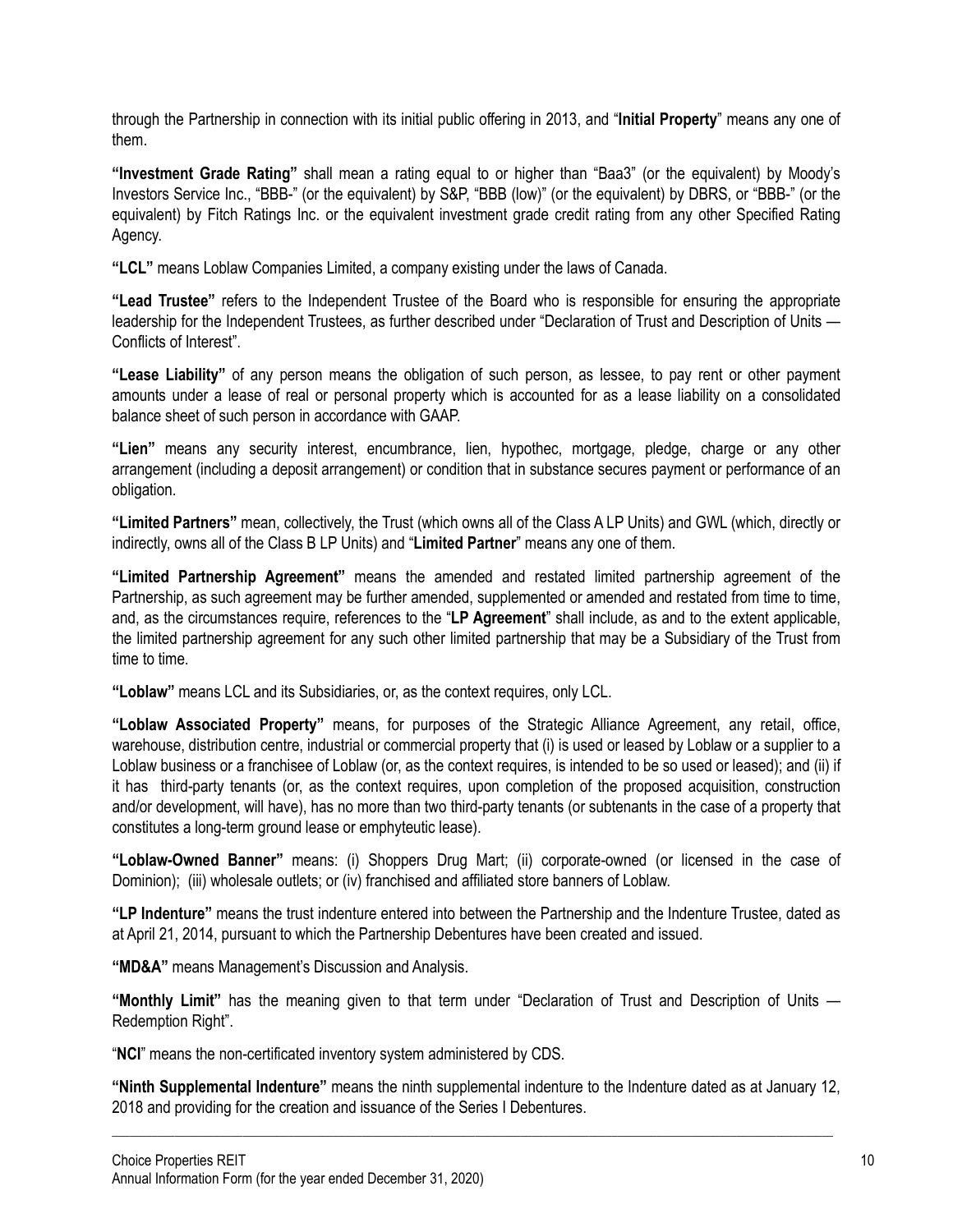**"NOI"** means net operating income, being a non-GAAP financial measure which is defined as rental revenue from properties after reversing the effect of straight-line rent adjustments less property operating expenses as presented in the statement of income (loss) prepared in accordance with GAAP. Accordingly, NOI excludes certain expenses included in the determination of net income such as general and administrative expenses, fair value adjustments and amortization.

**"Nominee Subsidiary"** means a Subsidiary of the Trust holding registered title to real property on behalf of the Trust, but which does not otherwise hold any assets or carry on any business and which has incurred no Indebtedness.

**"Non-Residents"** means: (i) non-residents of Canada; (ii) partnerships that are not Canadian partnerships; or (iii) a combination of non-residents and such partnerships (all within the meaning of the Tax Act).

**"Participants"** means participants in the depository service of CDS, which include securities brokers and dealers, banks and trust companies.

**"Partnership"** means Choice Properties Limited Partnership, a limited partnership formed under the laws of the Province of Ontario and, as the circumstances require, references to the "LP" shall include, as to the extent applicable, such other limited partnerships that may be Subsidiaries of the Trust from time to time.

**"Partnership Debentures"** means, collectively, the Series 9 Debentures and the Series 10 Debentures.

**"Permitted Indebtedness"** means:

(a) Indebtedness of (A) the Trust owed to any of its Subsidiaries and (B) any Subsidiary of the Trust owed to the Trust and/or another of its Subsidiaries (each of the entities in (A), and (B) being for this purposes a "related entity"), provided, however, "Indebtedness" as defined in this subsection (a) will no longer be applicable,

i. upon the subsequent transfer or other disposition of such Indebtedness to any person that is not a related entity to the transferor, to the amount that was so transferred or otherwise disposed of to such other person; or

ii. in the case of Indebtedness of the Trust owed to any of its Subsidiaries, upon the subsequent issuance or disposition of common shares (including, without limitation, by consolidation or merger) of such Subsidiary which results in such Subsidiary ceasing to be a Subsidiary of the Trust (and thereby for this purpose a "third-party"), to the amount of such Indebtedness equal to the product obtained by multiplying the amount of such Indebtedness by the percentage of common shares of the third-party owned immediately after such issuance or disposition of such common shares by persons other than the Trust or one of its Subsidiaries, and, in each case, such amount of such Indebtedness will be deemed for the purpose of the calculation of the Indebtedness Percentage to have been incurred at the time of such transfer, issuance or disposition; and

(b) Indebtedness of the Trust or any of its Subsidiaries which is incurred or the proceeds of which are used to renew, extend, repay, redeem, purchase, refinance or refund (each, a "**refinancing**") any Indebtedness of the Trust or any of its Subsidiaries outstanding on the date hereof or permitted to be incurred hereunder, provided, however, that (i) the Indebtedness which is incurred will not exceed the aggregate principal amount of all Indebtedness which is so refinanced at such time, plus the amount of any premium required to be paid in connection with such refinancing pursuant to the terms of the Indebtedness which is so refinanced or the amount of any premium reasonably determined by the Trust or the relevant Subsidiary as necessary to accomplish such refinancing by means of a tender offer or privately negotiated agreement, plus the expenses of the Trust and the relevant Subsidiary incurred in connection with such refinancing; and (ii) for purposes of the Debentures, the Indebtedness which is incurred, the proceeds of which are used to refinance the Debentures or Indebtedness of the Trust or any of its Subsidiaries which ranks equally and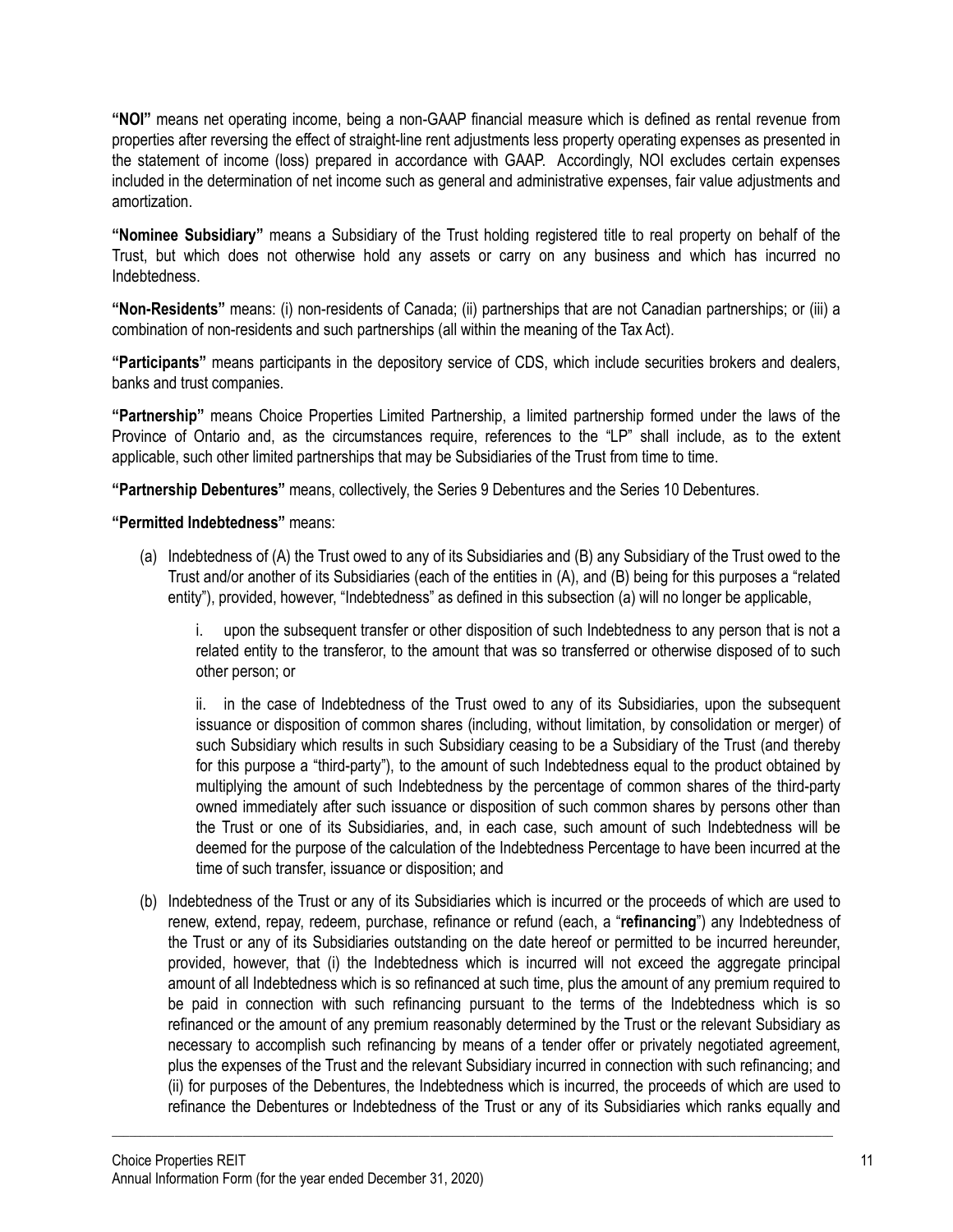ratably with the Debentures or Indebtedness of the Trust or any of its Subsidiaries which is subordinate in right of payment to the Debentures, will only be permitted if, in the case of any refinancing of the Debentures or Indebtedness of the Trust or any of its Subsidiaries which ranks equally and ratably with the Debentures, the Indebtedness which is incurred is made equal and ratable to the Debentures or subordinated to the Debentures and, in the case of any refinancing of the Indebtedness of the Trust or any of its Subsidiaries which is subordinate to the Debentures, the Indebtedness which is incurred is made subordinate to the Debentures at least to the same extent as is such Indebtedness which is being so refinanced.

**"Phase I ESA Reports"** means Phase I environmental site assessment reports.

**"Phase II ESA Reports"** means Phase II environmental site assessment reports.

**"Preferred Units"** means preferred units of the Trust that may be created in the future, and "**Preferred Unit**" means any one of them.

"**Properties**" means, as at December 31, 2020, the portfolio of 731 properties totaling approximately 66.1 million square feet of GLA, comprising 573 retail properties, 122 industrial properties, 15 office complexes, 3 multi-family residential buildings and 18 development properties.

**"Proportionate Consolidation Adjustments"** means accounting adjustments to reflect assets, liabilities, equity, revenues and expenses on a proportionate basis in place of the Trust's use of equity accounting in accordance with GAAP with respect to real estate investments or interests in which the Trust participates.

**"Rating Event"** means any of (A) the rating of any series of senior unsecured debt securities of the Trust from time to time ("**Debt Securities**") is lowered to below an Investment Grade Rating by at least two of the Specified Rating Agencies if there are more than two Specified Rating Agencies or all of the Specified Rating Agencies if there are less than three Specified Rating Agencies (the "**Required Threshold**") on any day within the 60-day period (which 60-day period will be extended so long as the rating of Debt Securities of such series is under publicly announced consideration for a possible downgrade by such number of the Specified Rating Agencies which, together with Specified Rating Agencies which have already lowered their ratings on the Debt Securities of such series as aforesaid, would aggregate in number the Required Threshold, but only to the extent that, and for so long as, a Change of Control Triggering Event would result if such downgrade were to occur) after the earlier of (i) the occurrence of a Change of Control; and (ii) public notice of the occurrence of a Change of Control or of the Trust's intention or agreement to effect a Change of Control; (B) the rating of any series of Debt Securities by the Required Threshold is below an Investment Grade Rating upon the occurrence of a Change of Control and the rating of such series of Debt Securities by the Required Threshold remains below an Investment Grade Rating 30 days after the occurrence of such Change of Control (which 30-day period will be extended so long as the rating of Debt Securities of such series is under publicly announced consideration for a possible increase by such number of the Specified Rating Agencies which, together with Specified Rating Agencies which have already increased their ratings on the Debt Securities of such series as aforesaid, would aggregate in number the Required Threshold); and (C) following the occurrence of a Change of Control, one of more of the Specified Rating Agencies cease to rate any series of Debt Securities such that only one Specified Rating Agency continues to rate such series of Debt Securities.

**"Related Party"** means, with respect to any person, a person who is a "related party" as that term is defined in Multilateral Instrument 61-101 — *Protection of Minority Security Holders in Special Transactions*, as amended from time to time.

**"Revolving Credit Facility"** means the senior unsecured committed revolving credit facility in the amount of \$1.5 billion made available to the Trust by a syndicate of lenders, as described under "General Development of the Business — Financing — Credit Facilities".

\_\_\_\_\_\_\_\_\_\_\_\_\_\_\_\_\_\_\_\_\_\_\_\_\_\_\_\_\_\_\_\_\_\_\_\_\_\_\_\_\_\_\_\_\_\_\_\_\_\_\_\_\_\_\_\_\_\_\_\_\_\_\_\_\_\_\_\_\_\_\_\_\_\_\_\_\_\_\_\_\_\_\_\_\_\_\_\_\_\_\_\_\_\_\_\_\_\_\_\_\_\_\_\_\_\_\_\_\_\_\_\_\_\_\_\_\_\_\_\_\_\_\_\_\_\_\_

**"S&P"** means Standard & Poor's Ratings Services.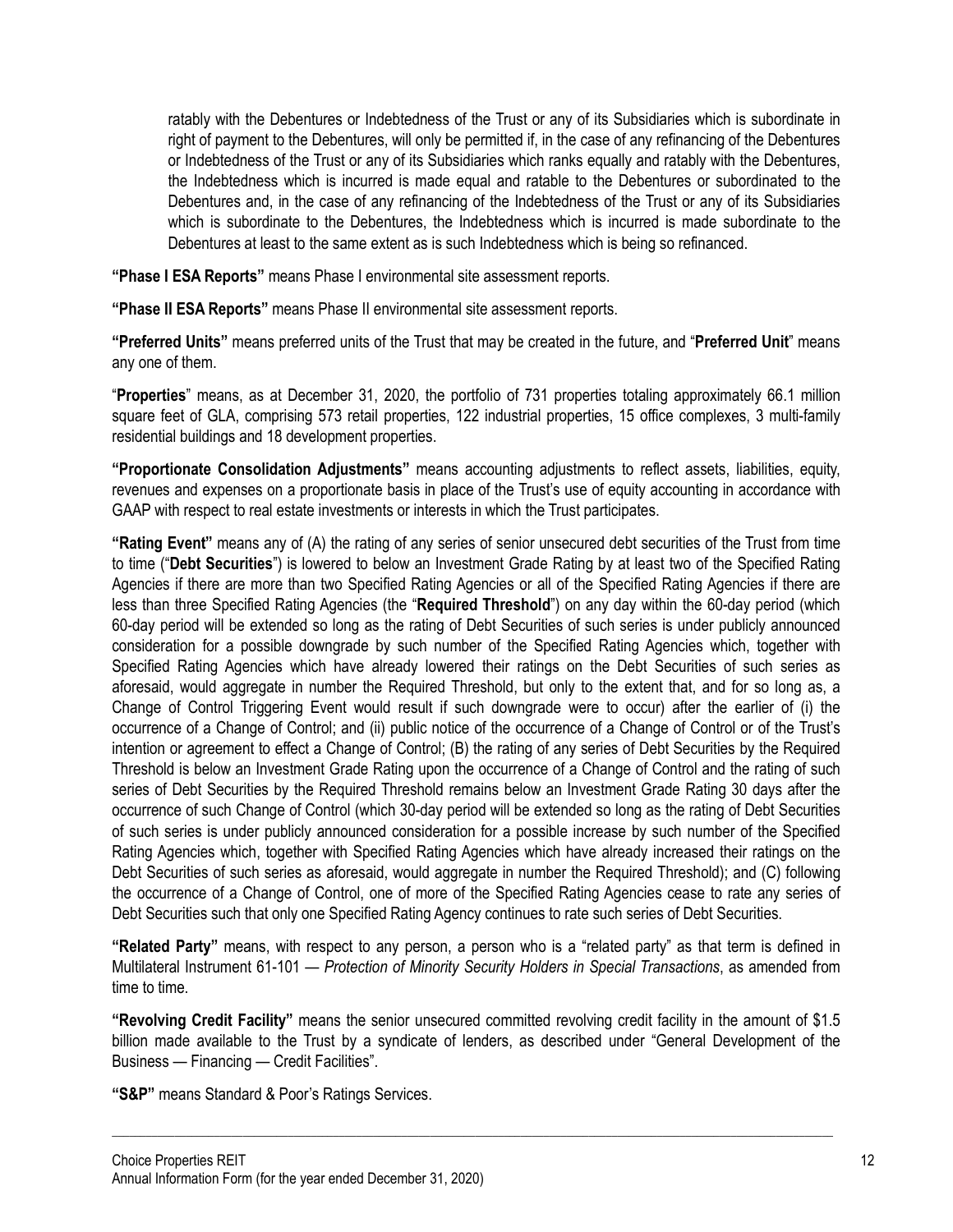**"Second Supplemental Indenture"** means the second supplemental indenture to the Indenture dated as at July 5, 2013 and providing for the creation and issuance of the Series B Debentures.

**"SEDAR"** means the System for Electronic Documents Analysis and Retrieval at www.sedar.com.

**"Selected Amount"** has the meaning given to that term under "The Partnership and Description of Partnership Units — Distributions".

**"Series A Debentures"** means the \$400 million aggregate principal amount of 3.554% Series A senior unsecured debentures of the Trust, due July 5, 2018, which were redeemed in full by the Trust on February 12, 2018.

**"Series A-C Debentures"** means the \$125 million aggregate principal amount of 3.68% senior unsecured debentures of the Trust that were repaid in full on their maturity on July 24, 2018.

**"Series B Debentures"** means the \$200 million aggregate principal amount of 4.903% Series B senior unsecured debentures of the Trust due July 5, 2023.

**"Series B-C Debentures"** means the \$100 million aggregate principal amount of 4.32% senior unsecured debentures of the Trust, due January 25, 2021, which were redeemed in full by the Trust on June 12, 2020.

**"Series C Debentures"** means the \$250 million aggregate principal amount of 3.498% Series C senior unsecured debentures of the Trust, due February 8, 2021, which were redeemed in full by the Trust on June 12, 2019.

**"Series C-C Debentures"** means the \$100 million aggregate principal amount of 2.56% senior unsecured debentures of the Trust, due November 30, 2019, which were redeemed in full by the Trust on June 27, 2019.

**"Series D Debentures"** means the \$200 million aggregate principal amount of 4.293% Series D senior unsecured debentures of the Trust due February 8, 2024.

**"Series D-C Debentures"** means the \$125 million aggregate principal amount of 2.95% senior unsecured debentures of the Trust due January 18, 2023.

**"Series E Debentures"** means the \$250 million aggregate principal amount of 2.297% Series E senior unsecured debentures of the Trust due September 14, 2020 and paid in full.

**"Series F Debentures"** means the \$200 million aggregate principal amount of 4.055% Series F senior unsecured debentures of the Trust due November 24, 2025.

**"Series G Debentures"** means the \$250 million aggregate principal amount of 3.196% Series G senior unsecured debentures of the Trust due March 7, 2023.

**"Series H Debentures"** means the \$100 million aggregate principal amount of 5.268% Series H senior unsecured debentures of the Trust due March 7, 2046.

**"Series I Debentures"** means the \$300 million aggregate principal amount of 3.01% Series I senior unsecured debentures of the Trust due March 21, 2022.

**"Series J Debentures"** means the \$350 million aggregate principal amount of 3.546% Series J senior unsecured debentures of the Trust due January 10, 2025.

**"Series K Debentures"** means the \$550 million aggregate principal amount of 3.556% Series K senior unsecured debentures of the Trust due September 9, 2024.

**"Series L Debentures"** means the \$750 million aggregate principal amount of 4.178% Series L senior unsecured debentures of the Trust due March 8, 2028.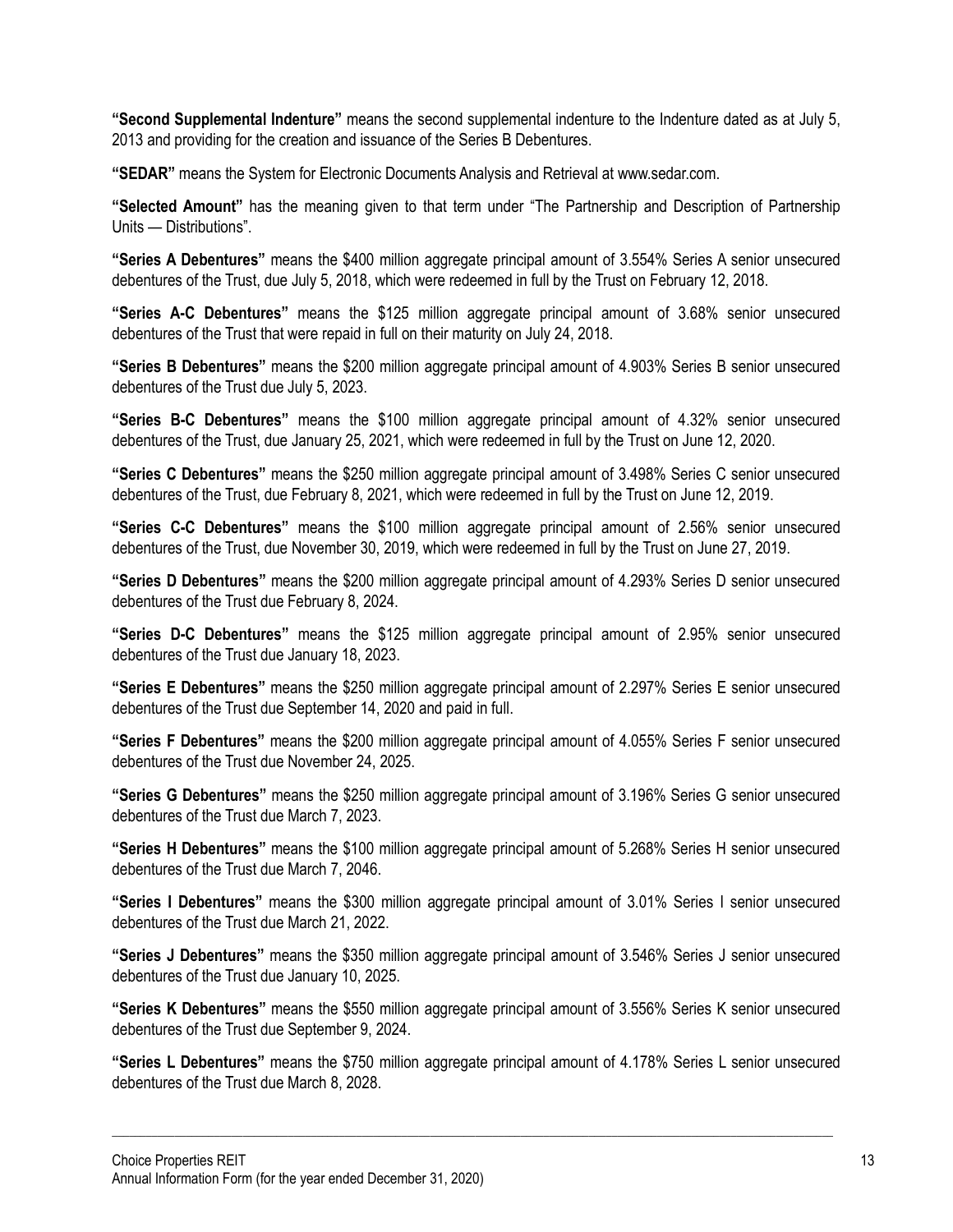**"Series M Debentures"** means the \$750 million aggregate principal amount of 3.532% Series M senior unsecured debentures of the Trust due June 11, 2029.

"**Series N Debentures**" means the \$400 million aggregate principal amount of 2.981% Series N senior unsecured debentures of the Trust due March 4, 2030.

"**Series O Debentures**" means the \$100 million aggregate principal amount of 3.827% Series O senior unsecured debentures of the Trust due March 4, 2050.

"**Series P Debentures**" means the \$500 million aggregate principal amount of 2.848% Series P senior unsecured debentures of the Trust due May 21, 2027.

**"Series 9 Debentures"** means the \$200 million aggregate principal amount of 3.60% Series 9 senior unsecured debentures of the Partnership due September 20, 2021.

**"Series 10 Debentures"** means the \$300 million aggregate principal amount of 3.60% Series 10 senior unsecured debentures of the Partnership due September 20, 2022.

**"Seventh Supplemental Indenture"** means the seventh supplemental indenture to the Indenture dated as at March 7, 2016 and providing for the creation and issuance of the Series G Debentures.

**"Shoppers Drug Mart"** means Shoppers Drug Mart Corporation.

**"Shopping Centre Property"** means, for purposes of the Strategic Alliance Agreement, any property which has (or, as the context requires, upon completion of the proposed acquisition, construction and/or development, will have) three or more tenants that are not Loblaw or a supplier to a Loblaw business (or subtenants in the case of a property that constitutes a long-term ground lease or emphyteutic lease).

**"SIFT Rules"** means the rules applicable to specified investment flow through ("**SIFT**") trusts and SIFT partnerships in the Tax Act.

"**Sixteenth Supplemental Indenture**" means the sixteenth supplemental indenture to the Indenture dated as at May 21, 2020 and providing for the creation and issuance of the Series P Debentures.

**"Sixth Supplemental Indenture"** means the sixth supplemental indenture to the Indenture dated as at November 24, 2015 and providing for the creation and issuance of the Series F Debentures.

**"Sixth Supplemental LP Indenture"** means the sixth supplemental indenture to the LP Indenture dated as at May 12, 2014 and providing for the creation and issuance of the Series 10 Debentures.

**"Special Voting Units"** means, collectively, special voting units of the Trust, and "**Special Voting Unit"** means any one of them.

**"Specified Rating Agencies"** shall mean each of Moody's Investors Service, Inc., S&P, DBRS and Fitch Ratings Inc. as long as, in each case, it has not ceased to rate the Debentures of the particular series or failed to make a rating of Debentures of the particular series publicly available for reasons outside of the Trust's control; provided that if one or more of Moody's Investors Service, Inc., S&P, DBRS or Fitch Ratings Inc. ceases to rate the applicable series of Debentures or fails to make a rating of the applicable series of Debentures publicly available for reasons outside of the Trust's control, the Trust may select any other "designated rating organization" within the meaning of National Instrument 41-101 — *General Prospectus Requirements* as a replacement agency for such one or more of them, as the case may be; and "**Specified Rating Agency**" means any one of them.

"**Spin-out Transaction**" has the meaning given to that term under "General Development of the Business — Spin-out of Choice Properties".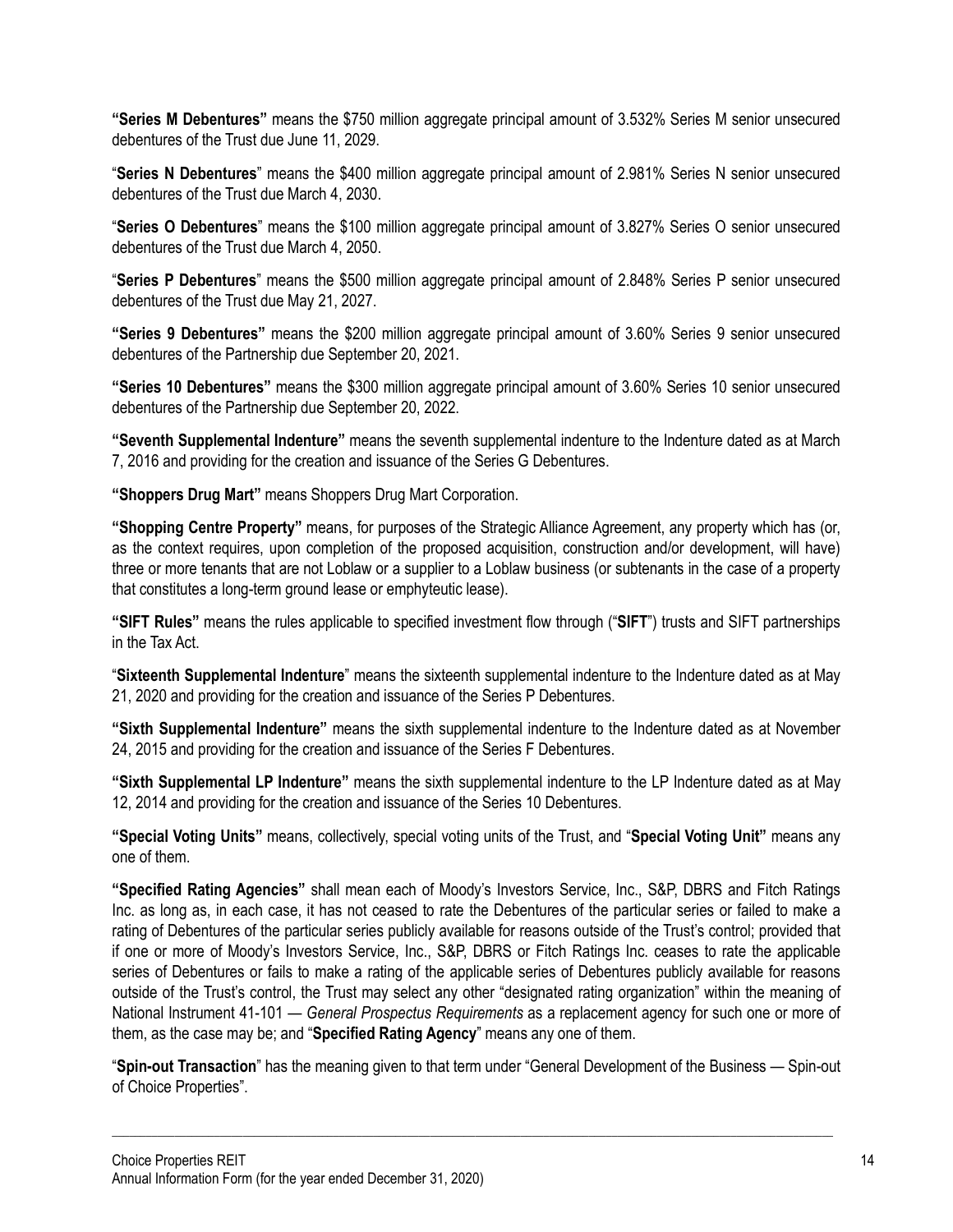**"Strategic Alliance Agreement"** means the strategic alliance agreement dated as at July 5, 2013 among the Trust, the Partnership, LCL, Loblaws Inc. and Loblaw Properties Limited, as such agreement may be amended, supplemented or restated from time to time, and as described under "Material Contracts — Strategic Alliance Agreement".

**"Subordinated Indebtedness"** means Indebtedness of the Trust (or its successor) (i) that is expressly subordinate in right of payment to the Debentures and the obligations of the Trust and its Subsidiaries under the Revolving Credit Facility; and (ii) in connection with the issuance of which each Specified Rating Agency confirms in writing that its rating, if any, for the Debentures upon the issuance of the Indebtedness will be at least equal to the rating accorded to the Debentures immediately prior to the issuance of the Indebtedness.

**"Subsidiary"** has the meaning given to that term in National Instrument 45-106 — *Prospectus Exemptions*.

**"Subsidiary Notes"** means promissory notes of the Partnership, a trust all of the units of which, or a corporation all of the shares of which, are owned directly or indirectly by the Trust or another entity that would be consolidated with the Trust under GAAP, having a maturity date and interest rate, as applicable, determined by the Trustees at the time of issuance.

**"Supermarket Lease"** means a lease that permits a Supermarket Use, regardless of whether the demised premises subject to such lease are actually used for a Supermarket Use.

**"Supermarket Tenant"** means any tenant pursuant to a Supermarket Lease.

**"Supermarket Use"** means a retail and/or wholesale location which has a total selling area of more than 6,000 square feet and: (i) sells primarily food products such as produce and meat, baked goods, dairy, dry and frozen grocery, confectionary, packaged and prepared foods (as customarily sold by grocery stores and supermarkets) (collectively, "**Food Products**"); or (ii) has at least 6,000 square feet of selling area offering Food Products and also sells any of the following products: health and beauty products; basic baby items; household cleaning and paper products; floral; pet supplies; and/or prescription or non-prescription drugs (collectively, "**Non-Food Products**"), provided that the aggregate selling areas dedicated to Food Products and Non-Food Products comprises more than the lesser of: (A) 50% of the total selling area; and (B) 20,000 square feet.

**"Supplemental Indentures"** means, collectively, the Second Supplemental Indenture, the Fourth Supplemental Indenture, the Sixth Supplemental Indenture, the Seventh Supplemental Indenture, the Eighth Supplemental Indenture, the Ninth Supplemental Indenture, the Tenth Supplemental Indenture, the Eleventh Supplemental Indenture, the Twelfth Supplemental Indenture, the Thirteenth Supplemental Indenture, the Fourteenth Supplemental Indenture, the Fifteenth Supplemental Indenture, the Sixteenth Supplemental Indenture, the Fourth Supplemental Assumed Indenture and the Fifth Supplemental Assumed Indenture, and "**Supplemental Indenture**" means any one of them.

**"Supplemental LP Indentures"** means, collectively, the Fifth Supplemental LP Indenture and the Sixth Supplemental LP Indenture, and "**Supplemental LP Indenture**" means any one of them.

**"Tax Act"** means the *Income Tax Act* (Canada) and the regulations thereunder.

**"Tenth Supplemental Indenture"** means the tenth supplemental indenture to the Indenture dated as at January 12, 2018 and providing for the creation and issuance of the Series J Debentures.

"**Thirteenth Supplemental Indentur**e" means the thirteenth supplemental indenture to the Indenture dated as at June 11, 2019 and providing for the issuance of the Series M Debentures.

**"Trust Debentures"** means, collectively, the Series B Debentures, the Series D Debentures, the Series F Debentures, the Series G Debentures, the Series H Debentures, the Series I Debentures, the Series J Debentures,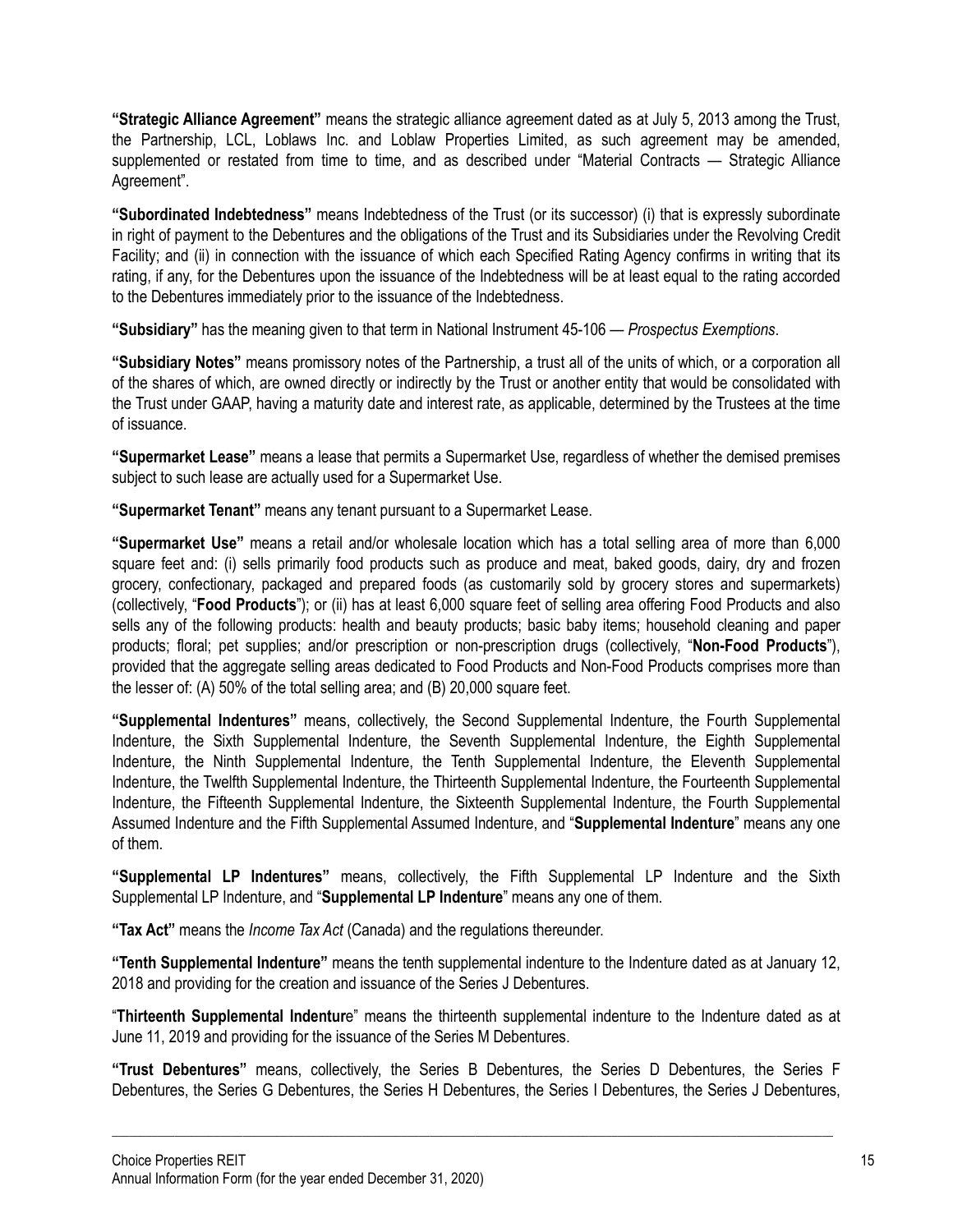the Series K Debentures, the Series L Debentures, the Series M Debentures, the Series N Debentures, the Series O Debentures and the Series P Debentures.

**"Trustees"** means, as of any particular time, all of the trustees holding office under and in accordance with the Declaration of Trust, in their capacity as trustees, and "**Trustee**" means any one of them.

**"TSX"** means the Toronto Stock Exchange.

**"Twelfth Supplemental Indenture"** means the twelfth supplemental indenture to the Indenture dated as at March 8, 2018 and providing for the creation and issuance of the Series L Debentures.

**"Unitholders"** means holders of Units, and "**Unitholder**" means any one of them.

**"Units"** means trust units in the capital of the Trust, other than Special Voting Units, and "**Unit**" means any one of them.

**"Voting Unitholders"** means, collectively, holders of Voting Units, and "**Voting Unitholder**" means any one of them.

**"Voting Units"** means, collectively, the Units and the Special Voting Units, and "**Voting Unit**" means any one of them.

**"Weston Group"** means (i) W. Galen Weston ("**WGW**"); (ii) his spouse; (iii) any lineal descendant of WGW (treating for this purpose, for greater certainty, any legally adopted descendants as a lineal descendant); (iv) the estate trustee of any person listed in clauses (i) to (iii); (v) any trust (whether testamentary or inter vivos) primarily for the lineal descendants of WGW, spouses of such lineal descendants, WGW himself or his spouse; and/or (vi) any and all corporations which are directly or indirectly controlled by one or more of the foregoing, provided that for the purposes of this definition, "control" of a corporation means the ownership of, or control or direction over, more than 50% of the total voting interest entitled (without regard to the occurrence of any contingency) to vote in the election of the board of directors and the votes attached to such voting interest are sufficient, if exercised, to elect a majority of the board of directors of such corporation and "spouse" includes a person's widow or widower.

# <span id="page-16-0"></span>**II. FORWARD-LOOKING STATEMENTS**

This AIF contains forward-looking statements about Choice Properties' objectives, outlook, plans, goals, aspirations, strategies, financial condition, results of operations, cash flows, performance, prospects, opportunities, and legal and regulatory matters. Specific statements with respect to anticipated future results can be found in various sections of the MD&A of Choice Properties' 2020 Annual Report, including but not limited to, Section 3 "Investment Properties", Section 5 "Results of Operations", Section 6 "Leasing Activity", Section 7 "Results of Operations - Segment Information" and Section 13 " Outlook and Impact of COVID-19". Forward-looking statements are typically identified by words such as "expect", "anticipate", "believe", "foresee", "could", "estimate", "goal", "intend", "plan", "seek", "strive", "will", "may", "should" and similar expressions, as they relate to Choice Properties and its management.

Forward-looking statements reflect Choice Properties' current estimates, beliefs and assumptions, which are based on management's perception of historic trends, current conditions, outlook and expected future developments, as well as other factors it believes are appropriate in the circumstances. Choice Properties' expectation of operating and financial performance is based on certain assumptions, including assumptions about Choice Properties' future growth potential, prospects and opportunities, industry trends, future levels of indebtedness, tax laws, economic conditions and competition. Management's estimates, beliefs and assumptions are inherently subject to significant business, economic, competitive and other uncertainties and contingencies regarding future events and, as such, are subject to change. Choice Properties can give no assurance that such estimates, beliefs and assumptions will prove to be correct.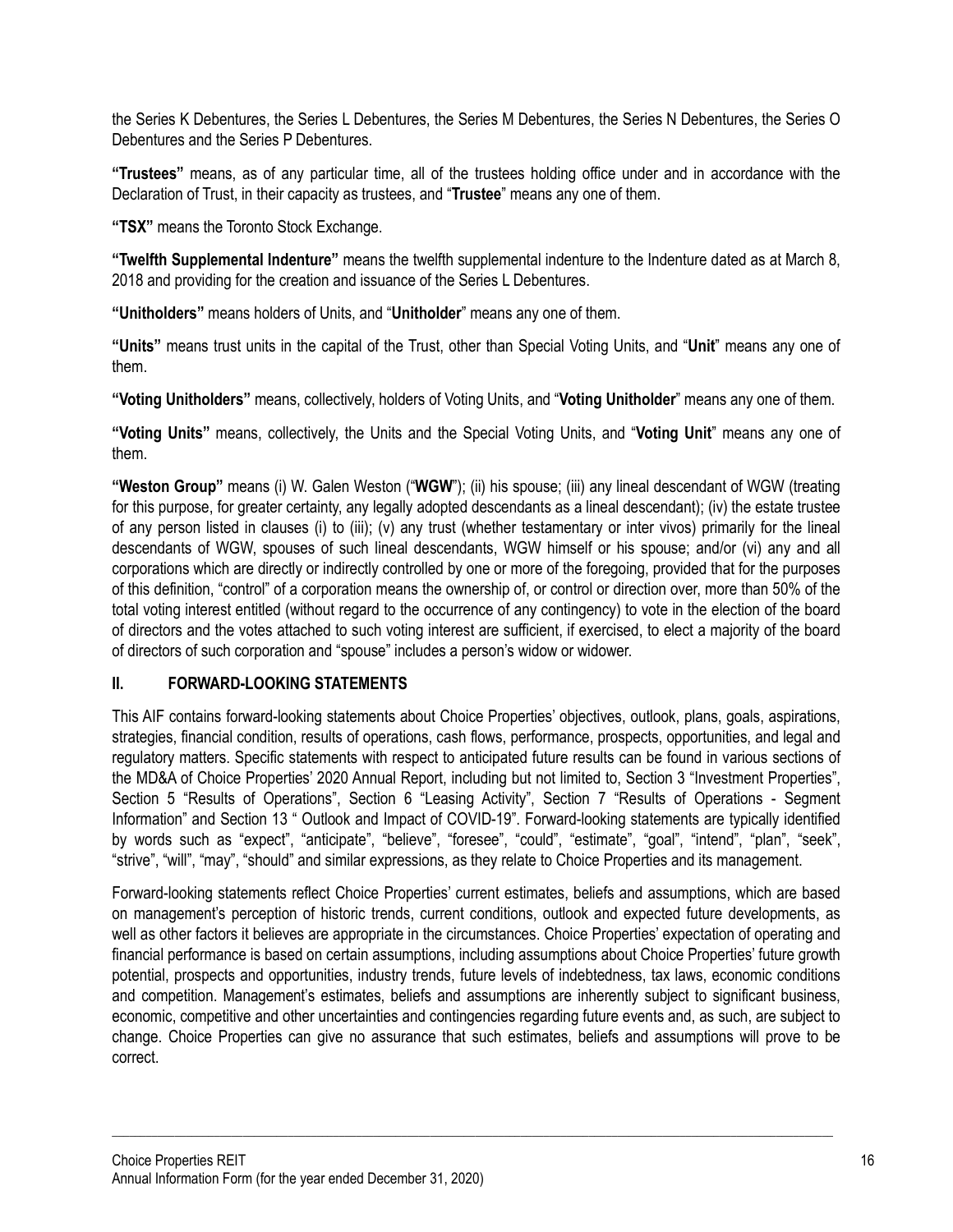Numerous risks and uncertainties could cause Choice Properties' actual results to differ materially from those expressed, implied or projected in the forward-looking statements, including those described in the "Risk Factors" section of this AIF. Such risks and uncertainties include:

- the duration and impact of the COVID-19 pandemic on the business, operations and financial condition of Choice Properties and its tenants, as well as on consumer behaviours and the economy in general;
- changes in economic conditions, including changes in interest rates and the rate of inflation;
- failure by Choice Properties to realize the anticipated benefits associated with its strategic priorities and major initiatives, including failure to develop quality assets and effectively manage development, redevelopment, and renovation initiatives;
- failure by Choice Properties to effectively and efficiently manage its property and leasing management processes;
- the inability of Choice Properties to make acquisitions and dispositions of properties in accordance with its near and long-term strategies;
- failure by Choice Properties to anticipate, identify and react to demographic changes, including shifting consumer preferences toward digital commerce, which may result in a decrease in demand for physical space by retail tenants;
- the inability of Choice Properties' information technology infrastructure to support the requirements of Choice Properties' business, failure by Choice Properties' to identify and respond to business disruptions, or the occurrence of any internal or external security breaches, denial of service attacks, viruses, worms or other known or unknown cyber security or data breaches;
- changes in Choice Properties' competitiveness in the real estate market;
- changes in laws or regulatory regimes, which may affect Choice Properties, including changes in the tax treatment of Choice Properties and its distributions to Unitholders or the inability of Choice Properties to continue to qualify as a "mutual fund trust" and as a "real estate investment trust", as such terms are defined in the Tax Act;
- failure by Choice Properties to attract and retain talent for key roles;
- failure of third-party vendors, developers, co-owners or strategic partners to provide adequate services at optimal rates, complete projects or fulfill contractual obligations;
- the inability of the Partnership to make distributions or other payments or advances;
- the inability of Choice Properties to obtain debt or equity financing, at all or on commercially acceptable terms;
- changes in Choice Properties' capital expenditure and fixed cost requirements;
- changes in Choice Properties' degree of financial leverage;
- the inability of Choice Properties to maintain and leverage its relationship with Loblaw, including in respect of: (i) expected transactions to be entered into between Loblaw and Choice Properties (including Choice Properties' acquisition of certain properties held by Loblaw); and (ii) the Strategic Alliance Agreement; and
- changes in Loblaw's business, activities or circumstances which may impact Choice Properties, including Loblaw's inability to make rent payments or perform its obligations under its leases.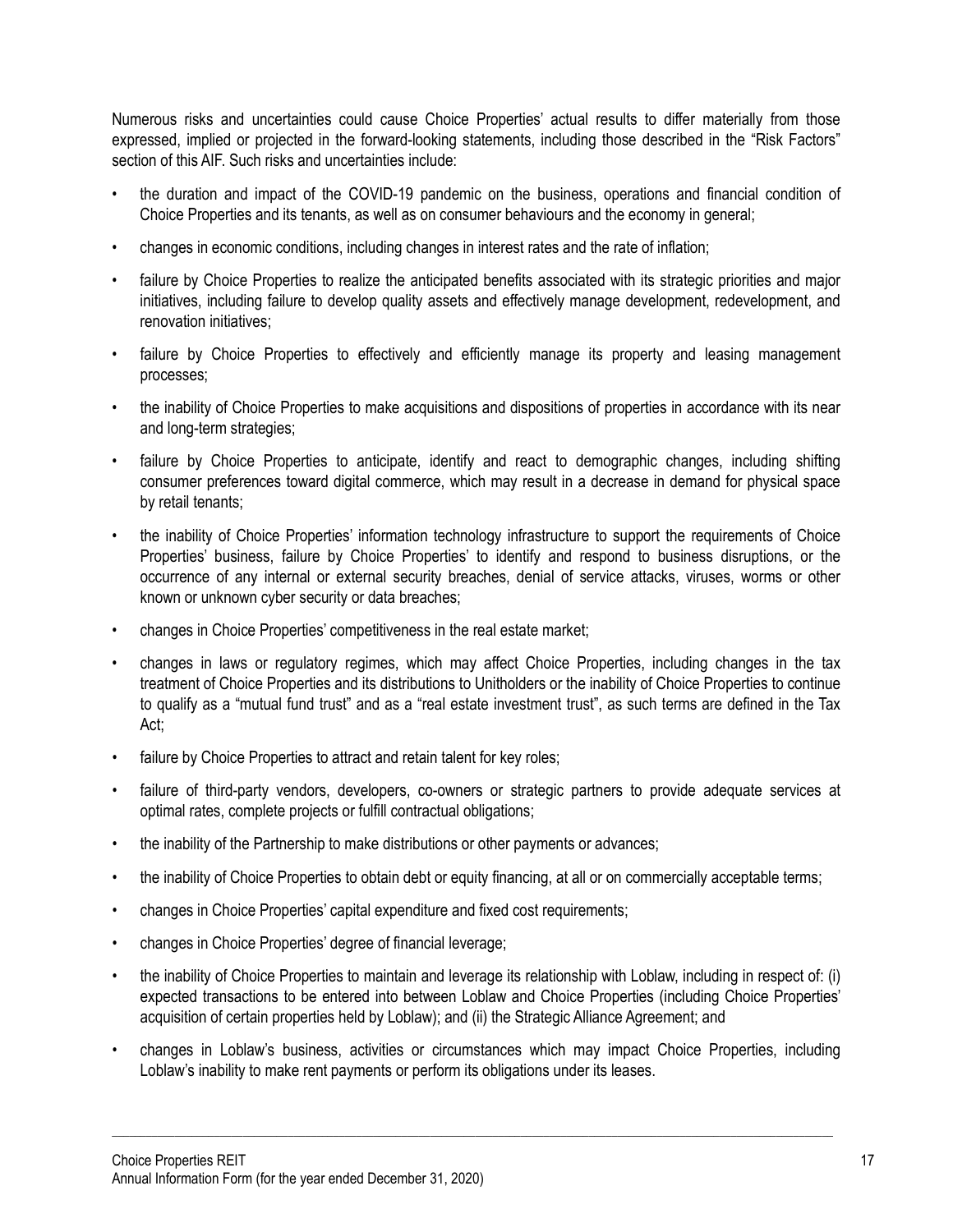This is not an exhaustive list of the factors that may affect Choice Properties' forward-looking statements. Other risks and uncertainties not presently known to Choice Properties could also cause actual results or events to differ materially from those expressed in its forward-looking statements. Additional risks and uncertainties are discussed in Choice Properties' materials filed with the Canadian securities regulatory authorities from time to time, including Choice Properties' 2020 Annual Report. Readers are cautioned not to place undue reliance on these forward-looking statements, which reflect Choice Properties' expectations only as at the date of this AIF. Except as required by applicable law, Choice Properties does not undertake to update or revise any forward-looking statements, whether as a result of new information, future events or otherwise.

The information in this AIF is current to December 31, 2020, unless otherwise noted. All amounts are in Canadian dollars.

# **III. NON-GAAP MEASURES**

In addition to using performance measures determined in accordance with IFRS, industry practice is to evaluate real estate entities giving consideration, in part to certain non-IFRS performance measures. Such measures do not have any standardized definitions prescribed under IFRS and are, therefore, unlikely to be comparable to similar measures presented by other real estate investment trusts or enterprises. Choice Properties supplements IFRS measures with such non-IFRS measures to aid in assessing the Trust's core performance and reports these additional measures so that investors may do the same. Please refer to the "Non-GAAP Financial Measures" section of the MD&A in Choice Properties' 2020 Annual Report for a list of defined non-GAAP financial measures and reconciliations thereof.

# <span id="page-18-0"></span>**IV. LEGAL STRUCTURE OF CHOICE PROPERTIES**

# <span id="page-18-1"></span>**Name and Establishment**

Choice Properties is an unincorporated, open-ended real estate investment trust established pursuant to the Declaration of Trust under, and governed by, the laws of the Province of Ontario. The registered and head office of Choice Properties is located at 22 St. Clair Avenue East, Suite 500, Toronto, Ontario, Canada, M4T 2S5.

Choice Properties is not a trust company and is not registered under applicable legislation governing trust companies as it does not carry on or intend to carry on the business of a trust company. The Units are not "deposits" within the meaning of the *Canada Deposit Insurance Corporation Act* and are not insured under the provisions of that statute or any other legislation.

# **Intercorporate Relationships**

Choice Properties, Loblaw and GWL are part of the Weston Group. Although the entities making up the Weston Group each have their own strategies and, for the most part, focus on different businesses, the entities acknowledge that, from time to time, new corporate opportunities will arise that potentially could be of interest to more than one entity of the Weston Group. Accordingly, the entities making up the Weston Group have adopted a framework that facilitates the decision making process to allocate opportunities to the entity best suited to pursue the opportunity based on its existing businesses and other considerations.

As at December 31, 2020, GWL held, either directly or indirectly, a 61.8% effective interest in Choice Properties through ownership of 50,661,415 Units and all of the Class B LP Units, which are economically equivalent to, and exchangeable for, Units.

For the purposes of this AIF, all "effective interest" calculations have been based on the total number of Units that would be outstanding if all outstanding Class B LP Units were exchanged into Units on a one-for-one basis but without giving effect to Units issuable upon the exercise of outstanding Unit options.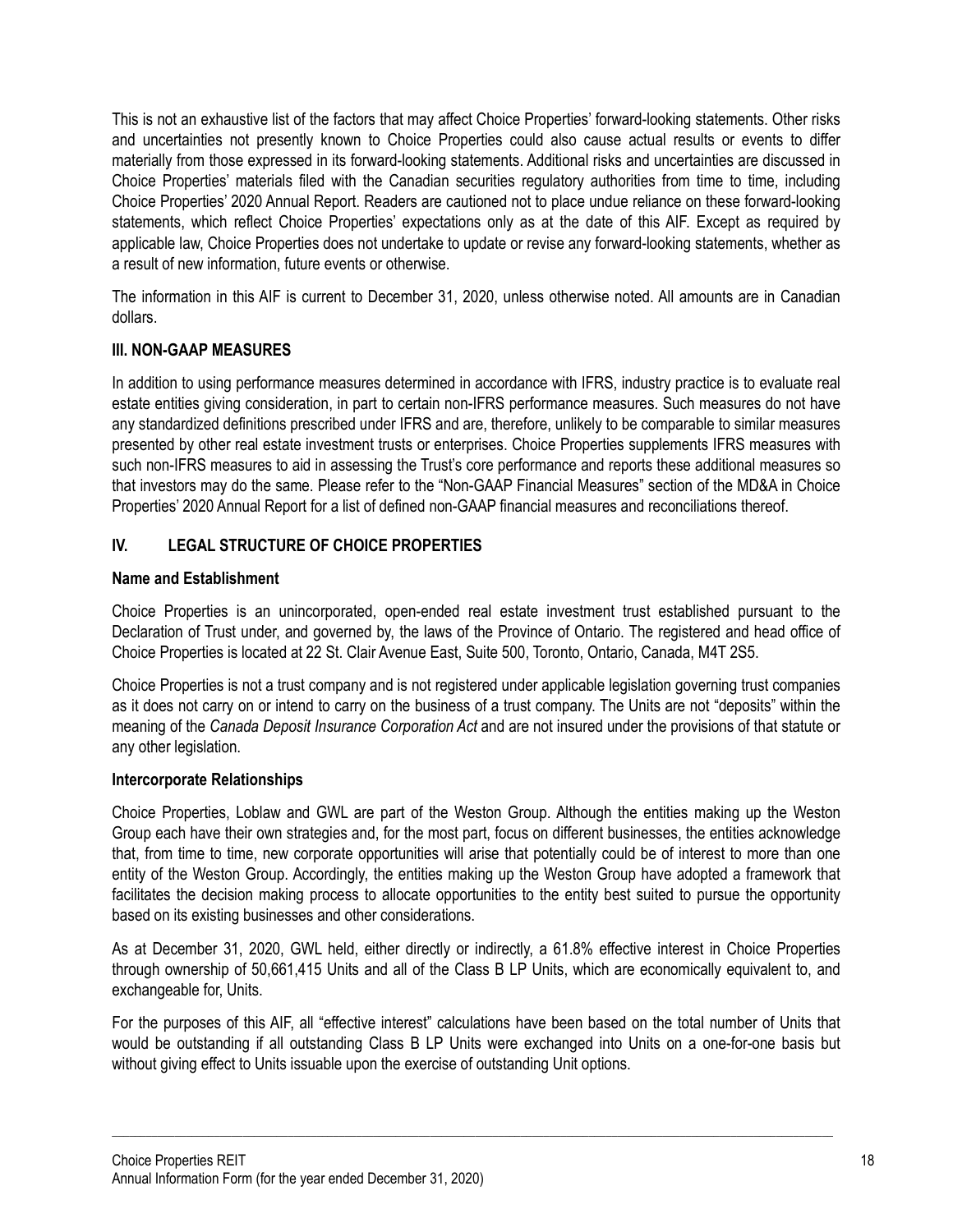Choice Properties owns, either directly or indirectly, 100% of the voting and non-voting securities of each of the following principal Subsidiaries:

| <b>Subsidiary</b>                            | Jurisdiction of Incorporation/Formation |
|----------------------------------------------|-----------------------------------------|
| <b>Choice Properties Limited Partnership</b> | Ontario                                 |
| <b>CPH Master Limited Partnership</b>        | Ontario                                 |

# **V. GENERAL DEVELOPMENT OF THE BUSINESS**

#### **Acquisition of Canadian Real Estate Investment Trust**

On May 4, 2018, Choice Properties completed its acquisition of CREIT, an unincorporated, closed-end real estate investment trust that traded on the TSX, by acquiring all of the assets and assuming all of the liabilities of CREIT for total consideration of \$3.7 billion (the "**Acquisition Transaction**"). The consideration was comprised of \$1.65 billion in cash with the balance funded through the issuance of 182,836,481 Units at an issue price of \$11.25 per Unit.

The Acquisition Transaction brought together two leading Canadian real estate investment trusts ("REITs") and introduced asset class diversification to Choice Properties, while continuing to leverage its strategic relationship with Loblaw.

To fund the Acquisition Transaction, Choice Properties entered into certain financing arrangements, each described under "Financing" below.

Concurrent with the closing of the Acquisition Transaction, Choice Properties converted all of its outstanding Class C LP Units, held by Loblaw, with a face value of \$925 million into 70,881,226 Exchangeable Units and cash. These Exchangeable Units were subject to an undertaking by Loblaw to the TSX that restrict its voting rights and the exercise of its exchange transfer rights to be consistent with the terms of the converted Class C LP Units. This undertaking was transferred to GWL as part of the Spin-out Transaction (as defined below).

#### **Spin-out of Choice Properties**

On November 1, 2018, Loblaw and GWL completed a reorganization (the "**Spin-out Transaction**") pursuant to which Loblaw spun out its effective 61.6% interest in Choice Properties to GWL, which included all of the issued and outstanding Exchangeable Units, of which 70,881,226 Exchangeable Units continue to be subject to restrictions for voting and exchange transfer rights (as described above). As a result of the Spin-out Transaction, GWL's direct effective ownership in Choice Properties increased to 65.4% (which included the 3.8% interest in Choice Properties owned by GWL prior to the Spin-out Transaction).

#### **Financing**

Choice Properties supports its growth and development with a combination of financing sources. A brief description of the Trust's equity and debt offerings as well as its use of credit facilities and term loans for the last three years is provided below.

#### **Base Shelf Prospectus**

On March 4, 2020, Choice Properties filed with the Canadian securities regulatory authorities a short form base shelf prospectus allowing for the issuance of up to \$2 billion of Units and debt securities, or any combination thereof over a 25-month period.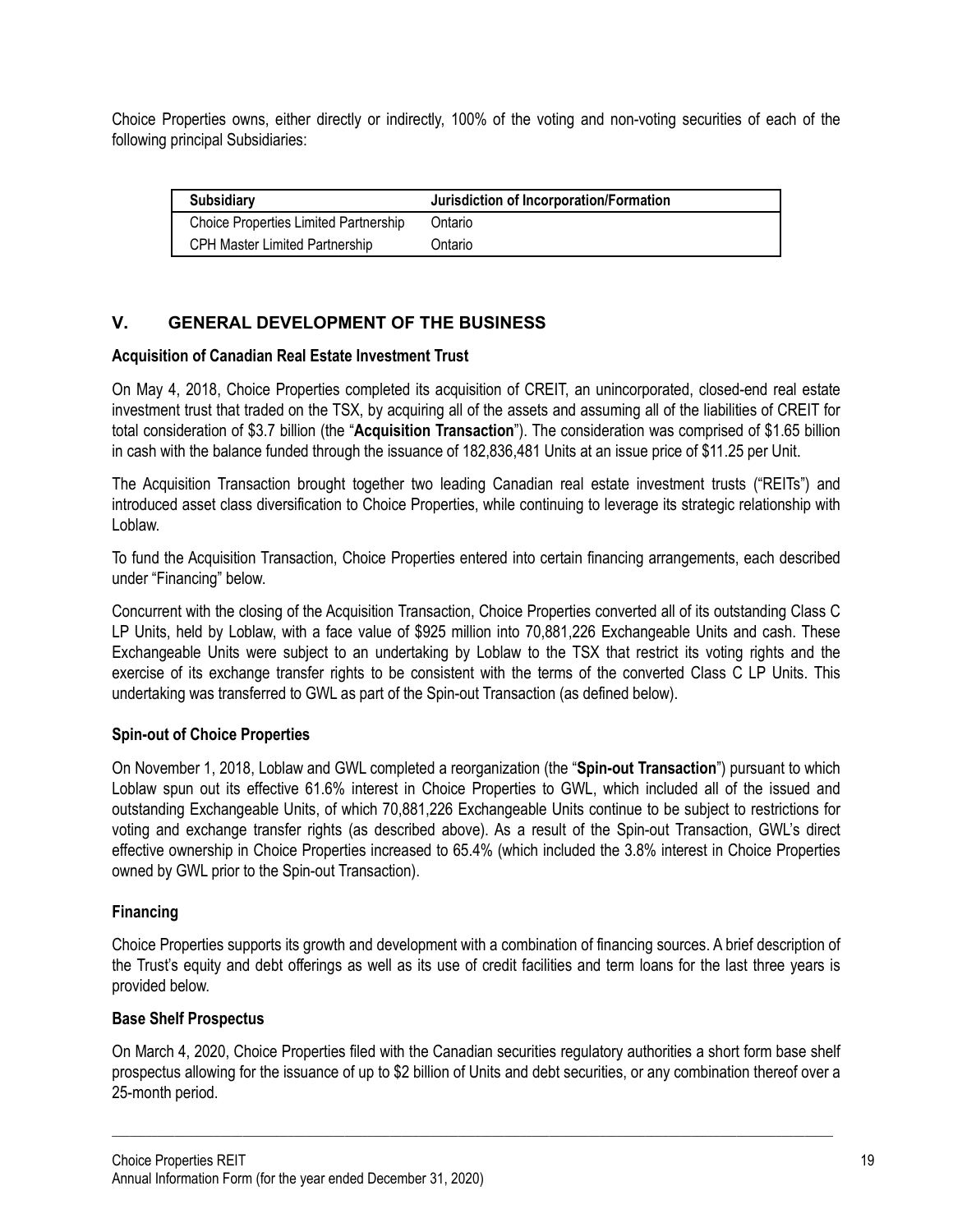# **Debt and Equity Offerings**

On January 12, 2018, Choice Properties issued: (i) \$300 million aggregate principal amount of Series I Debentures under the Ninth Supplemental Indenture, and (ii) \$350 million aggregate principal amount of Series J Debentures under the Tenth Supplemental Indenture.

On February 12, 2018, Choice Properties redeemed, in full, the \$400 million aggregate principal amount of Series A Debentures outstanding, with an original maturity date of July 5, 2018, at a redemption price equal to \$1,007.22 per \$1,000 principal amount of Series A Debentures, together with accrued and unpaid interest.

On March 8, 2018, in order to fund a portion of the Acquisition Transaction, Choice Properties entered into the following financing arrangements:

- \$550 million in aggregate principal amount of the Series K Debentures;
- \$750 million in aggregate principal amount of the Series L Debentures;
- \$175 million unsecured term loan maturing May 4, 2022; and
- \$625 million unsecured term loan maturing May 4, 2023.

Choice Properties also arranged a new \$1.5 billion Revolving Credit Facility that was used to replace all pre-existing credit facilities of Choice Properties and CREIT. For more information regarding the Revolving Credit Facility, see "Credit Facilities" below.

On May 4, 2018, as part of the Acquisition Transaction, Choice Properties assumed \$450 million aggregate principal amount of CREIT's senior unsecured debentures, together with accrued but unpaid interest, in four series:

- \$125 million aggregate principal amount of Series A-C Debentures;
- \$100 million aggregate principal amount of Series B-C Debentures;
- \$100 million aggregate principal amount of Series C-C Debentures; and
- \$125 million aggregate principal amount of Series D-C Debentures.

The Assumed Debentures were each guaranteed by each of the General Partner, the Partnership and certain other Subsidiaries of Choice Properties. In the case of default by the Trust, the Indenture Trustee is entitled to seek redress from the Guarantors for the guaranteed obligations in the same manner and upon the same terms that it may seek to enforce the obligations of the Trust. These guarantees were intended to eliminate structural subordination, which would otherwise arise as a consequence of Choice Properties' assets being primarily held in various Subsidiaries of the Trust.

On July 24, 2018, Choice Properties repaid in full the \$125 million aggregate principal amount of Series A-C Debentures outstanding at the maturity date.

On May 9, 2019, Choice Properties completed a bought deal equity offering of 30,042,250 Units at a price of \$13.15 per Unit, for aggregate gross proceeds of approximately \$395 million. As part of the bought deal, GWL, Choice Properties' largest Unitholder, acquired 3,805,000 Units.

On June 11, 2019, Choice Properties issued \$750 million aggregate principal amount of Series M Debentures under the Thirteenth Supplemental Indenture.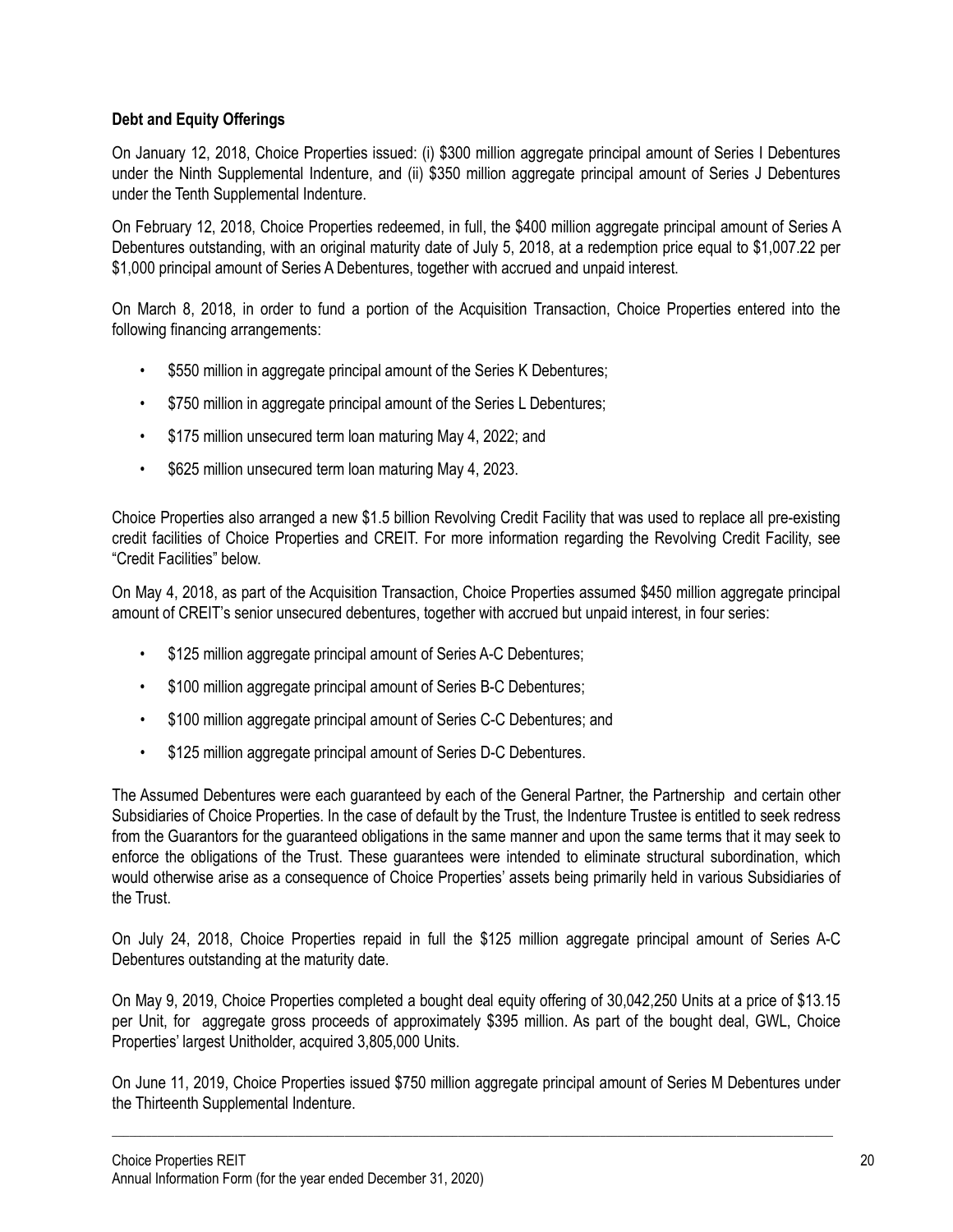On June 27, 2019, the Partnership redeemed in full, at par, plus accrued and unpaid interest thereon, the \$200 million aggregate principal amount of Series 7 Debentures outstanding, with an original maturity date of September 20, 2019.

On June 27, 2019, Choice Properties redeemed in full, at par, plus accrued and unpaid interest thereon, the \$100 million aggregate principal amount of Series C-C Debentures outstanding, with an original maturity date of November 30, 2019.

On January 20, 2020, the Partnership redeemed in full, at par, plus accrued and unpaid interest thereon, the \$300 million aggregate principal amount of Series 8 Debentures outstanding, with an original maturity date of April 20, 2020.

On March 3, 2020, Choice Properties issued: (i) \$400 million aggregate principal amount of Series N Debentures under the Fourteenth Supplemental Indenture, and (ii) \$100 million aggregate principal amount of Series O Debentures under the Fifteenth Supplemental Indenture.

On March 13, 2020, Choice Properties redeemed in full, at par, plus accrued and unpaid interest thereon, the \$250 million aggregate principal amount of Series E Debentures outstanding, with an original maturity date of September 14, 2020.

On May 21, 2020, Choice Properties issued \$500 million aggregate principal amount of Series P Debentures under the Sixteenth Supplemental Indenture.

On June 12, 2020, Choice Properties redeemed in full, at par, plus accrued and unpaid interest thereon: (i) the \$100 million aggregate principal amount of Series B-C Debentures outstanding, with an original maturity date of January 15, 2021, and (ii) the \$250 million aggregate principal amount of Series C Debentures outstanding, with an original maturity date of February 8, 2021.

As at December 31, 2020, the weighted average coupon rate and the weighted average term to maturity on Choice Properties' senior unsecured debentures was 3.61% per annum (December 31, 2019 - 3.67% per annum) and 6.0 years (December 31, 2019 - 5.1 years), respectively.

For more information on the Debentures, see "Description of Unsecured Debentures".

# **Credit Facility**

Choice Properties has a \$1.5 billion Revolving Credit Facility provided by a syndicate of lenders maturing on May 4, 2023. The Revolving Credit Facility bears interest at variable rates of either: (i) Prime plus 0.20% or (ii) BA rate plus 1.20%. Certain conditions of the Revolving Credit Facility are contingent on Choice Properties' credit ratings from DBRS and S&P remaining at "BBB".

As at December 31, 2020, there were no drawings under the Revolving Credit Facility. As at December 31, 2020, Choice Properties was in compliance with all of its financial covenants under the Revolving Credit Facility.

#### **Term Loans**

Choice Properties had two unsecured term loans provided by a syndicate of lenders: (i) a \$175 million term loan maturing on May 4, 2022, and (ii) a \$625 million term loan maturing on May 4, 2023. On June 11, 2019, Choice Properties repaid in full the \$175 million term loan maturing on May 4, 2022 and repaid \$225 million of the \$625 million term loan maturing on May 4, 2023, using a portion of the net proceeds from the issuance of the Series M Debentures. On September 30, 2019, Choice Properties repaid the remaining balance of \$400 million of the \$625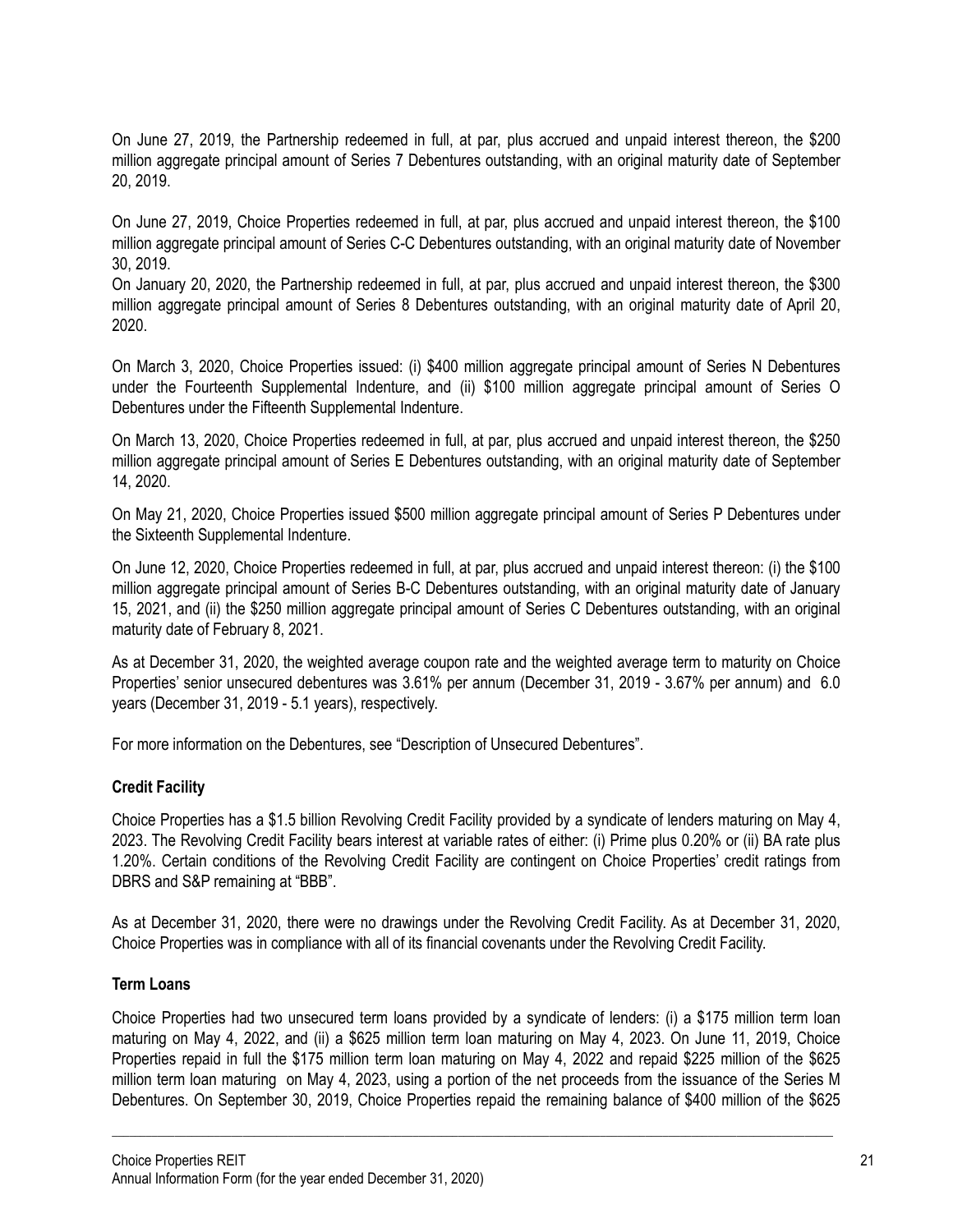million term loan maturing on May 4, 2023, using a portion of the net proceeds from the Oak Brook Disposition (as defined in "Acquisition, Disposition and Development Activity" below).

Prior to being repaid, the term loans were charged interest at variable rates of either: (i) Prime plus 0.45% or (ii) BA rate plus 1.45%. This pricing was contingent on Choice Properties' credit ratings from DBRS and S&P remaining at "BBB".

#### **Mezzanine Financing Program**

As a means to generate acquisition and development opportunities, Choice Properties has established a program with a group of strong real estate developers whereby Choice Properties provides mezzanine financing and/or coowner financing for development purposes. Such financing activities generally allow Choice Properties to participate in the development project or provide it with an option to acquire an interest in the developed income property.

#### **Acquisition, Disposition and Development Activity**

#### *Acquisitions*

Choice Properties continues to expand its asset base though accretive acquisitions, including those from Loblaw and desirable assets from other vendors that offers geographic and tenant diversification or potential development opportunities.

The following table summarizes Choice Properties' acquisitions from related parties and third-parties from January 1, 2018 to December 31, 2020:

| 2018                                    |                                | 2019                       |                                                   | 2020                           |                            |                                                   | <b>Total</b>                   |                            |                                                   |                                |                            |                                                   |
|-----------------------------------------|--------------------------------|----------------------------|---------------------------------------------------|--------------------------------|----------------------------|---------------------------------------------------|--------------------------------|----------------------------|---------------------------------------------------|--------------------------------|----------------------------|---------------------------------------------------|
|                                         | Number of<br><b>Properties</b> | GLA (in<br>square<br>feet) | Aggregate<br>Purchase<br>Price (in \$<br>million) | Number of<br><b>Properties</b> | GLA (in<br>square<br>feet) | Aggregate<br>Purchase<br>Price (in \$<br>million) | Number of<br><b>Properties</b> | GLA (in<br>square<br>feet) | Aggregate<br>Purchase<br>Price (in \$<br>million) | Number of<br><b>Properties</b> | GLA (in<br>square<br>feet) | Aggregate<br>Purchase<br>Price (in \$<br>million) |
| Acquisitions from related parties:      |                                |                            |                                                   |                                |                            |                                                   |                                |                            |                                                   |                                |                            |                                                   |
| Retail                                  | 3                              | 288.028                    | \$<br>55.6                                        | 3                              | 280,276                    | \$60.7                                            | 5                              | 146,000                    | \$<br>45.7                                        | 11                             | 714,304                    | \$162.0                                           |
| Industrial                              |                                | 130.563                    | \$<br>20.9                                        | 1                              | 120.000                    | \$<br>13.8                                        | $6^{(2)}$                      | 835.500                    | \$<br>81.5                                        | 8                              | 1.086.063                  | \$116.2                                           |
| Land                                    | 1(1)                           |                            | 1.6<br>\$                                         | $\overline{\phantom{0}}$       |                            | -                                                 | 1                              | -                          | \$<br>8.1                                         | 2                              | -                          | \$<br>9.7                                         |
| Office                                  | —                              |                            |                                                   |                                | –                          | -                                                 | $2^{(3)}$                      | 590,260                    | \$208.9                                           | 2                              | 590,260                    | \$208.9                                           |
| <b>Subtotal</b>                         | 5                              | 418.591                    | \$<br>78.1                                        | 4                              | 400,276                    | \$<br>74.5                                        | 14                             | 1,571,760                  | \$344.2                                           | 23                             | 2,390,627                  | \$496.8                                           |
|                                         |                                |                            |                                                   |                                |                            |                                                   |                                |                            |                                                   |                                |                            |                                                   |
| <b>Acquisitions from third-parties:</b> |                                |                            |                                                   |                                |                            |                                                   |                                |                            |                                                   |                                |                            |                                                   |
| Retail                                  | 4                              | 92,584                     | \$<br>26.1                                        | 1                              | 16,840                     | \$10.9                                            | $\overline{2}$                 | 165.860                    | \$<br>72.7                                        | $\overline{7}$                 | 275.284                    | \$109.7                                           |
| Land                                    | 3                              | 3.760                      | \$<br>8.0                                         | 1                              | $\overline{\phantom{0}}$   | 18.9<br>\$                                        | $\overline{1}$                 | 3,200                      | \$<br>8.0                                         | 5                              | 6.960                      | 34.9<br>\$                                        |
| Industrial                              | —                              |                            |                                                   | 3                              | 333,767                    | \$48.8                                            | 4                              | 180,632                    | \$<br>85.9                                        | 7                              | 514,399                    | \$134.7                                           |
| Office                                  | —                              |                            |                                                   | —                              | —                          | -                                                 | -                              | -                          | —                                                 | —                              | —                          |                                                   |
| Subtotal                                | $\overline{7}$                 | 96.344                     | \$<br>34.1                                        | 5                              | 350,607                    | \$<br>78.6                                        | $\overline{7}$                 | 349,692                    | 166.6<br>\$                                       | 19                             | 796,643                    | \$279.3                                           |
| <b>Total</b>                            | 12                             | 514.935                    | \$112.2                                           | 9                              | 750,883                    | \$<br>153.1                                       | 21                             | 1,921,452                  | \$<br>510.8                                       | 42                             | 3,187,270                  | \$776.1                                           |

(1) Acquired for 75% ownership interest.

(2) Choice Properties acquired a portfolio of six industrial assets from Weston Foods (Canada) Inc., a wholly-owned subsidiary of GWL for an aggregate

purchase price of \$79.1 million, which was paid in Class B LP Units.

(3) Choice Properties acquired (i) the remaining 60% interest in West Block, a mixed-used development site in Toronto, and (ii) the Weston Centre, a multi-tenant office and retail site in Toronto from Wittington Properties Limited ("WPL") for an aggregate purchase price of approximately \$209 million, which was paid in Units. WPL's parent company is Wittington Investments, Limited, the majority shareholder of GWL.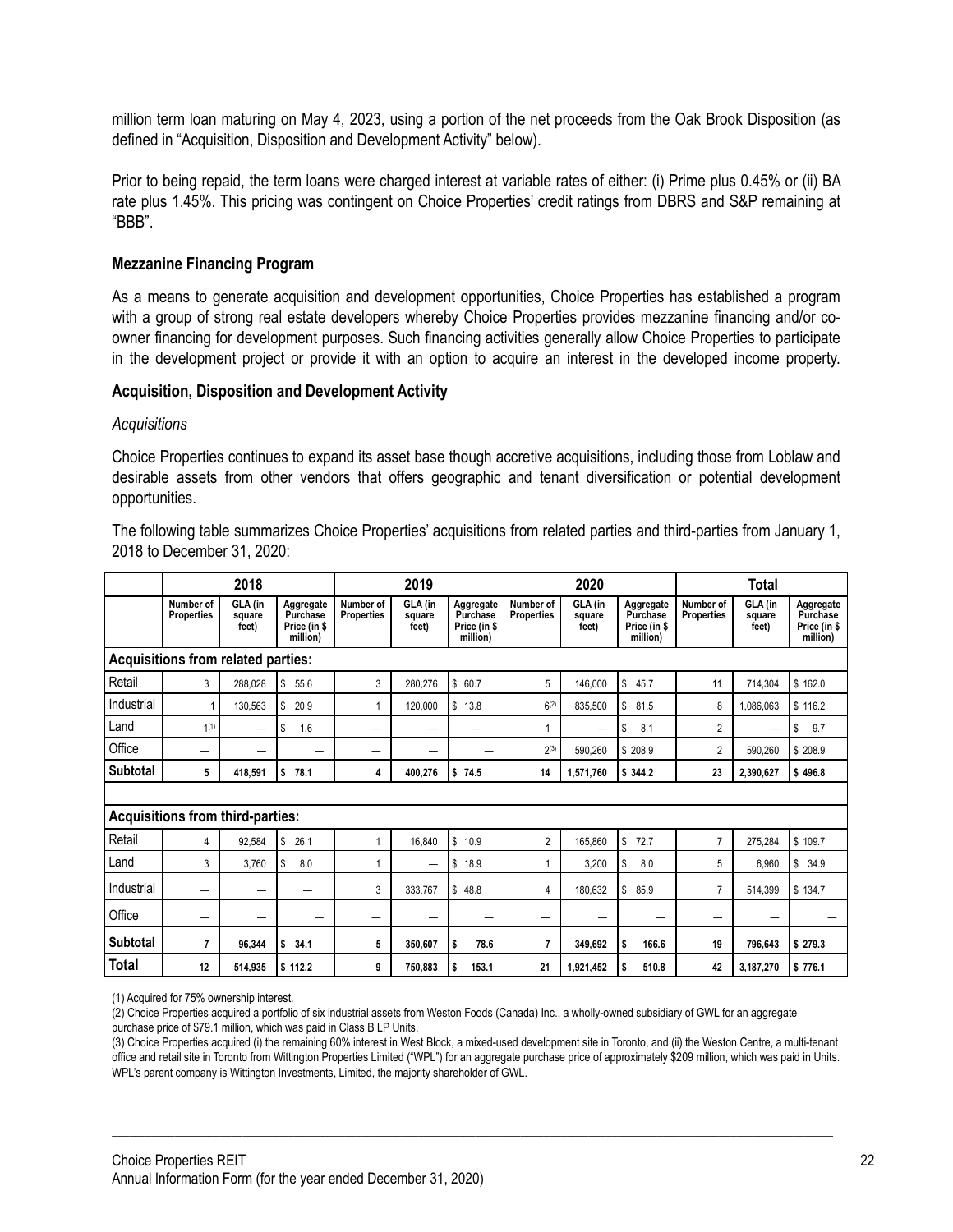For additional information regarding Choice Properties' acquisitions, refer to the "Acquisitions of Investment Properties" section of the MD&A in Choice Properties' 2020 Annual Report.

#### *Dispositions*

The following is a summary of Choice Properties' dispositions from January 1, 2018 to December 31, 2020:

#### *2018*

The table below sets out Choice Properties' dispositions during 2018:

| Location                  | <b>Property Type</b> | <b>Disposition Date</b> | Ownership<br><b>Interest</b> | Number of<br><b>Properties</b> | <b>GLA (in square)</b><br>feet) | Sale Price (in \$<br>millions) |
|---------------------------|----------------------|-------------------------|------------------------------|--------------------------------|---------------------------------|--------------------------------|
| Victoriaville,<br>Quebec  | Retail               | June 21, 2018           | 100%                         |                                | 67.079                          | \$2.7                          |
| Dartmouth, Nova<br>Scotia | Industrial           | August 27, 2018         | 100%                         |                                | 267.159                         | \$17.3                         |
| Ottawa, Ontario           | Office               | October 1, 2018         | 50%                          |                                | 18.750                          | \$3.2                          |
| Calgary, Alberta          | Office               | December 4, 2018        | 50%                          |                                | 527.404                         | \$104.0                        |
| <b>Total</b>              |                      |                         |                              | 10                             | 880.392                         | \$127.2                        |

# *2019*

The table below sets out Choice Properties' dispositions during 2019:

| Location                                                  | <b>Property Type</b> | <b>Disposition Date</b> | Ownership<br><b>Interest</b> | Number of<br><b>Properties</b> | GLA (in square<br>feet) | Sale Price (in \$<br>millions) |
|-----------------------------------------------------------|----------------------|-------------------------|------------------------------|--------------------------------|-------------------------|--------------------------------|
| Olds. Alberta                                             | Retail               | January 7, 2019         | 50%                          |                                | 10.800                  | \$0.6                          |
| Brampton, Ontario                                         | Development          | April 15, 2019          | 50%                          |                                |                         | \$15.2                         |
| Cowansville.<br>Quebec                                    | Retail               | August 7, 2019          | 100%                         |                                | 51.998                  | \$1.5                          |
| Portfolio of 30<br>assets across<br>Canada <sup>(1)</sup> | Retail / Industrial  | September 30.<br>2019   | 100%                         | 30                             | 2.640.595               | \$426.3                        |
| Strathcona,<br>Alberta                                    | Development          | November 22.<br>2019    | 50%                          |                                |                         | \$15.8                         |
| Red Deer, Alberta                                         | Retail               | December 2, 2019        | 100%                         |                                | 32.167                  | \$8.5                          |
| <b>Total</b>                                              |                      |                         |                              | 35                             | 2,735,560               | \$467.9                        |

(1) On September 30, 2019, Choice Properties sold a 30 property portfolio for an aggregate sale price of \$426.3 million to an affiliate of Oak Street Real Estate Capital LLC (the "Oak Brook Disposition"). The unencumbered portfolio consisted of 27 stand-alone retail properties and 3 distribution centres with an average lease term of approximately twelve years with Loblaw.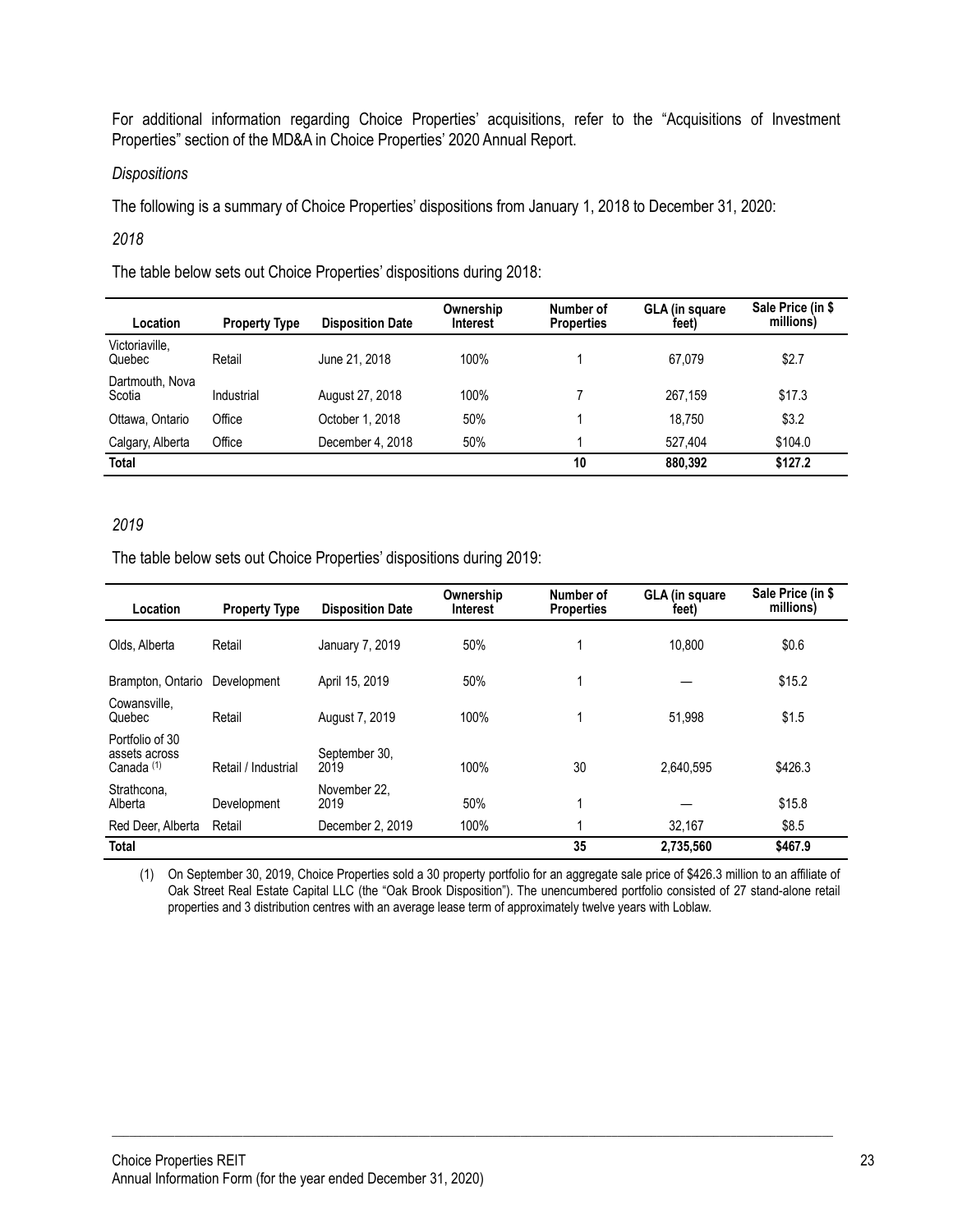# *2020* The table below sets out Choice Properties' dispositions during 2020:

| Location                                   | <b>Property Type</b> | <b>Disposition Date</b> | Ownership<br><b>Interest</b> | Number of<br><b>Properties</b> | <b>GLA (in square</b><br>feet) | Sale Price (in \$<br>millions) |
|--------------------------------------------|----------------------|-------------------------|------------------------------|--------------------------------|--------------------------------|--------------------------------|
| Chicago, USA                               | Retail               | January 24, 2020        | 100%                         | 1                              | 176.878                        | \$97.8                         |
| Edmonton, AB                               | Residential          | January 29, 2020        | 50%                          | 1                              | 36,773                         | \$9.8                          |
| Creston, BC                                | Retail (parcel)      | February 3, 2020        | 100%                         | 1                              | N/A                            | \$0.4                          |
| Halifax, NS                                | Office               | February 13, 2020       | 100%                         | 1                              | 140.793                        | \$26.7                         |
| Ottawa, ON                                 | Land                 | July 1, 2020            | 100%                         | 1                              | N/A                            | \$19.5                         |
| Milton, ON                                 | Industrial           | September 28.<br>2020   | 100%                         | 1                              | 101.522                        | \$22.6                         |
| Portfolio of 11<br>assets across<br>Canada | Retail               | October 28, 2020        | 50%                          | 11                             | 656,497                        | \$169.0                        |
| Quebec City, QC                            | Retail (parcel)      | November 23,<br>2020    | 50%                          | 1                              | N/A                            | \$5.0                          |
| Portfolio of 3<br>assets across<br>Canada  | Retail               | November 27,<br>2020    | 100%                         | 3                              | 248,430                        | \$64.0                         |
| Portfolio of 5<br>assets across<br>Canada  | Retail               | December 1, 2020        | 100%                         | 5                              | 247,828                        | \$43.4                         |
| Windsor, ON                                | Retail               | December 23.<br>2020    | 100%                         | 2                              | 259,293                        | \$51.0                         |
| Total                                      |                      |                         |                              | 28                             | 1,868,014                      | \$509.2                        |

For additional information regarding Choice Properties' dispositions, refer to the "Dispositions of Investment Properties" section of the MD&A in Choice Properties' 2020 Annual Report.

# **Development Activity**

Development initiatives are a key component of Choice Properties' business model, providing the opportunity to add high-quality real estate to its portfolio at a reasonable cost. Choice Properties has internal development capabilities as well as established relationships with strong real estate developers. With a significant amount of intensification and redevelopment opportunities and a long-term pipeline of potential mixed-use development projects, Choice Properties is well positioned for long-term growth and value creation.

The following is a summary of Choice Properties' development activity from January 1, 2018 to December 31, 2020.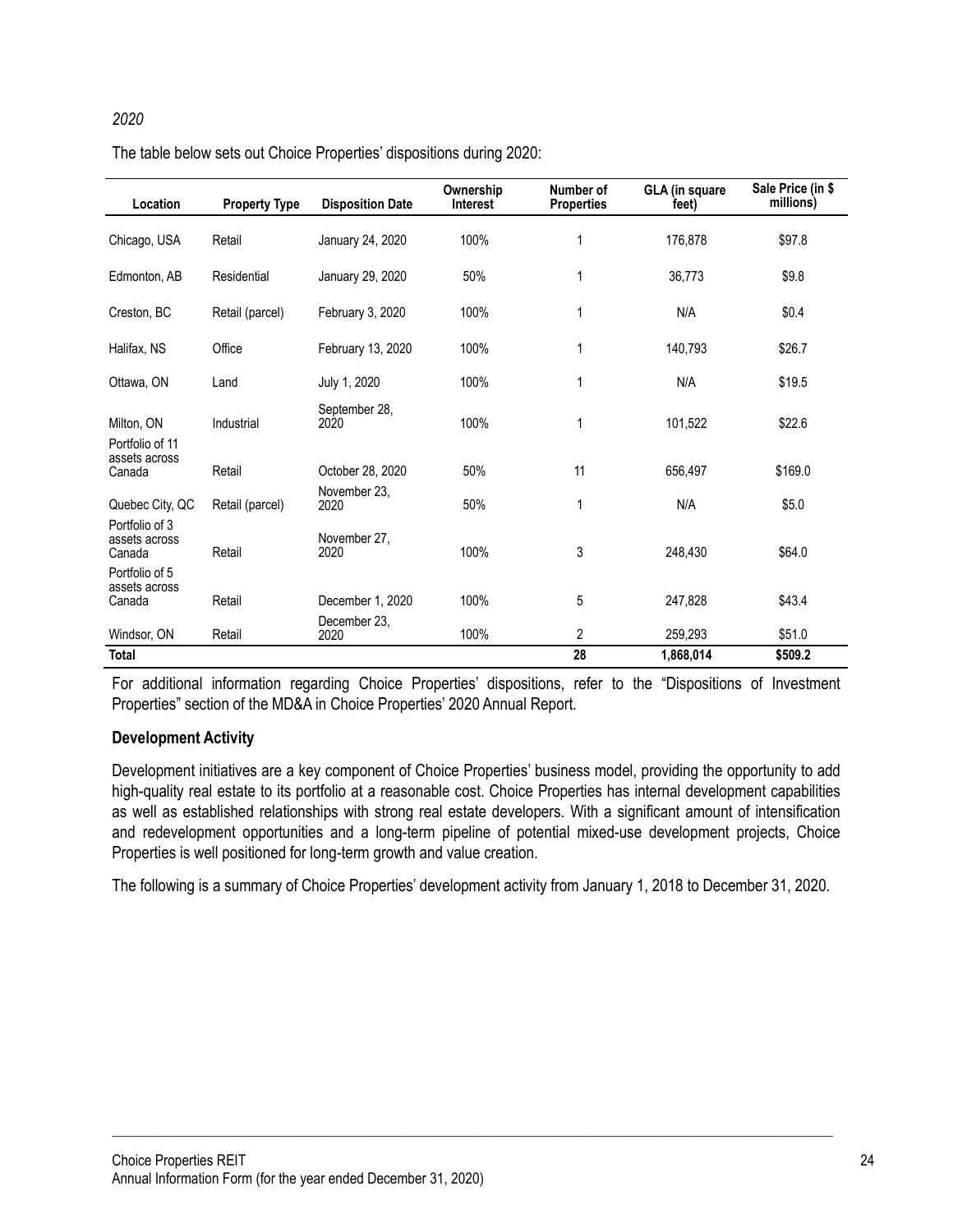#### *2018*

# In 2018, Choice Properties constructed approximately 517,000 square feet of new GLA. The table below sets out the top five development projects by total GLA completed by Choice Properties in 2018:

| Location                             | Developed GLA | Type of<br><b>Developed</b><br><b>GLA</b> | <b>Key Tenants</b>                                       | <b>Development</b><br>Type |
|--------------------------------------|---------------|-------------------------------------------|----------------------------------------------------------|----------------------------|
| Pioneer Drive, Kitchener, ON         | 91.000        | Retail                                    | Zehrs, Shoppers Drug Mart,<br>LCBO, TD Bank, Pizza Pizza | Redevelopment              |
| Rte. Trans-Canada, Kirkland,<br>QC   | 90,000        | Retail                                    | Staples, Sportium,<br>Desjardins, Pizzeria Bros.         | Intensification            |
| Walker Lakes, Edmonton, AB           | 63,000        | Residential                               |                                                          | Residential                |
| Vanderbilt Commons, Spruce Grove, AB | 29,000        | Retail                                    | No Frills                                                | Greenfield                 |
| Sideroad Rd., Innisfil, ON           | 24.000        | Retail                                    | Starbucks, Freshii, Global<br>Pets                       | Intensification            |
| <b>Total</b>                         | 297,000       |                                           |                                                          |                            |

#### *2019*

In 2019, Choice Properties constructed approximately 1,063,622 square feet of new GLA. The table below sets out the top five development projects by total GLA completed by Choice Properties in 2019:

| Location                                | <b>Developed</b><br><b>GLA</b> | Type of<br><b>Developed</b><br><b>GLA</b> | <b>Key Tenants</b>                                                                 | <b>Development</b><br>Type |
|-----------------------------------------|--------------------------------|-------------------------------------------|------------------------------------------------------------------------------------|----------------------------|
| Peddie Road, Milton, ON                 | 565.425                        | Industrial                                | Kimberly Clark, Loxcreen                                                           | Greenfield                 |
| Great Plains Business Park, Calgary, AB | 60.305                         | Industrial                                | Arpac                                                                              | Greenfield                 |
| Chemin du Fer-Cheval, St. Julie, QC     | 54,977                         | Retail                                    | Maxie & Cie, Dollarama, SAQ, National<br>Bank                                      | Greenfield                 |
| Centre in the Park, Sherwood Park, AB   | 53.000                         | Residential                               | N/A                                                                                | Residential                |
| Upper Sherman, Hamilton, ON             | 50.299                         | Retail                                    | No Frills. Little Caesars. Chicken<br>Shawarma, Sherman Dental, Sherman<br>Medical | Greenfield                 |
| <b>Total</b>                            | 784.006                        |                                           |                                                                                    |                            |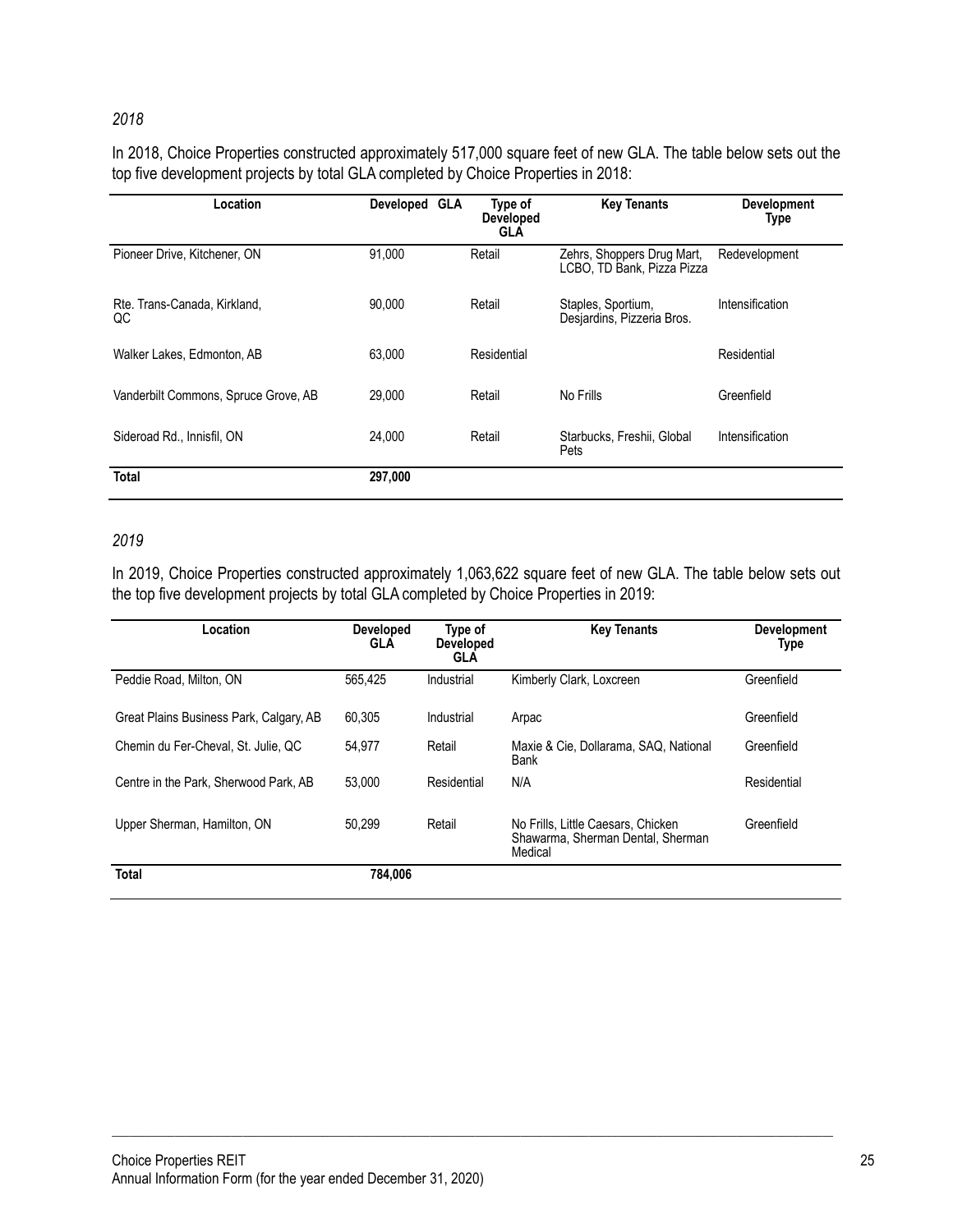# *2020*

In 2020, Choice Properties constructed approximately 438, 180 square feet of new GLA. The table below sets out the top five development projects by total GLA completed by Choice Properties in 2020:

| Location                                | <b>Developed</b><br><b>GLA</b> | Type of<br><b>Developed</b><br><b>GLA</b> | <b>Key Tenants</b>                                         | <b>Development</b><br>Type |
|-----------------------------------------|--------------------------------|-------------------------------------------|------------------------------------------------------------|----------------------------|
| Bathurst and Lake Shore, Toronto, ON    | 237.043                        | Mixed-Use                                 | Loblaw Digital, PC Bank, Joe Fresh, LCBO                   | Greenfield                 |
| Great Plains Business Park, Calgary, AB | 78.534                         | Industrial                                | Amazon                                                     | Greenfield                 |
| Pioneer Park, Kitchener, ON             | 28.138                         | Retail                                    | 9 Units                                                    | Intensification            |
| Erin Ridge Retail Lands, St Albert, AB  | 24.636                         | Retail                                    | Old Navy, Loblaws (YIG banner)                             | Greenfield                 |
| Mayor McGrath Drive, Lethbridge, AB     | 16.058                         | Retail                                    | Canadian Brewhouse, Kal-Tire, Starbucks,<br>Bone & Biscuit | Intensification            |
| <b>Total</b>                            | 384,409                        |                                           |                                                            |                            |

For additional information regarding Choice Properties' development activity, refer to the "Development Activities" section of the MD&A in the Choice Properties' 2020 Annual Report.

# **Impact of COVID-19**

Since the onset of the pandemic, the Trust has remained committed to the health and safety of its employees and tenants, as well its tenants' customers and employees. Many of the measures that were introduced at the outset of the pandemic in March 2020 are still in place. The Trust will continue to adjust its operations as necessary in order to support tenants, employees and other stakeholders.

Throughout the pandemic, the Trust has supported its small and independent tenants facing financial challenges. The Trust agreed to assist certain qualifying small businesses and independent tenants with rent relief and rent deferrals for 60 days, effective April 1, 2020. In addition, the Trust participated in the Canada Emergency Commercial Rent Assistance (CECRA) program, by providing rental abatements and rent deferrals to certain qualified tenants. The CECRA program provided a 75% rent abatement for qualifying small businesses for the period from April 1, 2020 to September 30, 2020, of which two-thirds was paid for by the federal and provincial governments and one-third was funded by the landlord.

On October 9, 2020, the federal government announced a new rent relief program, the Canada Emergency Rent Subsidy (CERS), to replace the CECRA program. Similar to CECRA, CERS is applicable to small and medium-sized businesses significantly impacted by the pandemic. CERS is effective retroactively for periods beginning September 27, 2020 and ending in June 2021. The new subsidy is provided directly to tenants, unlike CECRA which required landlords to abate 25% of a qualified tenant's rent, with 50% covered by federal and provincial government forgivable loans, and the tenant responsible for the remaining 25%. The Trust will monitor the impact of CERS on the collectability of the Trust's rental revenue.

During the three months ended December 31, 2020, the Trust collected approximately 98% of contractual rents.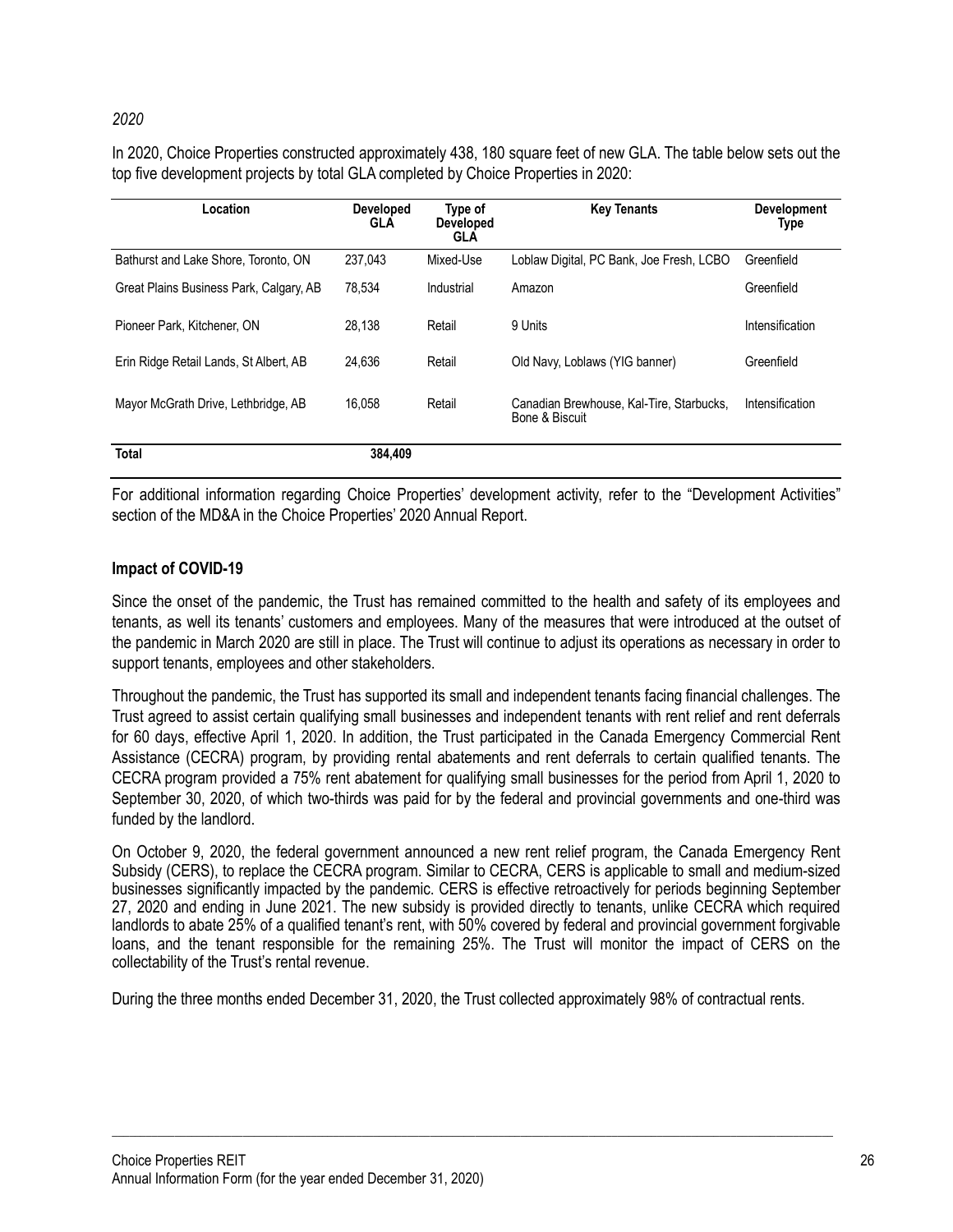# **VI. DESCRIPTION OF THE BUSINESS**

# **Overview**

Choice Properties is the owner, manager and developer of a high-quality real estate portfolio of commercial, retail, industrial, office and residential properties across Canada. Choice Properties is Canada's premier diversified REIT with a portfolio comprising of 731 properties with a total GLA of approximately 66.1 million square feet as at December 31, 2020. Choice Properties' portfolio includes 573 retail properties, 122 industrial properties, 15 office complexes, 3 multi-family residential buildings and 18 development properties. The retail properties consist of: (i) 274 properties with a stand-alone Loblaw-Owned Banner; (ii) 238 properties anchored by a Loblaw-Owned Banner that also contains one or more third-party tenants; and (iii) 61 properties containing only third-party tenants. The table below outlines the portfolio owned by Choice Properties in each asset class as at December 31, 2020:

|                                                                      | Income producing<br>properties |            | <b>Properties under</b><br>development | Total Portfolio                |            |
|----------------------------------------------------------------------|--------------------------------|------------|----------------------------------------|--------------------------------|------------|
| (in thousands of square<br>feet except where<br>otherwise indicated) | Number of<br><b>Properties</b> | <b>GLA</b> | Number of<br><b>Properties</b>         | Number of<br><b>Properties</b> | <b>GLA</b> |
| Retail                                                               | 573                            | 45,108     | 10                                     | 583                            | 45,108     |
| Industrial                                                           | 122                            | 17,158     | 2                                      | 124                            | 17,158     |
| Office                                                               | 15                             | 3,604      |                                        | 15                             | 3,604      |
| Total commercial                                                     | 710                            | 65,870     | 12                                     | 722                            | 65,870     |
| Residential                                                          | 3                              | 200        | 6                                      | 9                              | 200        |
| Total                                                                | 713                            | 66,070     | 18                                     | 731                            | 66,070     |

# *Retail Portfolio*

The retail portfolio is primarily focused on necessity-based retail tenants. Choice Properties views the retail portion of its portfolio as the foundation for maintaining reliable cash flow. In addition to having a national footprint concentrated in Canada's largest markets, stability is attained through a strategic relationship and long term leases with Loblaw, Canada's largest retailer. This relationship provides Choice Properties with access to future tenancy and related opportunities with Loblaw, Shoppers Drug Mart and other Loblaw-Owned Banners.

# *Industrial Portfolio*

The industrial portfolio is centered around distribution facilities, warehouses and buildings used for light manufacturing of a size and configuration that readily accommodates the diverse needs of a broad range of tenants. Choice Properties' focus in this sector is on large, purpose-built distribution assets for Loblaw and high-quality "generic" industrial assets. The properties are located in target distribution markets across Canada, where Choice Properties can build up critical mass to enjoy management efficiencies and to accommodate the expansion or contraction requirements of the tenant base. The term "generic" refers to a product that appeals to a wide range of potential users, so that the leasing or re-leasing time frame is reduced.

# *Office Portfolio*

The office portfolio is focused on large, well-located buildings in target markets, with an emphasis on the downtown core in some of Canada's largest cities. Choice Properties' objective is to seek institutional partners for these assets as a means to diversify risk. As the managing partner, Choice Properties' overall returns are enhanced through the generation of fee income from the day-to-day management and leasing activities of these properties.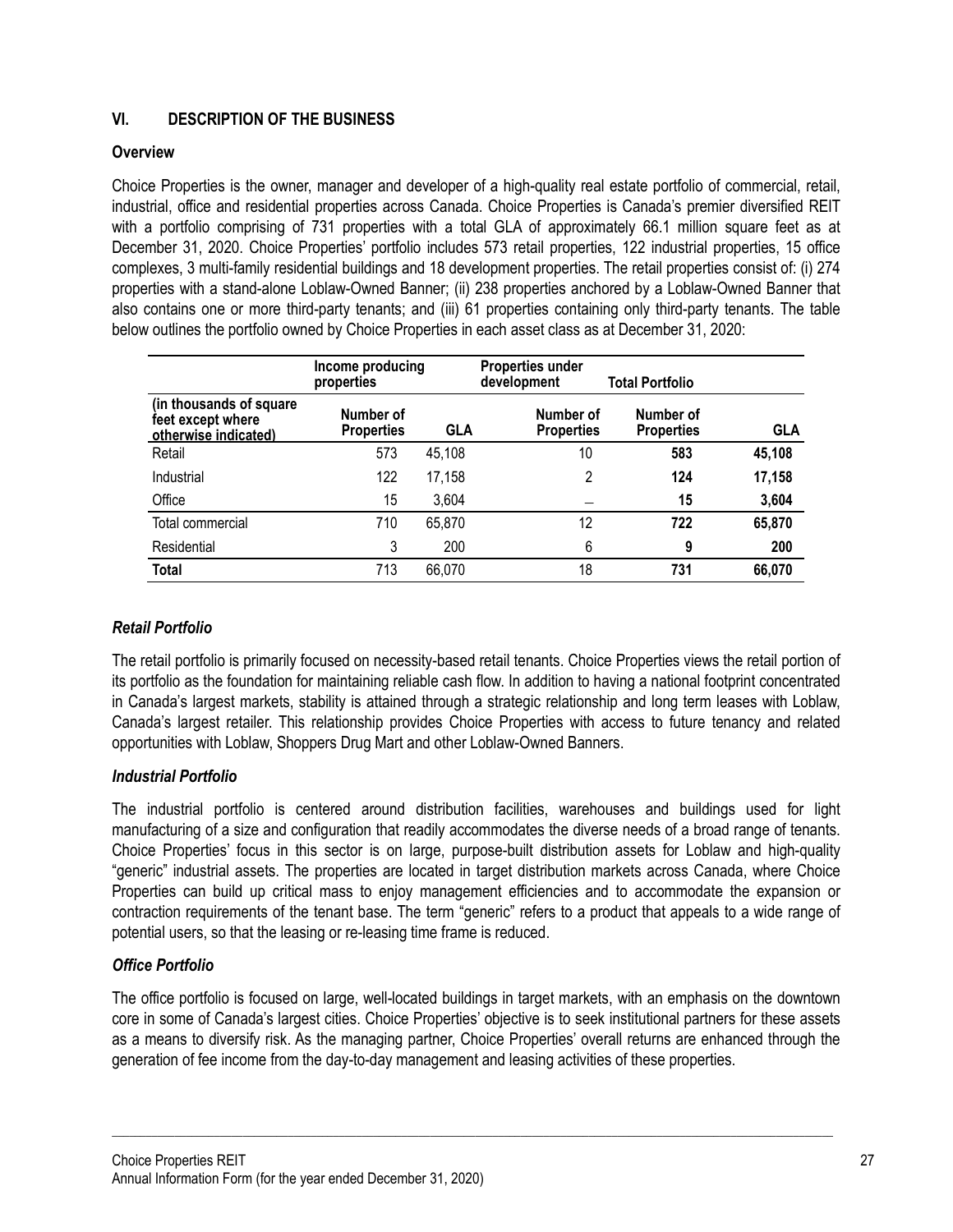# *Residential Portfolio*

Rental residential real estate provides additional income diversification and generates further investment opportunities for Choice Properties' asset base growth. Many of these opportunities to develop residential properties are by densifying existing retail sites with residential buildings. Choice Properties' portfolio of residential properties is located in Canada's largest cities and includes both newly developed purpose-built rental buildings and residentialfocused mixed-use communities, many of which are in close proximity to public transportation.

#### **Acquisitions**

Choice Properties aims to acquire well located retail assets with strong anchor tenants and a focus on necessitybased retail; high-quality, generic industrial properties in target distribution markets across Canada; and large office buildings in the downtown core of some of Canada's largest cities.

Choice Properties' acquisition activities include a dedicated pipeline based on its right of first offer to acquire any property in Canada that Loblaw seeks to sell. Choice Properties also has a right of first offer, subject to certain exceptions, in respect of new properties that Loblaw develops or acquires. See ''Material Contracts — Strategic Alliance Agreement'' and ''Risk Factors''.

Choice Properties' acquisitions during the previous three years are described in the "General Development of the Business" section.

#### **Development**

Choice Properties believes that development of properties to their highest and best use is a key driver of incremental and accretive growth. Choice Properties' pipeline of development opportunities includes: (i) intensification of excess density within its existing retail portfolio; (ii) greenfield developments in large markets, including retail and industrial projects; (iii) major mixed use development in urban markets; and (iv) residential development

#### *Intensification*

Intensifications are focused on adding retail density within the Trust's existing portfolio. As at December 31, 2020, Choice Properties had 17 active intensification projects representing a total of 197,000 square feet.

#### *Mixed-Use Development*

Choice Properties currently has a number of sites planned for mixed-use development with five of these sites in an active pre-development stage. The five properties are key urban markets, including four sites in Toronto, Ontario and, and one in Coquitlam, British Columbia. These developments are residential focused, mixed-use communities with close proximity to public transportation. A total of \$55.3 million has been invested to date on land acquisition and other development costs. Choice Properties expects to invest an additional \$27.5 million on pre-development activities for these projects over the next two to five years before beginning construction. These projects are in various phases of pre-development, and Choice Properties continues to work on finalizing the assembly of land parcels for development.

# *Greenfield Development*

Development activities include greenfield projects that are primarily focused on unenclosed retail shopping centres and industrial parks. As at December 31, 2020, Choice Properties had 15 greenfield development projects in the pipeline that, upon completion, will comprise approximately 0.5 million square feet. A total of \$176.8 million has been invested to date in the pipeline. Choice Properties expects to invest a total of \$31.4 million in the next three to five years. An advantage of greenfield developments is that they lend themselves to phased construction creating flexibility to time developments to take advantage of changing market conditions.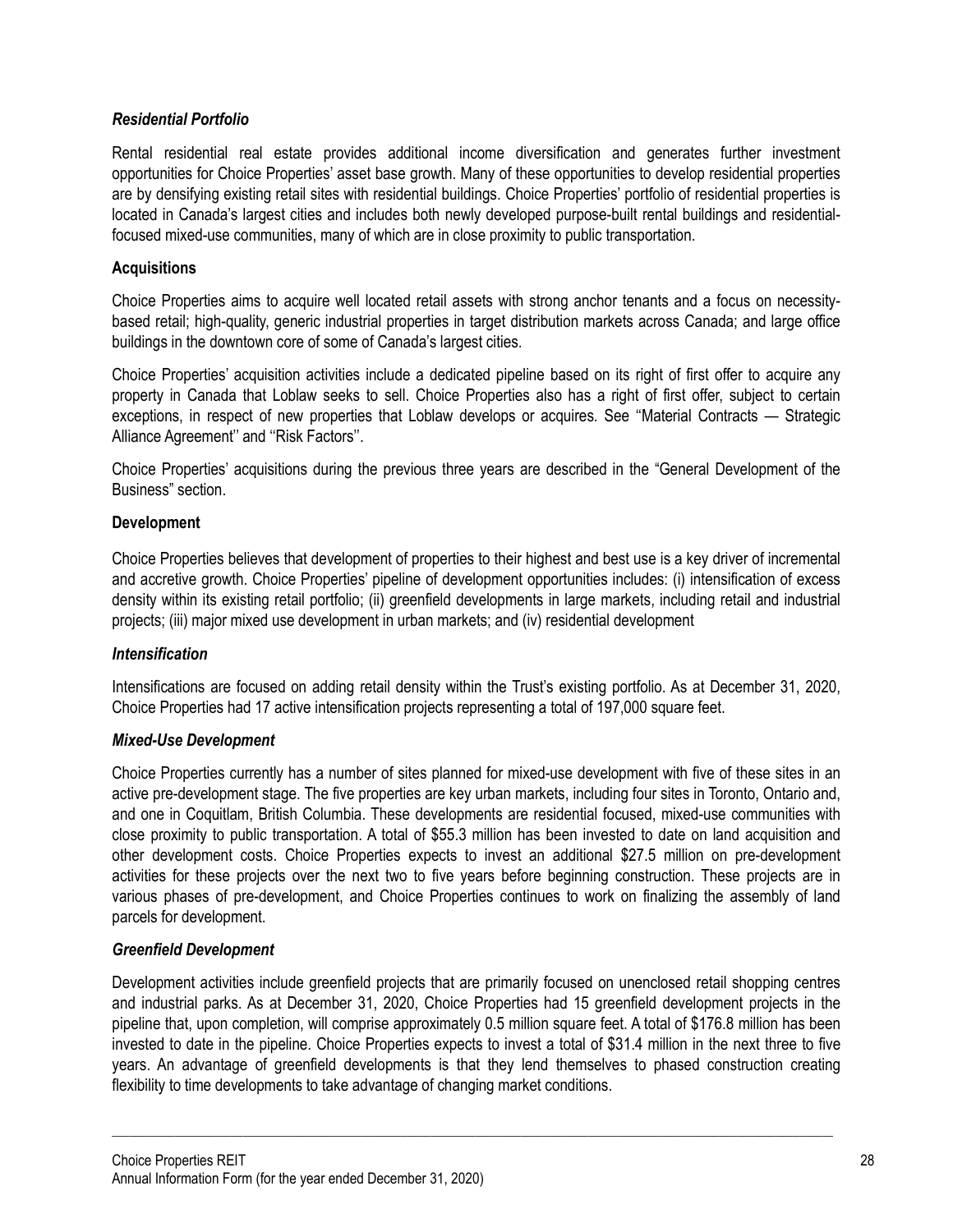# *Residential Development*

Choice Properties has six residential projects in the pipeline representing 1,119 residential units. As at December 31, 2020, a total of \$182.7 million had been invested in these projects and Choice Properties expects to invest an additional \$326.8 million to complete the developments.

# **Active Management**

Choice Properties is an internally managed trust that employs experienced and regionally focused staff to actively manage its properties. Choice Properties expects to increase cash flow and the value of its portfolio through initiatives to enhance operating performance, including delivering superior service to tenants, maintaining high levels of occupancy, effective capital investment in its properties and disposing of, or redeveloping, non-core assets.

# **Principal Tenant - Loblaw**

Loblaw is Choice Properties' largest tenant. As at December 31, 2020, Loblaw represented 55.3% of total GLA and approximately 55.6% of Choice Properties' rental revenue for the year ended December 31, 2020. As at December 31, 2020, Loblaw leased 36.4 million square feet of GLA from Choice Properties, with approximately 84.8%, 12.8% and 2.3% of such GLA attributed to retail, industrial and office space, respectively. See the "Loblaw Leases" section below for a description of key terms of the Loblaw Leases.

# **About Loblaw**

LCL was incorporated on January 18, 1956, although portions of its business originated before 1900. It is controlled by GWL and is listed on the TSX under the symbol "L". It had a market capitalization of approximately \$22 billion as at February 9, 2021 and has investment grade credit ratings from each of DBRS and S&P that have been in place for over 10 years.

Based on reported sales of publicly traded peer companies and Canadian food retailers, Loblaw holds a leading market share. Loblaw's customers comprise a wide cross-section of consumers located across the country. Loblaw has two reportable operating segments: Retail and Financial Services. The Retail segment consists primarily of corporate and franchise-owned retail food and Associate-owned drug stores, and includes in-store pharmacies and other health and beauty products, apparel and other general merchandise. Loblaw's Financial Services segment offers financial services to consumers under the *President's Choice Financia*l branch, including the *President's Choice Financial* Mastercard and *PC Money Account*. It also offers insurance brokerage services, guaranteed investment certificates and wireless mobile products and services, and operates the *PC Optimum* loyalty program.

# **Loblaw Leases**

For the purposes of this section only, all references to "Loblaw" means "Loblaws Inc." in its capacity as tenant under the Loblaw Leases (as defined below).

A significant portion of the Properties are subject to leases with Loblaw, a subsidiary corporation of LCL (the "**Loblaw Leases**"). LCL has agreed to indemnify Choice Properties in respect of any defaults by Loblaw under the Loblaw Leases.

The following is a general summary of the material terms of the Loblaw Leases. The terms of individual Loblaw Leases may vary from property to property depending on the nature and location of the premises being leased and whether the leased premises are a stand-alone property or form part of a multi-tenant property, but the differences are not considered material.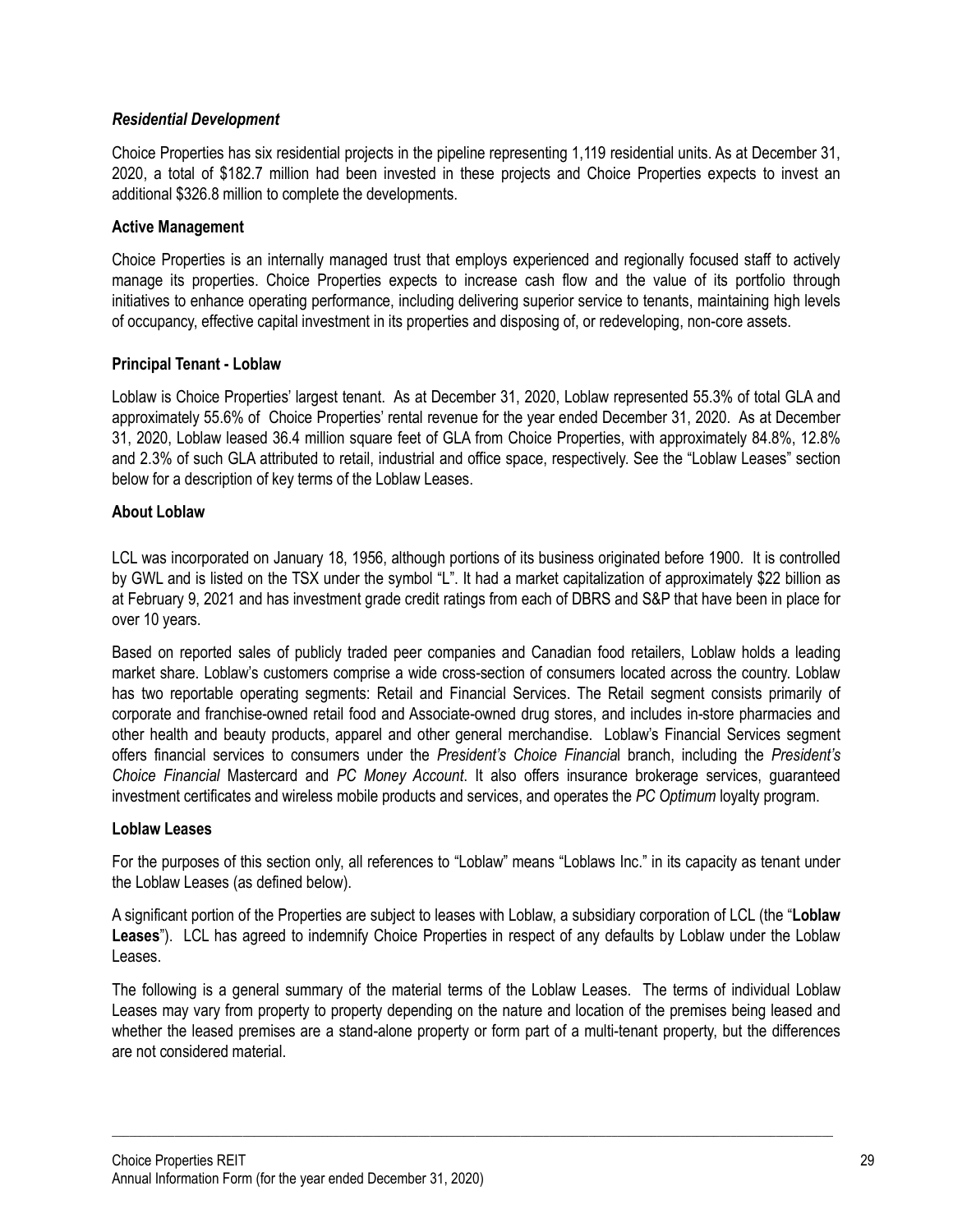# *Leased Premises*

For those Properties where Loblaw occupies a stand-alone property, Loblaw leases the entire building and all associated lands. For those Properties where Loblaw occupies leased premises that form part of a larger shopping centre or office complex, Loblaw leases that portion of the premises that it occupies. Choice Properties is responsible for obtaining any required severances under applicable planning legislation to permit leases of stand-alone pad premises in a multi-tenant property, if required. All leasehold improvements situated at the leased premises remain the property of Loblaw until the expiration or earlier termination of the Loblaw Leases. Loblaw is not required to remove any leasehold improvements at the expiration or earlier termination of the term, other than organic waste tanks and fuel equipment and tanks.

#### *Use*

For those Properties where Loblaw occupies a stand-alone property, the leased premises may be used for any existing retail, industrial or office use or any other lawful purpose permitted under applicable zoning by-laws, existing insurance policies and use restrictions, provided that Loblaw must provide notice to Choice Properties of any proposed change in use and may not use the leased premises for heavy manufacturing or any other use that may materially adversely affect the useful life of the leased premises or cause environmental contamination that cannot be managed in a commercially reasonable manner.

For those Properties where Loblaw occupies leased premises in a multi-tenant retail property, the premises must be used for the operation of a food supermarket or a retail store which carries on the business, directly or indirectly, of a pharmacy, gas bar, liquor store, bank or other lawful retail use. Loblaw is permitted, without Choice Properties' consent, to change the use of up to 50% of the GLA of the leased premises, provided that not less than the greater of (i) 50% of the GLA of the leased premises; and (ii) 30,000 square feet of the GLA of the leased premises continues to be used for the operation of a food supermarket or grocery store, and further provided that the new use is permitted under applicable zoning by-laws, existing insurance policies and existing exclusive use restrictions in favour of other tenants. Loblaw is not permitted to change the use of leased premises that contain less than 30,000 square feet of GLA in a multi-tenant retail property without the consent of Choice Properties. Leased premises in a multi-tenant office property must be used for office purposes.

The Loblaw Leases also contain restrictions that, with certain exceptions, prohibit Choice Properties, as landlord, from (i) leasing premises in other properties within a specified radius of the leased premises under the Loblaw Leases; or (ii) leasing other premises within a multi-tenant retail shopping centre, in each case for certain prohibited uses such as a food supermarket or grocery store. See "Restrictive Covenants" below.

#### *Term*

As at December 31, 2020, the remaining term of the Loblaw Leases range from approximately 0.2 to 20 years with a weighted average remaining lease term of approximately 7.4 years. The year of expiry of each Loblaw Lease is set forth in Appendix A.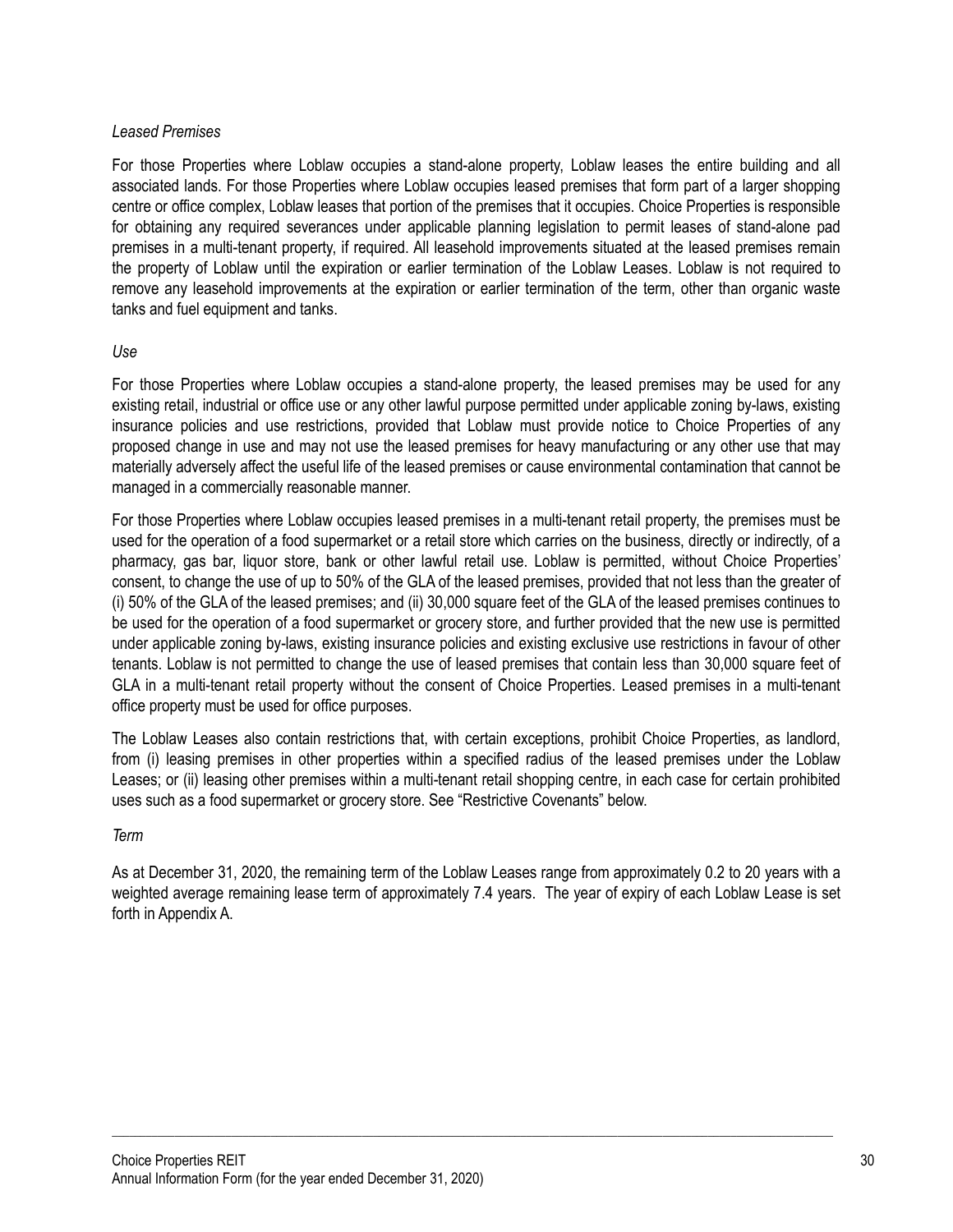# *Options to Extend*

Provided that Loblaw is not in material default beyond any applicable cure period, Loblaw has successive options to extend each Loblaw Lease for extension periods of five years each with a final extension period of four (4) years and 11 months. The total remaining term (including all extensions terms) of the Loblaw Leases vary, but can be up to a maximum of 100 years. The annual basic rent payable during each extension term under the Loblaw Leases is generally the lesser of (i) 110% of the annual basic rent payable during the final year of the remaining term or preceding extension term, as the case may be; and (ii) a fair market rent for the leased premises having regard to their age, size, use and location as agreed upon between Choice Properties and Loblaw and, failing agreement, as determined pursuant to arbitration procedures set forth in the Loblaw Leases, provided that in no event will the annual basic rent payable during an extension term be less than the annual basic rent payable during the final year of the remaining term or the preceding extension term, as the case may be.

# *Annual Basic Rent*

Loblaw is required to pay annual basic rent in equal monthly installments in advance on the first day of each month without set off or deduction. Annual basic rent under the Loblaw Leases escalates during the remaining term of each Loblaw Lease at a steady state, with weighted average annual rent escalation of approximately 1.5%.

# *Additional Rent/Net Lease*

In a lease of a stand-alone property, in addition to annual basic rent, Loblaw is typically required to pay (i) realty taxes attributable to the leased premises (excluding excess lands not utilized by Loblaw); (ii) Choice Properties' costs of operating and maintaining the property (but excluding the costs of repairs and replacements to the building structure, all utility services up to the point of connection with the leased premises and any high voltage transformers servicing the leased premises that are owned by Choice Properties, unless the repairs or replacements are required as a result of the actions or default of Loblaw and certain other standard exclusions and deductions); and (iii) all charges for utilities supplied to or consumed in the leased premises.

In a lease of premises in a multi-tenant property, in addition to annual basic rent, Loblaw is typically required to pay (i) realty taxes attributable to the leased premises and its proportionate share of realty taxes attributable to common areas (excluding excess lands not utilized by Loblaw or other tenants); (ii) Loblaw's proportionate share of Choice Properties' costs of operating and maintaining the common areas (but excluding the costs of repairs and replacements to the building structure, all utility services up to the point of connection with the leased premises and any high voltage transformers servicing the leased premises that are owned by Choice Properties, unless the repairs or replacements are required as a result of the actions or default of Loblaw and certain other standard exclusions and deductions); and (iii) all charges for utilities supplied to or consumed in the leased premises.

Except as otherwise set out in the Loblaw Leases, each Loblaw Lease is net and carefree to Choice Properties and Choice Properties is not responsible for any costs relating to the leased premises.

#### *Repair and Maintenance Responsibilities*

For stand-alone properties, Choice Properties is required to maintain, repair and replace the structural components of the building (excluding the roof membrane and all windows in the leased premises), all utility services up to the point of connection with the building and any high voltage transformers servicing the leased premises, which are owned by Choice Properties, at its sole expense (unless such repairs are required as a result of the actions or default of Loblaw). Choice Properties is also required to replace (but not maintain or repair) the roof membrane and the entirety of the parking and driveway areas and will charge the costs (where costs are to be amortized) of such replacements back to Loblaw amortized based on a useful life of 20 years and 10 years, respectively, together with interest on the unamortized balance of such costs, as part of operating costs. Loblaw is responsible for all other maintenance,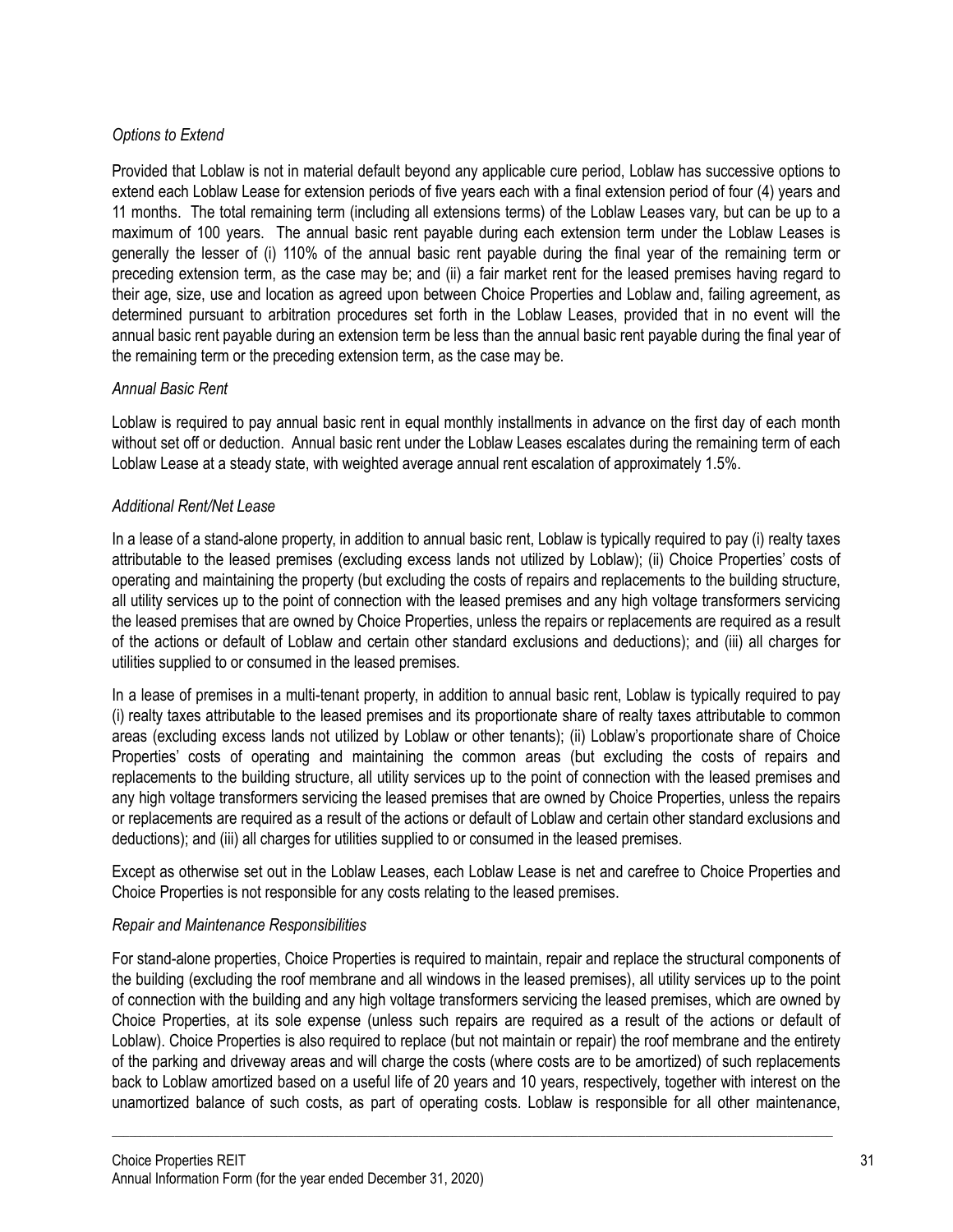repairs and replacements required to be provided to leased premises in a stand-alone property, including the roof membrane, windows and the parking and driveway areas.

For multi-tenant properties, Choice Properties is required to operate and maintain the properties as would a prudent owner and will maintain, repair and replace the structural components of the building, the building systems (excluding systems installed in and exclusively serving Loblaw's leased premises), the roof membrane of the building (except where the roof of the leased premises is physically separate from the remainder of the multi-tenant property as described below), parking and driveway areas, all utility services up to the point of connection with the leased premises and any high voltage transformers servicing the leased premises which are owned by Choice Properties. The costs of repairs and replacements to the building structure, all utility services up to the point of connection with the leased premises and any high voltage transformers servicing the leased premises which are owned by Choice Properties will be for Choice Properties' account unless the repairs or replacements are required as a result of the actions or default of Loblaw. The costs of repairs and replacements to the roof membrane and exterior parking and driveway areas will be included in operating costs and charged back to Loblaw and other occupants of the property. In the event the costs of repairs and replacements to the roof membrane and exterior parking and driveway areas are not fully charged back by Choice Properties in the lease year in which they are incurred, they will be amortized based on a useful life of 20 years and 10 years, respectively, and charged back to Loblaw and other occupants of the property, together with interest on the unamortized balance of such costs. Loblaw is otherwise responsible at its sole expense for all maintenance, repairs and replacements to leased premises in a multi-tenant property. If the roof of the leased premises is physically separate from the remainder of the multi-tenant property, Loblaw is required to maintain and repair the roof membrane at its sole expense and Choice Properties is required to replace the roof membrane and the cost of such replacement will be amortized based on a useful life of 20 years and charged back to Loblaw, together with interest on the unamortized balance of such costs. Choice Properties is also required to maintain, repair and replace the building systems serving the common areas, the costs of which will be included in operating costs and charged back to Loblaw and other occupants of the property based on the estimated useful life of such building system components.

In either case, Choice Properties is not required to replace any major capital item or, in a multi-tenant property, any building system within the last two years of the remaining term or any extension term, unless Loblaw has exercised its next extension option, if any.

# *Right to Cease Operation*

Loblaw is not obligated to operate any business or use the leased premises for any period of time or purpose. If (i) Loblaw gives notice to Choice Properties that it has decided to permanently cease all business operations from any leased premises; or (ii) no business operations have been conducted for a period of 180 consecutive days from the supermarket premises forming part of the leased premises in a multi-tenant property, or for a period of 24 consecutive months from the leased premises in a stand-alone property, Choice Properties has the option to give notice terminating a Loblaw Lease (a "**Termination Notice**") within 90 days thereafter. If within 30 days after receipt of a Termination Notice Loblaw delivers a further notice stating that it will recommence its business operations within the applicable leased premises and does so within 120 days thereafter, the Termination Notice will be void and the Loblaw Lease for such premises will remain in force. Loblaw is permitted to temporarily cease its business operations from any leased premises for the purposes of performing major repairs or renovations or store rebranding, provided such temporary cessation does not exceed 120 consecutive days.

If Choice Properties terminates a Loblaw Lease for a stand-alone property, Choice Properties will be prohibited from using or leasing such Property to a third-party for the purposes of a food supermarket or grocery store from the date of termination of such Loblaw Lease until the earlier of (i) the date on which Loblaw operates or commences to operate a food supermarket or grocery store from premises within a specified radius of the leased premises; and (ii) the date which would have been the expiry date of the applicable Loblaw Lease had it not been terminated.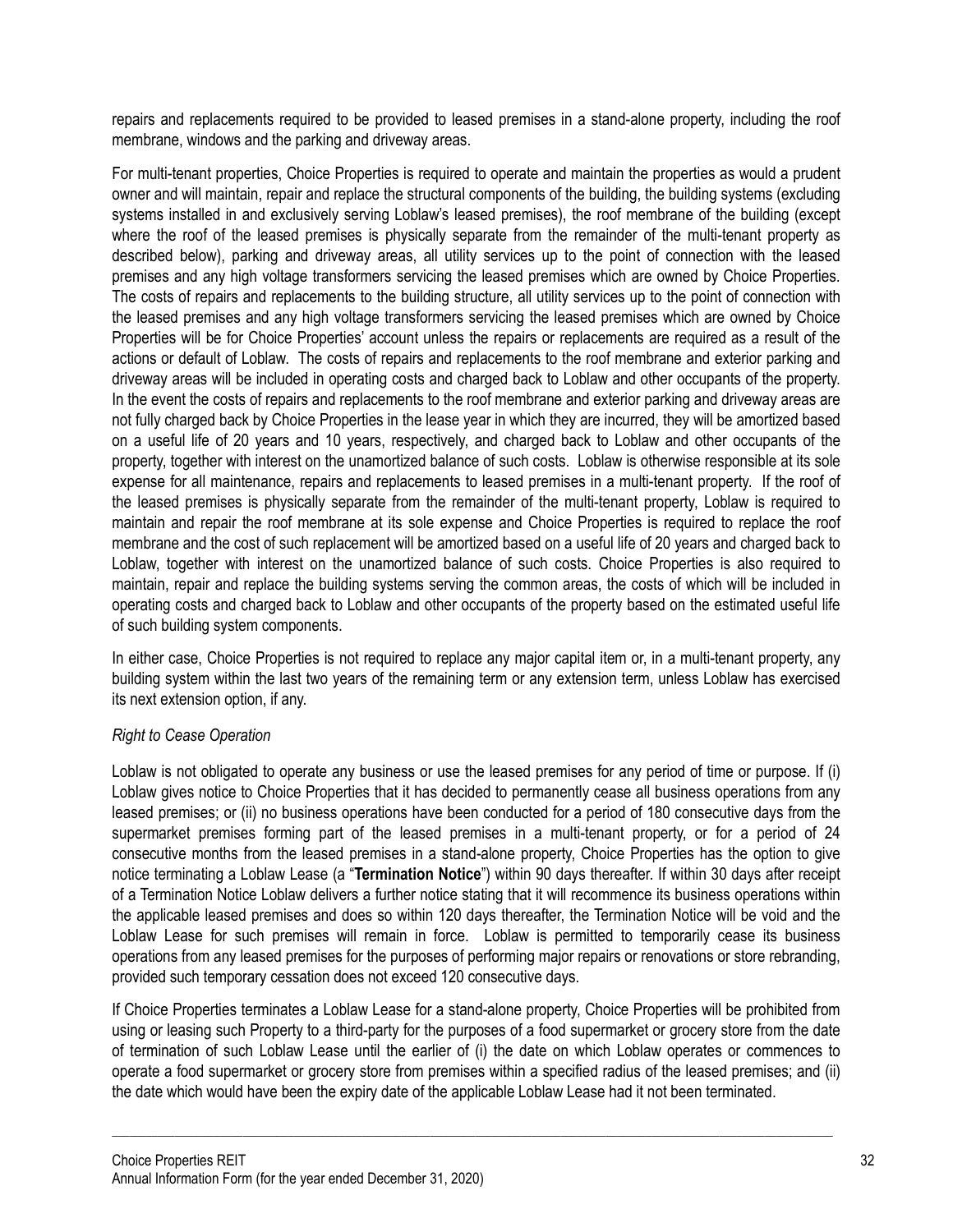Neither Choice Properties nor Loblaw otherwise has rights to terminate the Loblaw Leases except as a result of damage or destruction and except for the right of Choice Properties to terminate the Loblaw Lease following an event of default by Loblaw.

#### *Parking and Site Control*

Under the Loblaw Leases for multi-tenant properties, Loblaw agrees that the parking ratio shown on the site plan attached to each Loblaw Lease is acceptable. For multi-tenant properties, the entire parking and driveway areas are designated as 'no build' areas; however, the site plan may show designated development areas where Choice Properties may build additions or expansions to the shopping centre. If Choice Properties intends to build in a designated development area, it has to first provide a revised site plan to Loblaw showing, among other things, driveways, parking ratios, heights of proposed buildings and the location of any proposed drive-throughs. Loblaw has the right to approve the proposed site plan, acting reasonably. In the event that Choice Properties builds in a designated development area, it is required to maintain a parking ratio appropriate for the proposed use of the addition or expansion, acceptable to Loblaw, and in any event not lower than the minimum parking ratio required by law.

#### *Alterations*

Loblaw may install its usual trade fixtures in the leased premises and such items will remain the property of Loblaw. Loblaw may, without Choice Properties' consent, make changes to the interior decoration, configuration and layout of the leased premises and any other alterations and additions it deems desirable, provided such alterations and additions do not adversely affect the building structure or systems. Loblaw may make alterations or additions to the building structure or systems with Choice Properties' prior written consent, which will not be unreasonably withheld, conditioned or delayed. All alterations and leasehold improvements will become the Trust's property at the end of the term of the applicable Loblaw Lease.

# *Environmental Covenants*

Loblaw provides customary covenants with respect to compliance with applicable environmental laws and an indemnity in favour of Choice Properties in respect of costs it incurs if Loblaw breaches such covenants or causes environmental contamination of the leased premises that Loblaw is responsible to remediate and/or manage pursuant to the terms of the applicable Loblaw Lease.

#### *Assignment and Subletting*

Except for certain specific permitted transfers, Loblaw may not assign or mortgage the Loblaw Leases or sublet or share possession of the leased premises without Choice Properties' prior written consent, which will not be unreasonably withheld, conditioned or delayed. Loblaw may, without consent but on prior notice to the Trust:

- (a) assign the Loblaw Lease or sublet the whole or part of the leased premises to an affiliated entity that is controlled by or under common control with Loblaw;
- (b) sublet the whole of the leased premises to a franchisee or other food supermarket operator dealing with Loblaw through a written franchise or supply/buying agreement:
- (c) mortgage Loblaw's interest in the leased premises to secure bona fide financing;
- (d) assign the Loblaw Lease to the purchaser of all or substantially all of Loblaw's assets and operations in the province in which the leased premises are located; or
- (e) sublease or grant a right to occupy the whole or any part of the leased premises comprising a stand-alone property, or in the case of leased premises in a multi-tenant retail property, sublease or grant a right to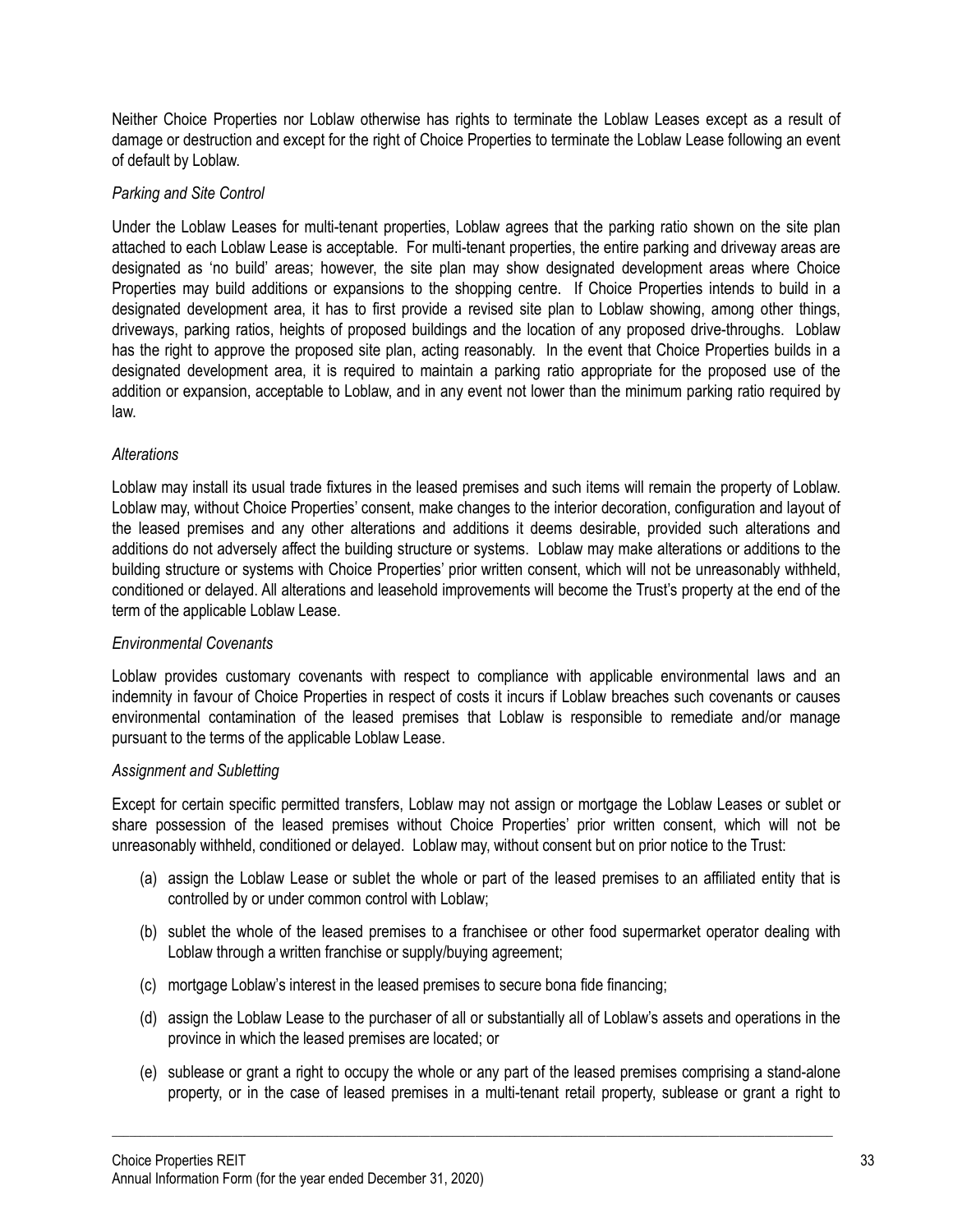occupy up to 50% of the GLA of the leased premises, provided that not less than the lesser of (i) 30,000 square feet of GLA or (ii) the GLA of the leased premises continues to be used for the operation of a food supermarket.

Loblaw will not be released from its obligations under a Loblaw Lease in connection with a transfer of such Loblaw Lease except in the case of an assignment of such Loblaw Lease to a purchaser in paragraph (d) above that has a reasonably similar or better financial covenant as that of Loblaw at the date of purchase. LCL will not be released from its obligations under the applicable indemnity agreements in respect of the Loblaw Leases in connection with a transfer of a Loblaw Lease. In either case, Loblaw and LCL will not be liable for any amendment, renewal or extension of a Loblaw Lease or any expansion of the leased premises made after the date such Loblaw Lease is transferred other than in respect of an extension or expansion pursuant to the exercise by the transferee of an existing contractual right in such Loblaw Lease.

Portions of the leased premises at certain Properties are occupied by Loblaw's subtenants, franchisees, licensees and concessionaires.

# *Damage and Destruction*

If all or part of the leased premises is damaged or destroyed, Choice Properties must, at its expense to the extent of available insurance proceeds, repair the damage and reconstruct the premises and Loblaw must restore its leasehold improvements and trade fixtures. Rent will not abate in respect of any damage or destruction to a Property that renders all or part of the leased premises unfit for use or inaccessible. Choice Properties must maintain standard "all risks" property insurance against damage and destruction not less than the full replacement value of any premises leased to Loblaw. Loblaw must maintain business interruption insurance for an indemnity period of not less than 12 months, in the case of retail premises, or 24 months, in the case of industrial or office premises.

Either Choice Properties or Loblaw has the right to terminate a Loblaw Lease of premises in a multi-tenant property if, in the reasonable opinion of the Trust's architect, the leased premises or the multi-tenant property, as the case may be, is damaged or destroyed to such an extent that the building has to be totally demolished.

Either the Trust or Loblaw has the right to terminate a Loblaw Lease of premises in a multi-tenant or a stand-alone property if damage occurs to the leased premises in the last three years of the term of the Loblaw Lease and would cost more than 50% of the replacement cost of the leased premises to repair and Loblaw is not at that time prepared to exercise its next extension option, if any.

# *Restrictive Covenants*

Each of the Loblaw Leases includes a radius restriction pursuant to which Choice Properties agrees that Choice Properties and any person controlled directly or indirectly by Choice Properties will not lease to third-parties other premises on lands located within a specified radius of the leased premises (the "**Radius Lands**") for use as a food supermarket or grocery store ("**Supermarket Business**"). This restriction does not apply to properties acquired by Choice Properties, or a person controlled directly or indirectly by Choice Properties, (i) from LCL or any person controlled directly or indirectly by LCL, or (ii) that at the time of such acquisition are subject to an existing lease to a Supermarket Business. The restriction also does not apply to any amendment or extension of an existing lease to a Supermarket Business within the Radius Lands.

In addition, in Loblaw Leases for leased premises in a multi-tenant retail shopping centre, Choice Properties agrees, subject to certain limited exceptions, including existing uses by other tenants, not to lease or allow the occupation of premises in the shopping centre for use as a Supermarket Business or an amusement arcade, bingo hall, bowling alley, billiard parlour, convenience/variety store, pharmacy, cinema, bar, tavern, nightclub, massage parlour or retail store selling pornographic, adults only or erotic material.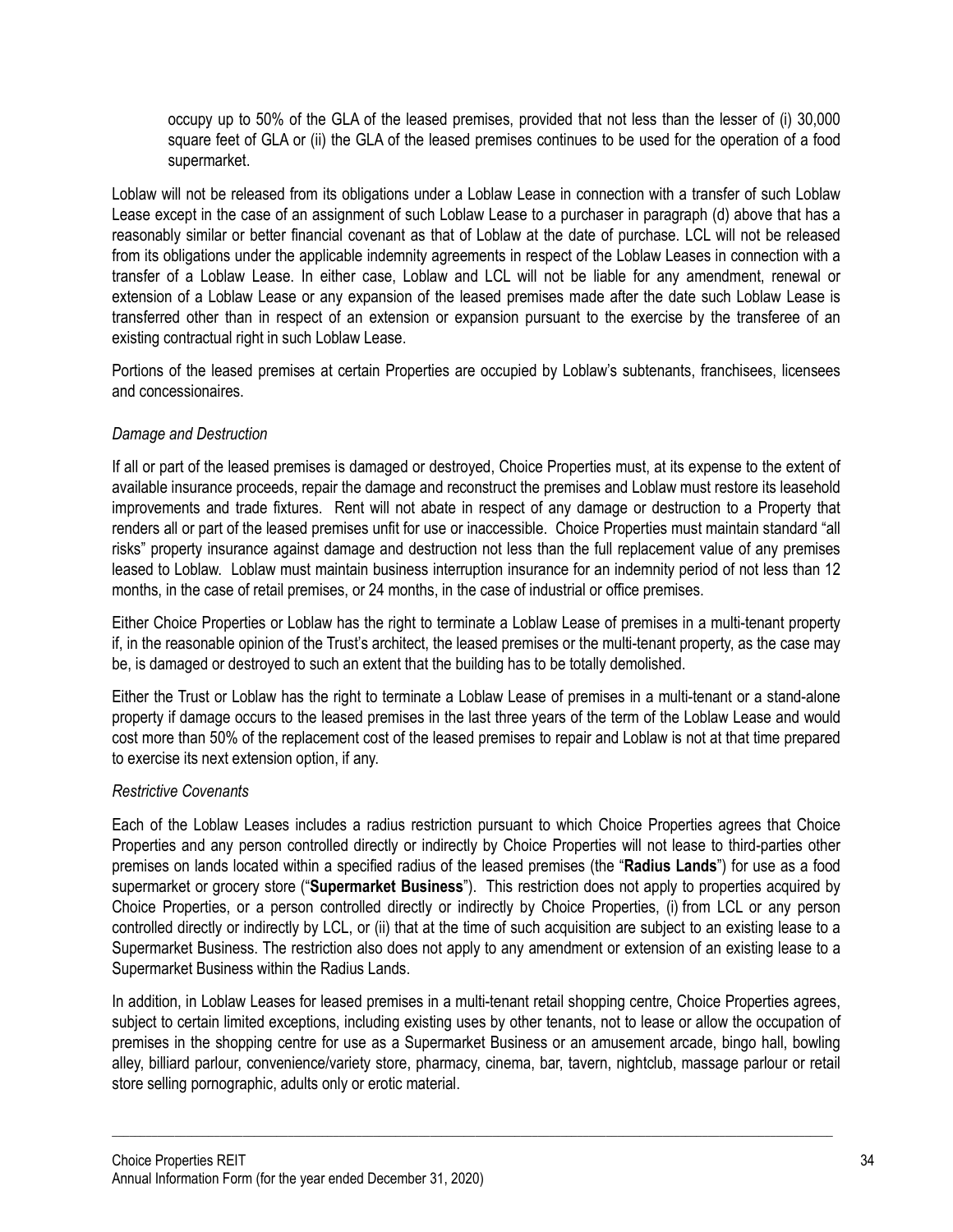#### *Landlord and Tenant Expansion/Development Restrictions*

Certain Properties include lands designated for use by Loblaw as outdoor sales areas or areas for expansion of Loblaw's leased premises, lands designated as development areas where Choice Properties may build additions or expansions to the shopping centre and 'no build' areas (which protect the visibility, access and parking for Loblaw's premises), all of which are described in the Loblaw Leases and identified on site plans attached to the applicable Loblaw Leases. See "Material Contracts - Strategic Alliance Agreement".

Where a Property includes land designated for future expansion of Loblaw's leased premises, the applicable Loblaw Lease includes provisions whereby Loblaw can request the construction of an expansion to its premises based on plans and specifications prepared by Loblaw and approved by Choice Properties. Such expansion will be constructed, at Loblaw's option, either by Choice Properties, in which case the construction costs will be factored into the annual basic rent payable by Loblaw for the expansion premises, or by Loblaw at its direct cost, in which case no annual basic rent will be payable by Loblaw for the expansion premises. If a stand-alone property includes lands designated for development by Choice Properties and Choice Properties develops such lands, Choice Properties will enter into a further amendment to the applicable Loblaw Lease to amend the description of the leased premises and to adopt terms similar to those contained in other Loblaw Leases relating to multi-tenant properties.

#### *Events of Default*

Events of default under the Loblaw Leases include:

- (a) Loblaw's failure to pay rent which is not remedied within 10 days after notice is received from Choice Properties;
- (b) any other Loblaw default that is not remedied within 30 days after notice is received from Choice Properties (unless the default cannot be remedied within 30 days, in which case Loblaw will not be in default if it commences to remedy the default within such 30-day period and thereafter diligently continues to remedy same);
- (c) Loblaw or LCL filing a proposal or voluntary assignment for the benefit of creditors or being declared bankrupt;
- (d) a petition is filed against Loblaw or LCL to declare it bankrupt which is not cancelled or annulled within 60 days;
- (e) a trustee or receiver is appointed with respect to Loblaw or LCL and such appointment is not cancelled or annulled within 60 days;
- (f) the Loblaw Lease is seized or taken in execution by any creditor of Loblaw and not released within 45 days;
- (g) Loblaw makes a sale in bulk of substantially all its goods out of the ordinary course of business (except in connection with an assignment or subletting permitted under the Loblaw Leases);
- (h) Loblaw assigns, sublets or mortgages a Loblaw Lease or leased premises other than in accordance with the Loblaw Lease;
- (i) the indemnity agreement is terminated for any reason or in the event the obligations of LCL, as indemnifier, are reduced, modified or otherwise limited (except by way of agreement with Choice Properties); or
- (j) any insurance policy is cancelled as a result of Loblaw's use or occupancy of the leased premises and such use or occupancy is not discontinued within 48 hours after notice is received from Choice Properties.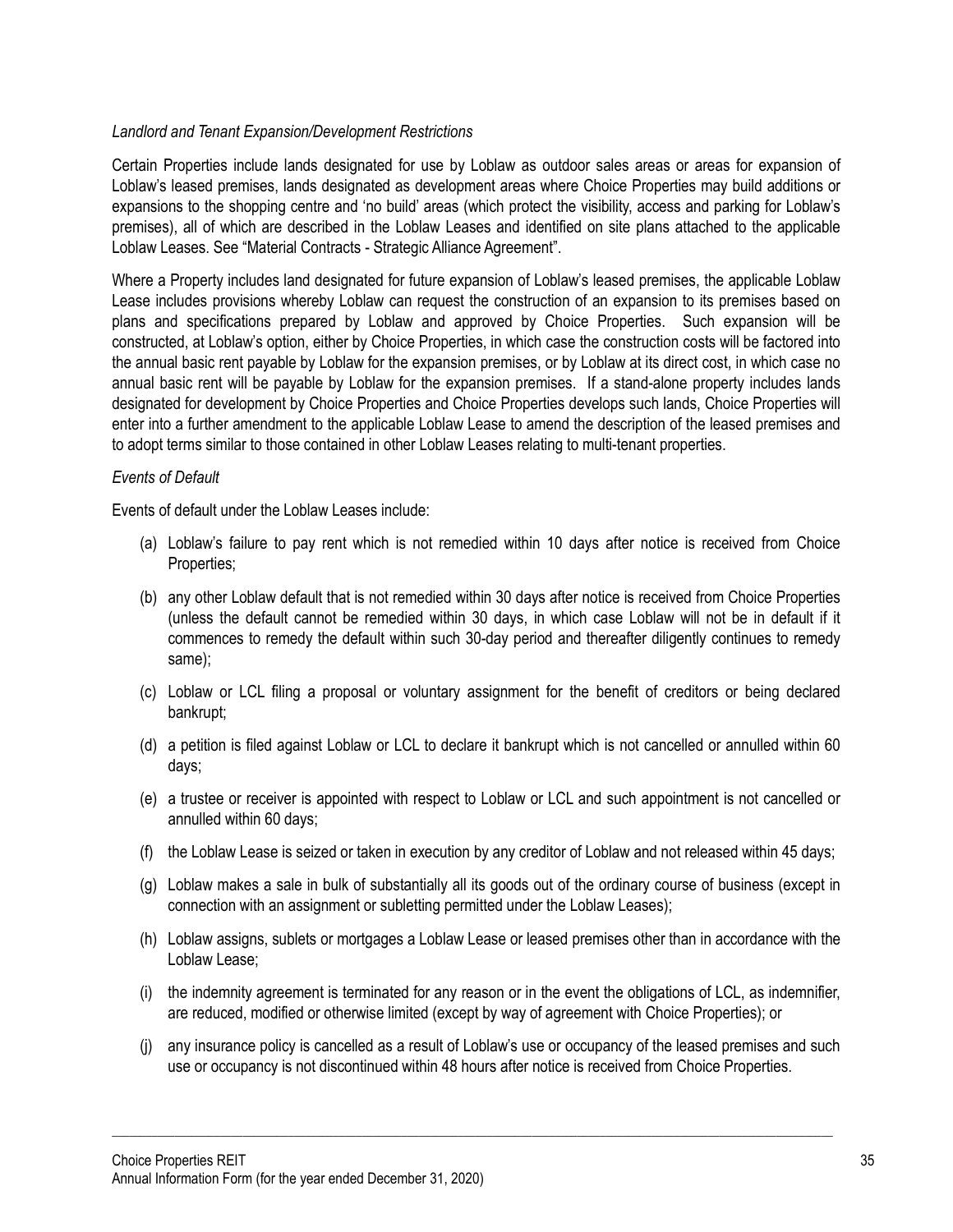Upon the occurrence of an event of default under a Loblaw Lease, Choice Properties will be permitted to exercise all rights and remedies under the Loblaw Lease and at law including a right to remedy Loblaw's default, to terminate the Loblaw Lease, to re-enter and relet the leased premises as agent of Loblaw and to recover arrears of rent and damages, including any deficiency between the rent that Choice Properties would have received from Loblaw for the balance of the term of the Loblaw Lease and the net amounts actually received by Choice Properties for reletting the leased premises.

## **Competition**

Choice Properties, as one of the largest public real estate entities in Canada, competes with other investors, managers and owners of real estate. The key assets that real estate focused entities compete for are stable tenants and properties for purchase or development. To compete for desirable tenants with strong covenants, real estate focused entities typically differentiate themselves by the location of their properties, the age and condition of the buildings, effective merchandising and operational efficiency. With a sizable asset base that is geographically diverse across Canada, long-term leases and a strategic alliance with Loblaw, and an existing development pipeline that is all supported by sound financial management, Choice Properties is well-positioned to compete in the Canadian real estate sector.

## **Description of Third-Party Leases**

Each of the leases with third-party tenants assumed by Choice Properties were negotiated between arm's-length parties. Although the specific terms of each third-party lease differ, these leases generally are triple net leases and reflect customary terms for leases of commercial premises. For further details of the Properties that are subject to one or more third-party leases, please see "Appendix A".

### **Financial Performance**

Information on trends affecting Choice Properties and its strategies and financial performance can be found in the financial statements and the MD&A section of Choice Properties' 2020 Annual Report.

### **Intellectual Property**

Choice Properties has registered various trademarks that it uses in its operations. None of these trademarks are material to Choice Properties' operation of the business.

### **Employment**

As at December 31, 2020, Choice Properties had 299 full-time employees. The majority of the employees are located in Choice Properties' Toronto, Ontario office, with the remaining employees located at various regional offices across Canada.

### **Environmental, Social and Governance**

Choice Properties believes that its tenants, investors, employees and other stakeholders care deeply about the Trust's commitment to being a force for positive environmental and social change and to demonstrate robust corporate governance practices. Over the past year, Choice Properties has focused on continuing to integrate environmental, social and governance ("ESG") practices into its corporate strategy, making progress towards its sustainability targets, and enhancing reporting formats that provide visibility on the Trust's progress and achievements against these objectives. Choice Properties publishes an annual ESG Report, outlining how the Trust addresses ESG issues. This report and other related information are available on the Trust's website at choicereit.ca. The information on the Trust's website does not form part of this Annual Information Form. Information regarding Choice Properties' corporate governance practices is set out in the Trust's Management Proxy Circular for the Annual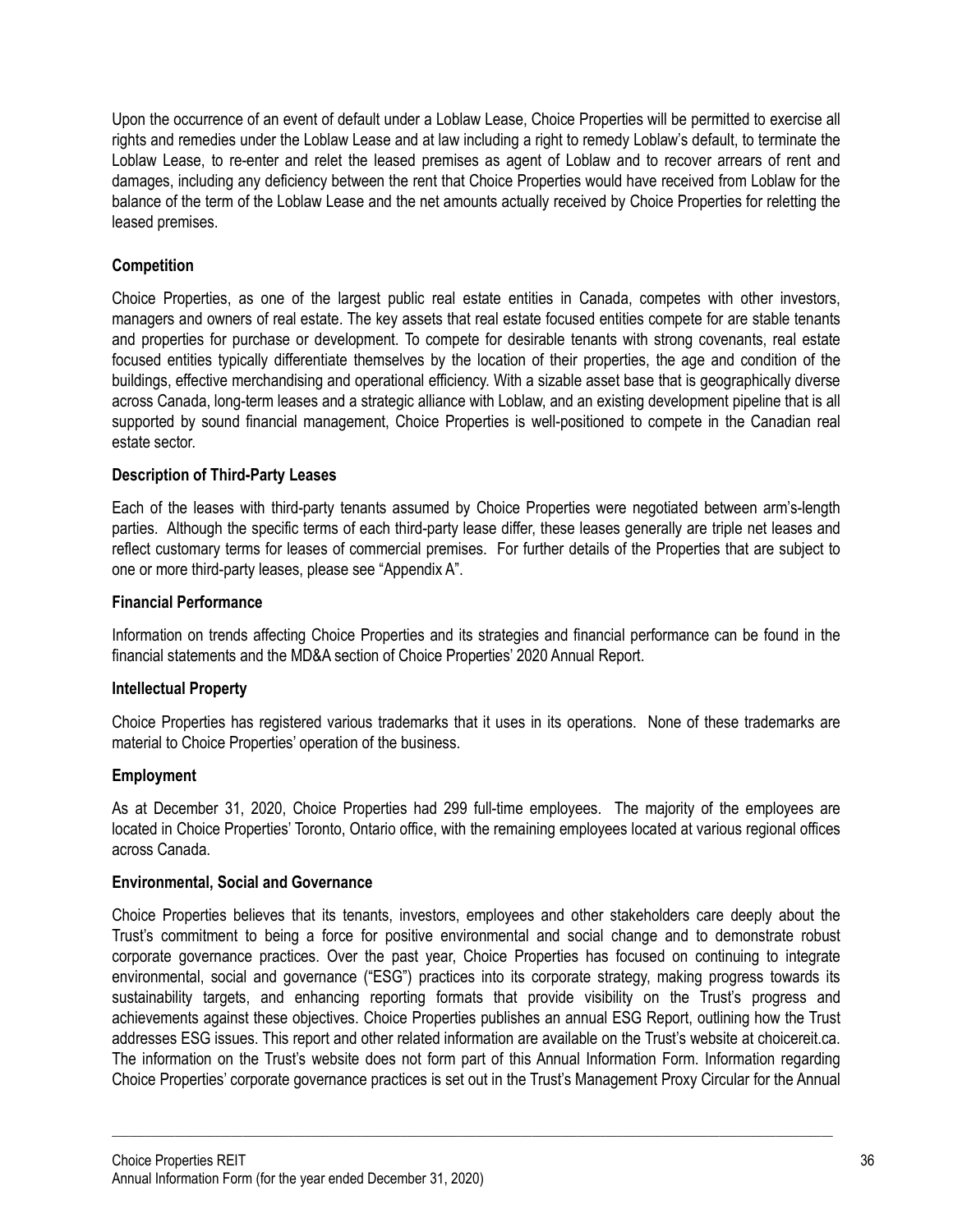Meeting of Unitholders held on April 24, 2020, which the Trust incorporates by reference herein and is available on the System for Electronic Document Analysis and Retrieval ("SEDAR") at www.sedar.com.

## **VII. PROPERTIES HELD BY CHOICE PROPERTIES**

### **Overview**

Choice Properties' portfolio as at December 31, 2020 consists of 731 properties, comprising approximately 66.1 million square feet of GLA. See "Appendix A" for a complete list and description of the Properties.

Loblaw is Choice Properties' largest tenant. As at December 31, 2020, Loblaw represented 55.3% of total GLA and approximately 55.6% of Choice Properties' rental revenue for the year ended December 31, 2020.

#### **Geographic Diversification**

Choice Properties' portfolio is diversified geographically, with locations across Canada. This geographic diversification reduces concentration risk and enhances the long-term reliability of the revenue stream from its real estate portfolio. As at December 31, 2020, Choice Properties' portfolio consisted of the following properties across Canada:

| <b>Jurisdiction</b>         | Retail | <b>Industrial</b> | <b>Office</b> | <b>Residential</b> | <b>Total</b> |
|-----------------------------|--------|-------------------|---------------|--------------------|--------------|
| <b>British Columbia</b>     | 42     | 3                 | າ             | 0                  | 47           |
| Alberta                     | 77     | 54                | 2             | 2                  | 135          |
| Saskatchewan                | 17     |                   |               | 0                  | 17           |
| Manitoba                    | 14     |                   |               | 0                  | 14           |
| Ontario                     | 235    | 43                |               |                    | 286          |
| Quebec                      | 107    | 4                 | 2             | 0                  | 113          |
| Newfoundland                | 8      |                   |               | 0                  | 9            |
| <b>New Brunswick</b>        | 26     | າ                 |               | 0                  | 28           |
| <b>Prince Edward Island</b> | 4      |                   |               | Ω                  |              |
| Nova Scotia                 | 43     | 15                | 2             | 0                  | 60           |
| <b>Grand Total</b>          | 573    | 122               | 15            | 3                  | 713          |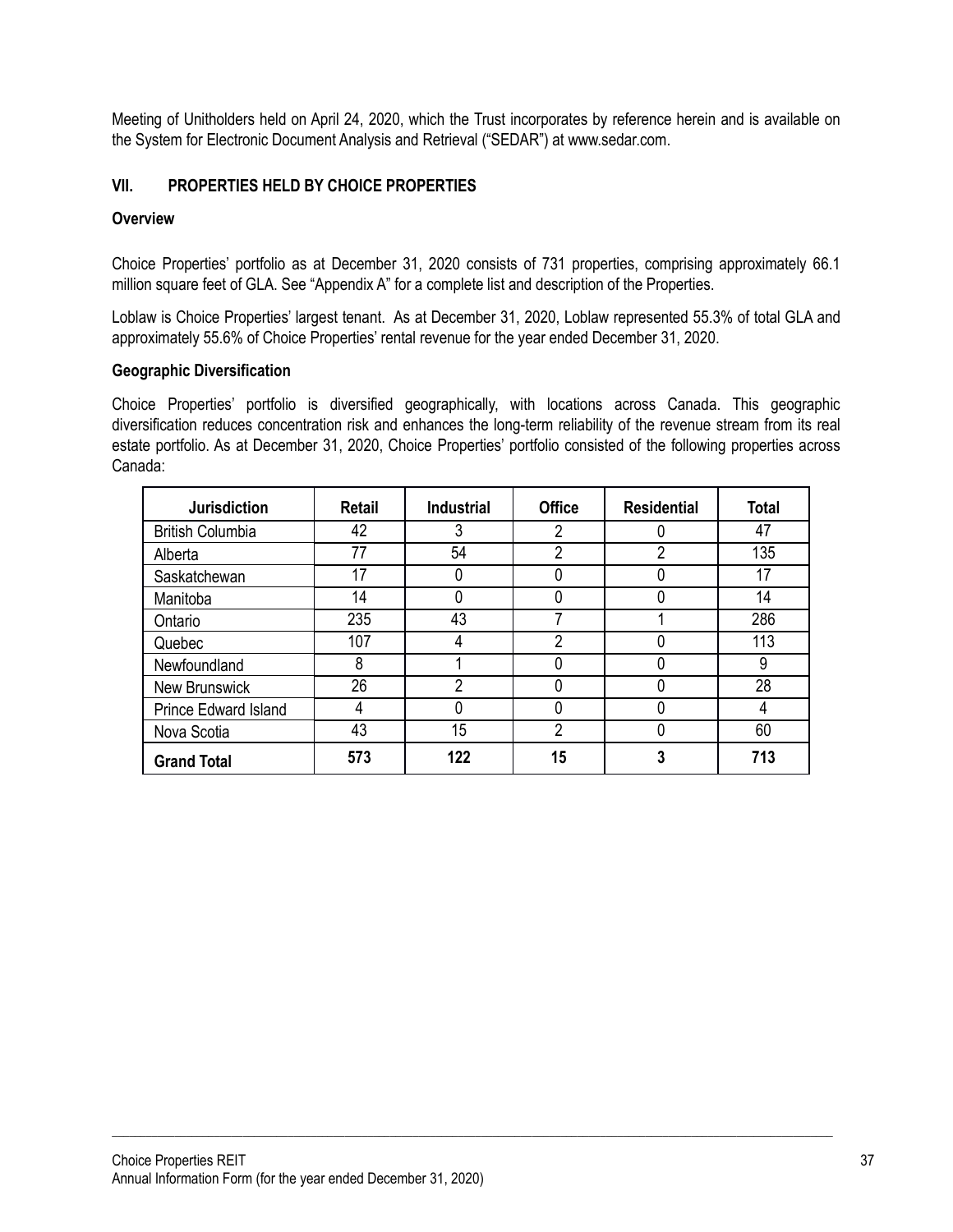## **Top 10 Tenants**

Choice Properties' ten largest tenants for the three months ended December 31, 2020, represent approximately 63.6% of gross rental revenue. The names noted below may be the names of the parent entities and are not necessarily the parties to the leases.

|     | Tenant Name                            | Percentage of<br><b>Gross Rental Revenue</b> | <b>GLA (square feet)</b> |
|-----|----------------------------------------|----------------------------------------------|--------------------------|
|     | Loblaw                                 | 55.6%                                        | 36,292                   |
| 2.  | Canadian Tire                          | 2.1%                                         | 1,605                    |
| 3.  | <b>TJX Companies</b>                   | 1.0%                                         | 617                      |
| 4.  | Dollarama                              | 1.0%                                         | 522                      |
| 5.  | Goodlife                               | 0.8%                                         | 386                      |
| 6.  | <b>Staples</b>                         | 0.7%                                         | 426                      |
| 7.  | Liquor Control Board of Ontario (LCBO) | 0.6%                                         | 220                      |
| 8.  | <b>Weston Foods</b>                    | 0.6%                                         | 1,176                    |
| 9.  | <b>TD Canada Trust</b>                 | 0.6%                                         | 153                      |
| 10. | Lowe's                                 | 0.6%                                         | 522                      |
|     | <b>Total</b>                           | 63.6%                                        | 41,919                   |

### **VIII. INVESTMENT GUIDELINES AND OPERATING POLICIES**

#### **Investment Guidelines**

The Declaration of Trust provides certain restrictions on investments that may be made by the Trust. The assets of the Trust may be invested, directly or indirectly, only as follows:

- (a) the Trust will invest primarily, directly or indirectly, in interests (including fee ownership and leasehold interests) in income-producing real estate located in Canada, the United States or Europe that is primarily commercial in nature and assets ancillary thereto necessary for the operation of such real estate and such other activities as are consistent with the other investment restrictions of the Trust;
- (b) notwithstanding anything else contained in the Declaration of Trust, the Trust shall not make or hold any investment, take any action or omit to take any action or permit a Subsidiary to make or hold any investment or take any action or omit to take any action that would result in:
	- i. the Trust not qualifying as a "mutual fund trust" or a "unit trust" (both within the meaning of the Tax Act);
	- ii. Units not qualifying as qualified investments for Deferred Income Plans;
	- iii. the Trust not qualifying as a "real estate investment trust" within the meaning of the Tax Act if, as a consequence of the Trust not so qualifying, the Trust or any of its Subsidiaries would be liable to pay a tax imposed under either paragraph 122(1)(b) or subsection 197(2) of the Tax Act; or
	- iv. the Trust being liable to pay a tax under Part XII.2 of the Tax Act;
- (c) the Trust shall not invest in any interest in a single real property if, after giving effect to the proposed investment, the cost to the Trust of such investment (net of the amount of debt incurred or assumed in connection with such investment) will exceed 20% of Aggregate Assets at the time the investment is made;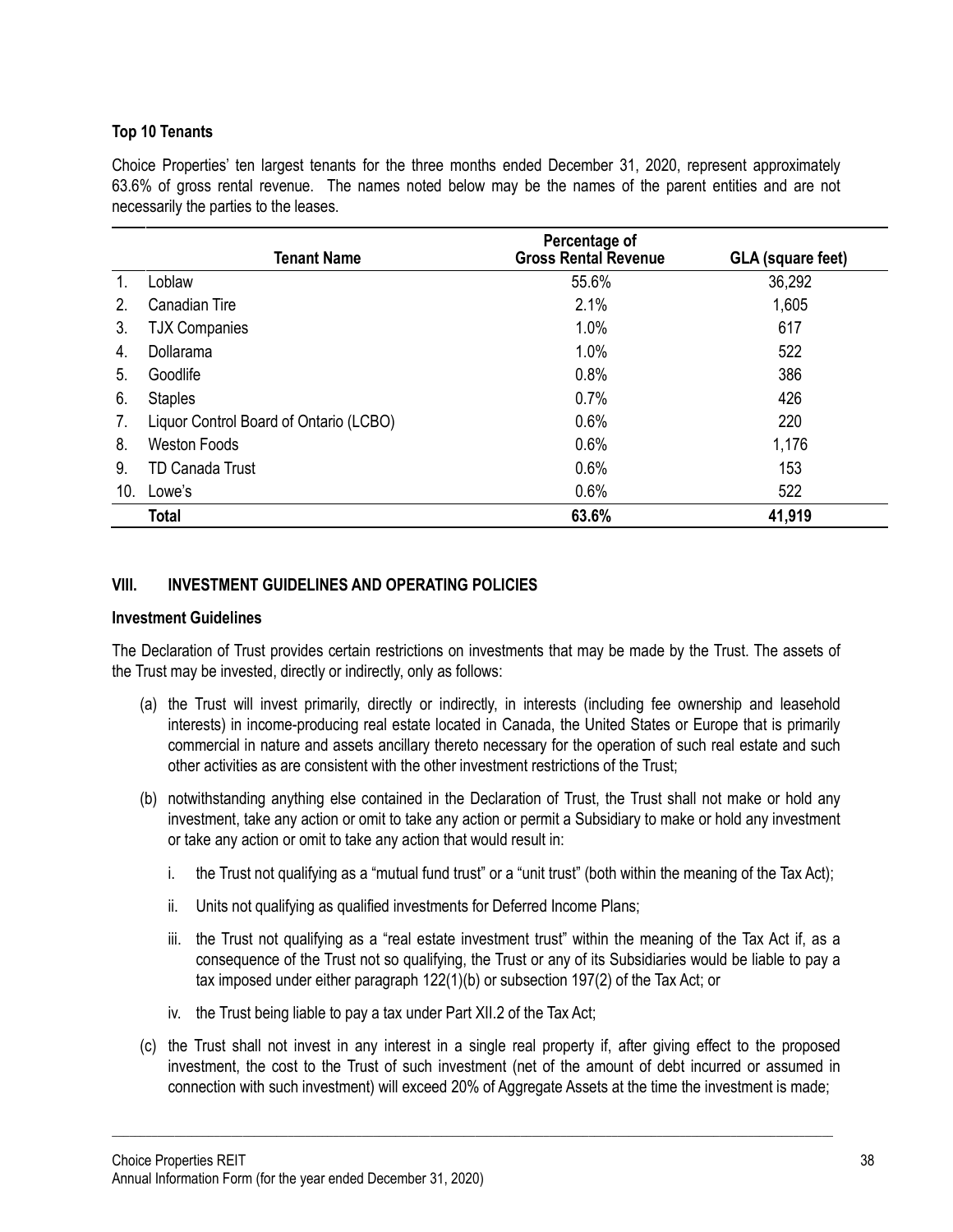- (d) the Trust may make its investments and conduct its activities, directly or indirectly, through an investment in one or more persons on such terms as the Trustees may from time to time determine, including by way of joint ventures, partnerships (general or limited) and limited liability companies;
- (e) except for temporary investments held in cash, deposits with a Canadian chartered bank or trust company registered under the laws of a province or territory of Canada, deposits with a savings institution, trust company, credit union or similar financial institution that is organized or chartered under the laws of a state or of the United States, short-term government debt securities or money market instruments maturing prior to one year from the date of issue and except as permitted pursuant to these investment guidelines and operating policies of the Trust, the Trust may not hold securities of a person other than to the extent such securities would constitute an investment in real property (as determined by the Trustees) and provided further that, notwithstanding anything contained in the Declaration of Trust to the contrary, but in all events subject to paragraph (b) above, the Trust may hold securities of a person: (i) acquired in connection with the carrying on, directly or indirectly, of the Trust's activities or the holding of its assets; or (ii) which focuses its activities primarily on the activities described in paragraph (a) above, provided in the case of any proposed investment or acquisition which would result in the beneficial ownership of more than 10% of the outstanding securities of an issuer (the "**Acquired Issuer**"), the investment is made for the purpose of subsequently effecting the merger or combination of the business and assets of the Trust and the Acquired Issuer or for otherwise ensuring that the Trust will control the business and operations of the Acquired Issuer;
- (f) the Trust shall not invest in rights to or interests in mineral or other natural resources, including oil or gas, except as incidental to an investment in real property;
- (g) the Trust shall not invest in raw land for development, except (i) for existing properties with additional development or properties adjacent to existing properties of the Trust for the purpose of the renovation or expansion of existing properties, or (ii) the development of new properties which will be capital property of the Trust, provided that the aggregate value of the investments of the Trust in raw land, excluding raw land under development, after giving effect to the proposed investment, will not exceed 10% of Aggregate Assets;
- (h) the Trust may invest in mortgages and mortgage bonds (including participating or convertible mortgages) and similar instruments where:
	- i. the real property which is security therefor is income-producing real property which otherwise meets the other investment guidelines of the Trust; and
	- ii. the aggregate book value of the investments of the Trust in mortgages, after giving effect to the proposed investment, will not exceed 15% of Aggregate Assets; and
- (i) the Trust may invest an amount (which, in the case of an amount invested to acquire real property, is the purchase price less the amount of any debt incurred or assumed in connection with such investment) up to 15% of the Aggregate Assets of the Trust in investments which do not comply with one or more of paragraphs (a), (d), (e), (g) and (h) above.

Any references in the foregoing to investment in real property will be deemed to include an investment in a joint arrangement that invests in real property.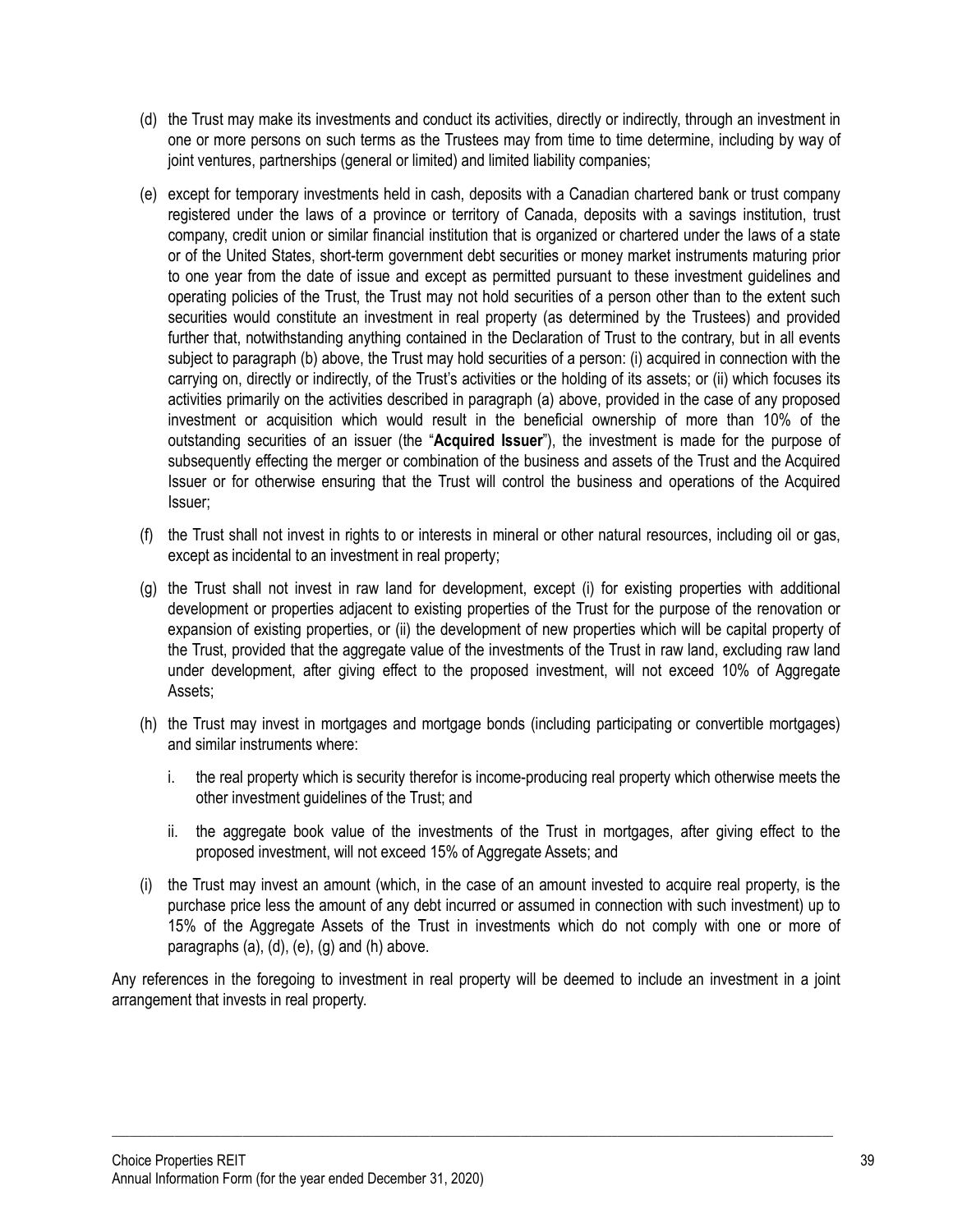## **Operating Policies**

The Declaration of Trust provides that the operations and affairs of the Trust will be conducted in accordance with the following policies:

- (a) the Trust shall not purchase, sell, market or trade in currency or interest rate futures contracts otherwise than for hedging purposes where, for this purpose, the term "hedging" has the meaning given to that term in National Instrument 81-102 — *Investment Funds*, as replaced or amended from time to time, and in all events, subject to paragraph (b) of the investment guidelines described under "Investment Guidelines" above;
- (b) (i) any written instrument creating an obligation which is or includes the granting by the Trust of a mortgage; and (ii) to the extent the Trustees determine to be practicable and consistent with their fiduciary duties to act in the best interest of the Unitholders, any written instrument which is, in the judgment of the Trustees, a material obligation, shall contain a provision, or be subject to an acknowledgment to the effect, that the obligation being created is not personally binding upon, and that resort must not be had to, nor will recourse or satisfaction be sought from, by lawsuit or otherwise, the private property of any of the Trustees, Unitholders, annuitants or beneficiaries under a plan of which a Unitholder acts as a trustee or carrier, or officers, employees or agents of the Trust, but that only property of the Trust or a specific portion thereof is bound; the Trust, however, is not required, but must use all reasonable efforts, to comply with this requirement in respect of obligations assumed by the Trust upon the acquisition of real property;
- (c) the Trust shall not lease or sublease to any tenant (other than Loblaw, any Affiliate thereof or, in the case of a lease or sublease in any province, a purchaser of all or substantially all of the assets and operations of Loblaws Inc. in that province) any real property, premises or space where that person and its Affiliates would, after the contemplated lease or sublease, be leasing or subleasing real property, premises or space having a fair market value net of encumbrances in excess of 20% of Aggregate Assets;
- (d) the Trust may engage in construction or development of real property to maintain its real properties in good repair or to improve the income-producing potential of properties in which the Trust has an interest;
- (e) the Trust may not engage in construction or development of new properties that will be capital properties of the Trust on completion unless the aggregate value of the investments of the Trust in such properties under development, after giving effect to the proposed investment in the construction or development, shall not exceed 15% of Aggregate Assets;
- (f) title to each real property shall be held by and registered in the name of the Trust, the Trustees or a person wholly-owned, directly or indirectly, by the Trust or jointly-owned, directly or indirectly, by the Trust, with joint venturers or by any other persons in such manner as the Trustees consider appropriate, taking into account advice of legal counsel; provided that, where land tenure will not provide fee simple title, the Trust, the Trustees or a corporation or other entity wholly-owned, directly or indirectly, by the Trust or jointly-owned, directly or indirectly, by the Trust or such person as the Trustees consider appropriate shall hold a land lease as appropriate under the land tenure system in the relevant jurisdiction;
- (g) the Trust shall not incur or assume any Indebtedness, other than Permitted Indebtedness, if, after giving effect to the incurrence or assumption of such Indebtedness, the Consolidated Indebtedness (excluding convertible Indebtedness) of the Trust would be more than 60% of Aggregate Adjusted Assets (or 65% of Aggregate Adjusted Assets including convertible Indebtedness);
- (h) except in connection with or related to the acquisition of properties by the Trust in connection with its initial public offering in 2013, the Trust shall not directly or indirectly guarantee any indebtedness or liabilities of any person unless such guarantee: (i) is given in connection with or incidental to an investment that is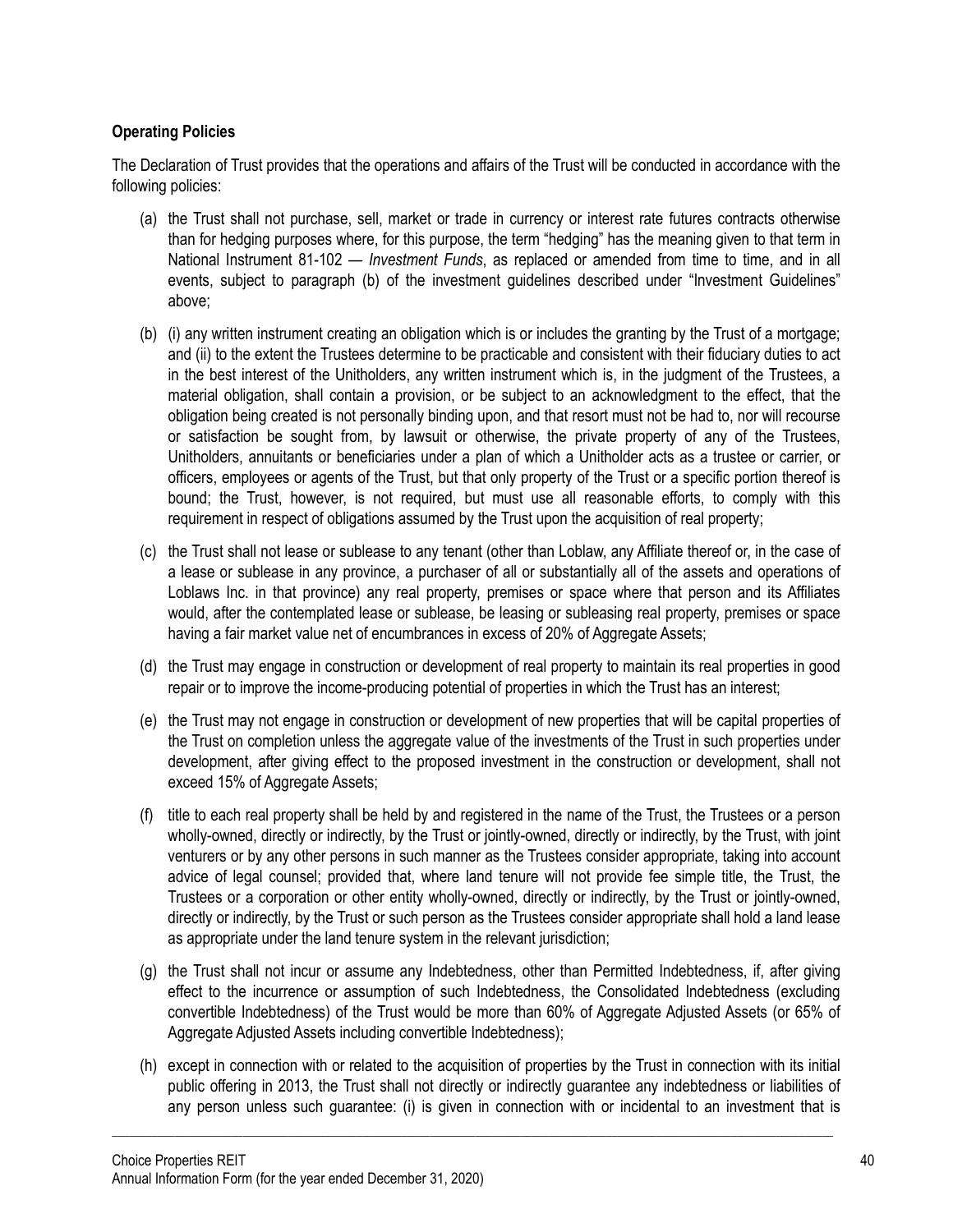otherwise permitted by the Trust's investment guidelines; (ii) has been approved by the Trustees; and (iii) (A) would not disqualify the Trust as a "mutual fund trust" within the meaning of the Tax Act, and (B) would not result in the Trust losing any status under the Tax Act that is otherwise beneficial to the Trust and its Unitholders;

- (i) the Trust shall directly or indirectly obtain and maintain at all times property insurance coverage in respect of potential liabilities of the Trust and the accidental loss of value of the assets of the Trust from risks, in amounts, with such insurers, and on such terms as the Trustees consider appropriate, taking into account all relevant factors, including the practice of owners of comparable properties;
- (j) the Trust shall have obtained an appraisal of each real property that it intends to acquire and an engineering survey with respect to the physical condition thereof, in each case, by an independent and experienced consultant, unless the requirement for such an appraisal or engineering survey is waived by the Independent Trustees; and
- (k) the Trust shall either (i) obtain a Phase I ESA Report or (ii) be entitled to rely on a Phase I ESA Report dated no earlier than six months prior to receipt by the Trust, of each real property to be acquired by it and, if the Phase I ESA Report recommends that a further environmental site assessment be conducted, the Trust shall have conducted such further environmental site assessments, in each case by an independent and experienced environmental consultant.

Any references in the foregoing to investment in real property will be deemed to include an investment in any joint arrangement that invests in real property.

Where any maximum or minimum percentage limitation is specified in any of the investment guidelines or operating policies, such investment guidelines or operating policies shall be applied on the basis of the relevant amounts calculated immediately after the making of such investment or the taking of such action. Any subsequent change relative to any percentage limitation which results from a subsequent change in the amount of Aggregate Assets will not require the divestiture of any investment.

### **Amendments to Investment Guidelines and Operating Policies**

Pursuant to the Declaration of Trust, the investment guidelines set forth under "Investment Guidelines" and the operating policies set forth in sub-paragraphs (a), (g), (h), (j) and (k) under "Operating Policies" may be amended only with the approval of not less than two-thirds of the votes cast at a meeting of Voting Unitholders called for such purposes (or a written resolution signed by Voting Unitholders representing at least two-thirds of the outstanding Voting Units). The remaining operating policies may be amended with the approval of a majority of the votes cast at a meeting of Voting Unitholders called for such purposes (or a written resolution signed by Voting Unitholders representing at least a majority of the outstanding Voting Units).

### **Regulatory Conflict**

Notwithstanding the foregoing paragraph, if at any time a government or regulatory authority having jurisdiction over the Trust or any property of the Trust shall enact any law, regulation or requirement which is in conflict with any investment guideline or operating policy of the Trust then in force, such investment guideline or operating policy in conflict shall, if the Trustees on the advice of legal counsel to the Trust so resolve, be deemed to have been amended to the extent necessary to resolve any such conflict and, notwithstanding anything to the contrary, any such resolution of the Trustees shall not require the prior approval of Unitholders.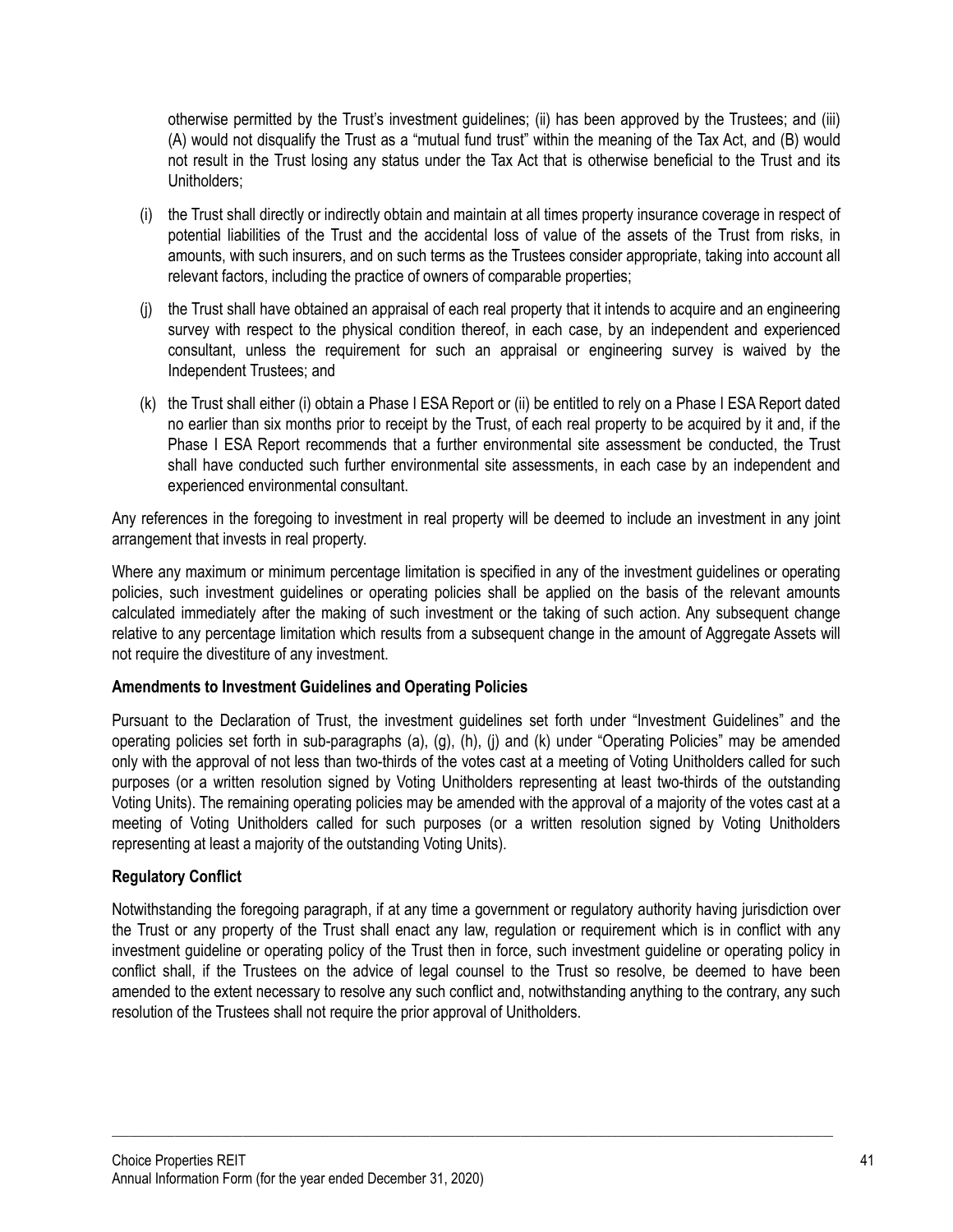## **IX. DECLARATION OF TRUST AND DESCRIPTION OF UNITS**

### **General**

The Trust is an unincorporated open-ended real estate investment trust established pursuant to the Declaration of Trust under, and governed by, the laws of Ontario. Although the Trust qualifies as a "mutual fund trust" as defined in the Tax Act, the Trust is not a "mutual fund" as defined by applicable securities legislation.

### **Authorized Capital and Outstanding Securities**

The Declaration of Trust authorizes the issuance of an unlimited number of two classes of units, namely the Units and Special Voting Units. Special Voting Units are only issued in tandem with the issuance of Exchangeable Units of the Partnership or such other limited partnerships that may be Subsidiaries of the Trust from time to time. As at December 31, 2020, the Trust had a total of 326,941,663 Units outstanding and 395,786,525 Special Voting Units outstanding.

In addition, Preferred Units may from time to time be created and issued in one or more classes (each of which may be issued in unlimited series) without requiring Voting Unitholder approval. As at December 31, 2020, the Trust had no Preferred Units outstanding. Before the issuance of Preferred Units of a series, the Trustees will execute an amendment to the Declaration of Trust containing a description of such series, including the designations, rights, privileges, restrictions and conditions determined by the Trustees, and the class of Preferred Units of which such series is a part.

#### **Units**

Each Unit is transferable and represents an equal, undivided beneficial interest in the Trust and any distributions from the Trust, whether of net income, net realized capital gains (other than such gains allocated and distributed to redeeming Unitholders) or other amounts and, in the event of the termination or winding-up of the Trust, in the net assets of the Trust remaining after satisfaction of all liabilities. All Units rank among themselves equally and ratably without discrimination, preference or priority. Each Unit entitles the holder thereof to receive notice of, to attend and to cast one vote at all meetings of Voting Unitholders or in respect of any written resolution of Voting Unitholders.

Unitholders are entitled to receive distributions from the Trust (whether of net income, net realized capital gains or other amounts) if, as and when declared by the Trustees. Upon the termination or winding-up of the Trust, Unitholders will participate equally with respect to the distribution of the remaining assets of the Trust after payment of all liabilities of the Trust. Such distribution may be made in cash, as a distribution in kind, or both, all as the Trustees in their sole discretion may determine. Units have no associated conversion or retraction rights. No person is entitled, as a matter of right, to any pre-emptive right to subscribe for or acquire any Unit, except for GWL as set out in the Exchange Agreement, or as otherwise agreed to by the Trust pursuant to a binding written agreement.

#### **Special Voting Units**

Special Voting Units are only issued in tandem with the issuance of Exchangeable Units and are not transferable separately from the Exchangeable Units issued in tandem with them, and, upon any valid transfer of such Exchangeable Unit, such Special Voting Units will automatically be transferred to the transferee of such Exchangeable Units. As Exchangeable Units are exchanged for Units or redeemed or purchased for cancellation by the issuer thereof, the corresponding Special Voting Units will be cancelled for no consideration.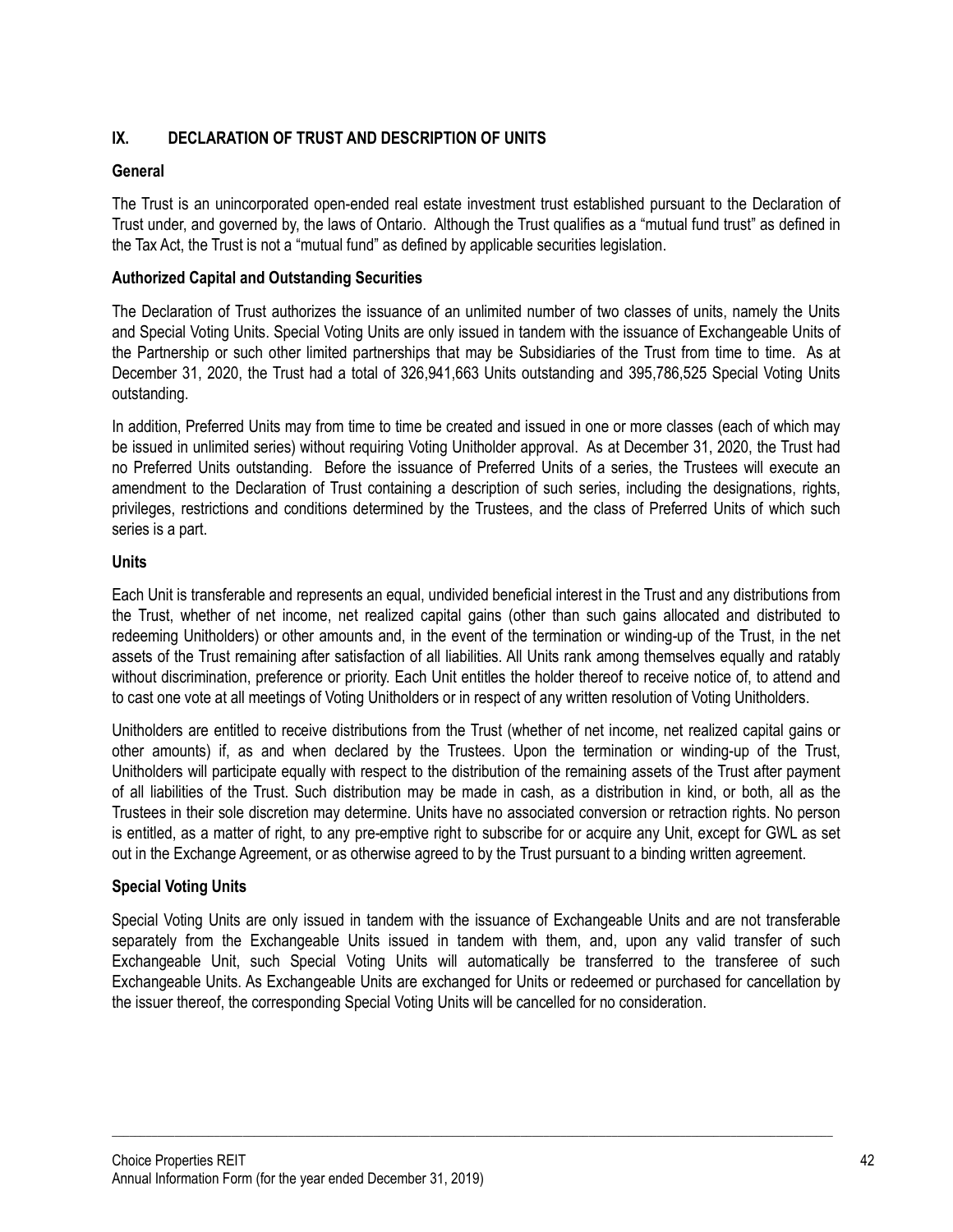Each Special Voting Unit entitles the holder of record thereof to receive notice of, to attend, and to cast one vote at all meetings of Voting Unitholders or in respect of any resolution in writing of Voting Unitholders. Except for the right to attend and vote at meetings of Voting Unitholders or in respect of written resolutions of Voting Unitholders, Special Voting Units do not confer upon the holders thereof any other rights. A Special Voting Unit does not entitle its holder to any economic interest in the Trust, or to any interest or share in the Trust, any of its distributions (whether of net income, net realized capital gains or other amounts) or in any of its net assets in the event of the termination or winding-up of the Trust.

## **Issuance of Units**

Subject to the pre-emptive rights of GWL contained in the Exchange Agreement, Units or rights to acquire Units or other securities may be created, issued and sold at such times, to such persons, for such consideration and on such terms and conditions as the Trustees determine, including pursuant to a rights plan, distribution reinvestment plan, purchase plan or any incentive option or other compensation plan. Units will be issued only when fully paid in money, property or past services, and they will not be subject to future calls or assessments, provided that Units may be issued and sold on an installment basis and the Trust may take security over any such Units so issued. Where the Trustees determine that the Trust does not have available cash in an amount sufficient to pay the full amount of any distribution, the payment may, at the option of the Trustees, include or consist entirely of the issuance of additional Units having a fair market value determined by the Trustees equal to the difference between the amount of the distribution and the amount of cash that has been determined by the Trustees to be available for the payment of such distribution. These additional Units will be issued pursuant to applicable exemptions under applicable securities laws, discretionary exemptions granted by applicable securities regulatory authorities or a prospectus or similar filing.

The Trustees may refuse to allow the issuance of or to register the transfer of Units where such issuance or transfer would, in their opinion, adversely affect the treatment of the Trust under applicable Canadian tax laws or their qualification to carry on any relevant business. See "Limitations on Non-Resident Ownership of Units" below.

### **Purchase of Units**

Choice Properties may from time to time purchase Units in accordance with the rules prescribed under applicable stock exchange or regulatory policies. On November 13, 2020, Choice Properties received approval from the TSX to purchase up to 25,846,904 Units during the twelve-month period from November 19, 2020 to November 18, 2021, by way of a normal course issuer bid ("NCIB") over the facilities of the TSX or through alternative trading systems. During the year ended December 31, 2020, in connection with Choice Properties' Unit-Settled Restricted Unit Plan, Choice Properties acquired 159,083 Units through open market purchases on the TSX at a weighted average price of \$14.74/Unit, which were then granted to certain employees and are subject to vesting conditions and disposition restrictions.

# **Limitations on Non-Resident Ownership of Units**

In order for the Trust to maintain its status as a "mutual fund trust" under the Tax Act, it must not be established or maintained primarily for the benefit of non-resident persons. Accordingly, the Declaration of Trust provides that at no time may Non-Residents be the beneficial owners of more than 49% of the Units on either a basic basis or fullydiluted basis and the Trust has informed its transfer agent and registrar of this restriction.

# **Nomination of Trustees**

The Declaration of Trust includes certain advance notice provisions (the "**Advance Notice Provision**"), which are intended to: (i) facilitate orderly and efficient annual general or, where the need arises, special meetings; (ii) ensure that all Voting Unitholders receive adequate notice of the Trustee nominations and sufficient information with respect to all nominees; and (iii) allow Voting Unitholders to register an informed vote. Except as otherwise provided below with respect to Loblaw (and GWL, as described below), only persons who are nominated by Voting Unitholders in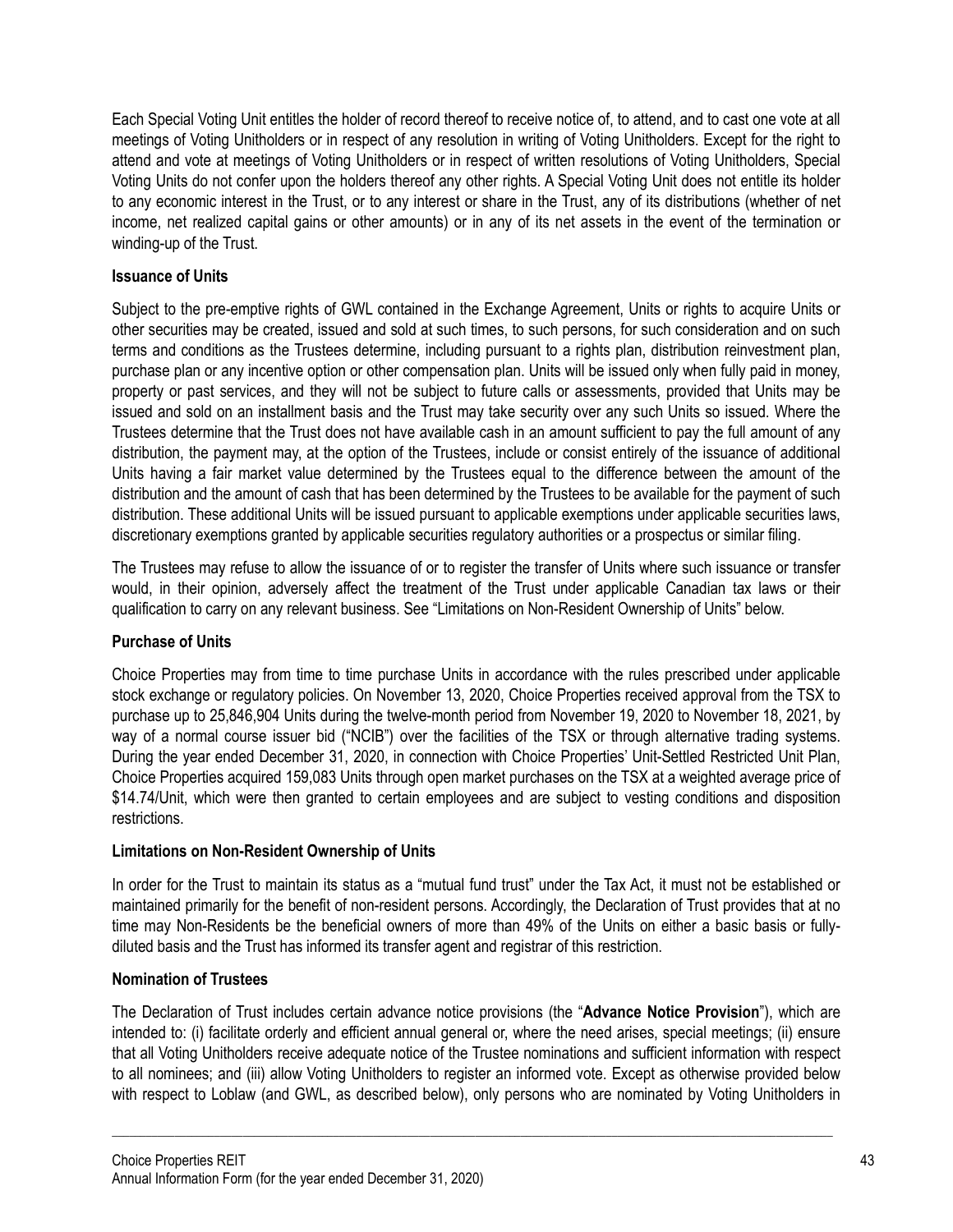accordance with the Advance Notice Provision will be eligible for election as Trustees. Nominations of persons for election to the Board may be made for any annual meeting of Voting Unitholders, or for any special meeting of Voting Unitholders if one of the purposes for which the special meeting was called was the election of Trustees: (i) by or at the direction of the Trustees, including pursuant to a notice of meeting; (ii) by or at the direction or request of one or more Voting Unitholders pursuant to a requisition of the Voting Unitholders made in accordance with the Declaration of Trust; or (iii) by any person (a "**Nominating Unitholder**"): (A) who, at the close of business on the date of the giving of the notice provided for below and on the record date for notice of such meeting, is entered in the Trust's register as a holder of one or more Voting Units carrying the right to vote at such meeting or who beneficially owns Voting Units that are entitled to be voted at such meeting; and (B) who complies with the notice procedures set forth in the Advance Notice Provision.

In addition to any other applicable requirements, for a nomination to be made by a Nominating Unitholder, the Nominating Unitholder must have given timely notice thereof in proper written form to the Trustees. To be timely, a Nominating Unitholder's notice to the Trustees must be made: (i) in the case of an annual meeting of Voting Unitholders, not less than 30 days prior to the date of the annual meeting of Voting Unitholders; provided, however, that in the event that the annual meeting of Voting Unitholders is to be held on a date that is less than 50 days after the date (the "**Notice Date**") that is the earlier of the date that a notice of meeting is filed for such meeting or the date on which the first public announcement of the date of the annual meeting was made, notice by the Nominating Unitholder may be made not later than the close of business on the 10th day following the Notice Date; and (ii) in the case of a special meeting (which is not also an annual meeting) of Voting Unitholders called for the purpose of electing Trustees (whether or not called for other purposes), not later than the close of business on the 15th day following the day that is the earlier of the date that a notice of meeting is filed for such meeting or the date on which the first public announcement of the date of the special meeting of Voting Unitholders was made.

To be in proper written form, a Nominating Unitholder's notice to the Trustees must set forth: (i) as to each person whom the Nominating Unitholder proposes to nominate for election as a Trustee: (A) the name, age, business address and residential address of the person; (B) the principal occupation or employment of the person; (C) the class or series and number of Units or Special Voting Units which are controlled or which are owned beneficially or of record by the person as at the record date for the meeting of Voting Unitholders (if such date shall then have been made publicly available and shall have occurred) and as at the date of such notice; and (D) any other information relating to the person that would be required to be disclosed in a dissident's proxy circular in connection with solicitations of proxies for election of Trustees pursuant to applicable securities laws; and (ii) as to the Nominating Unitholder giving the notice, any proxy, contract, arrangement, understanding or relationship pursuant to which such Nominating Unitholder has a right to vote any Voting Units and any other information relating to such Nominating Unitholder that would be required to be made in a dissident's proxy circular in connection with solicitations of proxies for election of Trustees pursuant to applicable securities laws. The Trust may require that any proposed nominee furnish such other information as may be required to be contained in a dissident's proxy circular or by applicable law or regulation to determine the independence of the proposed nominee or his or her eligibility to serve as a Trustee of the Trust.

The chair of the meeting shall have the power and duty to determine whether a nomination was made in accordance with the procedures set forth in the foregoing provisions and, if any proposed nomination is not in compliance with such foregoing provisions, to declare that such defective nomination shall be disregarded.

Notwithstanding the foregoing, the Trustees may, in their sole discretion, waive any requirement in the Advance Notice Provision.

The Declaration of Trust also provides Loblaw, in the event that it and its Affiliates' collective effective interest in Choice Properties (on a fully-diluted basis) is less than 50%, with the exclusive right to nominate a number of Trustees, proportionate to Loblaw's and its Affiliates' collective ownership interest in Choice Properties (on a fullydiluted basis), whether held directly or indirectly, rounded down to the nearest whole number, for election by Voting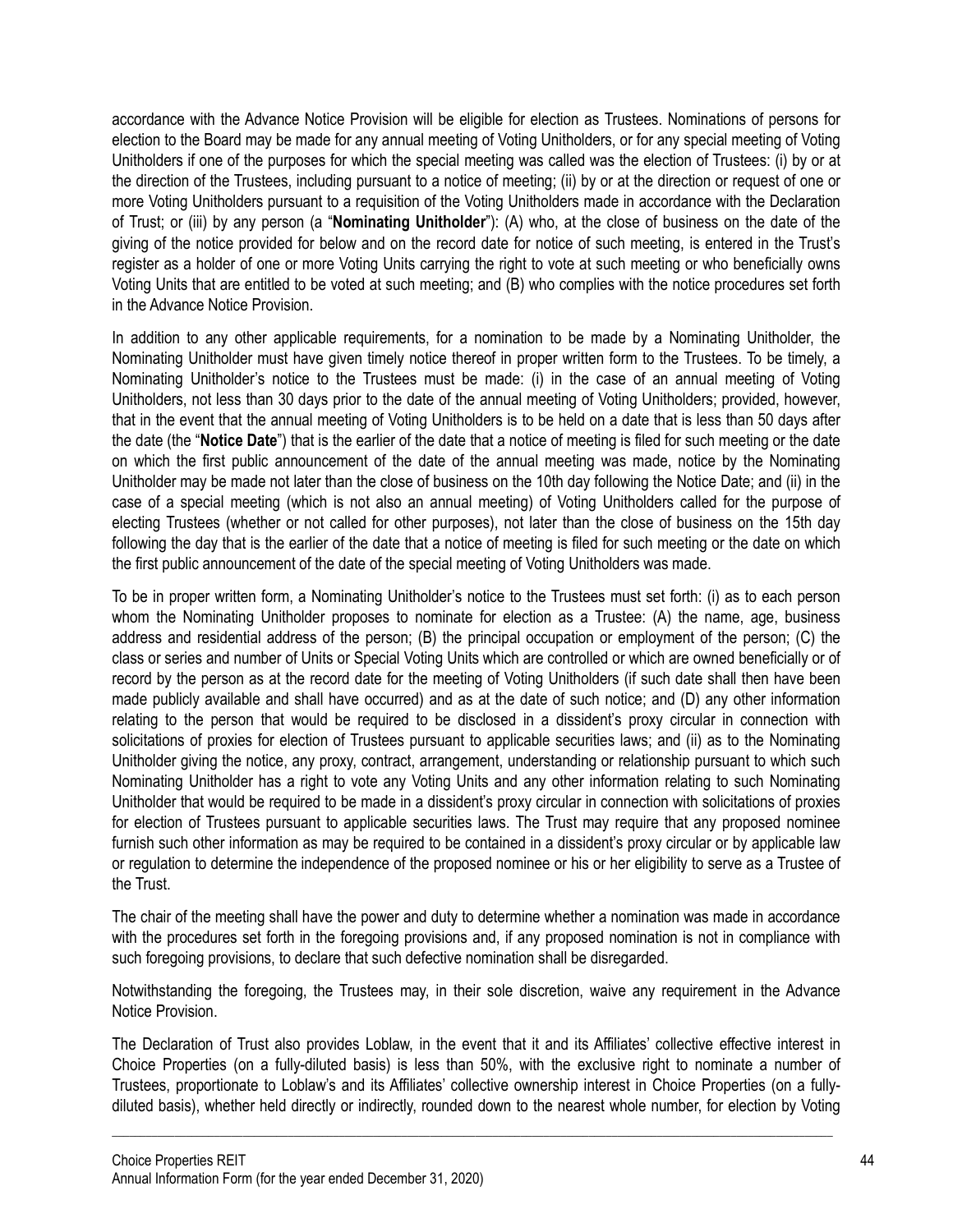Unitholders; provided that, so long as Loblaw and its Affiliates own at least a 10% effective ownership interest in Choice Properties (on a fully-diluted basis), whether held directly or indirectly, Loblaw shall have the right to nominate not less than one Trustee. As a result of the completion of the Spin-out Transaction, Choice Properties understands that such nomination rights will now be exercised by GWL.

## **Redemption Right**

A Unitholder may at any time demand redemption of some or all of its Units by delivering to the Trust a duly completed and properly executed notice requiring redemption in a form satisfactory to the Trustees, together with written instructions as to the number of Units to be redeemed. Upon receipt of the redemption notice by the Trust, all rights to and under the Units tendered for redemption shall be surrendered and the holder thereof will be entitled to receive a price per Unit (the "**Redemption Price**") equal to the lesser of:

- (a) 90% of the Market Price (as defined below) of a Unit calculated as at the date on which the Units were surrendered for redemption (the "**Redemption Date**"); and
- (b) 100% of the Closing Market Price (as defined below) on the Redemption Date.

For purposes of this calculation, the market price of a Unit as at a specified date (the "**Market Price**") will be:

- (a) an amount equal to the weighted average trading price of a Unit on the principal exchange or market on which the Units are listed or quoted for trading during the period of 10 consecutive trading days ending on such date;
- (b) an amount equal to the weighted average of the Closing Market Prices of a Unit on the principal exchange or market on which the Units are listed or quoted for trading during the period of 10 consecutive trading days ending on such date, if the applicable exchange or market does not provide information necessary to compute a weighted average trading price; or
- (c) if there was trading on the applicable exchange or market for fewer than five of the 10 trading days, an amount equal to the simple average of the following prices established for each of the 10 consecutive trading days ending on such date; the simple average of the last bid and last asking price of the Units for each day on which there was no trading; the closing price of the Units for each day that there was trading if the exchange or market provides a closing price; and the simple average of the highest and lowest prices of the Units for each day that there was trading, if the market provides only the highest and lowest prices of Units traded on a particular day.

The closing market price of a Unit for the purpose of the foregoing calculations (the "**Closing Market Price**"), as at any date, will be:

- (a) an amount equal to the weighted average trading price of a Unit on the principal exchange or market on which the Units are listed or quoted for trading on the specified date if the principal exchange or market provides information necessary to compute a weighted average trading price of the Units on the specified date;
- (b) an amount equal to the closing price of a Unit on the principal market or exchange on the specified date if there was a trade on the specified date and the principal exchange or market provides only a closing price of the Units on the specified date;
- (c) an amount equal to the simple average of the highest and lowest prices of the Units on the principal market or exchange, if there was trading on the specified date and the principal exchange or market provides only the highest and lowest trading prices of the Units on the specified date; or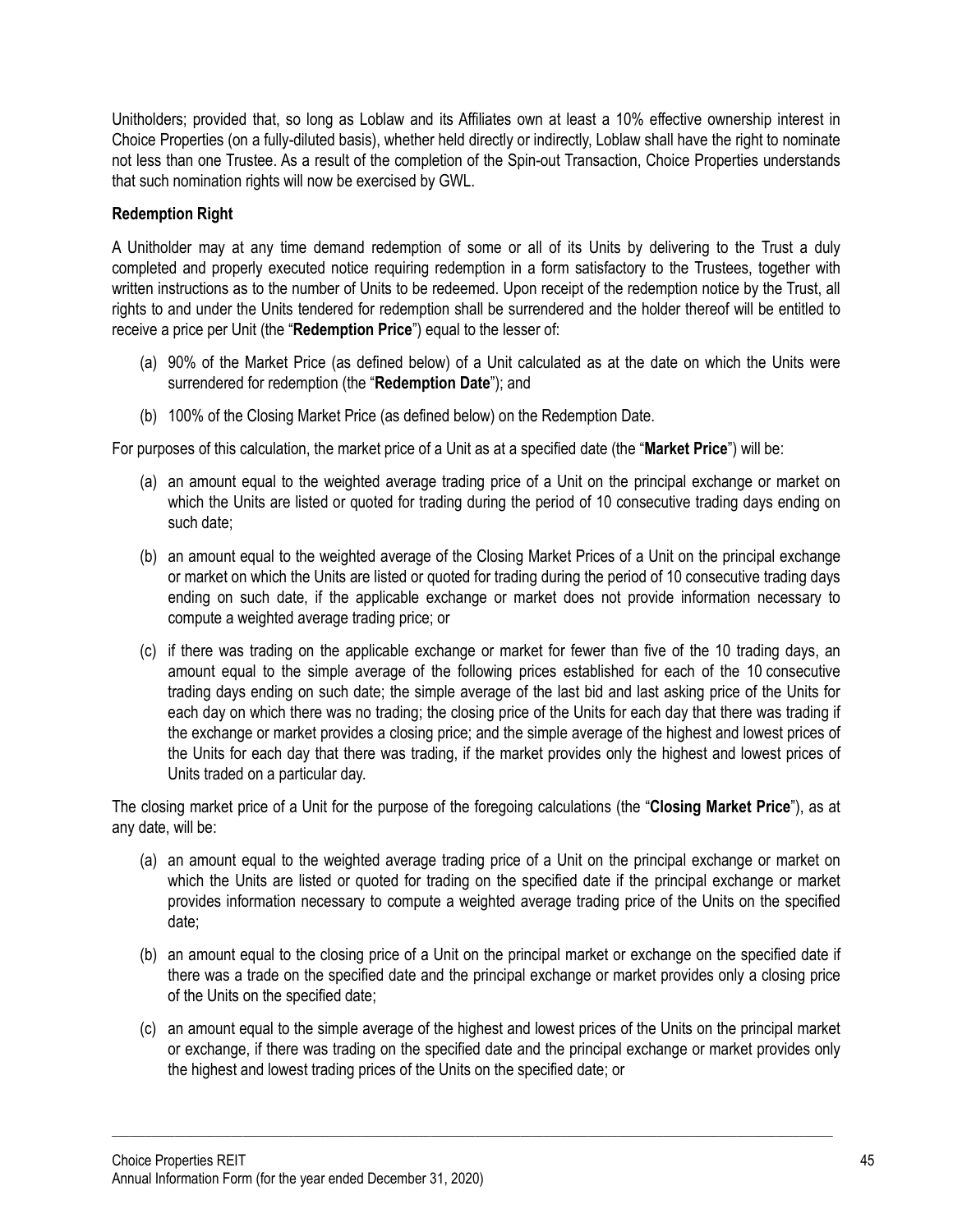(d) the simple average of the last bid and last asking prices of the Units on the principal market or exchange, if there was no trading on the specified date.

If the Units are not listed or quoted for trading in a public market, the Redemption Price will be the fair market value of the Units, which will be determined by the Trustees in their sole discretion. The aggregate Redemption Price payable by the Trust in respect of any Units surrendered for redemption during any calendar month will be satisfied by way of a cash payment in Canadian dollars on or before the last day of the calendar month immediately following the month in which the Units were tendered for redemption, provided that the entitlement of Unitholders to receive cash upon the redemption of their Units is subject to the limitations that: (i) the total amount payable by the Trust in respect of such Units and all other Units tendered for redemption in the same calendar month must not exceed \$50,000 (the "**Monthly Limit**") (provided that such limitation may be waived at the discretion of the Trustees in respect of all Units tendered for redemption in such calendar month); (ii) at the time such Units are tendered for redemption, the outstanding Units must be listed for trading on the TSX or traded or quoted on any other stock exchange or market which the Trustees consider, in their sole discretion, provides representative fair market value prices for the Units; and (iii) the normal trading of Units is not suspended or halted on any stock exchange on which the Units are listed (or, if not listed on a stock exchange, in any market where the Units are quoted for trading) on the Redemption Date or for more than five trading days during the 10-day trading period commencing immediately after the Redemption Date.

To the extent a Unitholder is not entitled to receive cash upon the redemption of Units as a result of the Monthly Limit, then the portion of the Redemption Price per Unit equal to the Monthly Limit divided by the number of Units tendered for redemption in the month shall be paid and satisfied by way of a cash payment in Canadian dollars and the remainder of the Redemption Price per Unit shall be paid and satisfied by way of a distribution in specie to such Unitholder of Subsidiary Notes having a fair market value equal to the product of (i) the remainder of the Redemption Price per Unit of the Units tendered for redemption; and (ii) the number of Units tendered by such Unitholder for redemption. To the extent a Unitholder is not entitled to receive cash upon the redemption of Units as a result of the limitations described at (ii) or (iii) of the foregoing paragraph, then the Redemption Price per Unit shall be paid and satisfied by way of a distribution in specie of Subsidiary Notes having a fair market value determined by the Trustees equal to the product of (i) the Redemption Price per Unit of the Units tendered for redemption; and (ii) the number of Units tendered by such Unitholder for redemption. No Subsidiary Notes in integral multiples of less than \$100 will be distributed and, where Subsidiary Notes to be received by a Unitholder includes a multiple less than that number, the number of Subsidiary Notes shall be rounded to the next lowest integral multiple of \$100 and the balance shall be paid in cash. The Redemption Price payable as described in this paragraph in respect of Units tendered for redemption during any month shall be paid by the transfer to or to the order of the Unitholder who exercised the right of redemption, of the Subsidiary Notes, if any, and the cash payment, if any, on or before the last day of the calendar month immediately following the month in which the Units were tendered for redemption. Payments by the Trust as described in this paragraph are conclusively deemed to have been made upon the mailing of certificates representing the Subsidiary Notes, if any, and a cheque, if any, by registered mail in a postage prepaid envelope addressed to the former Unitholder and/or any party having a security interest and, upon such payment, the Trust shall be discharged from all liability to such former Unitholder and any party having a security interest in respect of the Units so redeemed. The Trust shall be entitled to all accrued interest, paid or unpaid on the Subsidiary Notes, if any, on or before the date of distribution in specie as described in the foregoing paragraph. Any issuance of Subsidiary Notes will be subject to receipt of all necessary regulatory approvals, which the Trust shall use reasonable commercial efforts to obtain forthwith.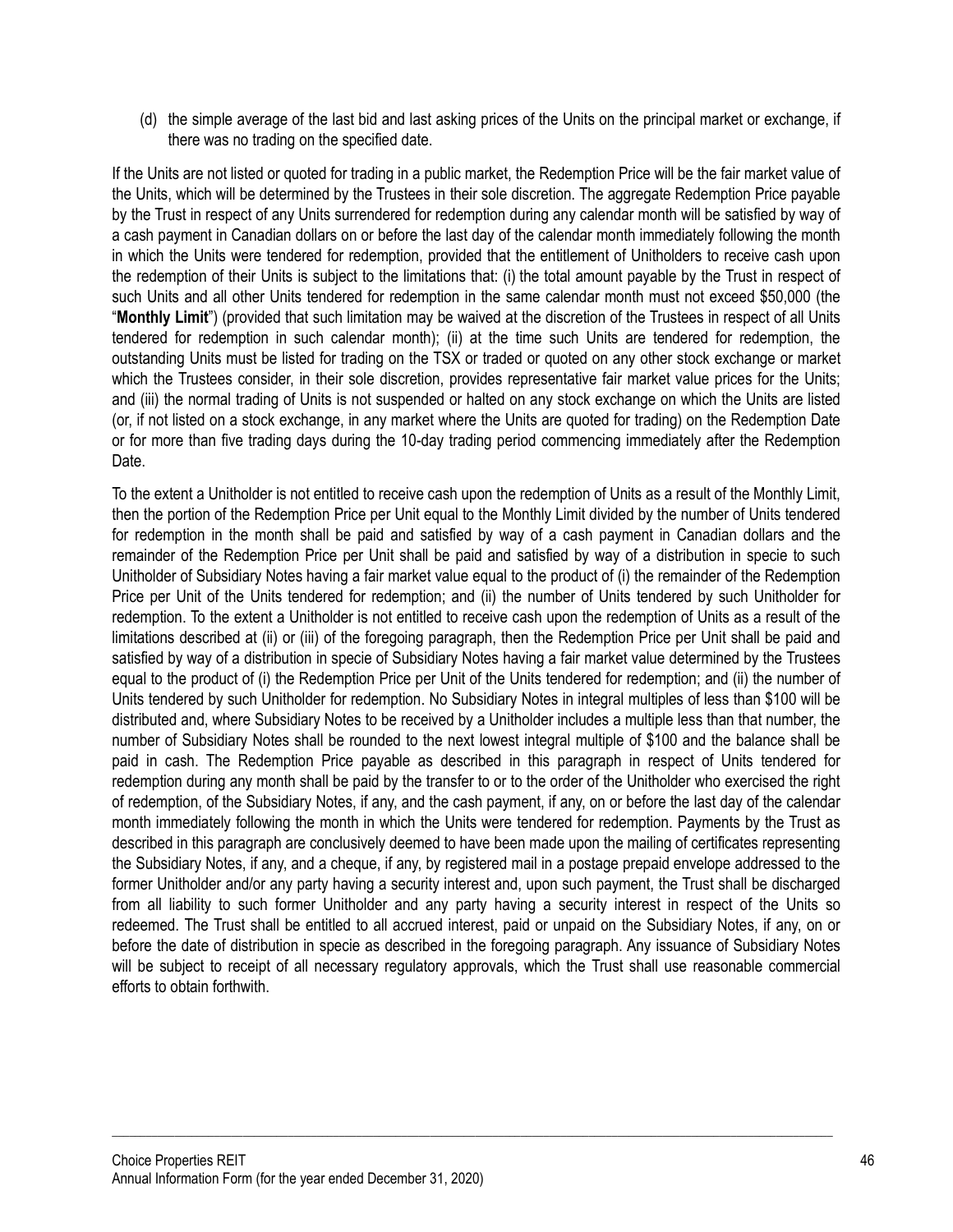It is anticipated that the redemption right described above will not be the primary mechanism for Unitholders to dispose of their Units. Subsidiary Notes which may be distributed to Unitholders in connection with a redemption will not be listed on any exchange, no market is expected to develop in Subsidiary Notes and such securities may be subject to an indefinite "hold period" or other resale restrictions under applicable securities laws. Subsidiary Notes so distributed may not be qualified investments for Deferred Income Plans, depending upon the circumstances at the time.

## **Trustees**

The Declaration of Trust provides that the Trust may have a minimum of five and a maximum of twelve (12) Trustees, the majority of whom must be resident Canadians. The number of Trustees may be increased or decreased within such limits from time to time by the Voting Unitholders by ordinary resolution or by the Trustees, provided that the Trustees may not, between meetings of the Voting Unitholders, appoint an additional Trustee if, after such appointment, the total number of Trustees would be greater than one and one-third times the number of Trustees in office immediately following the previous annual meeting of Voting Unitholders. A vacancy occurring among the Trustees may be filled by resolution of the remaining Trustees or by the Voting Unitholders at a meeting of the Voting Unitholders. If at any time a majority of Trustees are Non-Residents because of the death, resignation, adjudicated incompetence, removal or change in circumstances of any Trustee who was a resident Canadian, the remaining Trustees, whether or not they constitute a quorum, will appoint a sufficient number of resident Canadian Trustees to comply with the requirement that a majority of Trustees will be at all times resident Canadians.

In addition, a majority of the Trustees must at all times be Independent Trustees. If at any time a majority of Trustees are not Independent Trustees because of the death, resignation, bankruptcy, adjudicated incompetence, removal or change in circumstance of any Trustee who was an Independent Trustee, this requirement will not be applicable for a period of 60 days after such occurrence, during which time the remaining Trustees shall appoint a sufficient number of Independent Trustees to comply with this requirement.

The Declaration of Trust provides that, subject to its terms and conditions, the Trustees have, without further authorization and free from any control or direction on the part of the Voting Unitholders, full, absolute and exclusive power, control and authority over the assets and affairs of the Trust to the same extent as if the Trustees were the sole and absolute beneficial owners of the assets of the Trust, to do all acts and things as in their sole and absolute judgment and discretion are necessary or incidental to, or desirable for, carrying out any of the purposes or conducting the affairs of the Trust. All meetings of the Trustees (and any committees) shall take place in Canada. Trustees are appointed at each annual meeting of Voting Unitholders to hold office for a term expiring at the close of the next annual meeting and are eligible for re-election. The Declaration of Trust provides that a Trustee may resign at any time upon written notice to the Lead Trustee or, if there is no Lead Trustee, to the chair or, if there is no chair, to the President of the Trust or, if there is no President, to the Unitholders. A Trustee may be removed at any time with or without cause by an ordinary resolution of the Voting Unitholders at a meeting of Voting Unitholders or by the written consent of Voting Unitholders holding in the aggregate not less than a majority of the outstanding Voting Units or with cause by a resolution passed by at least two-thirds of the other Trustees.

The Declaration of Trust provides that the Trustees will act honestly and in good faith with a view to the best interests of the Trust and its Voting Unitholders and, in connection with that duty, will exercise the care, diligence and skill that a reasonably prudent person would exercise in comparable circumstances.

### **Committees**

The Declaration of Trust requires that the Trustees appoint a Governance, Compensation and Nominating Committee and an Audit Committee. In addition, the Trustees may create such additional committees as they, in their discretion, determine to be necessary or desirable for the purposes of properly governing the affairs of Choice Properties.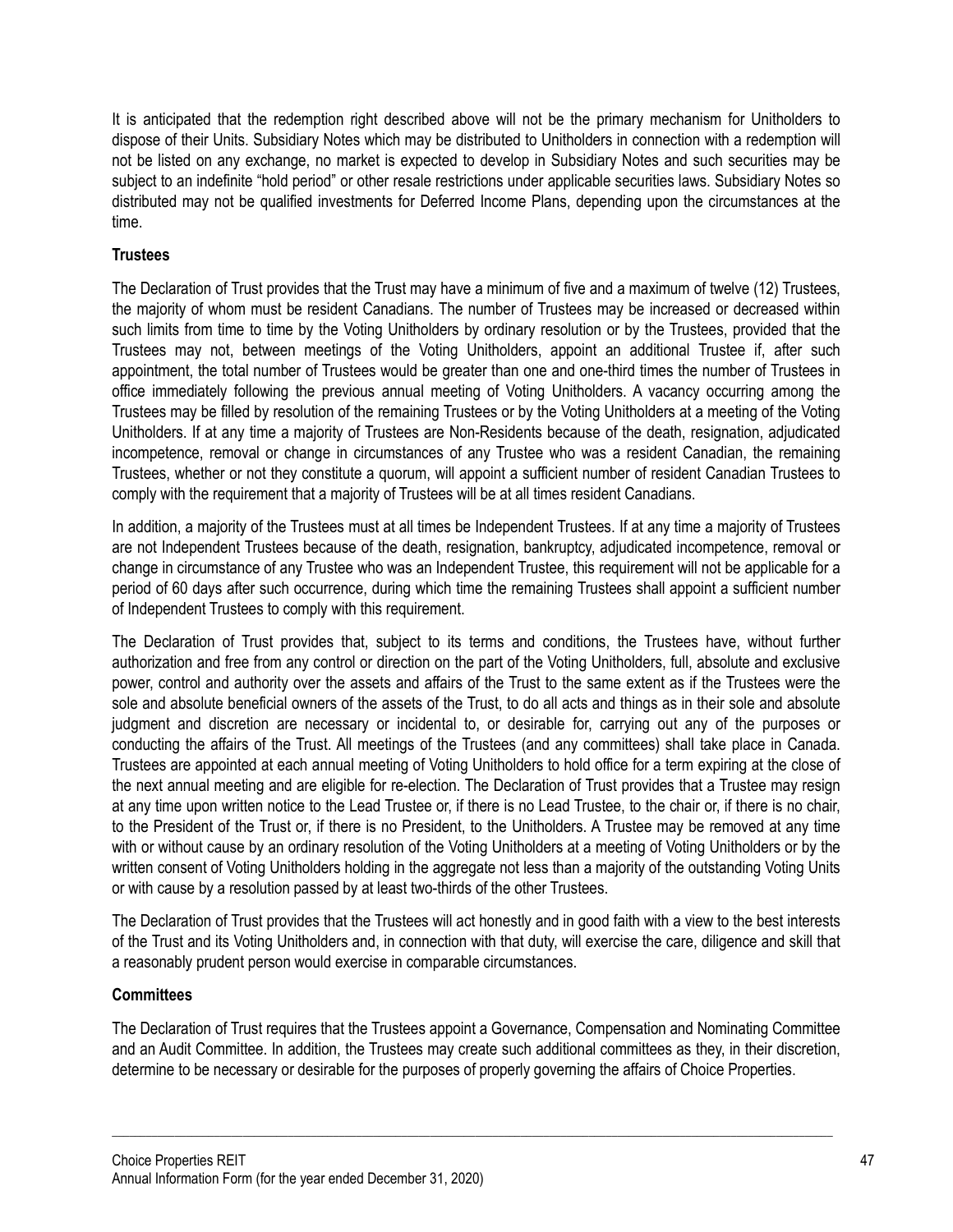## **Conflicts of Interest**

The Declaration of Trust contains provisions, similar to those contained in the CBCA, that require each Trustee to disclose to the Trust any interest in a material contract or transaction or proposed material contract or transaction with the Trust (including a contract or transaction involving the making or disposition of any investment in real property or a joint venture agreement) or the fact that such person is a director or officer of, or otherwise has a material interest in, any person who is a party to a material contract or transaction or proposed material contract or transaction with the Trust. Such disclosure is required to be made at the first meeting at which a proposed contract or transaction is considered. In any case, a Trustee who has made disclosure to the foregoing effect is not entitled to vote on any resolution to approve the contract or transaction unless the contract or transaction is one relating to: (i) his or her direct remuneration as a Trustee, officer, employee or agent of the Trust; or (ii) indemnity of himself or herself as a Trustee or the purchase or maintenance of liability insurance.

All decisions of the Board require the approval of a majority of the Trustees, except for the following matters which also require the approval of a majority of the Independent Trustees who are disinterested Independent Trustees in accordance with the Declaration of Trust:

- (a) an acquisition of a property or an investment in a property, whether by co-investment or otherwise, or the provision of any financing, development or leasing services in respect of a property under the terms of the Strategic Alliance Agreement or otherwise in which Loblaw or an Affiliate of Loblaw or any Related Party of the Trust has any direct or indirect interest, whether as owner, operator, tenant or manager;
- (b) a material change to any agreement with Loblaw or an Affiliate of Loblaw or a Related Party of the Trust or any approval, consent, waiver or other decision of Trustees thereunder, or any renewal, extension or termination thereof or any increase in any fees (including any transaction fees) or distributions payable thereunder;
- (c) the entering into of, or the waiver, exercise or enforcement of any rights or remedies under, any agreement entered into by the Trust, or the making, directly or indirectly, of any co-investment, in each case, with (i) any Trustee, (ii) any entity directly or indirectly controlled by any Trustee in which any Trustee holds a significant interest, or (iii) any entity for which any Trustee acts as a director or in other similar capacity;
- (d) the refinancing, increase or renewal of any indebtedness owed by or to (i) any Trustee, (ii) any entity directly or indirectly controlled by any Trustee or in which any Trustee holds a significant interest, or (iii) any entity for which any Trustee acts as a director or in other similar capacity; or
- (e) decisions relating to any claims by or against one or more parties to any agreement with Loblaw or an Affiliate of Loblaw or any Related Party of the Trust.

As the Chair of the Board is not an Independent Trustee, an Independent Trustee has been appointed as "Lead Trustee" in order to ensure appropriate leadership for the Independent Trustees. The Lead Trustee (i) ensures that appropriate structures and procedures are in place so that the Board may function independently of management of the Trust; and (ii) leads the process by which the Independent Trustees seek to ensure that the Board represents and protects the interests of all unitholders. The Lead Trustee also is the chair of the Governance, Compensation and Nominating Committee.

### **Meetings of Voting Unitholders**

The Declaration of Trust provides that meetings of Voting Unitholders be called and held annually for the election of Trustees and the appointment of auditors for the ensuing year, the presentation of the consolidated financial statements of the Trust for the immediately preceding fiscal year, and the transaction of such other business as the Trustees may determine or as may be properly brought before the meeting.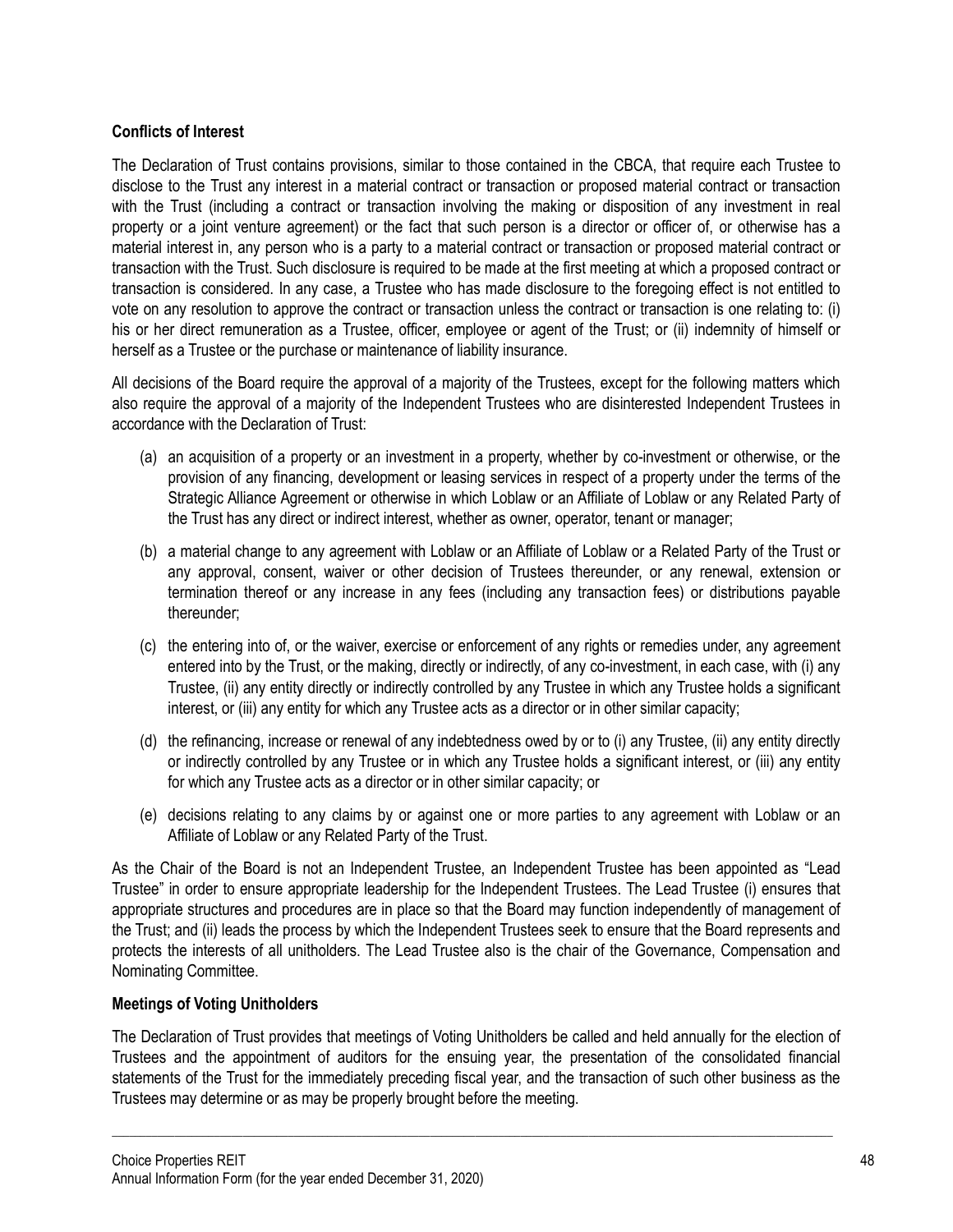A meeting of Voting Unitholders may be convened by the Trustees at any time and for any purpose and must be convened, except in certain circumstances, if requisitioned by the holders of not less than 5% of the Voting Units then outstanding by a written requisition. A requisition must state in reasonable detail the business proposed to be transacted at the meeting.

Voting Unitholders may attend and vote at all meetings of Voting Unitholders either in person or by proxy and a proxyholder need not be a Voting Unitholder. Two or more persons present in person or represented by proxy and representing in total at least 25% of the votes attached to all outstanding units constitute a quorum for the transaction of business at all meetings.

The Declaration of Trust contains provisions as to the notice required and other procedures with respect to the calling and holding of meetings of Voting Unitholders.

### **Amendments to the Declaration of Trust and Other Extraordinary Matters**

The Declaration of Trust, except where specifically provided otherwise, may be amended only with the approval of a majority of the votes cast by the Voting Unitholders at a meeting called for that purpose or the written approval of the Voting Unitholders holding a majority of the outstanding Voting Units. Notwithstanding the foregoing, certain amendments and certain extraordinary matters require the approval of at least two-thirds of the votes cast by the Voting Unitholders at a meeting of Voting Unitholders called for that purpose or the written approval of Voting Unitholders holding more than two-thirds of the outstanding Voting Units, including:

- i. any amendments to the amendment provisions of the Declaration of Trust;
- ii. an exchange, reclassification or cancellation of all or part of the Units or Special Voting Units;
- iii. the change or removal of the rights, privileges, restrictions or conditions attached to the Units or Special Voting Units, including, without limitation,
	- the removal or change of rights to distributions;
	- the removal of or change to conversion privileges, redemption privileges, options, voting, transfer or pre-emptive rights; or
	- the reduction or removal of a distribution preference or liquidation preference;
- iv. the creation of new rights or privileges attaching to certain Units or Special Voting Units;
- v. any change to the existing constraints on the issue, transfer or ownership of the Units or Special Voting Units, except as provided in the Declaration of Trust;
- vi. the sale of the Trust's property as an entirety or substantially as an entirety (other than as part of an internal reorganization approved by the Trustees);
- vii. the combination, amalgamation or arrangement of the Trust or any of its Subsidiaries with any other entity that is not the Trust or a Subsidiary of the Trust (other than as part of an internal reorganization as approved by the Trustees);
- viii.a material change to the Limited Partnership Agreement; and
- ix. certain amendments to the investment guidelines and operating policies of the Trust.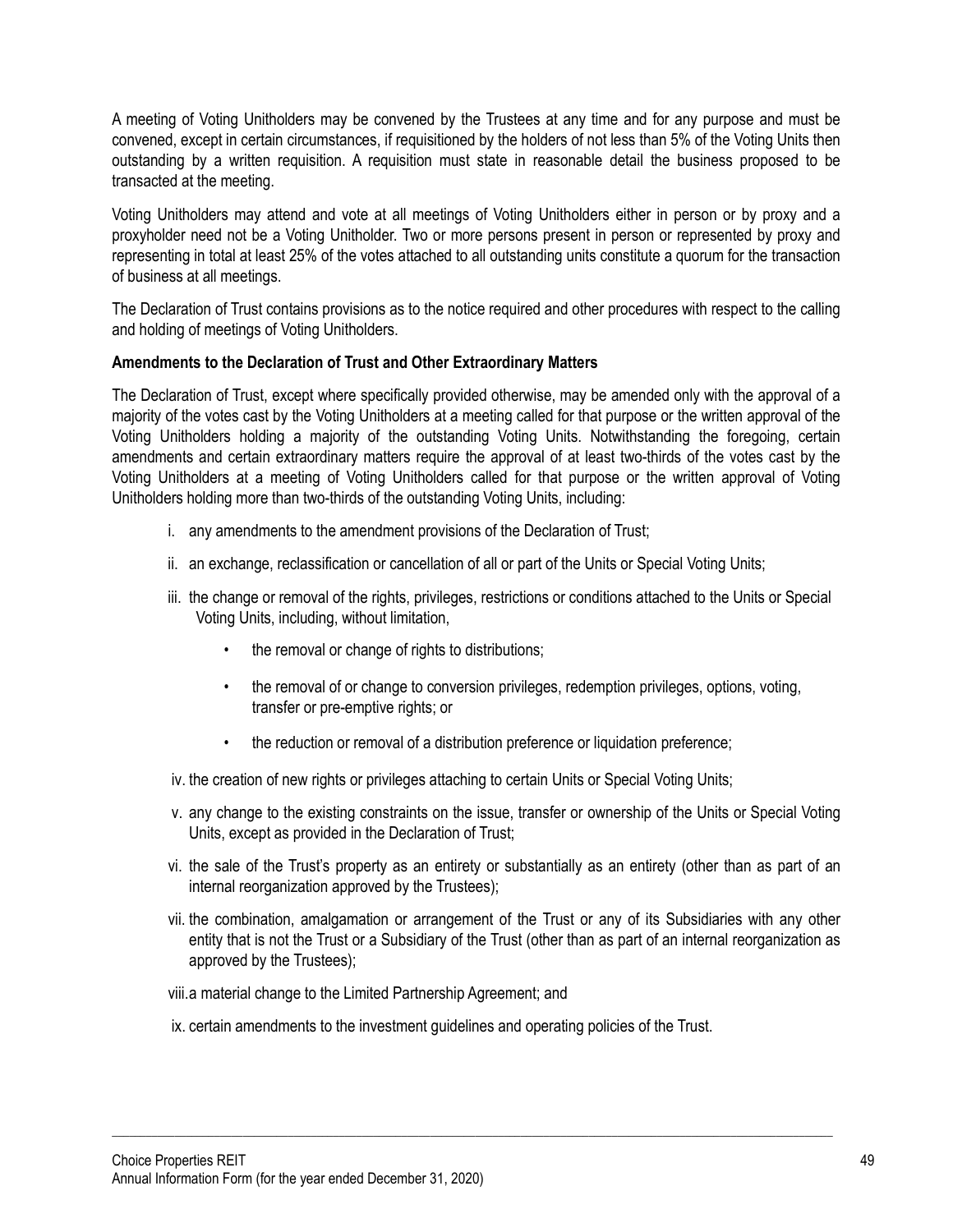A majority of the Trustees may, however, without the approval of the Voting Unitholders, make certain amendments to the Declaration of Trust, including amendments for the purpose of:

- i. ensuring continuing compliance with applicable laws, regulations, requirements or policies of any governmental authority having jurisdiction over the Trustees, the Trust or the distribution of the Units or Special Voting Units;
- ii. providing additional protection or added benefits which are, in the opinion of the Trustees, necessary to maintain the rights of the Voting Unitholders set out in the Declaration of Trust;
- iii. removing any conflicts or inconsistencies in the Declaration of Trust or making corrections which are, in the opinion of the Trustees, necessary or desirable and not prejudicial to the Voting Unitholders;
- iv. making amendments of a minor or clerical nature or to correct typographical mistakes, ambiguities or manifest errors, which amendments are, in the opinion of the Trustees, necessary or desirable and not prejudicial to the Voting Unitholders;
- v. making amendments which are, in the opinion of the Trustees, necessary or desirable as a result of changes in taxation or other laws or accounting standards from time to time which may affect the Trust or the Voting Unitholders to ensure the Units qualify as equity for purposes of GAAP;
- vi. making amendments which, in the opinion of the Trustees are necessary or desirable to enable the Trust to implement a Unit option or purchase plan, the DRIP, or to issue Units for which the purchase price is payable in installments;
- vii. creating and issuing one or more new classes of Preferred Units that rank in priority to the Units (in respect of payment of distributions and in connection with any termination or winding-up of the Trust);
- viii.that are deemed necessary or advisable to ensure that the Trust has not been established nor maintained primarily for the benefit of persons who are not resident Canadians; or
- ix. for any purpose which, in the opinion of the Trustees, is not prejudicial to Voting Unitholders and is necessary or desirable.

In no event will the Trustees amend the Declaration of Trust if such amendment would amend Voting Unitholders' voting rights, cause the Trust to fail to qualify as a "mutual fund trust", "real estate investment trust" or "unit trust" under the Tax Act or cause the Trust or a Subsidiary of the Trust to be subject to tax under paragraph 122(1)(b), subsection 197(2) or Part XII.2 of the Tax Act.

### **Take-Over Bids**

The Declaration of Trust contains provisions to the effect that if a take-over bid is made for Units and not less than 90% of the Units (including Units issuable on the exchange of any exchangeable securities, but excluding Units held at the date of the take-over bid by or on behalf of the offeror or associates or Affiliates of the offeror or those acting jointly or in concert with them) are taken up and paid for by the offeror, the offeror will be entitled to acquire the Units held by holders who did not accept the take-over bid on the terms on which the offeror acquired Units from holders who accepted the take-over bid.

### **Information and Reports**

Prior to each meeting of Voting Unitholders, the Trustees will make available to the Voting Unitholders (along with notice of the meeting) information similar to that required to be provided to shareholders of a corporation governed by the CBCA and as required by applicable securities laws and stock exchange requirements.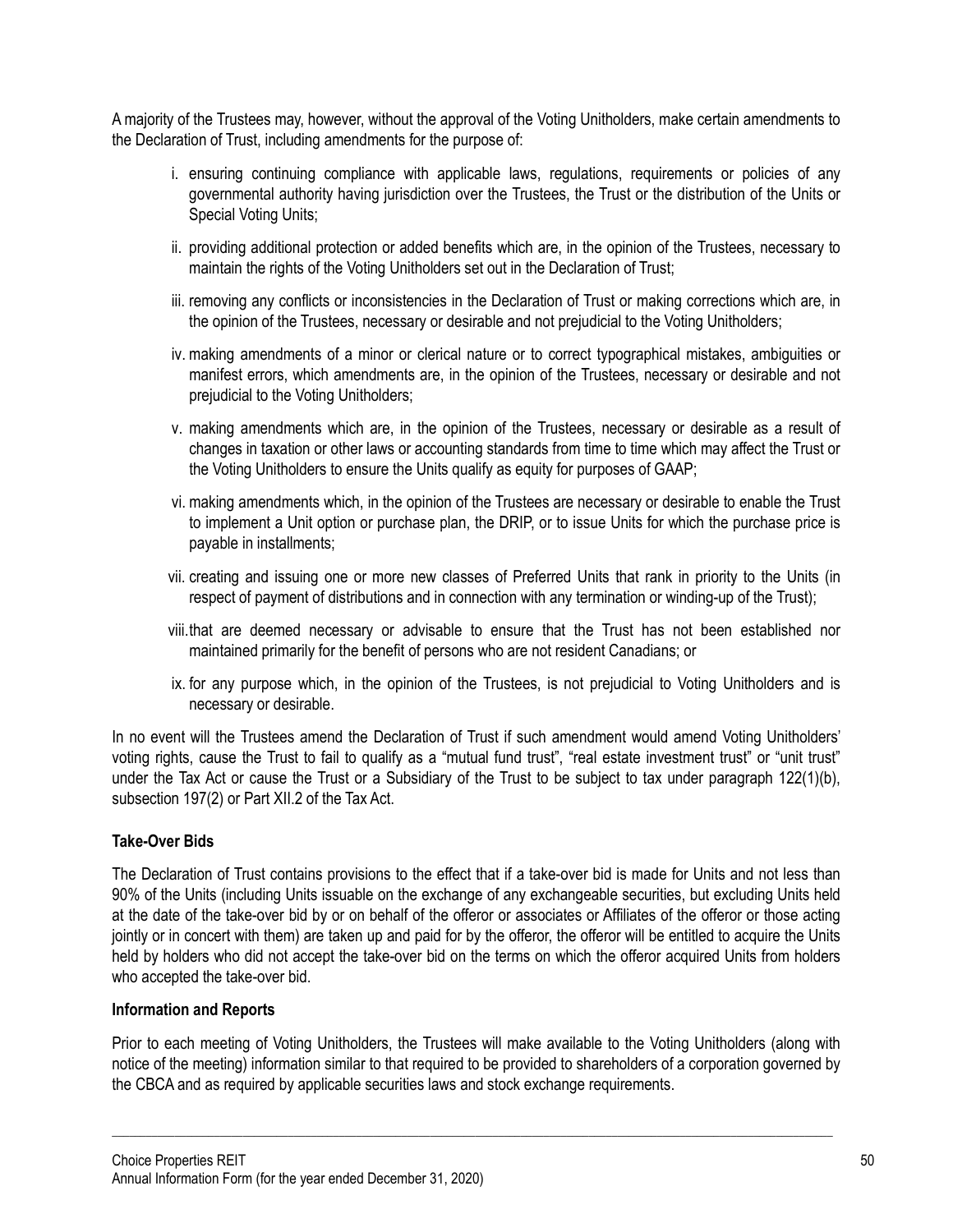## **Rights of Unitholders**

The rights of the Unitholders and the attributes of the Units are established and governed by the Declaration of Trust. Although the Declaration of Trust confers upon a Unitholder many of the same protections, rights and remedies as an investor would have as a shareholder of a corporation governed by the CBCA, significant differences exist, some of which are described below

Many of the provisions of the CBCA respecting the governance and management of a corporation are incorporated in the Declaration of Trust. For example, Unitholders are entitled to exercise voting rights in respect of their holdings of Units in a manner comparable to shareholders of a CBCA corporation and to elect Trustees and the auditors of the Trust. The Declaration of Trust also includes provisions modeled after comparable provisions of the CBCA dealing with the calling and holding of meetings of Voting Unitholders and Trustees, the procedures at such meetings and the right of the Voting Unitholders to participate in the decision-making process where certain fundamental actions are proposed to be undertaken. The matters in respect of which approval by the Voting Unitholders is required under the Declaration of Trust are generally less extensive than the rights conferred on the shareholders of a CBCA corporation, but effectively extend to certain fundamental actions that may be undertaken by the Subsidiaries of the Trust. These approval rights are supplemented by provisions of applicable securities laws that are generally applicable to issuers (whether corporations, trusts or other entities) that are "reporting issuers" or the equivalent or are listed on the TSX.

Unitholders have recourse to a dissent right under which shareholders of a CBCA corporation are entitled to receive the fair value of their shares where certain fundamental changes affecting the corporation are undertaken (such as an amalgamation, a continuance under the laws of another jurisdiction, the sale of all or substantially all of its property, a going private transaction or the addition, change or removal of provisions restricting: (i) the business or businesses that the corporation can carry on; or (ii) the issue, transfer or ownership of shares). Unitholders similarly have recourse to the statutory oppression remedy that is available to shareholders of a CBCA corporation where the corporation undertakes actions that are oppressive, unfairly prejudicial or which disregard the interests of securityholders and certain other parties. Shareholders of a CBCA corporation may also apply to a court for the appointment of an inspector to investigate the manner in which the business of the corporation and its affiliates is being carried on where there is reason to believe that fraudulent, dishonest or oppressive conduct has occurred. The Declaration of Trust does not include a comparable right. The CBCA also permits shareholders to bring or intervene in derivative actions in the name of a corporation or any of its subsidiaries, with the leave of a court. The Declaration of Trust does not include a comparable right.

### **Non-Certificated Inventory System**

Other than pursuant to certain exceptions, registration of interests in and transfers of Units held through CDS, or its nominee, are made electronically through the NCI system of CDS. Units held in CDS must be purchased, transferred and surrendered for redemption through a CDS participant, which includes securities brokers and dealers, banks and trust companies. All rights of Unitholders who hold Units in CDS must be exercised through, and all payments or other property to which such Unitholders are entitled are made or delivered by, CDS, or the CDS participant through which the Unitholder holds such Units. A Unitholder participating in the NCI system will not be entitled to a certificate or other instrument from the Trust or the Trust's transfer agent evidencing that person's interest in or ownership of Units, nor, to the extent applicable, will such Unitholder be shown on the records maintained by CDS, except through an agent who is a CDS participant.

The ability of a beneficial Unitholder to pledge such Units or otherwise take action with respect to such Unitholder's interest in such Units (other than through a CDS participant) may be limited due to the lack of a physical certificate.

Readers should refer to the Declaration of Trust, available on SEDAR at www.sedar.com, for full details on the provisions of the Declaration of Trust.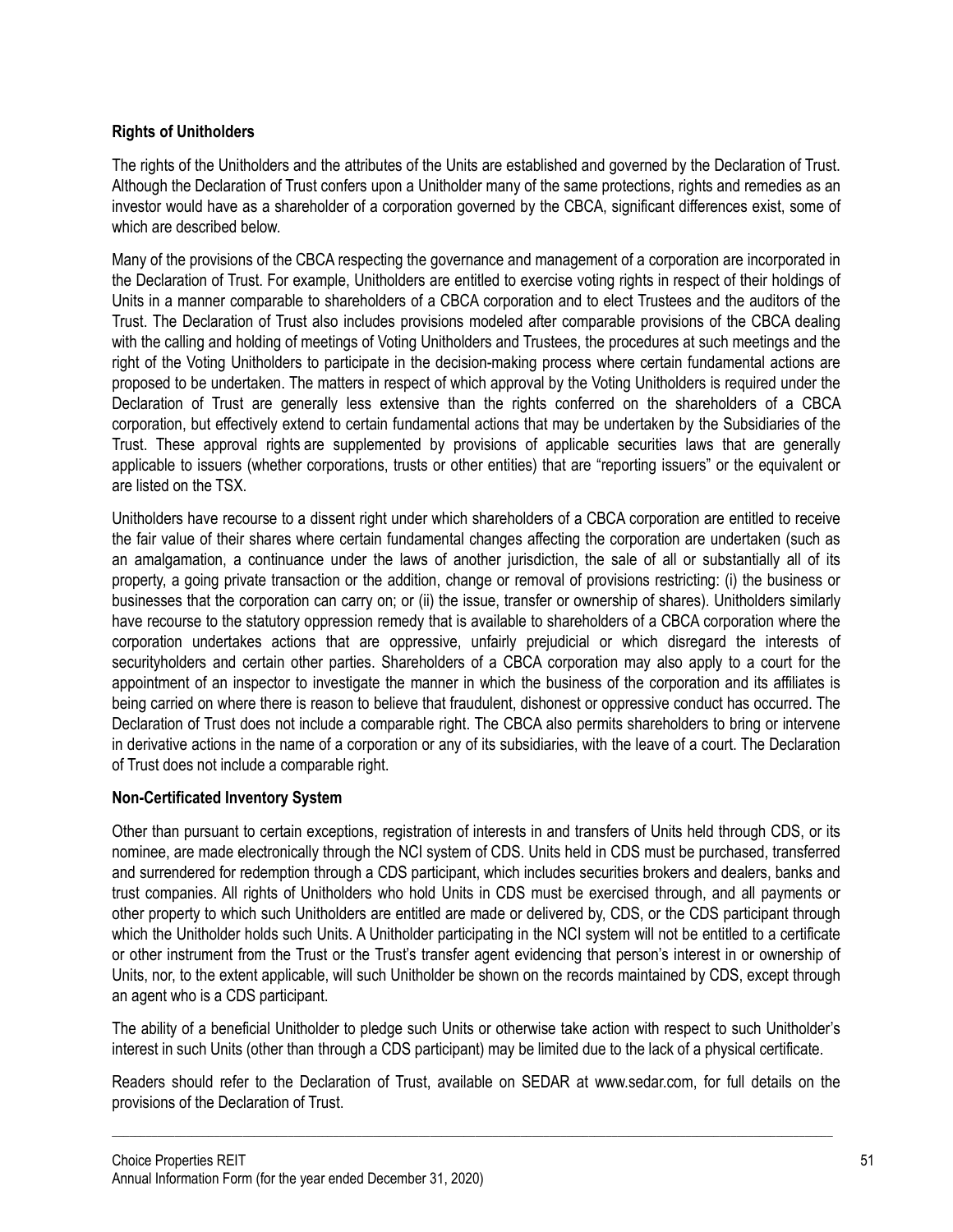# **X. THE PARTNERSHIP AND DESCRIPTION OF PARTNERSHIP UNITS**

The Partnership is a limited partnership formed under the laws of the Province of Ontario and is governed by the Limited Partnership Agreement. The Partnership owns, operates and leases real estate assets and property and engages in all activities ancillary and incidental thereto. The general partner of the Partnership is Choice Properties GP Inc., a corporation incorporated under the laws of the Province of Ontario that is wholly-owned by the Trust and the limited partners of the Partnership are the Trust (which owns all of the Class A LP Units of the Partnership) and GWL (which owns all of the Class B LP Units of the Partnership). The board of directors of the General Partner consists of the same members as the Board of Trustees.

## **Partnership Units**

The Partnership has outstanding Class A LP Units, all of which are held by the Trust and Class B LP Units, all of which are held, either directly or indirectly, by GWL. The General Partner has a general partner interest in the Partnership. As at December 31, 2020, Class A LP Units represented approximately 45.2% of the limited partnership interest in the Partnership, and the Class B LP Units represented approximately 54.8% of the limited partnership interest in the Partnership.

The Class B LP Units are, in all material respects, economically equivalent to the Units on a per Unit basis. The Class B LP Units are exchangeable on a one-for-one basis for Units at any time at the option of their holder, unless the exchange would jeopardize the Trust's status as a "mutual fund trust" or "real estate investment trust" under the Tax Act or cause or create significant risk that the Trust would be caused to be subject to tax under paragraph 122(1)(b) of the Tax Act and subject to satisfaction of conditions set out therein.

Except as required by law or the Limited Partnership Agreement and in certain specified circumstances in which the rights of a holder of Class B LP Units are affected, holders of Class B LP Units are not entitled to vote at any meeting of the holders of units of the Partnership.

# **Operation**

The business and affairs of the Partnership is managed and controlled by the General Partner which is bound by the investment guidelines and operating policies applicable to the Trust. The Limited Partners are not entitled to take part in the management or control of the business or affairs of the Partnership. Except as provided below, the Partnership reimburses the General Partner for all direct costs and expenses incurred by the General Partner in the performance of its duties as the general partner of the Partnership.

The composition of the General Partner's board of directors is identical to the Board of Trustees. The Partnership operates in a manner to ensure, to the greatest extent possible, the limited liability of the Limited Partners. The Limited Partners may lose their limited liability in certain circumstances. If the limited liability of any Limited Partner is lost by reason of the negligence of the General Partner in performing its duties and obligations under the Limited Partnership Agreement, the General Partner will indemnify the applicable Limited Partner against all claims arising from assertions that its liabilities are not limited as intended by the Limited Partnership Agreement. The General Partner has no significant assets or financial resources other than its de minimus distribution entitlements from the Partnership. Accordingly, this indemnity may only be of nominal value.

### **Distributions**

The Partnership has, and will continue to distribute to the General Partner and to the holders of its Class A LP Units and Class B LP Units their respective portions of distributable cash as set out below.

Distributions will be made forthwith after the General Partner determines the distributable cash of the Partnership and determines the amount of all costs and expenses incurred by it in the performance of its duties under the Limited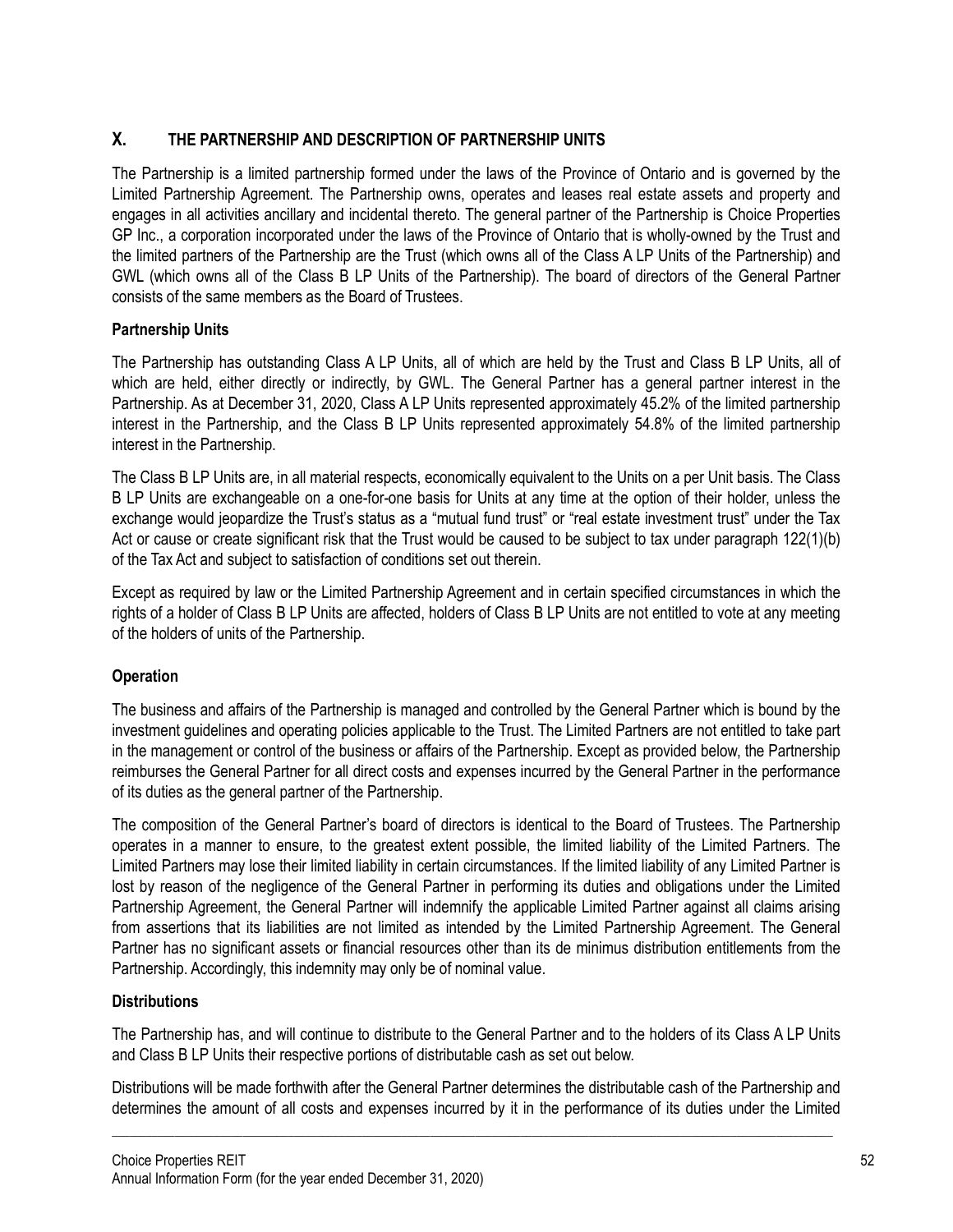Partnership Agreement as general partner (the "**Reimbursement Distribution Amount**"), which determination shall be made no later than the 10th day of each calendar month.

Distributable cash will represent, in general, all of the Partnership's cash on hand that is derived from any source (other than amounts received in connection with the subscription for additional interests in the Partnership) and that is determined by the General Partner not to be required in connection with the business of the Partnership. The distributable cash of the Partnership will be distributed in the following order and priority: (a) the Reimbursement Distribution Amount to the General Partner; (b) an amount to the holder of Class A LP Units sufficient to allow the Trust to pay its expenses (including, without limitation, any fees or commissions payable to agents or underwriters in connection with the sale of securities by the Trust, listing fees of applicable stock exchanges and fees of the Trust's auditors) on a timely basis (the "**Class A LP Preferred Distribution**"); (c) an amount to the General Partner equal to 0.001% of the balance of the distributable cash of the Partnership; and (d) an amount equal to the remaining balance of the distributable cash of the Partnership to the holders of Class A LP Units and Class B LP Units in accordance with their pro rata entitlements as holders of Class A LP Units and Class B LP Units. Holders of Class B LP Units will be entitled to receive distributions on each such unit equal to the amount of the distribution declared by the Trust on each Unit. The record date and, subject to the following paragraph, the payment date for any distribution declared on the Class B LP Units will be the same as those for the Units.

The holders of Class A LP Units and Class B LP Units may elect to defer receipt of all or a portion of the distribution (the "**Selected Amount**") until the first business day following the end of the fiscal year in which such distribution would otherwise have been made. In the event that such an election is made by a holder of Class A LP Units or Class B LP Units, such a holder will be loaned an amount from the Partnership, on the date of such election, equal to the Selected Amount. Each such loan will not bear interest and will be due and payable in full on the first business day following the end of the fiscal year during which the loan was made.

A holder of Class B LP Units has the right to elect to reinvest all distributions payable on its Class B LP Units on the same economic terms as participants in the DRIP. A holder of Class B LP Units may reinvest such distributions in Class B LP Units, Units or a combination thereof. If a holder of Class B LP Units elects to reinvest its distributions, such holder will receive a bonus distribution of 3% of the amount reinvested, which bonus distribution will be reinvested in the Class B LP Units or Units, as the case may be, that the holder elects to receive. On February 12, 2020, the Board approved an amendment to the DRIP, eliminating the 3% bonus distribution. For more information on distributions, see the "Distribution Policy" section below.

### **Allocation of Partnership Net Income**

The net income of the Partnership, determined in accordance with the provisions of the Tax Act, is generally allocated at the end of each fiscal year in the following manner:

- (a) first, to the holder of Class A LP Units in an amount equal to its Class A LP Preferred Distribution;
- (b) second, to the General Partner in an amount equal to the aggregate of (i) the Reimbursement Distribution Amount, and (ii) the distributions paid on the GP Unit; and
- (c) the balance, among the holders of Class A LP Units and Class B LP Units based on their proportionate share of distributions received or receivable for such fiscal year.

# **Transfer of LP Units**

The transfer of Class A LP Units and Class B LP Units is subject to a number of restrictions, including: (i) the Class A LP Units and Class B LP Units may not be transferred to a transferee who is a Non-Resident; (ii) no fractional Class A LP Units or Class B LP Units will be transferable; (iii) no transfer of Class B LP Units will be accepted by the General Partner if such transfer would cause the Partnership to be liable for tax under subsection 197(2) of the Tax Act; and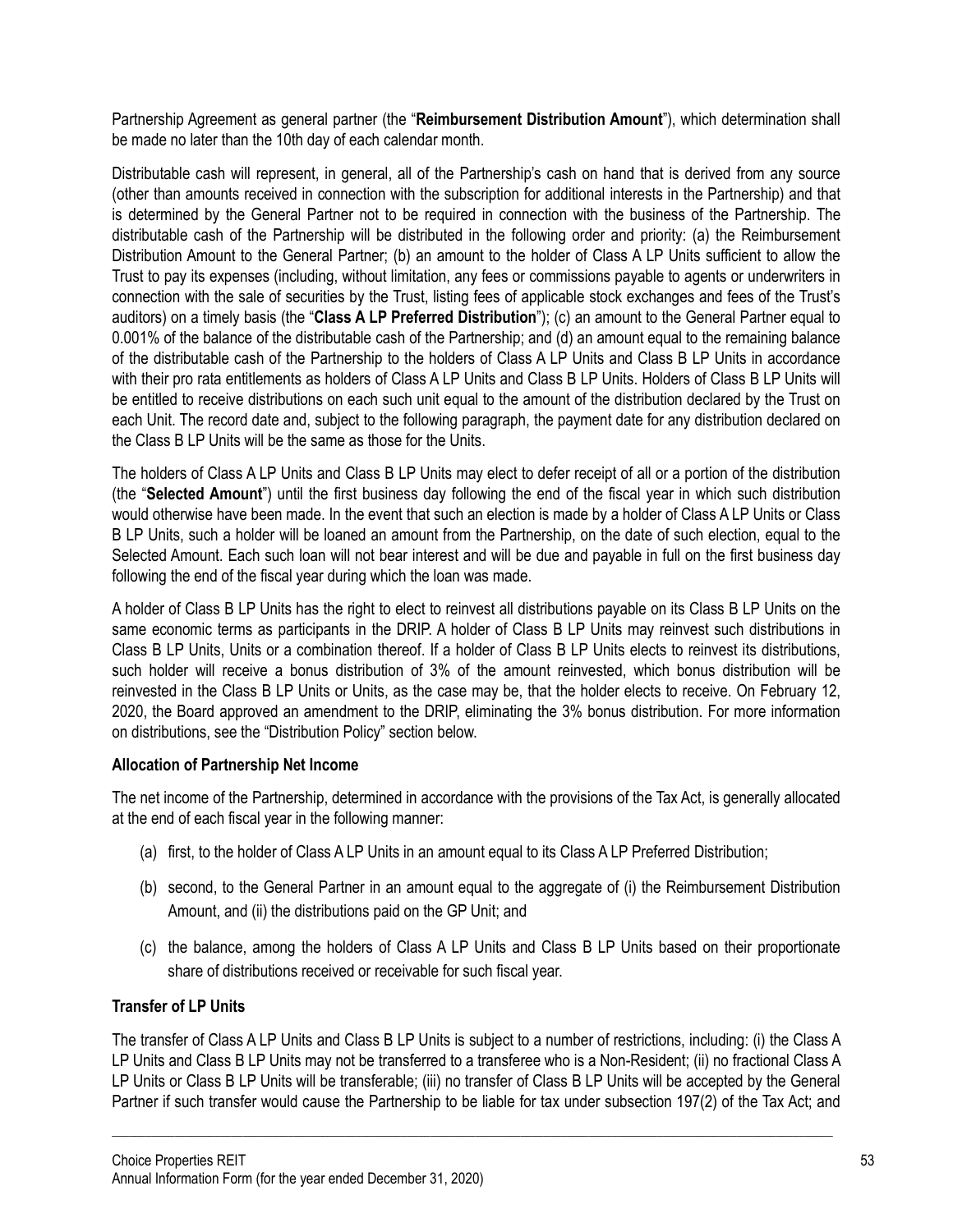(iv) no transfer of Class A LP Units or Class B LP Units will be accepted by the General Partner unless a transfer form, duly completed and signed by the registered holder of such Class A LP Units or Class B LP Units, as applicable, has been remitted to the registrar and transfer agent of the Partnership. In addition, a transferee of Class A LP Units or Class B LP Units must provide to the General Partner such other instruments and documents as the General Partner may require, in appropriate form, completed and executed in a manner acceptable to the General Partner, acting reasonably. A transferee of a unit of the Partnership will not become a partner or be admitted to the Partnership and will not be subject to the obligations and entitled to the rights of a partner under the Limited Partnership Agreement until the foregoing conditions are satisfied and such transferee is recorded on the Partnership's register of partners.

In addition to the above restrictions, the Limited Partnership Agreement also provides that no holder of Class B LP Units is permitted to transfer such Class B LP Units, other than for Units in accordance with the terms of the Exchange Agreement or the Limited Partnership Agreement, unless: (i) the transfer is to an Affiliate of the holder; (ii) such transfer would not require the transferee to make an offer to Unitholders to acquire Units on the same terms and conditions under applicable securities laws if such Class B LP Units, and all other outstanding Class B LP Units, were converted into Units at the then-current exchange ratio in effect under the Exchange Agreement immediately prior to such transfer; or (iii) the offeror acquiring such Class B LP Units makes a contemporaneous identical offer for the Units (in terms of price, timing, proportion of securities sought to be acquired and conditions) and acquires such Class B LP Units along with a proportionate number of Units actually tendered to such identical offer. Certain rights affecting the holder of the Class B LP Units are specific to Loblaw and are not transferable to a transferee of the Class B LP Units, other than an Affiliate of Loblaw.

## **Amendments to the Limited Partnership Agreement**

The Limited Partnership Agreement may be amended with the prior consent of the holders of at least two-thirds of the Class A LP Units voted on the amendment at a duly constituted meeting of holders of Class A LP Units or by a written resolution of partners holding at least two-thirds of the Class A LP Units entitled to vote at a duly constituted meeting of holders of Class A LP Units, except for certain amendments which require unanimous approval of holders of limited partnership units, including: (i) changing the liability of any limited partner; (ii) changing the right of a limited partner to vote at any meeting of holders of Class A LP Units; and (iii) changing the Partnership from a limited partnership to a general partnership. The General Partner may also make amendments to the Limited Partnership Agreement without the approval or consent of the Limited Partners to reflect, among other things: (i) a change in the name of the Partnership or the location of the principal place of business or registered office of the Partnership; (ii) the admission, substitution, withdrawal or removal of Limited Partners in accordance with the Limited Partnership Agreement; (iii) a change that, as determined by the General Partner, is reasonable and necessary or appropriate to qualify or continue the qualification of the Partnership as a limited partnership in which the Limited Partners have limited liability under applicable laws; (iv) a change that, as determined by the General Partner, is reasonable and necessary or appropriate to enable the Partnership to take advantage of, or not be detrimentally affected by, changes in the Tax Act or other taxation laws; or (v) a change to amend or add any provision, or to cure any ambiguity or to correct or supplement any provisions contained in the Limited Partnership Agreement which may be defective or inconsistent with any other provision contained in the Limited Partnership Agreement or which should be made to make the Limited Partnership Agreement consistent with the disclosure set out in the Trust's initial public offering prospectus. Notwithstanding the foregoing: (i) no amendment which would adversely affect the rights and obligations of the General Partner, as a general partner, may be made without the consent of the General Partner; and (ii) no amendment which would adversely affect the rights and obligations of any other holders of limited partnership units or any class of limited partner differently than any other class of limited partner may be made without the consent of such holder or class, including with respect to amendments to the restrictions on transfer of Class B LP Units.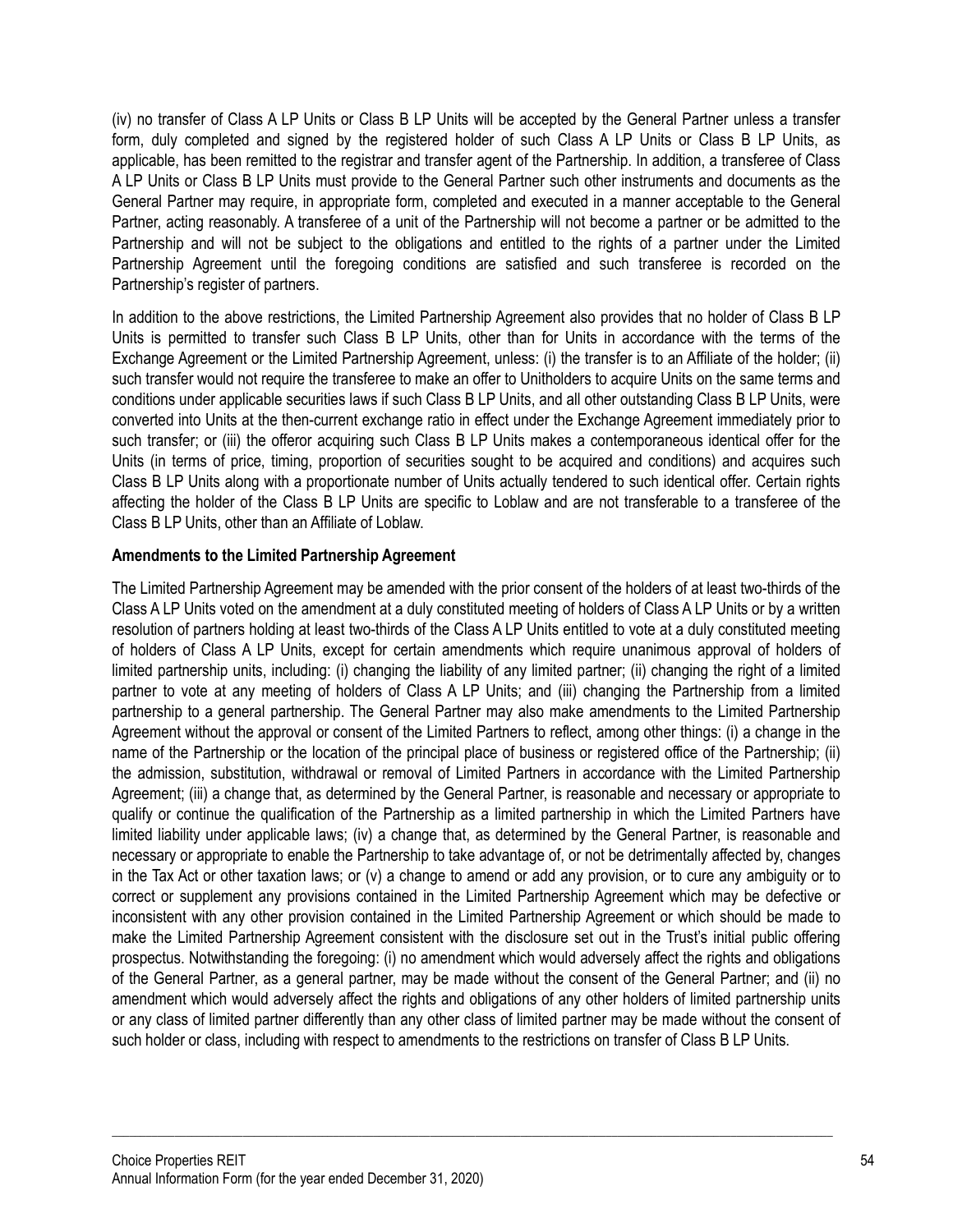In addition, the Declaration of Trust provides that the Trust will not agree to or approve any material amendment to the Limited Partnership Agreement without the approval of at least two-thirds of the votes cast at a meeting of the Voting Unitholders of the Trust called for such purpose (or by written resolution in lieu thereof).

# **XI. DESCRIPTION OF THE UNSECURED DEBENTURES**

Upon completion of the Acquisition Transaction, all of the Assumed Debentures remained outstanding and became debentures of the Trust, ranking equally with the existing Trust Debentures. On May 4, 2018, the Trust, CREIT and the Assumed Indenture Trustee entered into the Fifth Supplemental Assumed Indenture to evidence the succession of the Trust as the successor issuer pursuant to and in accordance with the terms of the Assumed Indenture. The Trust assumed the obligation for the due and punctual payment of the Assumed Debentures as sole obligor, including is obligated to perform substantially all of the covenants of CREIT thereunder and under the Assumed Indenture as the successor to CREIT. Concurrently therewith, CREIT was released from all of its covenants in relation to the Assumed Debentures and the Assumed Indenture.

The sections that follow provide a summary of the material terms of the Debentures, but which does not purport to be complete. For full particulars of such terms, reference should be made to: (i) the Indenture and the relevant Supplemental Indentures thereto; (ii) the LP Indenture and the relevant Supplemental LP Indentures thereto; and (iii) the Fifth Supplemental Assumed Indenture.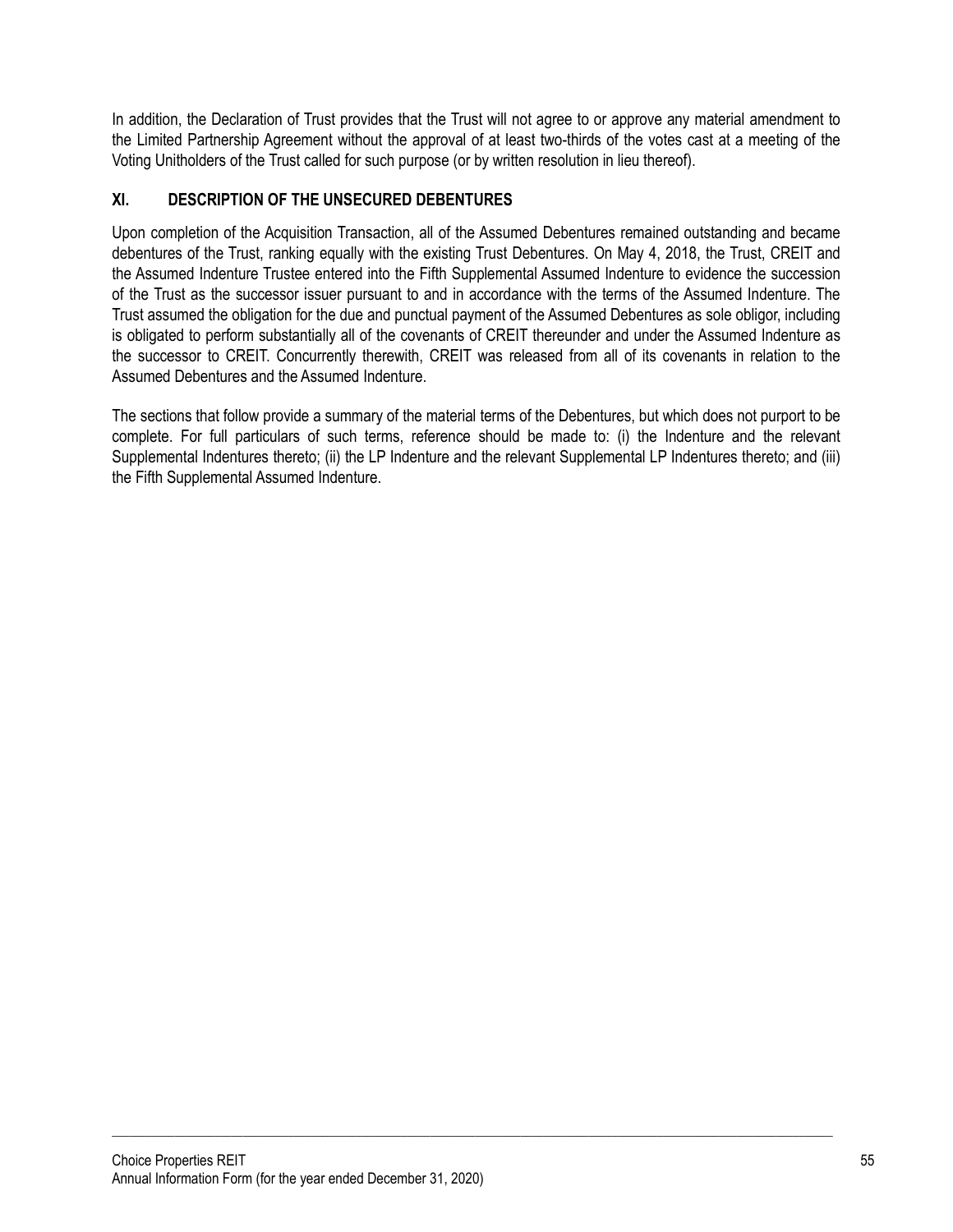## **General**

The following table sets out the Trust Debentures outstanding as at December 31, 2020, their date of issuance, issue price, principal amount, interest rate, interest payment dates, first interest payment date, and maturity dates.

| <b>Series</b>                     | Date of<br><b>Issuance</b> | <b>Issue Price</b>                          | <b>Principal</b><br><b>Amount</b><br>(denomination<br>per \$1,000) | <b>Interest</b><br>Rate | <b>Interest</b><br><b>Payment Dates</b>     | <b>First Interest</b><br><b>Payment Date</b> | <b>Maturity</b><br>Date |
|-----------------------------------|----------------------------|---------------------------------------------|--------------------------------------------------------------------|-------------------------|---------------------------------------------|----------------------------------------------|-------------------------|
| Series B<br>Debentures            | July 5,<br>2013            | \$1,000 per<br>\$1,000 principal<br>amount  | \$200M                                                             | 4.903%                  | Semi-annually<br>January 5 & July           | January 5,<br>2014                           | July 5,<br>2023         |
| Series D<br>Debentures            | February<br>6, 2014        | \$1,000 per<br>\$1,000 principal<br>amount  | \$200M                                                             | 4.293%                  | Semi-annually<br>February 8 &<br>August 8   | August 8, 2014                               | February<br>8, 2024     |
| Series F<br>Debentures            | November<br>24, 2015       | \$1,000 per<br>\$1,000 principal<br>amount  | \$200M                                                             | 4.055%                  | Semi-annually<br>May 24 &<br>November 24    | May 24, 2016                                 | November<br>24, 2025    |
| Series G<br>Debentures            | March 7,<br>2016           | \$1,000 per<br>\$1,000 principal<br>amount  | \$250M                                                             | 3.196%                  | Semi-annually<br>March 7 &<br>September 7   | September 7,<br>2016                         | March 7,<br>2023        |
| Series H<br>Debentures            | March 7,<br>2016           | \$1,000 per<br>\$1,000 principal<br>amount  | \$100M                                                             | 5.268%                  | Semi-annually<br>March 7 &<br>September 7   | September 7,<br>2016                         | March 7,<br>2046        |
| Series I<br>Debentures            | January<br>12, 2018        | \$999.83 per<br>\$1,000 principal<br>amount | \$300M                                                             | 3.01%                   | Semi-annually<br>March 21 &<br>September 21 | March 21,<br>2018                            | March 21,<br>2022       |
| Series J<br>Debentures            | January<br>12, 2018        | \$1,000 per<br>\$1,000 principal<br>amount  | \$350M                                                             | 3.546%                  | Semi-annually<br>January 10 &<br>July 10    | July 10, 2018                                | January<br>10, 2025     |
| Series K<br>Debentures            | March 8,<br>2018           | \$1,000 per<br>\$1,000 principal<br>amount  | \$550M                                                             | 3.556%                  | Semi-annually<br>March 9 &<br>September 9   | September 9,<br>2018                         | September<br>9, 2024    |
| Series L<br>Debentures            | March 8,<br>2018           | \$1,000 per<br>\$1,000 principal<br>amount  | \$750M                                                             | 4.178%                  | Semi-annually<br>March 8 &<br>September 8   | September 8,<br>2018                         | March 8,<br>2028        |
| Series M<br>Debentures            | June 11,<br>2019           | \$1,000 per<br>\$1,000 principal<br>amount  | \$750M                                                             | 3.532%                  | Semi-annually<br>June 11 &<br>December 11   | December 11,<br>2019                         | June 11,<br>2029        |
| Series <sub>N</sub><br>Debentures | March 3,<br>2020           | \$1,000 per<br>\$1,000 principal<br>amount  | \$400M                                                             | 2.981%                  | Semi-annually<br>March 4 &<br>September 4   | September 4,<br>2020                         | March 4,<br>2030        |
| Series O<br>Debentures            | March 3,<br>2020           | \$1,000 per<br>\$1,000 principal<br>amount  | \$100M                                                             | 3.827%                  | Semi-annually<br>March 4 &<br>September 4   | September 4,<br>2020                         | March 4,<br>2050        |
| Series P<br>Debentures            | May 21,<br>2020            | \$1,000 per<br>\$1,000 principal<br>amount  | \$500M                                                             | 2.848%                  | Semi-annually<br>May 21 &<br>November 21    | November 21,<br>2020                         | May 21,<br>2027         |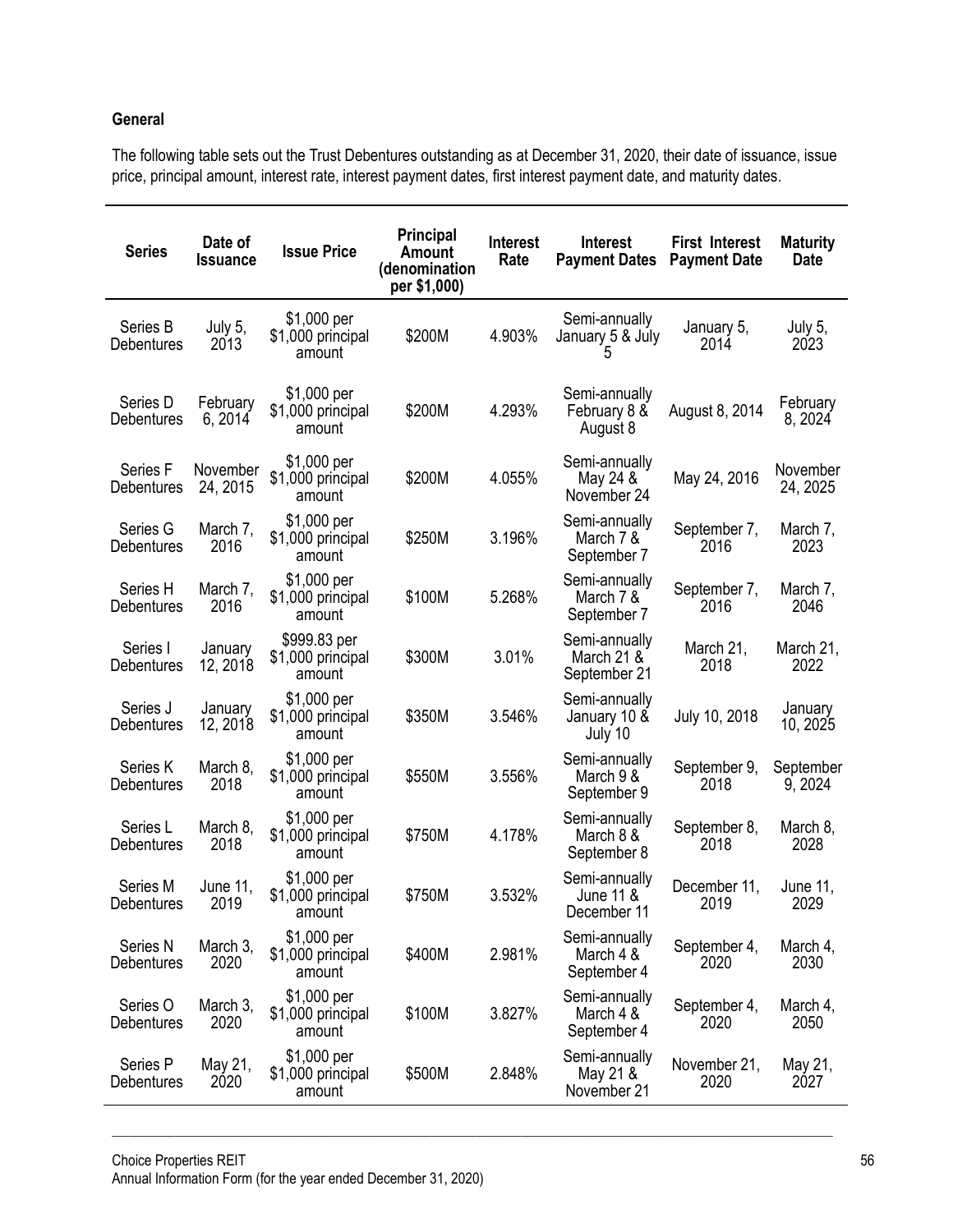The following table sets out the Assumed Debentures outstanding as at December 31, 2020, including their date of issuance, issue price, principal amount, interest rate, interest payment dates, first interest payment date and maturity dates.

| <b>Series</b>                   | Date of<br><b>Issuance</b> | <b>Issue Price</b>                          | <b>Principal</b><br>Amount<br>(denomination<br>per \$1,000) | <b>Interest</b><br>Rate | <b>Interest Payment</b><br><b>Dates</b>  | First<br><b>Interest</b><br><b>Payment</b><br><b>Date</b> | <b>Maturity</b><br>Date |
|---------------------------------|----------------------------|---------------------------------------------|-------------------------------------------------------------|-------------------------|------------------------------------------|-----------------------------------------------------------|-------------------------|
| Series D-C<br><b>Debentures</b> | April 18,<br>2017          | \$996.47 per<br>\$1,000 principal<br>amount | \$125M                                                      | 2.951%                  | Semi-annually<br>January 18 &<br>July 18 | July 18,<br>2018                                          | January<br>18, 2023     |

The following table sets out the Partnership Debentures outstanding as at December 31, 2020, including their principal amount, interest rate, interest payment dates and maturity date.

| <b>Series</b>        | <b>Principal</b><br>Amount<br>(denomination<br>per \$1,000) | <b>Interest</b><br>Rate | <b>Interest Payment</b><br><b>Dates</b>  | <b>Maturity</b><br>Date |
|----------------------|-------------------------------------------------------------|-------------------------|------------------------------------------|-------------------------|
| Series 9 Debentures  | \$200M                                                      | 3.60%                   | Semi-annually<br>March 20 & September 20 | September 20, 2021      |
| Series 10 Debentures | \$300M                                                      | 3.60%                   | Semi-annually<br>March 20 & September 20 | September 20, 2022      |

The aggregate principal amount of each series of Partnership Debentures that may be issued under the applicable Supplemental LP Indenture is unlimited.

### **Rank**

Each series of the Trust Debentures and the outstanding Assumed Debentures are direct senior unsecured obligations of the Trust and rank equally and ratably with one another and with all other unsecured and unsubordinated Indebtedness of the Trust and the Partnership (including the Partnership Debentures), except to the extent prescribed by law.

#### **Guarantees**

The Trust Debentures and the outstanding Assumed Debentures are guaranteed by each of the General Partner and the Partnership. The Partnership Debentures are guaranteed by any other person that becomes a Subsidiary of the Partnership (other than a Nominee Subsidiary or an inactive Subsidiary).

#### **Redemption**

At its option, the Trust may redeem the Trust Debentures and the outstanding Assumed Debentures at any time, in whole or in part, on payment of a redemption price equal to the greater of (i) the applicable Canada Yield Price (as defined in the applicable Supplemental Indenture); and (ii) par, together in each case with accrued and unpaid interest to, but excluding, the date fixed for redemption. In addition, a number of series of the Trust Debentures and the Assumed Debentures provide the Trust with certain "par call" rights to early redeem the applicable Trust Debentures or Assumed Debentures at par (plus accrued and unpaid interest thereon) following certain prescribed dates.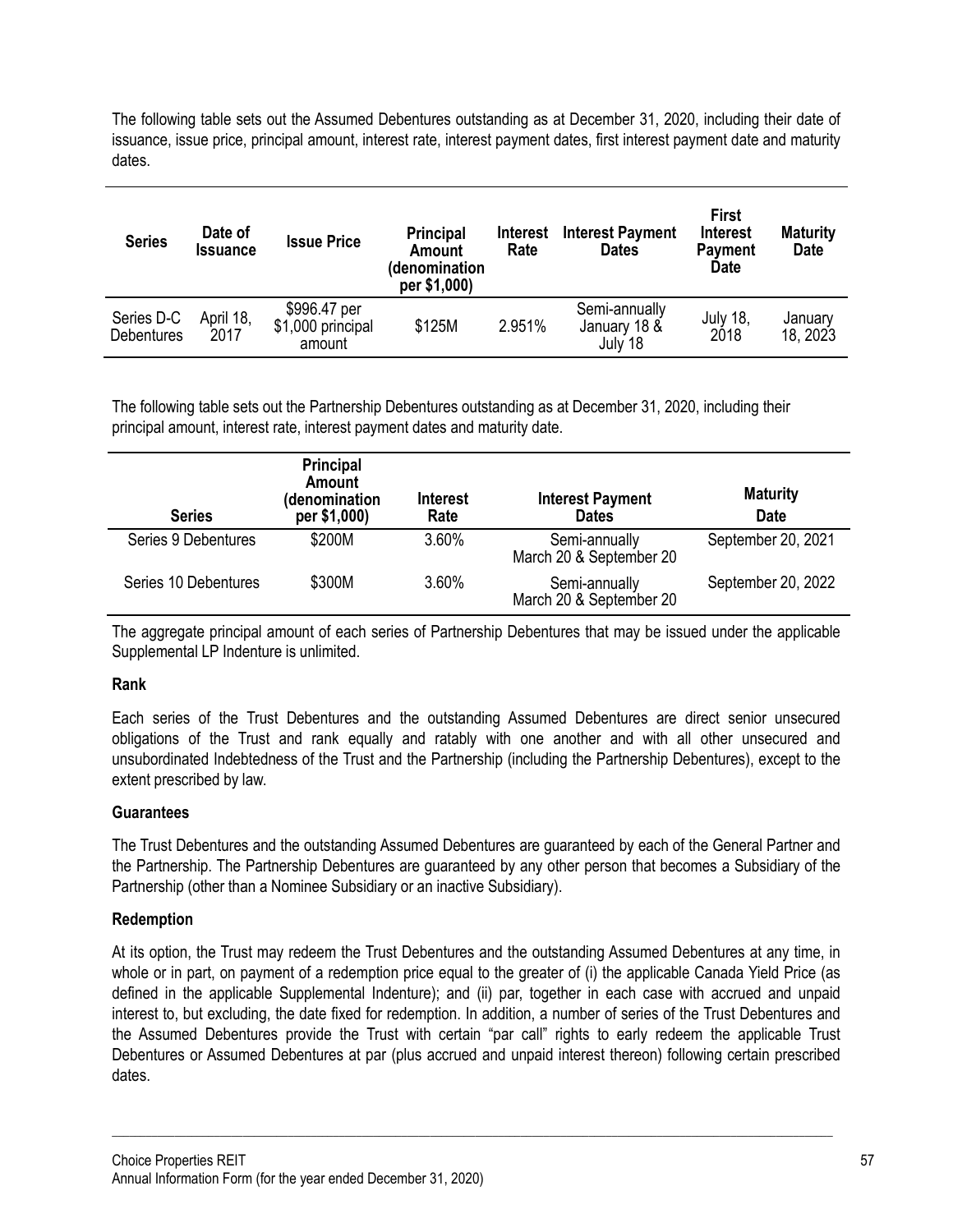At its option, the Partnership may redeem the Partnership Debentures at any time, in whole or in part, on payment of a redemption price equal to the greater of (i) the applicable Canada Yield Price (as defined in the applicable Supplemental LP Indenture); and (ii) par, together in each case with accrued and unpaid interest to be date fixed for redemption. Where less than all of the Series 9 Debentures or Series 10 Debentures are to be redeemed pursuant to their terms, the applicable debentures to be so redeemed will be redeemed on a pro rata basis according to the principal amount of debentures registered in the respective name of each holder of debentures or in such other manner as the Indenture Trustee may consider equitable.

For full details of the provisions of the Trust Debentures, the outstanding Assumed Debentures, and the Partnership Debentures, readers should refer to the Indenture, the Assumed Indenture, the LP Indenture, and the relevant Supplemental Indentures thereto, which are available on SEDAR at www.sedar.com.

# **XII. DEBT MATURITIES**

The following table presents the maturity balances on the outstanding Debentures, in each case, to be paid over each of the next five calendar years and thereafter (assuming such debt is not renewed at maturity). The table is current as at December 31, 2020.

| Year                                          | <b>Balance Due on</b><br>Maturity (\$000's) |    | Total Debt<br>Repayments (\$000's) | % of Total |
|-----------------------------------------------|---------------------------------------------|----|------------------------------------|------------|
| 2021                                          | 200,000                                     | \$ | 200,000                            | 3.8        |
| 2022                                          | 600,000                                     | \$ | 600,000                            | 11.4       |
| 2023                                          | \$<br>575,000                               | \$ | 575,000                            | 10.9       |
| 2024                                          | 750,000                                     | \$ | 750,000                            | 14.2       |
| 2025                                          | \$<br>550,000                               | \$ | 550,000                            | 10.4       |
| Thereafter                                    | 2,600,000                                   |    | 2,600,000                          | 49.3       |
| <b>Total</b>                                  | 5,275,000                                   |    | 5,275,000                          | 100.0      |
| Weighted average coupon rate: 3.61% per annum |                                             |    |                                    |            |

Weighted average term to maturity: 6.0 years

### **XIII. RATINGS**

S&P and DBRS provide credit ratings of debt securities for commercial entities. A credit rating generally provides an indication of the risk that the borrower will not fulfill its full obligations in a timely manner with respect to both interest and principal commitments. Rating categories range from highest credit quality (generally "AAA") to default in payment (generally "D").

Choice Properties has paid customary rating fees to S&P and DBRS in connection with its issuer rating and the ratings of the Debentures described below, and may pay customary rating fees to S&P and DBRS in connection with credit ratings to be assigned to any debenture it may issue in the future. Choice Properties has not made any payments to S&P or DBRS in respect of any other service provided to Choice Properties by S&P or DBRS.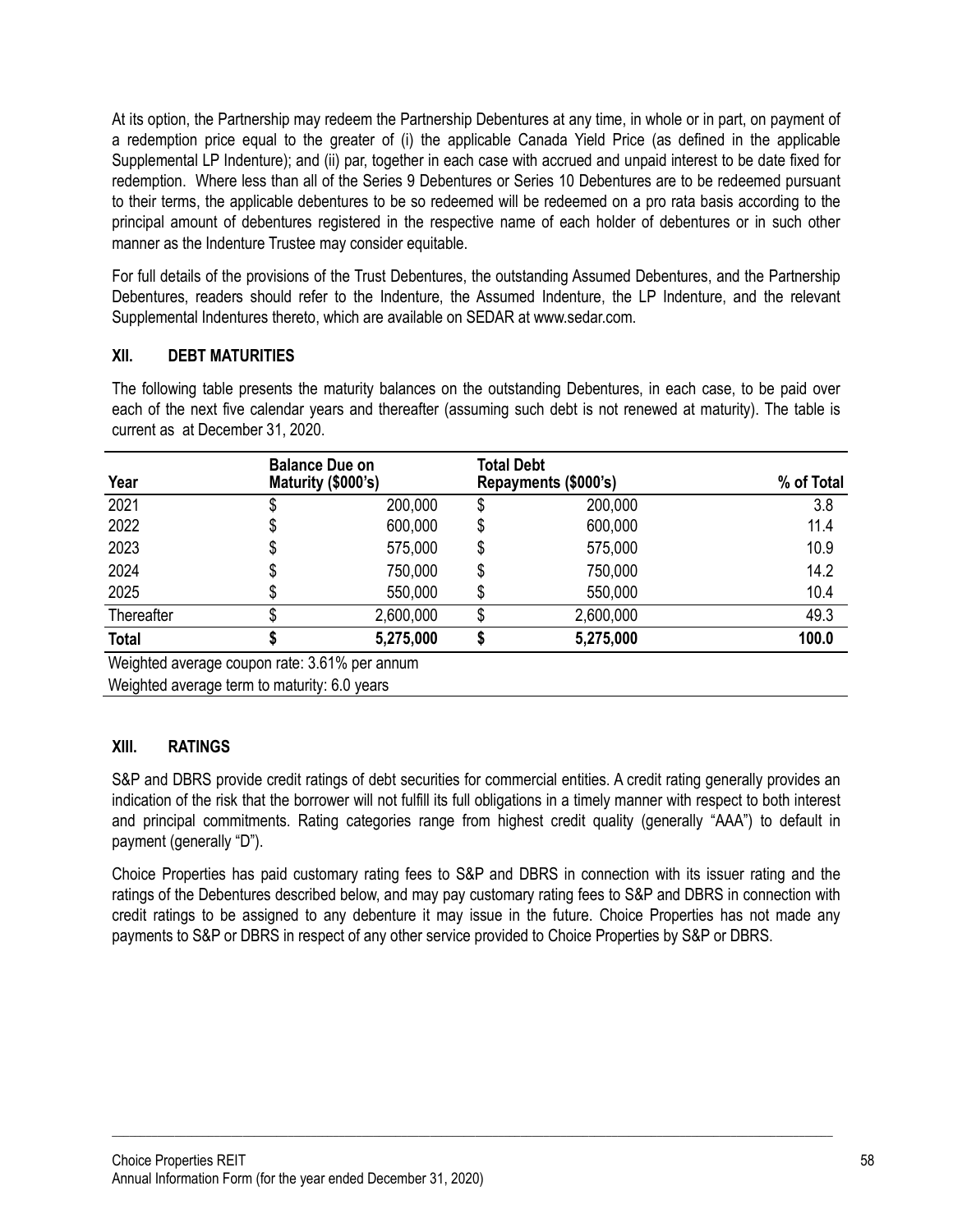On September 17, 2020, DBRS upgraded the Trust's ratings to "BBB (high)" with a stable trend and on June 22, 2020, S&P confirmed the Trust's ratings at "BBB" with a stable outlook. Accordingly, as at December 31, 2020, the credit ratings of Choice Properties were as follows:

|                                              | <b>DBRS</b> |               | S&P        |               |
|----------------------------------------------|-------------|---------------|------------|---------------|
| <b>Credit Rating</b><br>(Canadian Standards) | Rating      | <b>Trend</b>  | Rating     | Outlook       |
| <b>Issuer Rating</b>                         | BBB (high)  | <b>Stable</b> | <b>BBB</b> | <b>Stable</b> |
| <b>Debentures</b>                            | BBB (high)  | Stable        | <b>BBB</b> | N/A           |

### **S&P Rating**

S&P has assigned the Trust an issuer credit rating of "BBB", with a "Stable" outlook. A credit rating of "BBB" by S&P is the fourth highest of 10 categories and indicates that the obligor has adequate capacity to meet its financial commitments. However, adverse economic conditions or changing circumstances are more likely to weaken the obligor's capacity to meet its financial commitments on the obligation. The addition of a plus (+) or minus (-) designation after a rating indicates the relative standing within a particular rating category. The addition of a rating outlook modifier, such as "Positive", "Negative", "Stable" or "Developing", assesses the potential direction of a longterm credit rating over the intermediate term (typically six months to two years). An outlook is not necessarily a precursor of a rating change. A credit rating of "BBB" or higher is an investment grade credit rating.

S&P has also assigned the Trust a credit rating of "BBB" relating to the Debentures. A credit rating of "BBB" by S&P is the fourth highest of 10 categories for long-term issue credit ratings. An obligation rated "BBB" exhibits adequate protection parameters. However, adverse economic conditions or changing circumstances are more likely to weaken the obligor's capacity to meet its financial commitments on the obligation. The addition of a plus (+) or minus (-) designation after a rating indicates the relative standing within a particular rating category.

# **DBRS Rating**

DBRS has assigned the Partnership an issuer credit rating of "BBB", with a "Positive" trend, and provided the Trust with a credit rating of "BBB", with a "Positive" trend relating to the Debentures. A credit rating of "BBB" by DBRS is the fourth highest of 10 categories and is assigned to debt that is considered to be of adequate credit quality, where the capacity for payment of financial obligations is considered acceptable but the issuing entity may be vulnerable to future events. The assignment of a "(high)" or "(low)" modifier within each rating category indicates relative standing within such category. The absence of either a "(high)" or "(low)" designation indicates that the rating is in the middle of the category. The assignment of a "Positive", "Stable" or "Negative" trend modifier provides guidance in respect of DBRS' opinion regarding the outlook for the rating. The rating trend indicates the direction in which DBRS considers the rating may move if present circumstances continue, or in certain cases, unless challenges are addressed by the issuer; a "Positive" or "Negative" trend does not necessarily indicate that a rating change is imminent.

There can be no assurance that a rating will remain in effect for any given period of time or that a rating will not be lowered, withdrawn or revised by either or both rating agencies if in its judgment circumstances so warrant. The rating of any debt securities is not a recommendation to buy, sell or hold such securities, inasmuch as such rating does not comment as to market price or suitability for a particular investor.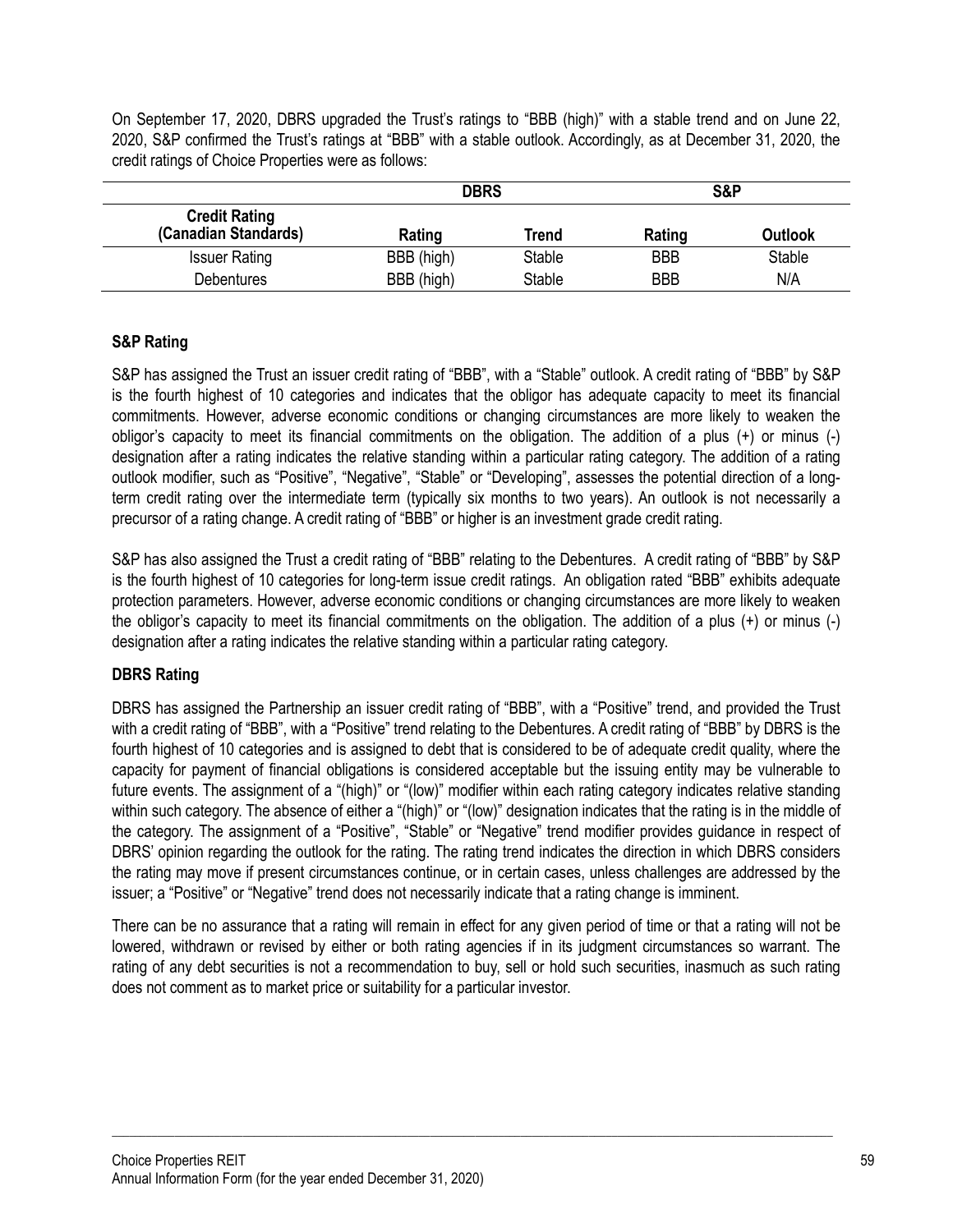## **XIV. MARKET FOR SECURITIES**

#### **Trading Price and Volume**

The Units are listed for trading on the TSX under the symbol "CHP.UN". The monthly high and low trading prices, the average daily volume and total volume by month for the Units for the period from January 1, 2020 to December 31, 2020, are as follows, as reported by the TSX:

| <b>Month</b> | <b>High</b><br>(\$ per Unit) | Low<br>$$$ per Unit) | Avg. Daily Volume<br>by Month (in Units) | <b>Total Volume by month</b><br>(in Units) |
|--------------|------------------------------|----------------------|------------------------------------------|--------------------------------------------|
| January      | \$15.03                      | \$13.61              | 459,211                                  | 10,102,652                                 |
| February     | \$15.14                      | \$13.39              | 452,109                                  | 8,590,068                                  |
| March        | \$14.52                      | \$10.58              | 1,260,650                                | 27,734,289                                 |
| April        | \$14.03                      | \$12.07              | 833,945                                  | 17,512,848                                 |
| May          | \$12.95                      | \$11.60              | 506,687                                  | 10,133,745                                 |
| June         | \$13.92                      | \$12.36              | 480,809                                  | 10,577,805                                 |
| July         | \$13.46                      | \$12.28              | 468,373                                  | 10,304,221                                 |
| August       | \$13.04                      | \$12.51              | 357,704                                  | 7,154,070                                  |
| September    | \$13.20                      | \$12.21              | 605,931                                  | 12,724,555                                 |
| October      | \$12.93                      | \$11.94              | 404,019                                  | 8,484,395                                  |
| November     | \$13.67                      | \$11.95              | 613,516                                  | 12,883,831                                 |
| December     | \$13.86                      | \$12.90              | 387,024                                  | 8,127,508                                  |

### **XV. DISTRIBUTION POLICY**

The following outlines the distribution policy of the Trust which has been adopted pursuant to the Declaration of Trust. Determinations as to the amounts distributable, however, have been and will continue to be made in the sole discretion of the Trustees from time to time.

### **Distribution Policy**

Choice Properties has adopted a distribution policy, as permitted under the Declaration of Trust, pursuant to which it will make monthly cash distributions to Unitholders and, through the Partnership, holders of Class B LP Units. The declaration and payment of distributions on the Units and the amounts thereof are at the discretion of the Board. In approving the distributions, the Trustees consider many factors, including provisions in the Declaration of Trust, macro-economic and industry specific environments, Choice Properties' overall financial condition, future capital requirements, debt covenants, taxable income and other factors considered relevant from time to time. It is Choice Properties' current intention to make distributions to Unitholders at least equal to the amount of net income and net realized capital gains of Choice Properties as is necessary to ensure that Choice Properties will not be liable for ordinary income taxes on such income.

Unitholders of record as at the close of business on the last business day of the month preceding a Distribution Date will have an entitlement on and after that day to receive distributions in respect of that month on such Distribution Date. Under the Declaration of Trust and pursuant to the distribution policy of Choice Properties, where the Choice Properties' cash is insufficient to make payment of the full amount of a distribution, such payment will, to the extent necessary, be distributed in the form of additional Units. See "Declaration of Trust and Description of Units — Issuance of Units".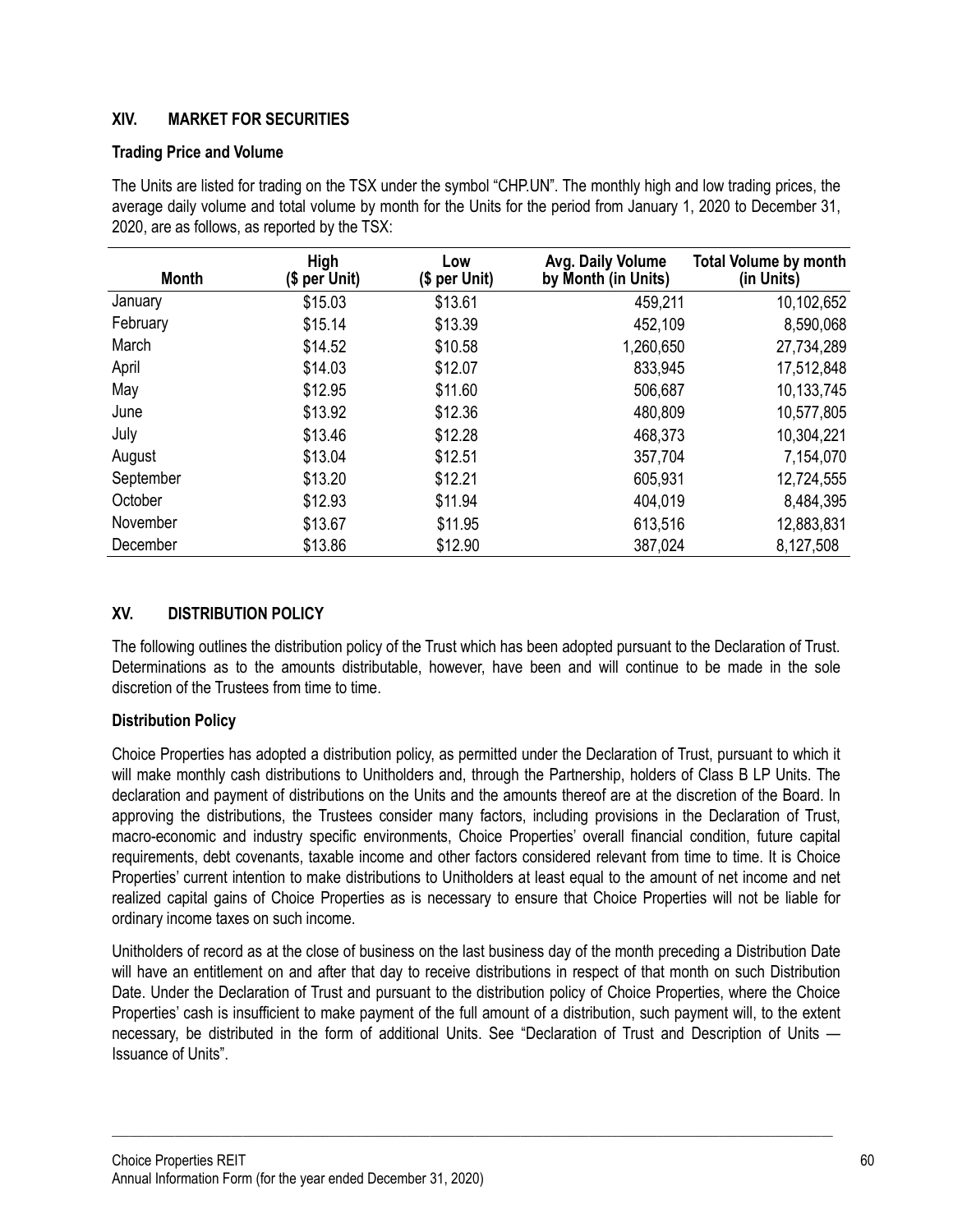The following table sets out the distributions per Unit made by Choice Properties during the three fiscal years ended December 31, 2020 and for the months of January and February, 2021:

| For the fiscal year ended:      |          |          |      |      |      |  |  |
|---------------------------------|----------|----------|------|------|------|--|--|
|                                 | 2021     |          | 2020 | 2018 |      |  |  |
|                                 | January  | February |      |      |      |  |  |
| Distribution/Unit<br>(Declared) | 0.061667 | 0.061667 | 0.74 | 0.74 | 0.74 |  |  |

Choice Properties intends to continue to make monthly distributions in the estimated amount of \$0.061667 per Unit provided that the ability of Choice Properties to make cash distributions, and the actual amount distributed, will be entirely dependent on the operations and assets of Choice Properties and will be subject to various factors. See "Risk Factors".

The General Partner, on behalf of the Partnership, has made, and will continue to make, monthly cash distributions to holders of Class A LP Units and holders of Class B LP Units by reference to the monthly cash distributions payable by Choice Properties to Unitholders. Distributions made on the Class B LP Units will be equal to the distributions that the holders of Class B LP Units would have received if they were holding Units instead of Class B LP Units. Distributions to the General Partner will be made in priority to distributions to holders of Class A LP Units (subject to certain exceptions) and holders of Class B LP Units. See "The Partnership and Description of Partnership Units — Distributions" and "Risk Factors".

## **Special Distribution**

On December 16, 2019, the Board declared a special non-cash distribution in the amount of \$0.07 per Unit, payable on December 31, 2019 to Unitholders of record at the close of business on December 31, 2019 (the "2019 Special Distribution"). The 2019 Special Distribution was principally made to distribute to Unitholders a portion of the capital gain realized by Choice Properties upon the closing of the Oak Brook Disposition. The 2019 Special Distribution was paid at the close of business on December 31, 2019 solely by the issuance of additional Units that had a fair market value equal to the dollar amount of the 2019 Special Distribution and which was based on the closing price of the Units on the TSX on December 31, 2019.

On December 16, 2020, the Board declared a special non-cash distribution in the amount of \$0.09 per Unit, payable on December 31, 2020 to Unitholders of record at the close of business on December 31, 2020 (the "2020 Special Distribution"). The 2020 Special Distribution was principally made to distribute to Unitholders a portion of the capital gain realized by Choice Properties from dispositions completed during the twelve-month period ended December 31, 2020. The 2020 Special Distribution was paid at the close of business on December 31, 2020 solely by the issuance of additional Units that had a fair market value equal to the dollar amount of the 2020 Special Distribution and which was based on the closing price of the Units on the TSX on December 31, 2020.

Immediately after the payments of the 2019 Special Distribution and the 2020 Special Distribution, respectively, the Units so issued were consolidated such that the aggregate number of issued and outstanding Units were the same as immediately before the 2019 Special Distribution and the 2020 Special Distribution, respectively.

### **Distribution Reinvestment Plan**

Choice Properties has a DRIP that allows eligible Unitholders to elect to automatically reinvest their regular monthly cash distributions in additional Units and to receive a "bonus distribution" in Units equivalent to 3% of each distribution. The DRIP provides an efficient and cost-effective way for Choice Properties to issue additional equity to its existing Unitholders while offering Unitholders the opportunity to increase their ownership in Choice Properties on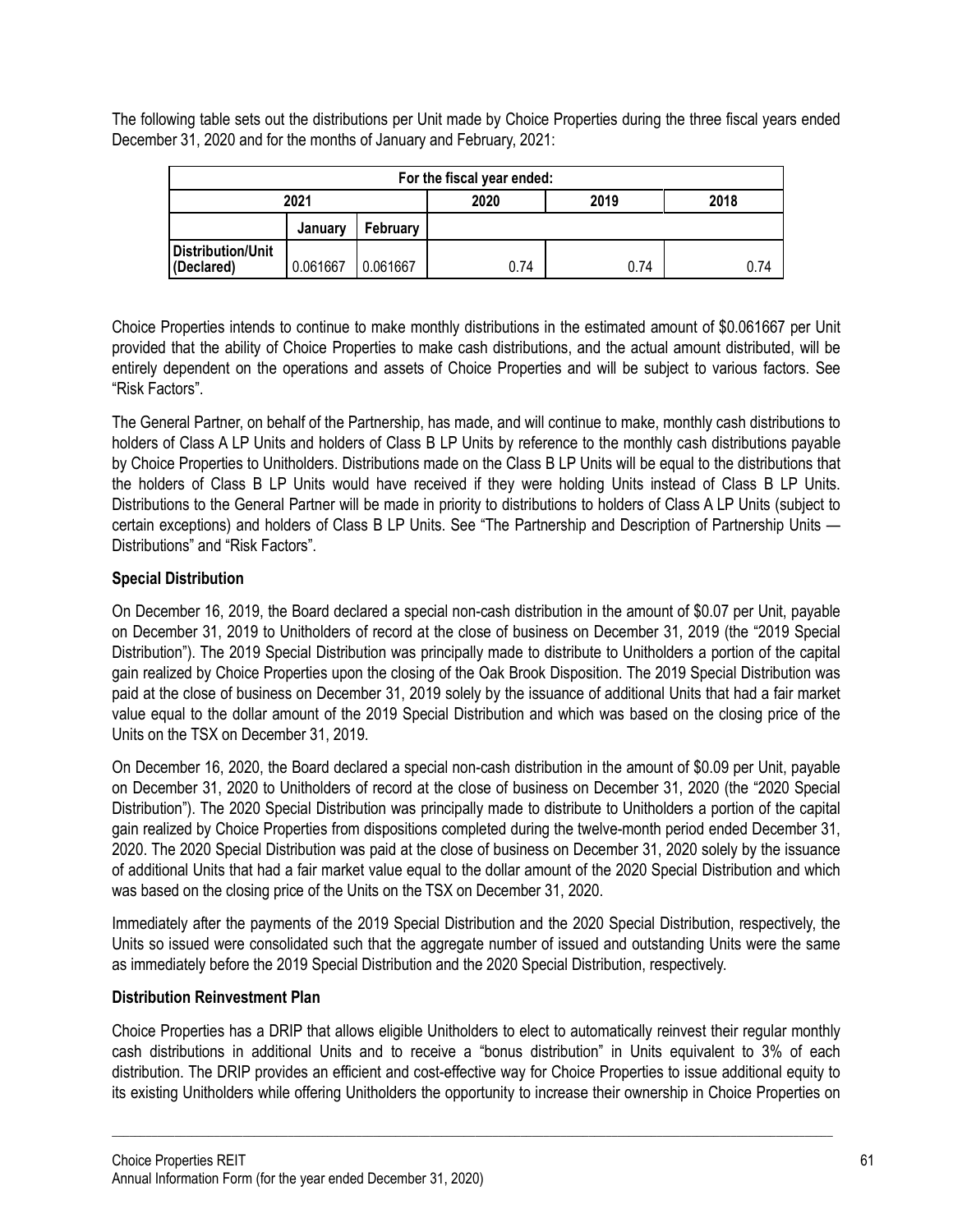a regular basis without incurring any commission or brokerage fees. Cash not distributed by Choice Properties due to the issuance of additional Units under the DRIP is used by Choice Properties for future property acquisitions, capital improvements and working capital purposes.

Units issued under the DRIP will be issued directly from treasury at a price based on the volume-weighted average closing price for the five trading days immediately preceding the relevant distribution date. Choice Properties reserves the right to amend, suspend or terminate the DRIP at any time, but such actions will have no retroactive effect that would prejudice the interests of DRIP participants. All administrative costs associated with the operation of the DRIP will be paid by Choice Properties.

To date, Choice Properties has reserved for issuance with the TSX an aggregate of 9,075,000 additional Units to accommodate the ongoing purchase of Units under the DRIP. Persons who do not reside in Canada for purposes of the Tax Act are not permitted to participate in the DRIP.

On April 25, 2018, the Board suspended the DRIP commencing with the distribution declared in May 2018. In the first quarter of 2020, the Board determined that the DRIP will remain suspended due to market disruptions caused by the COVID-19 pandemic. The DRIP will remain suspended until further notice.

## **XVI. RISK FACTORS**

### **ENTERPRISE RISKS AND RISK MANAGEMENT**

Choice Properties is committed to maintaining a framework that ensures risk management is an integral part of its activities. The effective governance and management of risk within the Trust is a key priority for the Board and management and, to this end, the Trust has adopted an Enterprise Risk Management ("**ERM**") program. The ERM program assists all areas of the business in managing risks within appropriate levels of tolerance by bringing a systematic approach and methodology for evaluating, measuring and monitoring key risks. The results of the ERM program and other business planning processes are used to identify emerging risks to the Trust, prioritize risk mitigation activities and develop a risk-based plans throughout the business.

Risks are not eliminated through the ERM program, but rather, are identified and managed in line with the Trust's risk appetite and within approved risk tolerances. The ERM program is designed to:

- facilitate effective corporate governance by providing a consolidated view of risks across the Trust;
- enable the Trust to focus on key risks that could impact its strategic objectives in order to reduce harm to financial performance through responsible risk management;
- ensure that the Trust's risk appetite and tolerances are defined and understood;
- develop a process to assess and ensure that the Trust engages in activities that are within the approved risk appetite and tolerance levels;
- promote a culture of awareness of risk management and compliance within the Trust;
- assist in developing consistent risk management methodologies and tools across the Trust, including methodologies for the identification, assessment, measurement and monitoring of risks; and
- anticipate and provide early warnings of risks through key risk indicators.

The Board, through the Audit Committee, oversees the ERM program, including a review of the Trust's risks and risk prioritization, annual approval of the ERM policy and Risk Appetite Statement. The Risk Appetite Statement articulates key aspects of the Trust, values, and brands and provides directional guidance on risk taking. Management is responsible for managing risk and implementing risk mitigation strategies and operating within the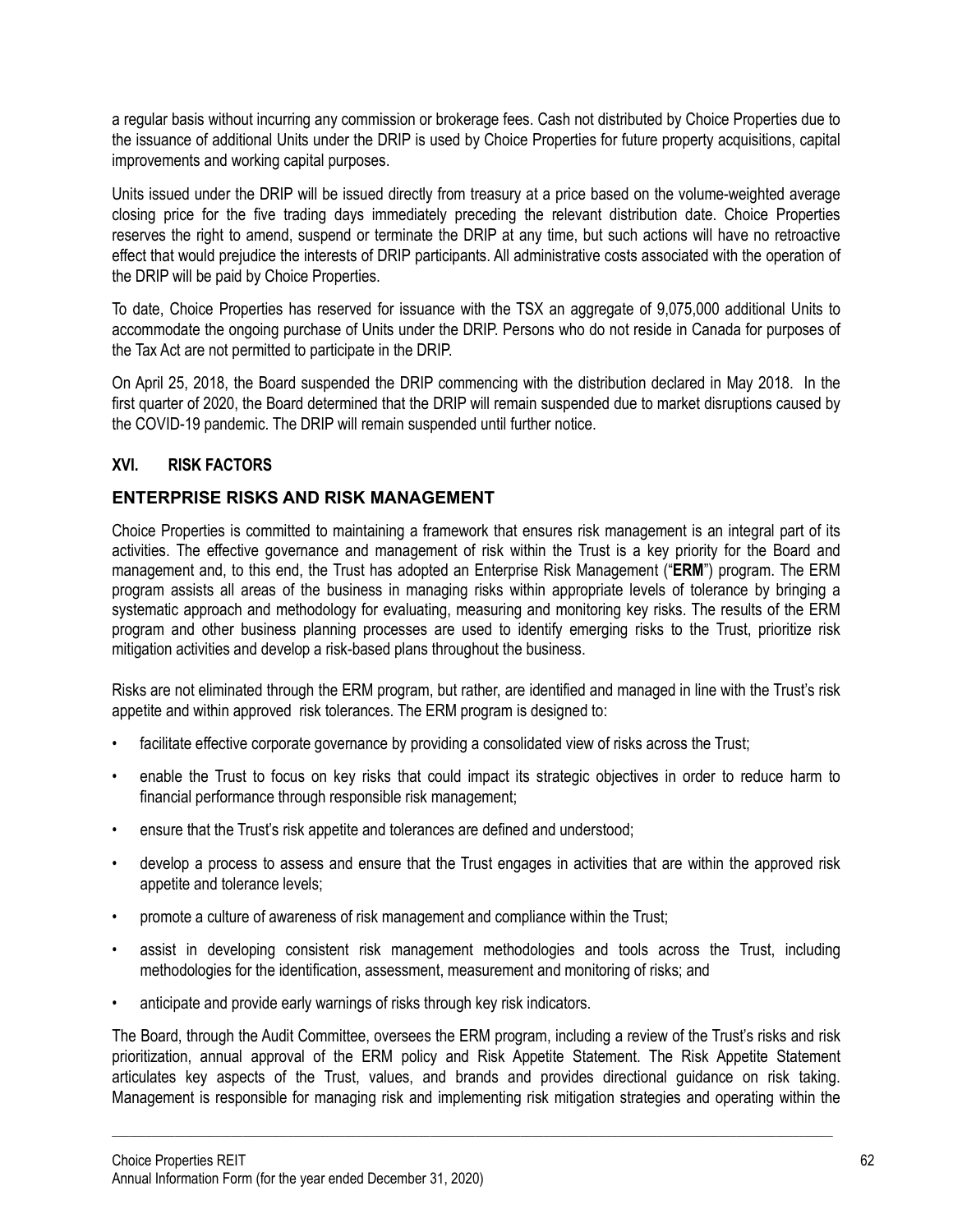approved risk appetite thresholds.

Risk identification and assessments are important elements of the Trust's ERM process and framework. An annual ERM assessment is completed to assist in the update and identification of internal and external risks. This assessment is carried out in parallel with strategic planning through interviews, surveys and facilitated workshops with management and the Board to align stakeholder views. Risks are assessed and evaluated based on the Trust's vulnerability to the risk and the potential impact that the underlying risks would have on the Trust's ability to execute on its strategies and achieve its objectives.

On a quarterly basis, management provides an update to the Board (or a committee of the Board) on the status of the key risks based on significant changes from the prior update and anticipated impacts in future quarters. In addition, the long-term risk level is assessed to monitor potential long- term risk impacts, which may assist in risk mitigation planning activities.

Any of the key risks have the potential to negatively affect the Trust and its financial performance. Choice Properties has risk management strategies in place for key risks. However, there can be no assurance that the risks will be mitigated or will not materialize or that events or circumstances will not occur that could adversely affect the reputation, operations or financial condition or performance of the Trust.

### **COVID-19 PANDEMIC**

On March 11, 2020, the World Health Organization declared COVID-19 a global pandemic. The duration and full impact of the COVID-19 pandemic on the Trust remains unknown at this time. As such, it is not possible to reliably estimate the length and severity of COVID-19 related impacts on the future financial results and operations of the **Trust** 

As a response to the COVID-19 pandemic, the Trust introduced several protocols to protect its employees, tenants and guests including mandating that employees work from home to the full extent possible, increasing sanitation and health and safety measures at its properties and restricting access to its office buildings. The Trust established a COVID-19 response team to coordinate critical aspects of crisis management and continues to actively execute its pandemic plan to ensure business continuity while safeguarding the well being of its employees, tenants, and guests.

As the pandemic evolves, the Trust continues to support its tenants and employees. The Trust implemented additional safety measures at all of its properties, including increased frequency in cleaning and disinfecting as well as physical distancing practices. Furthermore, the Trust will continue to act according to direction provided by the federal, provincial and municipal governments. With the rise in the number of COVID-19 cases globally and mutations of the virus, the Trust continues to prepare for this and other future waves of the pandemic as well as the implications of economic recovery and opening activities. The Trust continues to closely monitor business operations and may take further actions in response to directives of government and public health authorities or that are in the best interests of employees, tenants, suppliers or other stakeholders, as necessary.

These changes and any additional changes in operations in response to COVID-19 could materially adversely impact the financial results of the Trust and may include tenants' ability to pay rent in full or at all, consumer demand for tenants' products or services, impact to the fair value of the Trust's properties and other investments, potential changes in leasing activity, temporary or long-term stoppage of development projects, temporary or long-term labour shortages or disruptions, temporary or long-term impacts on domestic and global supply chains, increased risks to IT systems and networks and the Trust's ability to access capital on acceptable terms or at all. Uncertain economic conditions resulting from the COVID-19 pandemic may, in the short or long term, materially adversely impact operations and the financial performance of the Trust.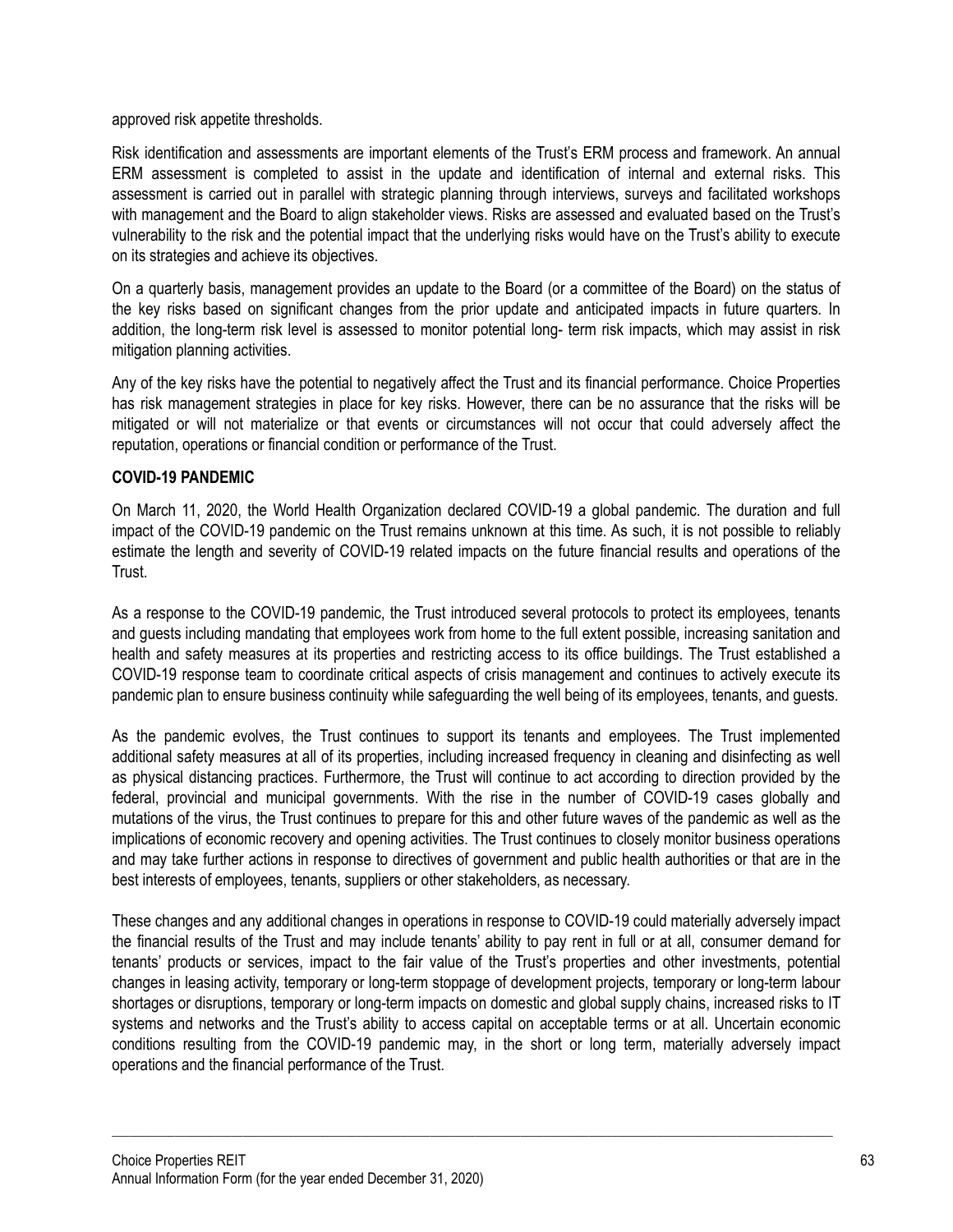The spread of COVID-19 has caused an economic slowdown and increased volatility in financial markets, which has partially negatively impacted the market price for the securities of the Trust. Governments and central banks have responded with monetary and fiscal interventions intended to stabilize economic conditions. However, it remains unknown how these interventions will impact debt and equity markets or the economy generally, including in the longterm. Although the ultimate impact of COVID-19 on the global economy and its duration remains uncertain, disruptions caused by COVID-19 may materially adversely affect the performance of the Trust. Uncertain economic conditions resulting from the COVID-19 pandemic may, in the short or long term, materially adversely impact the Trust's tenants and/or the debt and equity markets, both of which could materially adversely affect the Trust's operations and financial performance.

Further information on the operational and financial implications of the COVID-19 pandemic can be found in the Trust's 2020 Annual Report.

## **OPERATING RISKS AND RISK MANAGEMENT**

The following discussion of risks identifies significant factors that may adversely affect the Trust's business, operations and financial condition or future performance. This information should be read in conjunction with the MD&A and the Trust's consolidated financial statements and related notes. The following discussion of risks is not exhaustive but is designed to highlight the key risks inherent in the Trust's business.

#### **Business Continuity**

Choice Properties' ability to continue critical operations and processes could be negatively impacted by adverse events resulting from various incidents, including severe weather, development site work stoppages, prolonged IT systems failure, terrorist activity, pandemics, power failures or other national or international catastrophes. Any of these events, including ineffective contingency planning, may have a material adverse effect on Choice Properties' reputation, business, cash flows, financial condition and results of operations and its ability to make distributions to Unitholders.

#### **Economic Environment**

Continued concerns about the uncertainty over whether the economy will be adversely affected by the systemic impact of unemployment, volatile energy costs, geopolitical issues, pandemics and the availability and cost of credit have contributed to increased market volatility and weakened business and consumer confidence. This difficult operating environment could adversely affect Choice Properties' ability to generate revenues, thereby reducing its operating income and earnings. It could also have a material adverse effect on the ability of Choice Properties' operators to maintain occupancy rates in the properties, which could harm Choice Properties' financial condition. If these economic conditions continue, Choice Properties' tenants may be unable to meet their rental payments and other obligations owing to Choice Properties, which could have a material adverse effect on Choice Properties.

#### **Asset Management**

Certain significant expenditures, including property taxes, maintenance costs, debt service payments, insurance costs and related charges, must be made throughout the period of ownership of real property, regardless of whether the property is producing sufficient income to pay such expenses. In order to retain desirable rentable space, increase tenant demand and to generate adequate revenue over the long-term, Choice Properties must maintain or, in some cases, improve each property's condition to meet market demand. Property management services, including lease management and facility repairs and maintenance must be executed in a timely and cost-effective manner. Maintaining a rental property in accordance with market standards can entail significant costs, which Choice Properties may not be able to recover from its tenants. All of the Loblaw Leases contain exclusions on certain operating costs and/or tax recoveries. In addition, property tax reassessments based on updated appraised values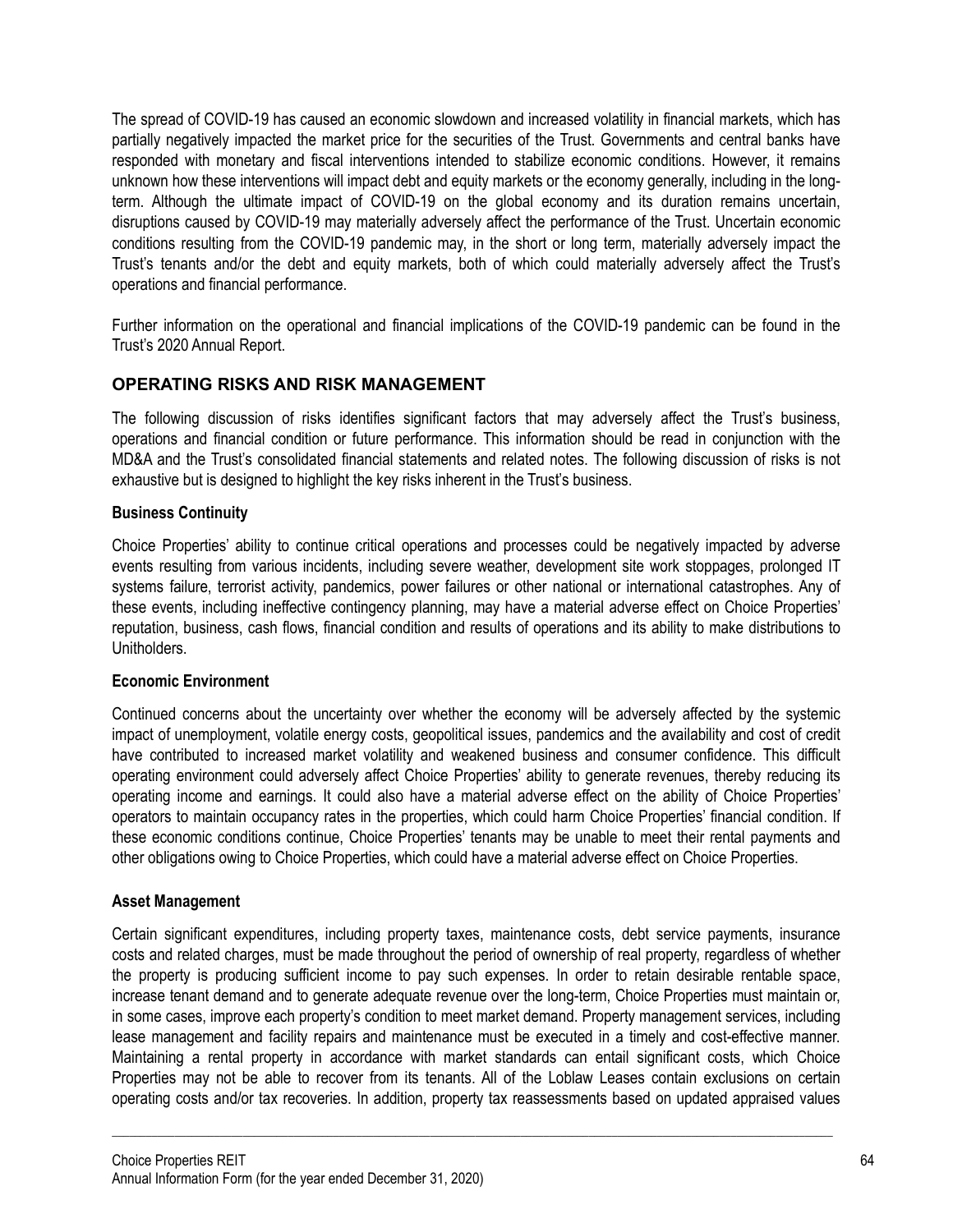may occur, which Choice Properties may not be able to recover from its tenants. As a result, Choice Properties may bear the economic cost of such operating costs and/or taxes which may adversely impact the financial condition and results of operations and decrease the amount of cash available for distribution to Unitholders. Numerous factors, including the age of the relevant building, the materials used at the time of construction or currently unknown building code violations could result in substantial unbudgeted costs for refurbishment or modernization. In addition, the timing and amount of capital expenditures may indirectly affect the amount of cash available for distribution to Unitholders. Distributions may be reduced, or even eliminated, at times when Choice Properties deems it necessary to make significant capital or other expenditures.

If the actual costs of maintaining or upgrading a property exceed Choice Properties' estimates, or if hidden defects are discovered during maintenance or upgrading which are not covered by insurance or contractual warranties, additional and unexpected costs will be incurred. If similar properties located in the vicinity of one of the Properties are substantially refurbished and the Property is not similarly refurbished, the net operating income derived from, and the value of, such Property could be reduced. Any failure by Choice Properties to undertake appropriate maintenance and refurbishment work in response to the factors described above could adversely affect the rental income that is earned from such properties. Any such event could have a material adverse effect on Choice Properties' business, cash flows, financial condition or results of operations and its ability to make distributions to Unitholders.

In addition, a failure by Choice Properties to adequately allocate operational capital could negatively impact occupancy levels, attraction of high-quality tenants and lease renewals, which could have a material adverse effect on Choice Properties' operations and financial performance.

## **Demographic and Tenant Changes**

A large portion of Choice Properties' existing real estate portfolio is comprised of necessity-based retail tenants. Shifting consumer preferences toward e-commerce may result in a decrease in the demand for physical space by retail tenants. The failure of Choice Properties to adapt to changes in the retail landscape, including finding new tenants to replace any lost income stream from existing tenants that reduce the amount of physical space they rent from Choice Properties, could adversely affect Choice Properties' operations or financial performance.

### **Information and Cyber Security**

Choice Properties requires segregation and protection of its information, including security over tenant lease details, employee information, financial records and operational data ("**Confidential Information**"). Some of this Confidential Information is held and managed by third-party service providers. Any failure in data security or any system vulnerability (internal or external) could result in harm to the reputation or competitive position of the Trust. To reduce the level of vulnerability, the Trust has implemented security measures, including monitoring and testing, maintenance of protective systems and contingency plans, to protect and to prevent unauthorized access of Confidential Information and to reduce the likelihood of disruptions to its IT systems.

Despite these measures, all of the Trust's information systems, including its back-up systems and any third-party service provider systems that it employs, are vulnerable to damage, interruption, disability or failures due to a variety of reasons, including physical theft, fire, power loss, computer and telecommunication failures or other catastrophic events, as well as from internal and external security breaches, denial of service attacks, viruses, worms and other known or unknown disruptive events.

Choice Properties or its third-party service providers may be unable to anticipate, timely identify or appropriately respond to one or more of the rapidly evolving and increasingly sophisticated means by which computer hackers, cyber terrorists and others may attempt to breach the Trust's security measures or those of our third-party service providers' information systems.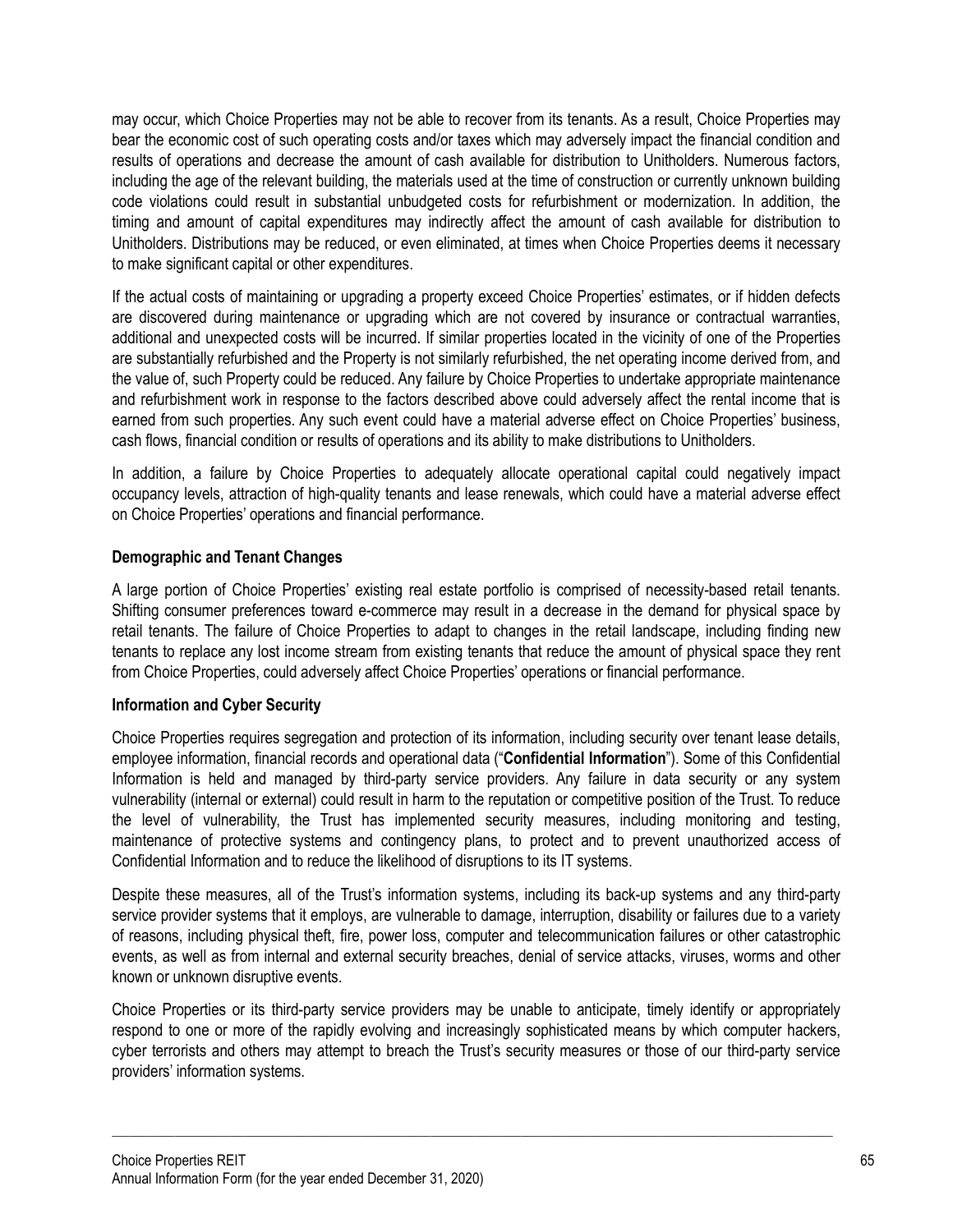As cyber threats evolve and become more difficult to detect and successfully defend against, one or more cyber threats might defeat the Trust's security measures or those of its third-party service providers. Moreover, employee error or malfeasance, faulty password management or other irregularities may result in a breach of the Trust's or its third-party service providers' security measures, which could result in a breach of Confidential Information.

If Choice Properties does not allocate and effectively manage the resources necessary to build and sustain a reliable IT infrastructure, fails to timely identify or appropriately respond to cybersecurity incidents, or Choice Properties' or its third-party service providers' information systems are damaged, destroyed, shut down, interrupted or cease to function properly, Choice Properties' business could be disrupted and Choice Properties could, among other things, be subject to: the loss of or failure to attract new tenants; the loss of revenue; the loss or unauthorized access to Confidential Information or other assets; the loss of or damage to trade secrets; damage to its reputation; litigation; regulatory enforcement actions; violation of privacy, security or other laws and regulations; and remediation costs.

## **Property Valuation**

Choice Properties conducts a valuation assessment of its properties on a quarterly basis. As property values fluctuate over time in response to market factors, or as underlying assumptions and inputs to the valuation model change, the fair value of the Trust's portfolio could change materially. Choice Properties is responsible for the reasonableness of the assumptions and for the accuracy of the inputs into the property valuation model. Errors in the inputs to the valuation model or inappropriate assumptions may result in an inaccurate valuation of the Properties. In addition to a market activity report that is tailored to Choice Properties' portfolio, management uses the market information obtained in external appraisals, across multiple firms, commissioned during the reporting period to assess whether changes to market- related assumptions are required for the balance of the portfolio. The Trust is responsible for monitoring the value of its portfolio going forward and evaluating the impact of any changes in property value over time. Any changes in the value of the Trust's properties may impact Unitholder value.

A publicly traded real estate investment trust will not necessarily trade at values determined solely by reference to the underlying value of its real estate assets. Accordingly, the Units may trade at a premium or a discount to values implied by the above-mentioned valuations.

### **Capitalization Rate Risk**

The fair market property valuation process is dependent on several inputs, including the current market capitalization rate. Risks associated with Choice Properties' property valuation model include fluctuations in the current market capitalization rate which can significantly impact the value of Choice Properties' overall real estate portfolio. In addition, Choice Properties is subject to certain financial and non-financial covenants in the Trust Debentures and the Revolving Credit Facility that include maintaining certain leverage ratios. Changes in the market capitalization rate could impact Choice Properties' property valuation which in turn could impact financial covenants.

### **Property Development and Construction**

Choice Properties engages in development, redevelopment and major renovation activities with respect to certain properties. It is subject to certain risks, including: (a) the availability and pricing of financing on satisfactory terms or availability at all; (b) the availability and timely receipt of zoning, occupancy, land use and other regulatory and governmental approvals; (c) changes in zoning and land use laws; (d) the ability to achieve an acceptable level of occupancy upon completion; (e) the potential that Choice Properties may fail to recover expenses already incurred if it abandons redevelopment opportunities after commencing to explore them; (f) the potential that Choice Properties may expend funds on and devote management time to projects which are not completed; (g) construction or redevelopment costs of a project, including certain fees payable to Loblaw under the Strategic Alliance Agreement, may exceed original estimates, possibly making the project less profitable than originally estimated, or unprofitable; (h) the time required to complete the construction or redevelopment of a project or to lease-up the completed project may be greater than originally anticipated, thereby adversely affecting Choice Properties' cash flows and liquidity; (i)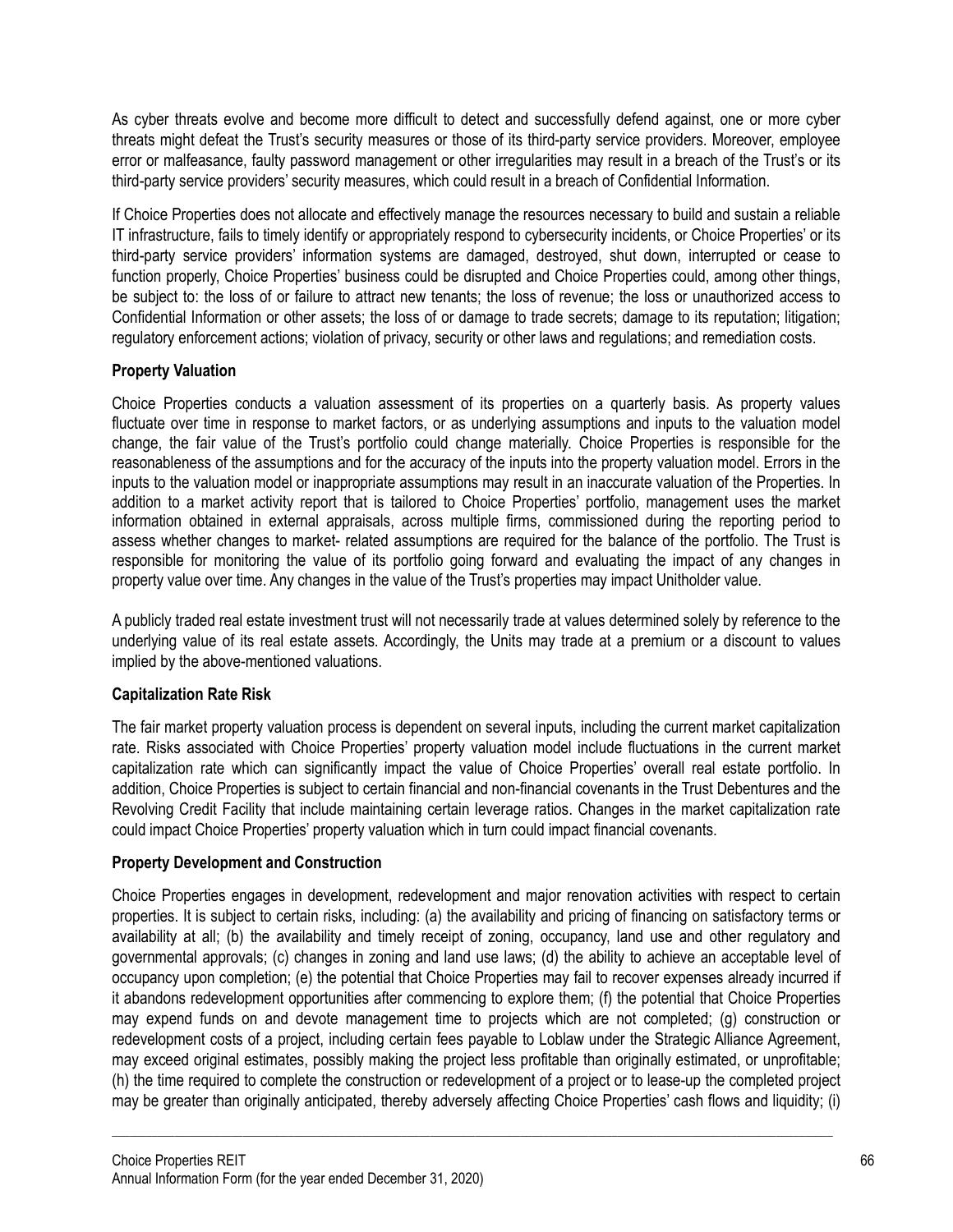the cost and timely completion of construction (including risks beyond Choice Properties' control, such as weather, labour conditions or material shortages); (j) contractor and subcontractor disputes, strikes, labour disputes or supply disruptions; (k) occupancy rates and rents of a completed project may not be sufficient to make the project profitable; (l) Choice Properties' ability to dispose of properties redeveloped with the intent to sell could be impacted by the ability of prospective buyers to obtain financing given the current state of the credit markets; and (m) the availability and pricing of financing to fund Choice Properties' development activities on favourable terms or availability at all.

The above risks could result in substantial unanticipated delays or expenses and, under certain circumstances, could prevent the initiation of development activities or the completion of development activities once undertaken. In addition, development projects entail risks that investments may not perform in accordance with expectations and can carry an increased risk of litigation (and its accompanying risks) with contractors, subcontractors, suppliers, partners and others. Any failure by Choice Properties to develop quality assets and effectively manage all development, redevelopment and major renovation initiatives may negatively impact the reputation and financial performance of the Trust.

## **Regulatory Compliance**

Choice Properties is subject to laws and regulations governing the ownership and leasing of real property, securities, intellectual property, privacy, employment standards and other matters. It is possible that future changes in applicable federal, provincial, municipal, local or common laws or regulations or changes in their enforcement or regulatory interpretation could result in changes in the legal requirements affecting the Trust. Also, to retain its tax status as a REIT, Choice Properties must comply with the REIT exception to the SIFT Rules at all times. Choice Properties' failure to comply with the REIT exception would result in certain distributions from the Trust not being deductible in computing its taxable income and the Trust being subject to tax on such distributions at a rate that is substantially equivalent to the general tax rate applicable to Canadian corporations. Any non-compliance under the Tax Act or noncompliance with other laws or regulations could subject Choice Properties to civil or regulatory actions, investigations or proceedings, which in turn could negatively impact Choice Properties' operations and financial position. There can be no assurance that the Canadian federal income tax laws respecting real estate investment trusts, or the ways in which these rules are interpreted and applied by the Canada Revenue Agency, will not be changed in a manner which adversely affects Choice Properties and/or Unitholders. It is impossible to predict whether there will be any future changes in the regulatory regimes to which the Trust will be subject or the effect of any such changes on its investments.

### **Workplace Health and Safety**

Choice Properties is subject to various occupational health and safety laws and regulations. Any failure by Choice Properties to adhere to appropriate and established workplace health and safety procedures and to ensure compliance with applicable laws and regulations could have an adverse effect on the operations, financial performance and reputation of Choice Properties.

### **Environmental Matters**

As an owner of real property in Canada, Choice Properties is subject to various federal, provincial, territorial and municipal laws relating to environmental matters. Such laws provide that Choice Properties could be, or become, liable for environmental harm, damage or costs, including with respect to the release of hazardous, toxic or other regulated substances into the environment, and the removal or other remediation of hazardous, toxic or other regulated substances that may be present at or under its properties. Further, liability may be incurred by Choice Properties with respect to the release of such substances from or to the Properties. Applicable laws often impose liability regardless of whether the property owner knew of, or was responsible for, the presence of such substances. Additional liability may be incurred by Choice Properties with respect to the release of such substances from the Properties to properties owned by third- parties, including properties adjacent to the Properties or with respect to the exposure of persons to such substances. Laws also govern the maintenance and removal of materials containing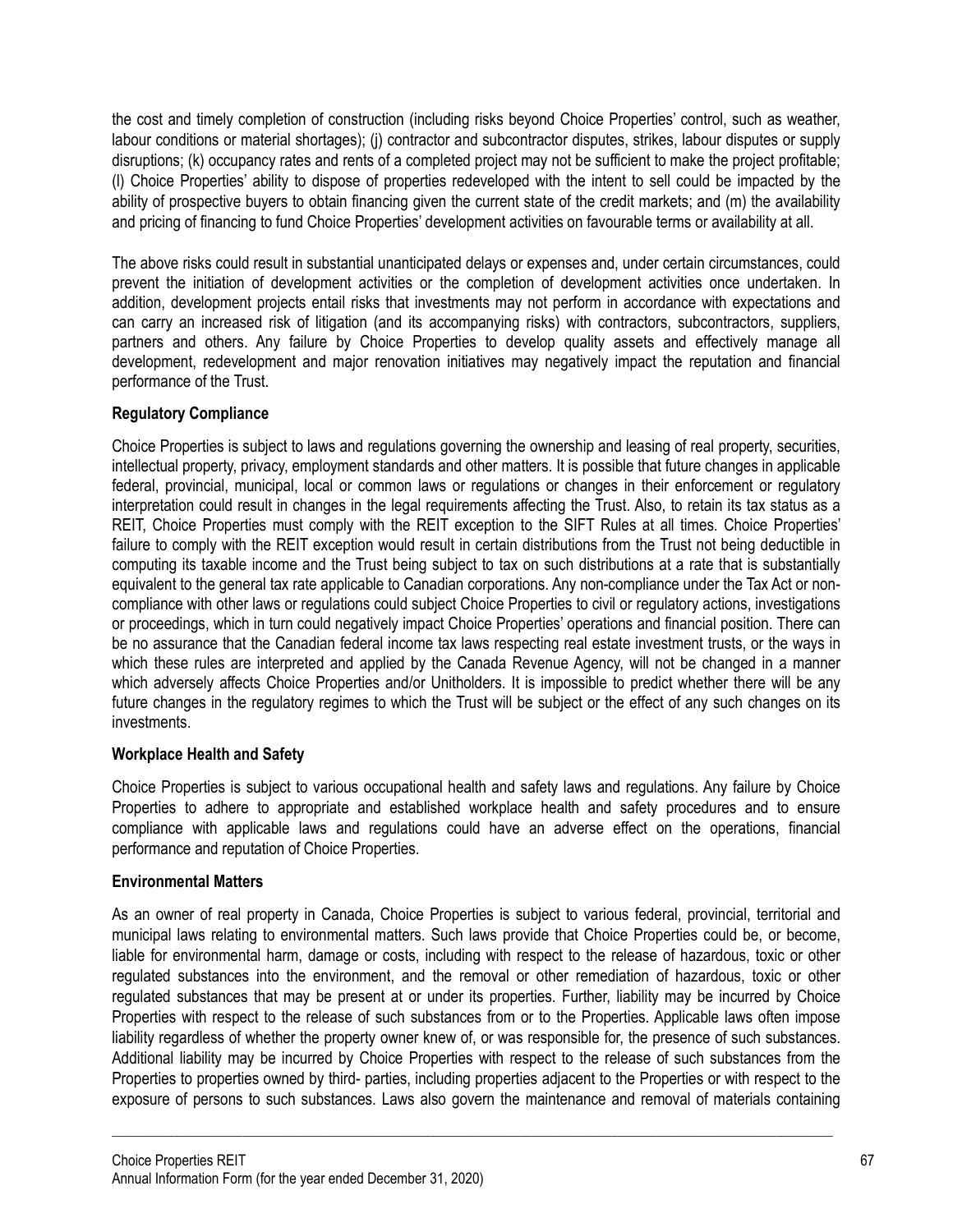asbestos in the event of damage, demolition or renovation of a property and also govern emissions of, and exposure to, asbestos fibres in the air.

The portfolio of Properties may contain ground contamination, hazardous substances and/or other residual pollution and environmental risks. Buildings and their fixtures might contain asbestos or other hazardous substances above the allowable or recommended thresholds, or other environmental risks could be associated with the buildings. Some of the Properties have, or have had, tenants that would or currently use, hazardous, toxic or other regulated substances. For example, retail gas stations and dry-cleaning operations are currently located, or have been located in the past, at some of the Properties.

In such cases, Choice Properties will bear the risk of cost-intensive assessment, remediation or removal of such ground contamination, hazardous substances or other residual pollution. The discovery of any such residual pollution on the sites and/or in the buildings, particularly in connection with the lease or sale of properties or borrowing using the real estate as security, could trigger claims for rent reductions or termination of leases for cause, for damages and other breach of warranty claims against Choice Properties. The remediation of any pollution and the related additional measures Choice Properties would have to undertake could have a materially adverse effect on Choice Properties and could involve considerable additional costs. Choice Properties will also be exposed to the risk that recourse against the polluter or the previous owners of the Properties might not be possible. Moreover, the existence or even the mere suspicion of the existence of ground contamination, hazardous materials or other residual pollution can adversely affect the value of a property and Choice Properties' ability to lease or sell such property.

Choice Properties' operating policy is to obtain a Phase I environmental site assessment, conducted by an independent and experienced environmental consultant, prior to acquiring a property and to have Phase II environmental site assessment work completed where recommended in a Phase I environmental site assessment. Although such environmental site assessments would provide Choice Properties with some level of assurance about the condition of such properties, Choice Properties may become subject to liability for undetected contamination or other environmental conditions at its Properties.

Choice Properties intends to make the necessary capital and operating expenditures to comply with environmental laws and address any material environmental issues and such costs may have a material adverse effect on Choice Properties' business, financial condition or results of operations and decrease or eliminate the amount of cash available for distribution to Unitholders. Environmental laws can change and Choice Properties may become subject to even more stringent environmental laws in the future, with increased enforcement of laws by the government. Compliance with more stringent environmental laws, which may be more rigorously enforced, the identification of currently unknown environmental issues or an increase in the costs required to address a currently known condition, may have a material adverse effect on Choice Properties' financial condition and results of operations and decrease or eliminate the amount of cash available for distribution to Unitholders.

### **Climate Change Risk**

Choice Properties may be exposed to the impact of events caused by climate change, such as natural disasters and serious weather conditions. Such events could interrupt Choice Properties' operations and activities, damage its properties and require Choice Properties to incur additional expenses. Choice Properties' financial position and results from operations could be adversely affected by the materialization of any of the risks identified herein related to climate change.

Furthermore, as a real estate property owner and manager, Choice Properties faces the risk that its properties will be subject to government initiatives and reforms aimed at countering climate change, such as reduction in greenhouse gas emissions. Choice Properties may require operational changes and/or incur financial costs to comply with various reforms. Any failure to adhere and adapt to climate change could result in fines or adversely affect Choice Properties' reputation, operations or financial performance.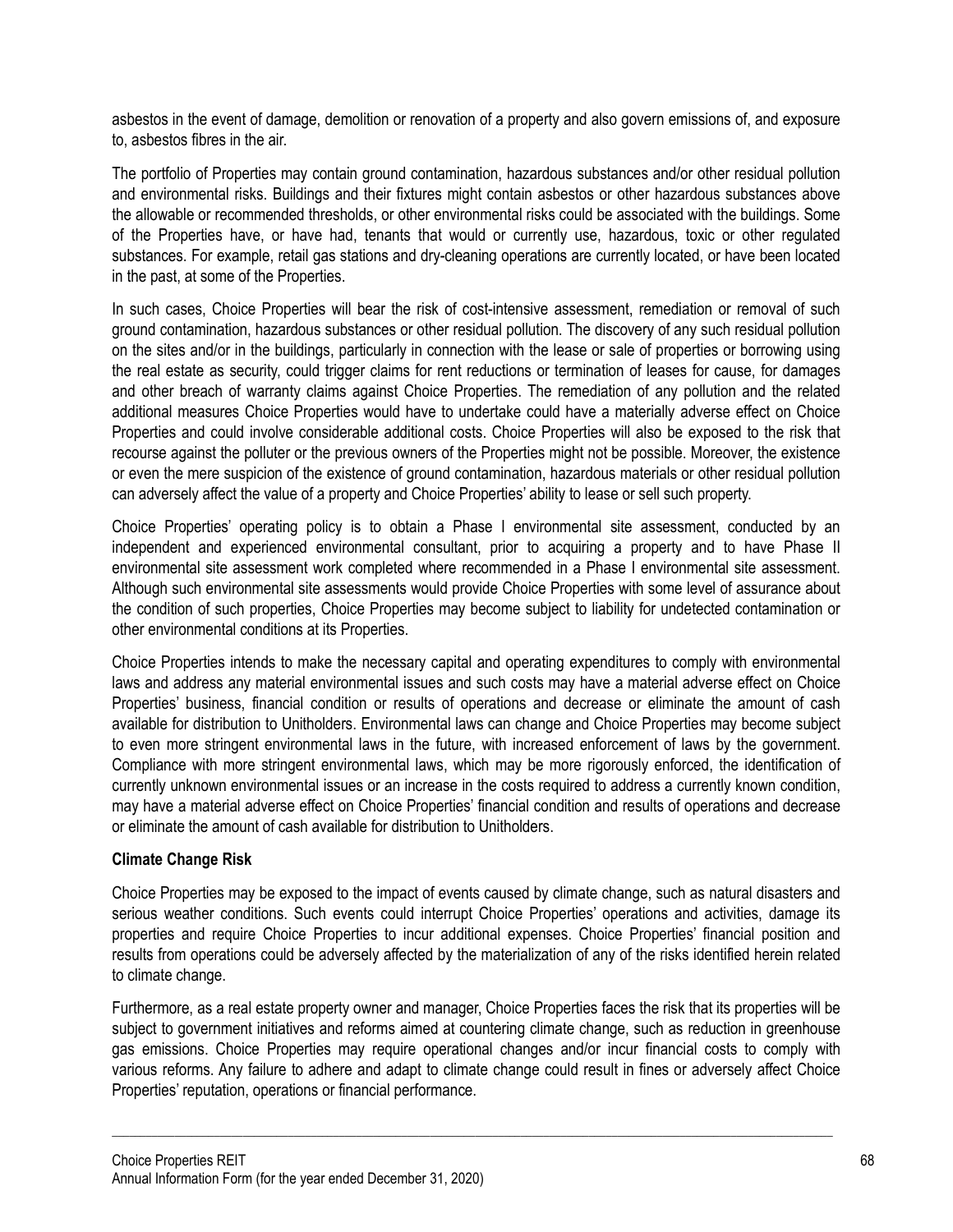### **Acquisitions and Dispositions**

Acquired properties may be subject to unknown, unexpected or undisclosed liabilities which could have a material adverse impact on the operations and financial results of Choice Properties. Representations and warranties given by third-parties to Choice Properties may not adequately protect against these liabilities and any recourse against third- parties may be limited by the financial capacity of such third-parties. Furthermore, it is not always possible to obtain from the seller the records and documents that are required in order to fully verify that the buildings to be acquired are constructed in accordance, and that their use complies, with planning laws and building code requirements. Accordingly, in the course of acquiring a property, specific risks might not be or might not have been recognized or correctly evaluated. These circumstances could lead to additional costs and could have a material adverse effect on rental income of the relevant properties or the sale prices of such properties upon a disposition of such properties.

Choice Properties' ability to acquire properties on satisfactory terms and successfully integrate and operate them is subject to the following additional risks: (a) Choice Properties may be unable to acquire desired properties because of (i) constraints imposed by the terms of the Strategic Alliance Agreement, or (ii) competition from other real estate investors with more capital, including other real estate operating companies, real estate investment trusts and investment funds; (b) Choice Properties may acquire properties that are not accretive to results upon acquisition, and Choice Properties may not successfully manage and lease those properties to meet its expectations; (c) competition from other potential acquirers may significantly increase the purchase price of a desired property; (d) Choice Properties may be unable to generate sufficient cash from operations, or obtain the necessary debt or equity financing to consummate an acquisition or, if obtainable, financing may not be on satisfactory terms; (e) Choice Properties may need to spend more than budgeted amounts to make necessary improvements or renovations to acquired properties; (f) agreements for the acquisition of properties are typically subject to customary conditions to closing, including satisfactory completion of due diligence investigations, and Choice Properties may spend significant time and money on potential acquisitions that Choice Properties does not consummate; (g) the process of acquiring or pursuing the acquisition of a new property may divert the attention of Choice Properties' senior management team from existing business operations; (h) Choice Properties may be unable to quickly and efficiently integrate new acquisitions, particularly acquisitions of portfolios of properties, into existing operations; (i) market conditions may result in higher than expected vacancy rates and lower than expected rental rates; and (j) Choice Properties may acquire properties without any recourse, or with only limited recourse, for liabilities, whether known or unknown, such as clean-up of environmental contamination, claims by tenants, vendors or other persons against the former owners of the properties and claims for indemnification by general partners, directors, officers and others indemnified by the former owners of the properties.

After the acquisition of a property, the market in which the acquired property is located may experience unexpected changes that adversely affect the property's value. The occupancy of properties that are acquired may decline during Choice Properties' ownership, and rents that are in effect at the time a property is acquired may decline thereafter.

If Choice Properties cannot complete property acquisitions on favourable terms, or operate acquired properties to meet Choice Properties' goals or expectations, Choice Properties' business, financial condition, results of operations and cash flows, the per Unit trading price and its ability to satisfy debt service obligations and to make distributions to Unitholders could be materially and adversely affected.

In addition, Choice Properties undertakes strategic property dispositions from time to time in order to recycle its capital and maintain an optimal portfolio composition. Failure to dispose of certain assets not aligned with Choice Properties' investment criteria may adversely affect its operations and financial performance.

### **Talent Management and Succession Planning**

Choice Properties' continued growth is dependent on its ability to hire, retain and develop its leaders and other key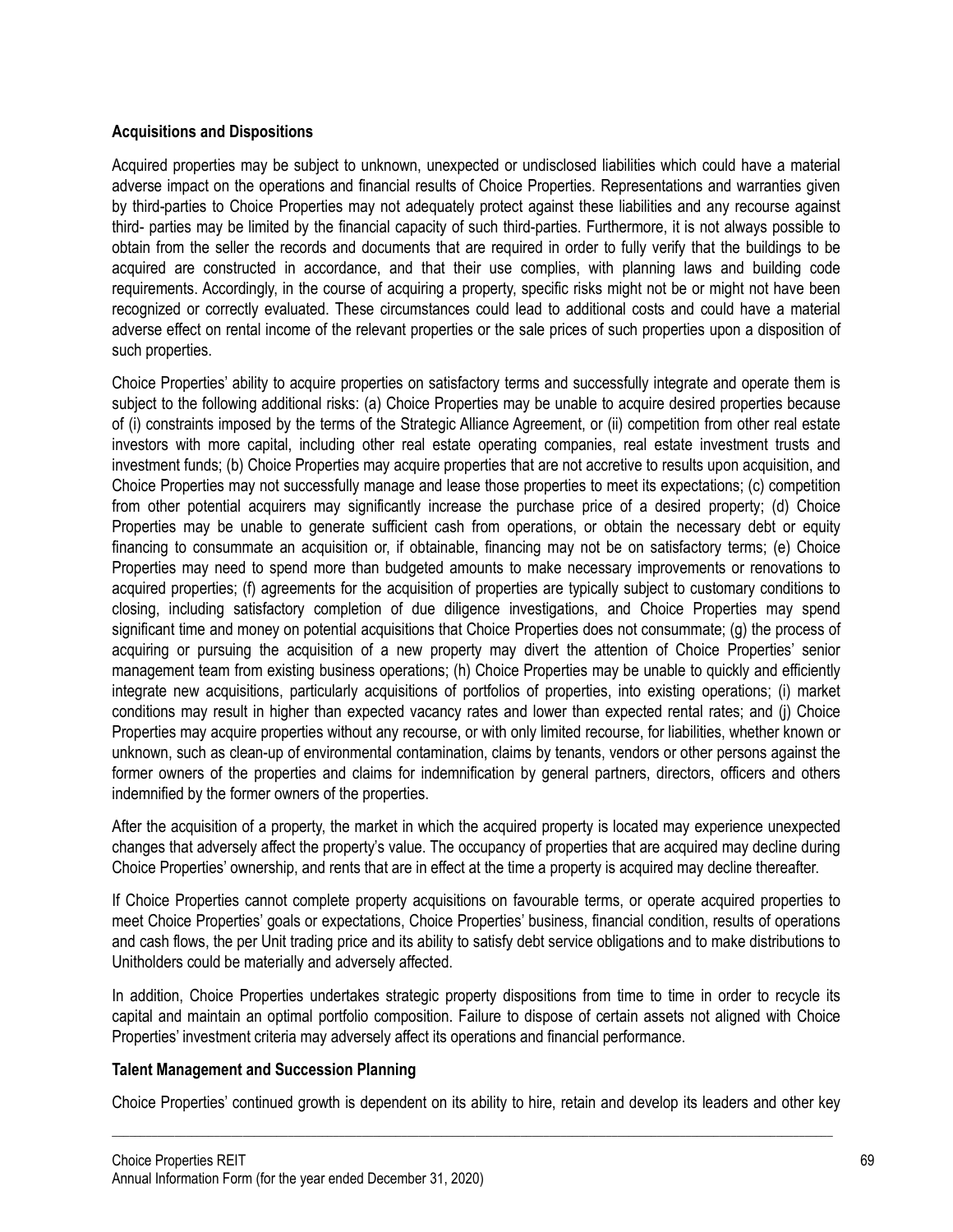personnel. Any failure to effectively attract and retain talented and experienced employees and to establish adequate succession planning and retention strategies could result in a lack of requisite knowledge, skill and experience. This could erode Choice Properties' competitive position or result in increased costs and competition for, or high turn-over of, employees. Any of the foregoing could negatively affect Choice Properties' ability to operate its business and execute its strategies, which in turn, could adversely affect its reputation, operations or financial performance.

## **Tenant Concentration**

The Trust's properties generate income through rent payments made by tenants, and particularly rent payments made by Loblaw as Choice Properties' largest tenant. Upon the expiry of any lease, there can be no assurance that the lease will be renewed or the tenant replaced. Furthermore, the terms of any subsequent lease may be less favourable than the existing lease, including the addition of restrictive covenants. In addition, historical occupancy rates and rents are not necessarily an accurate prediction of future occupancy rates. Choice Properties' cash flows and financial position would be adversely affected if its tenants (and especially Loblaw) were to become unable to meet their obligations under their leases or if a significant amount of available space in the Properties was not able to be leased on economically favourable lease terms. In the event of default by a tenant, Choice Properties may experience delays or limitations in enforcing its rights as lessor and incur substantial costs in protecting its investment. In addition, restrictive covenants and the terms of the Strategic Alliance Agreement may narrow the field of potential tenants at a property and could contribute to difficulties in leasing space to new tenants.

Choice Properties' net income could also be adversely affected in the event of a downturn in the business, or the bankruptcy or insolvency, of Loblaw, as Choice Properties' largest tenant. Choice Properties derives a large majority of its annual base minimum rent from Loblaw. Consequently, revenues are dependent on the ability of Loblaw to meet its rent obligations and Choice Properties' ability to collect rent from Loblaw. The future financial performance and operating results of Loblaw are subject to inherent risks, uncertainties, and other factors. If Loblaw were to terminate its tenancies, default on or cease to satisfy its payment obligations, it would have a material adverse effect on Choice Properties' financial condition or results of operations and its ability to make distributions to Unitholders.

The closing of an anchor store at a Property could also have a material adverse effect on the value of that property. Vacated anchor tenant space also tends to adversely affect the entire property because of the loss of the departed anchor tenant's power to draw customers to the property, which in turn may cause other tenants' operations to suffer and adversely affect such other tenants' ability to pay rent or perform any other obligations under their leases. No assurance can be given that Choice Properties will be able to quickly re-lease space vacated by an anchor tenant on favourable terms, if at all. In addition, certain leases contain a provision requiring tenants to maintain continuous occupancy of leased premises, and there can be no assurance that such tenants will continue to occupy such premises. Furthermore, at any time, an anchor tenant may seek the protection of bankruptcy, insolvency or similar laws which could result in the rejection and termination of the lease of the tenant and thereby cause a reduction in Choice Properties' cash flows, financial condition or results of operations and its ability to make distributions to Unitholders.

# **Geographic Concentration**

The Properties are all located in Canada, the majority of which are located in Ontario, Quebec and Western Canada. As a result, Choice Properties' performance, the market value of the Properties, the income generated and Choice Properties' performance are particularly sensitive to changes in the economic condition and regulatory environment of Ontario, Quebec and Western Canada. Adverse changes in the economic condition or regulatory environment of Ontario, Quebec or Western Canada may have a material adverse effect on Choice Properties' business, cash flows, financial condition and results of operations and its ability to make distributions to Unitholders.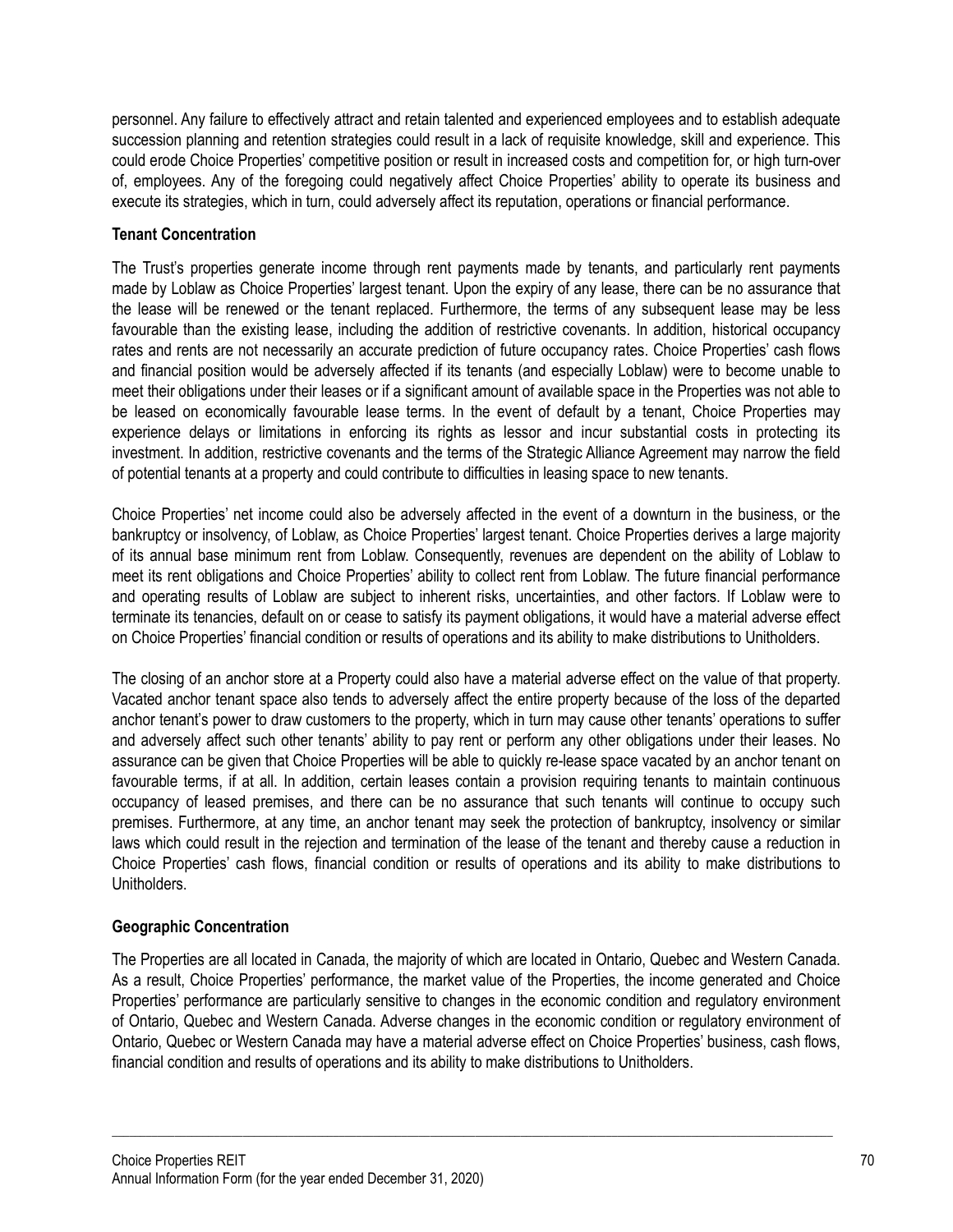## **Data Governance and Decision Support**

Choice Properties depends on relevant and reliable information to operate its business. As the volume of data being generated and reported continues to increase across Choice Properties, data accuracy, quality and governance are required for effective decision making. Failure by Choice Properties to leverage data in a timely manner may adversely affect its ability to execute its strategy and therefore its financial performance.

## **Competition**

Choice Properties competes with other investors, developers, managers and owners of properties in seeking tenants and for the purchase and development of desirable real estate properties. Competitors may have newer or better located properties, greater financial or other resources, or greater operating flexibility than Choice Properties. An increase in the availability of funds for investment or an increase in interest in real estate property investments may increase the competition for real estate property investments, thereby increasing purchase prices and reducing the yield on the investment. Increased competition to lease properties could adversely impact Choice Properties' ability to find suitable tenants at the appropriate rent and may negatively impact the financial performance of the Trust.

## **Vendor Management, Partnerships and Third-Party Service Providers**

Choice Properties currently relies on third-party vendors, joint venture partners, developers, co-owners and strategic partners to provide the Trust with various services or to complete projects. The lack of an effective process for developing joint venture arrangements or for contract tendering, drafting, review, approval and monitoring may pose a risk for the Trust. Choice Properties may not be able to negotiate contracts with terms, services levels and rates that are optimal for Choice Properties. In addition, co-owners or joint venture partners may fail to fund their share of capital, may not comply with the terms of any governing agreements or may incur reputational damage which could negatively impact the Trust. Inefficient, ineffective or incomplete vendor management / partnership strategies, policies and procedures could impact the Trust's reputation, operations and/or financial performance.

### **Shared Service Arrangements**

Choice Properties relies on GWL with respect to the provision of certain services. This means that certain of Choice Properties' strategic and operational matters are dependent upon GWL's ability to successfully hire, train, supervise and manage its personnel. If GWL fails to perform such services, Choice Properties may not be able to execute on certain of its strategic priorities and initiatives. Choice Properties may be unable to duplicate the quality and depth of the services available to it by handling such services internally or by retaining another service provider.

### **Asset Class Diversification**

Choice Properties' investments are not widely diversified by asset class. The majority of Choice Properties' investments are in retail properties. A lack of asset class diversification increases risk because retail properties are subject to their own set of risks, such as vacancies and rising operating costs.

### **Leasing Restrictions under the Strategic Alliance Agreement**

For so long as the Strategic Alliance Agreement is in effect, Choice Properties will be subject to significant restrictions with respect to Supermarket Tenants other than Loblaw. In certain cases, Choice Properties will not be able to enter into leases with such prospective tenants without the consent of Loblaw, which may be withheld in Loblaw's absolute discretion. Choice Properties may also be limited in achieving higher rents or longer-term leases with Supermarket Tenants other than Loblaw owing to the operation of the right of first offer to lease in favour of Loblaw in accordance with the Strategic Alliance Agreement. Moreover, Loblaw has a right of first offer to lease any available space within a Trust Property that can be used as a supermarket. These restrictions may result in the inability of Choice Properties to access otherwise viable commercial Supermarket Lease opportunities and may have a material adverse effect on its business, cash flows, financial condition and results of operations and its ability to make distributions to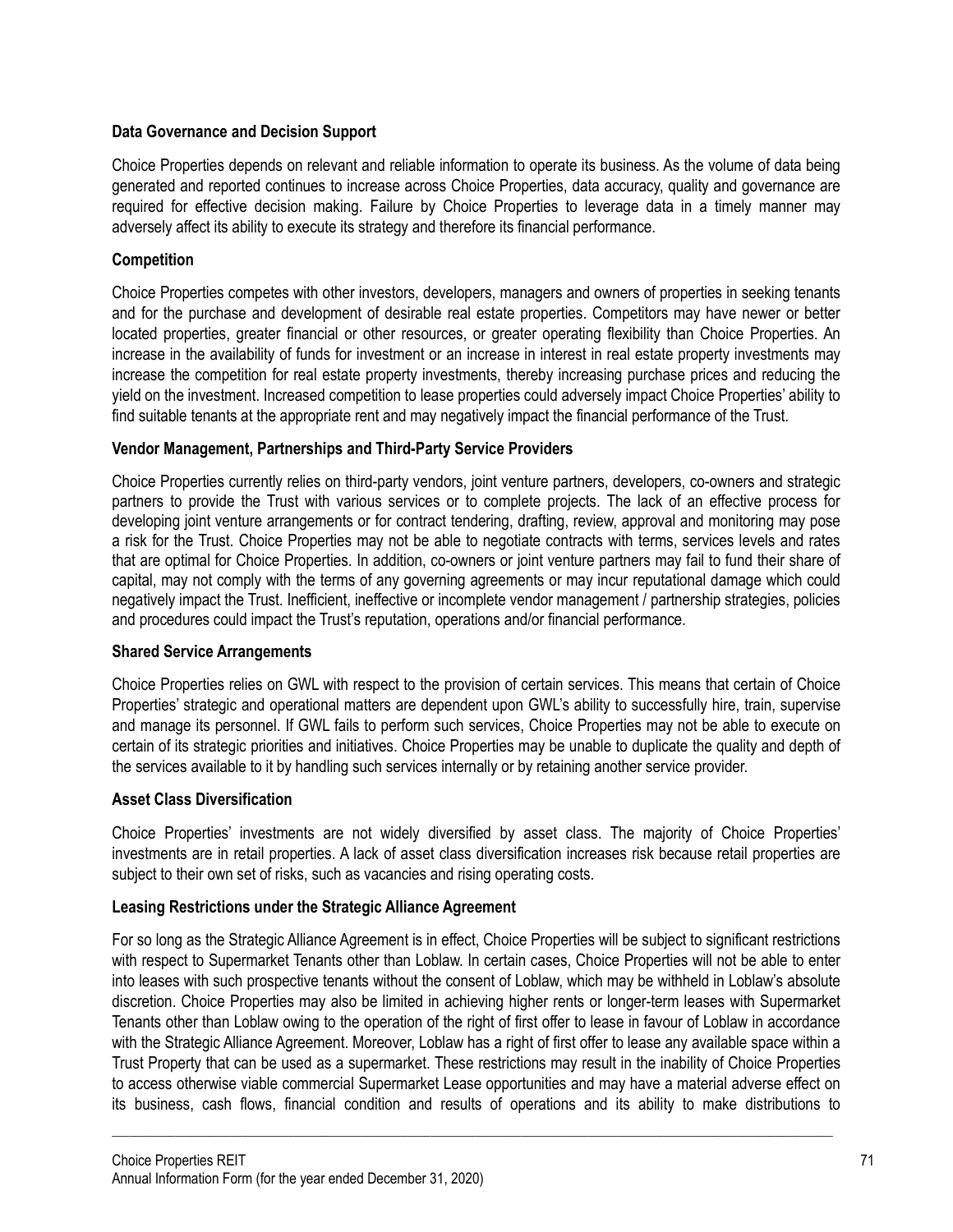### Unitholders.

### **Reliance on the Partnership**

Choice Properties is dependent on the business of the Partnership. The cash distributions made to Unitholders are dependent on the ability of the Partnership to make distributions in respect of the Partnership units of the Partnership. The ability of the Partnership to make distributions or other payments or advances to Choice Properties will depend on the Partnership's results of operations and may be restricted by, among other things, applicable tax and other laws and regulations and may be subject to contractual restrictions contained in any instruments governing the indebtedness of the Partnership, any priority distribution contained in the Limited Partnership Agreement and any other agreements governing the Partnership. If the Partnership is unable to make distributions or other payments or advances to Choice Properties, such failure could have a material adverse effect on Choice Properties' financial condition or results of operations and its ability to make distributions to Unitholders.

# **Significant Ownership by GWL**

The Declaration of Trust grants Loblaw the right to nominate certain Trustees of Choice Properties based on Loblaw's and its Affiliates' collective direct and indirect ownership interest in Choice Properties in the event that Loblaw's and its Affiliates' effective ownership interest in Choice Properties (on a fully-diluted basis) is less than 50%. As a result of the completion of the Spin-out Transaction, Choice Properties understands that such nomination rights will be now exercised by GWL. See "Declaration of Trust and Description of the Units - Nomination of Trustees".

As at December 31, 2020, GWL held an approximate 61.8% effective interest in Choice Properties as described in "Legal Structure of Choice Properties". Accordingly, GWL has the ability to exercise certain influence with respect to the affairs of Choice Properties and to significantly affect the outcome of the votes of the Voting Unitholders, and may have the ability to prevent or approve, as the case may be, various matters or transactions involving Choice Properties.

The Units may be less liquid and trade at a relative discount compared to such Units in circumstances where GWL did not have the ability to influence or determine matters affecting the Trust. Additionally, any Change of Control transaction could only occur with the support of GWL, given GWL's controlling interest in the Trust.

Pursuant to the Exchange Agreement, each Class B LP Unit is exchangeable at the option of the holder of such Class B LP Unit for one Unit (subject to customary anti-dilution adjustments). If GWL exchanges some or all of its Class B LP Units for Units and subsequently sells such Units in the public market, the market price of the Units may decrease.

### **Acquisition of Future Properties from Loblaw**

Choice Properties' ability to expand its asset base and increase its FFO per Unit through acquisitions will be significantly affected by its ability to leverage its relationship with Loblaw to access opportunities to acquire additional properties that satisfy its investment criteria, all in accordance with the Strategic Alliance Agreement. Loblaw's current intention is to offer to sell to Choice Properties additional properties that it owns from time to time, subject to market conditions, although no assurance can be given in that regard. There can be no assurance that Choice Properties will be able to access such opportunities and acquire additional properties or do so on acceptable terms to Choice Properties. In addition, there can be no assurance that the right of first offer granted to Choice Properties by Loblaw to acquire Loblaw's interest in certain properties will be exercised or that Loblaw will dispose of interests in its properties. The inability of Choice Properties to expand its asset base by virtue of its relationship with Loblaw or pursuant to the right of first offer may have a material adverse effect on the Trust's business, cash flows, financial condition and results of operations and its ability to make distributions to Unitholders.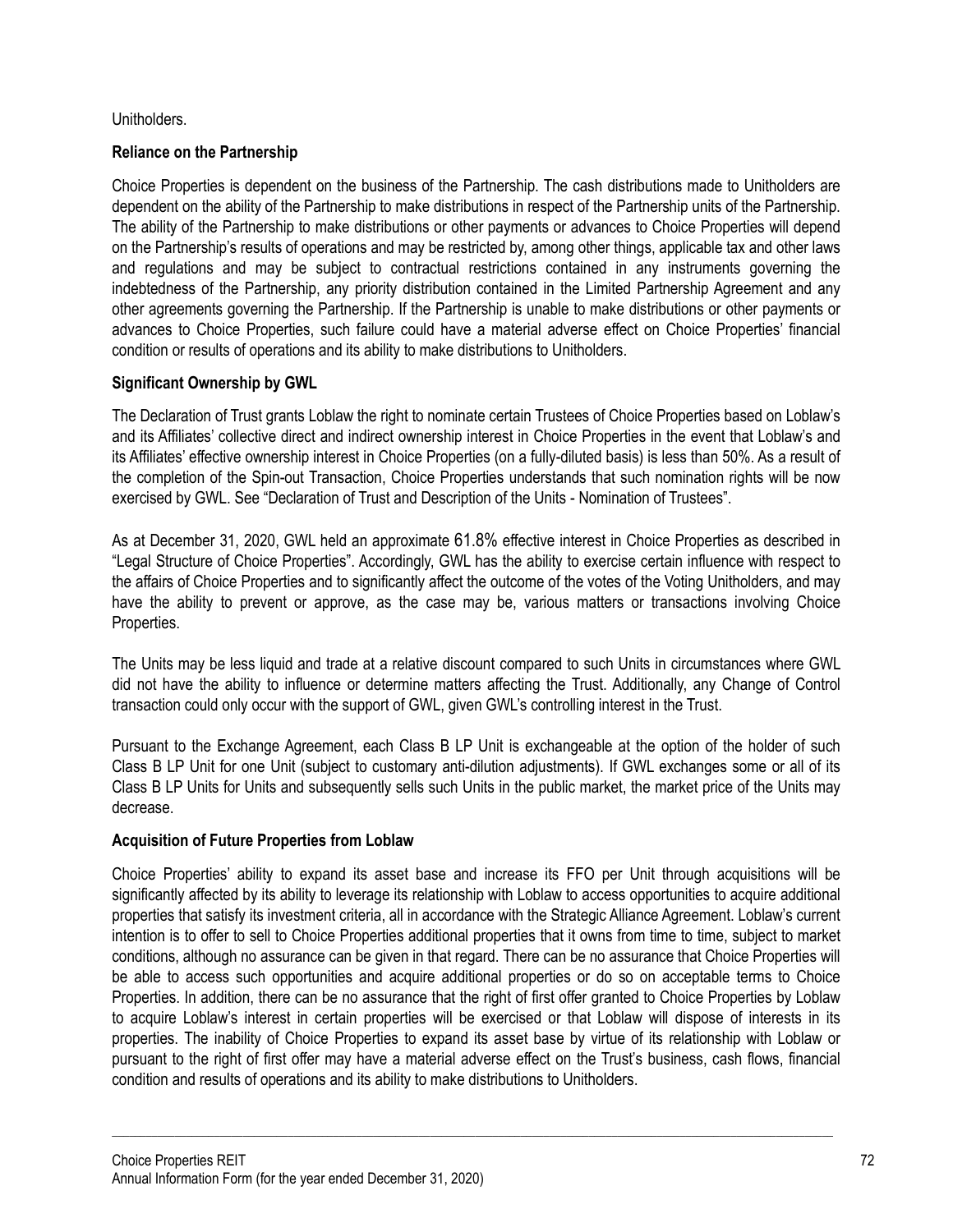### **Sale and Financing Provisions under the Strategic Alliance Agreement**

Under the Strategic Alliance Agreement, Choice Properties has granted a right of first offer in favour of Loblaw in the event that Choice Properties intends to sell any of its properties (other than a sale from one Subsidiary of Choice Properties to another). In the event that Choice Properties desires to sell a property, the existence of this right of first offer in favour of Loblaw could limit the number of purchasers of such property, make it more difficult to sell such property and/or decrease the potential purchase price that could be obtained for such property, which, in turn, could have a material adverse effect on Choice Properties. Further, pursuant to the Strategic Alliance Agreement, Choice Properties may also, subject to certain exceptions, provide financing to Loblaw at any time Loblaw proposes to obtain certain loans from a non-Loblaw party that are intended to be secured against a property that Choice Properties could acquire under the terms of its investment guidelines and operating policies. The provision of such financing to Loblaw could divert the time, attention and funds otherwise available to Choice Properties from Choice Properties' core business and the return to Choice Properties, if any, generated from such financing activities may not be as attractive as those generated by Choice Properties' core business.

## **Potential Conflicts of Interest with Loblaw**

Loblaw is not limited or restricted in any way from owning, acquiring, constructing, developing or redeveloping Loblaw associated properties, and may itself compete with Choice Properties in seeking tenants and for the purchase, development and operation of desirable commercial properties. In the case of shopping centre properties, although Loblaw is required in certain circumstances under the Strategic Alliance Agreement to provide the Trust with certain opportunities, including rights of first opportunity to acquire or to participate in construction, development or redevelopment, those circumstances are not comprehensive and exclude circumstances in which Loblaw intends to complete the acquisition, construction or development for strategic purposes and involve more than one property owned by it. In addition, there can be no assurance that the Trust will be able to access such opportunities. As a result, Loblaw may compete with the Trust in seeking tenants for, and in the development and operation of, shopping centre properties.

Loblaw's continuing businesses may lead to other conflicts of interest between Loblaw and the Trust. The Trust may not be able to resolve any such conflicts and, even if it does, the resolution may be less favourable to the Trust than if it were dealing with a party that was not a holder of a significant interest in the Trust. Given GWL's significant holdings in the Trust, the Trust may not have the leverage to negotiate any required amendments to agreements with Loblaw, including the Strategic Alliance Agreement, on terms as favourable to the Trust as those the Trust could secure with a party that was not controlled by a significant effective Unitholder.

# **FINANCIAL RISKS AND RISK MANAGEMENT**

Choice Properties is exposed to a number of financial risks, which have the potential to affect its operating and financial performance. The following is a summary of Choice Properties' financial risks:

### **Interest Rate Risk**

Choice Properties requires extensive financial resources to complete the implementation of its strategy. Successful implementation of Choice Properties' strategy will require cost effective access to additional funding. There is a risk that interest rates may increase which could impact long-term borrowing costs and negatively impact financial performance.

The majority of Choice Properties' debt is financed at fixed rates with maturities staggered over 29 years, thereby mitigating the exposure to near term changes in interest rates. To the extent that Choice Properties incurs variable rate indebtedness (such as borrowings under the Revolving Credit Facility), this will result in fluctuations in Choice Properties' cost of borrowing as interest rates change. If interest rates rise, Choice Properties' operating results and financial condition could be materially adversely affected and the amount of cash available for distribution to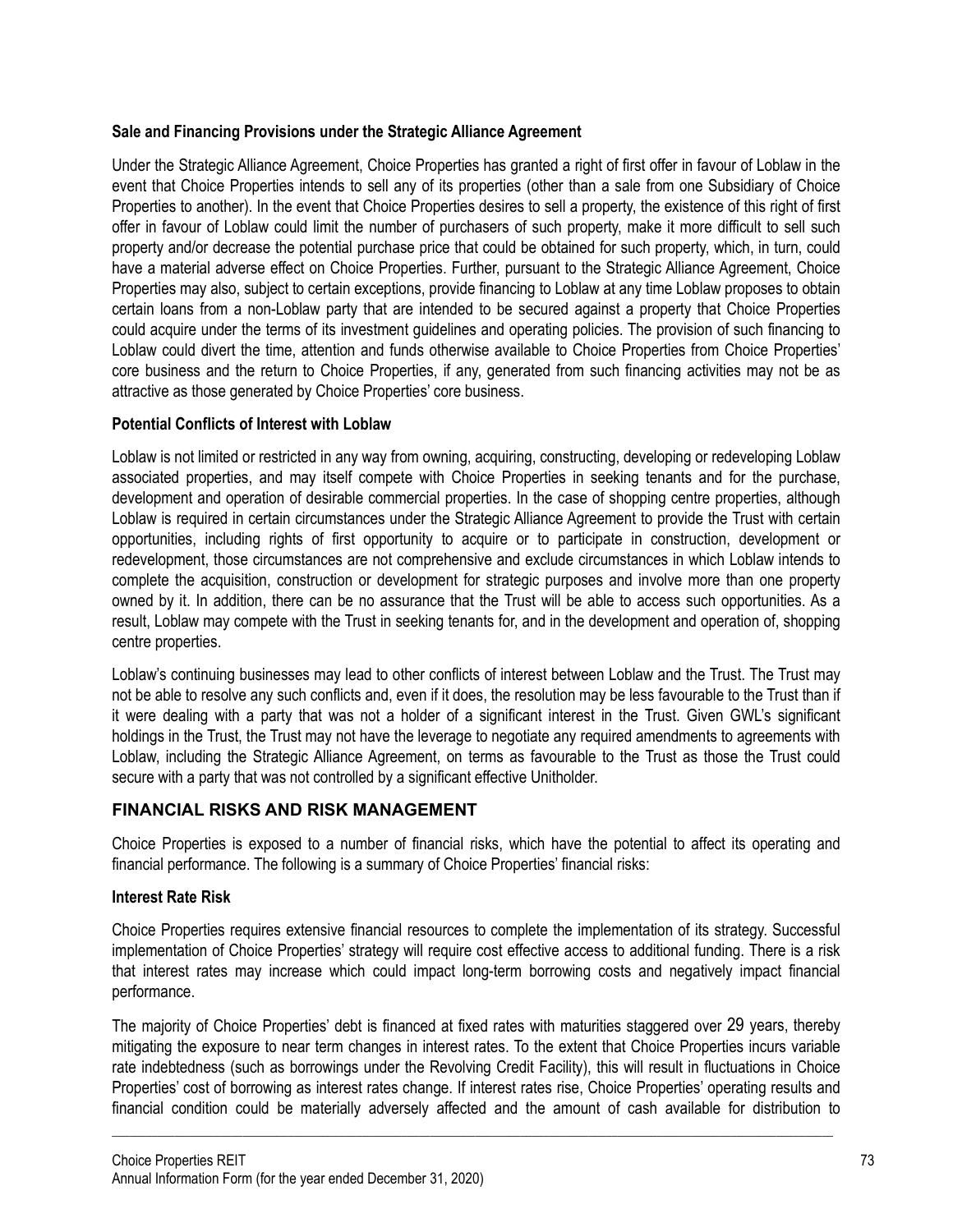Unitholders would decrease.

Choice Properties' Revolving Credit Facility and the Debentures also contain covenants that require it to maintain certain financial ratios on a consolidated basis. If Choice Properties does not maintain such ratios, its ability to make distributions to Unitholders may be limited or suspended.

Choice Properties analyzes its interest rate risk and the impact of rising and falling interest rates on operating results and financial condition on a regular basis.

### **Liquidity and Capital Availability Risk**

Liquidity risk is the risk that Choice Properties cannot meet a demand for cash or fund its obligations as they come due. Although a portion of the cash flows generated by the Properties is devoted to servicing such outstanding debt, there can be no assurance that Choice Properties will continue to generate sufficient cash flows from operations to meet interest payments and principal repayment obligations upon an applicable maturity date. If Choice Properties is unable to meet interest payments or principal repayment obligations, it could be required to renegotiate such payments or issue additional equity or debt or obtain other financing. The failure of Choice Properties to make or renegotiate interest or principal payments or issue additional equity or debt or obtain other financing could materially adversely affect Choice Properties' financial condition and results of operations and decrease or eliminate the amount of cash available for distribution to Unitholders.

The real estate industry is highly capital intensive. Choice Properties requires access to capital to fund operating expenses, to maintain its properties, to fund its strategy and certain other capital expenditures from time to time, and to refinance indebtedness. Although Choice Properties expects to have access to the Revolving Credit Facility, there can be no assurance that it will otherwise have access to sufficient capital or access to capital on favourable terms. Further, in certain circumstances, Choice Properties may not be able to borrow funds due to limitations set forth in the Declaration of Trust, the Indenture, as supplemented by the Supplemental Indenture, and the Fifth Supplemental Assumed Indenture. Failure by Choice Properties to access required capital could have a material adverse effect on its financial condition or results of operations and its ability to make distributions to Unitholders.

Liquidity and capital availability risks are mitigated by maintaining appropriate levels of liquidity, by diversifying the Trust's sources of funding, by maintaining a well-diversified debt maturity profile and actively monitoring market conditions.

### **Liquidity of Real Property**

An investment in real estate is relatively illiquid. Such illiquidity will tend to limit Choice Properties' ability to vary its portfolio promptly in response to changing economic or investment conditions. In recessionary times, it may be difficult to dispose of certain types of real estate. The costs of holding real estate are considerable and during an economic recession Choice Properties may be faced with ongoing expenditures with a declining prospect of incoming receipts. In such circumstances, it may be necessary for Choice Properties to dispose of properties at lower prices in order to generate sufficient cash for operations and for making distributions to Unitholders.

# **Unit Price Risk**

Choice Properties is exposed to Unit price risk as a result of the issuance of the Class B LP Units, which are economically equivalent to and exchangeable for Units, as well as the issuance of unit-based compensation. The Class B LP Units and unit-based compensation liabilities are recorded at their fair value based on market trading prices. The Class B LP Units and unit-based compensation negatively impact operating income when the Unit price rises and positively impact operating income when the Unit price declines.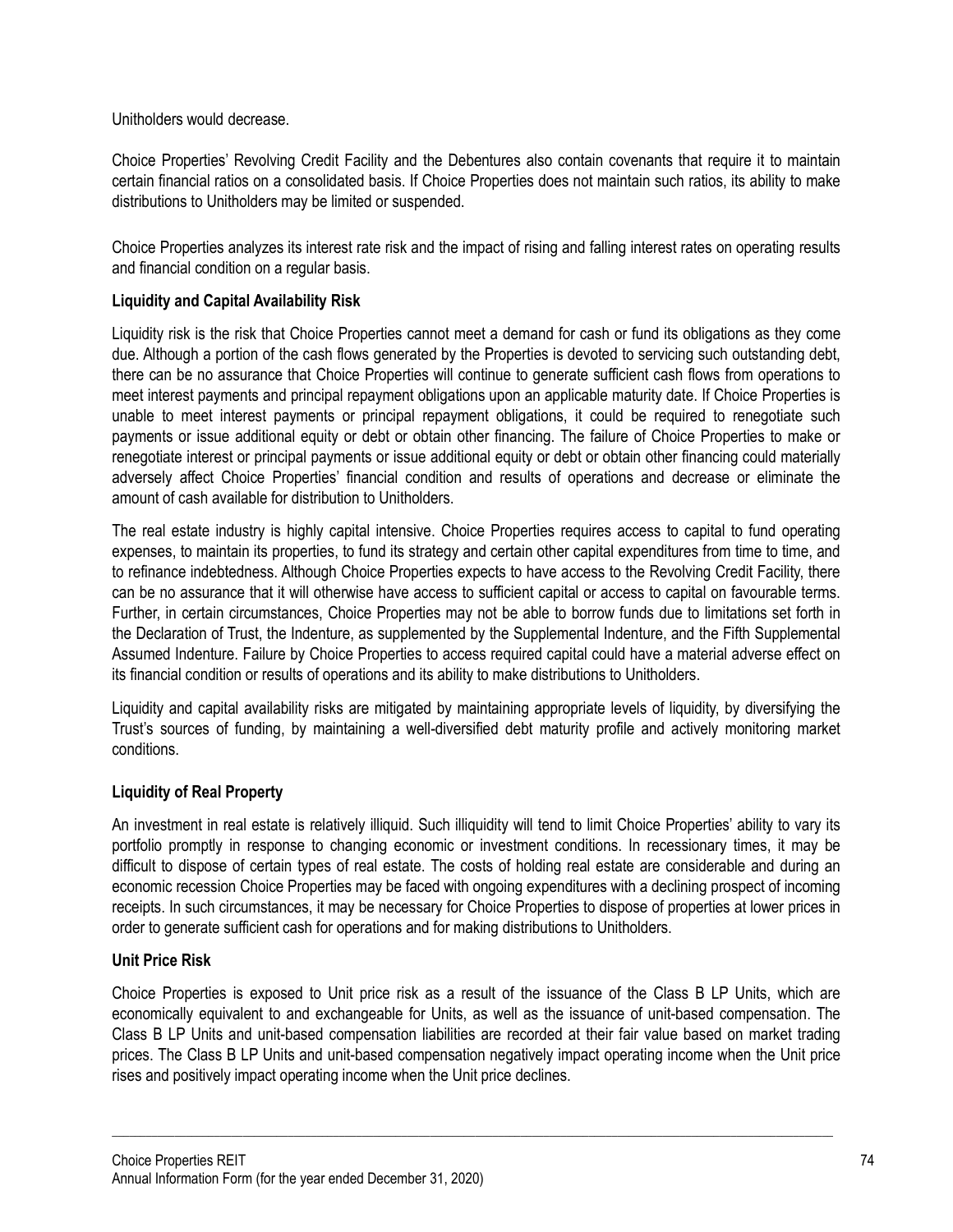# **Credit Risk**

Choice Properties is exposed to credit risk resulting from the possibility that counterparties could default on their financial obligations to Choice Properties. Exposure to credit risk relates to rent receivables, cash and cash equivalents, short- term investments, security deposits, derivatives, mortgages, loans and notes receivable.

Choice Properties mitigates the risk of credit loss related to rent receivables by evaluating the creditworthiness of new tenants, obtaining security deposits wherever permitted by legislation, ensuring its tenant mix is diversified and by limiting its exposure to any one tenant (except Loblaw). Choice Properties establishes for expected credit losses with respect to rent receivables. The allowance is determined on a tenant-by-tenant basis based on the specific factors related to the tenant.

The risk related to cash and cash equivalents, short-term investments, security deposits, derivatives, mortgages, loans and notes receivable is reduced by policies and guidelines that require Choice Properties to enter into transactions only with Canadian financial and government institutions that have a minimum short-term rating of "A-2" and a long-term credit rating of "A-" from S&P or an equivalent credit rating from another recognized credit rating agency and by placing minimum and maximum limits for exposures to specific counterparties and instruments.

Despite such mitigation efforts, if Choice Properties' counterparties default, it could have a material adverse impact on Choice Properties' financial condition or results of operations and its ability to make distributions to Unitholders.

### **Degree of Leverage**

Choice Properties' degree of leverage could have important consequences to Unitholders, including: (i) Choice Properties' ability to obtain additional financing in the future for working capital, capital expenditures, acquisitions, development or other general business purposes, (ii) a larger portion of Choice Properties' cash flows being dedicated to the payment of the principal of, and interest on, its indebtedness, thereby reducing the amount of funds available for distributions to Unitholders, and (iii) making Choice Properties more vulnerable to a downturn in business or the economy in general. Under the Declaration of Trust, the maximum amount that Choice Properties can leverage is (i) 60% excluding any convertible Indebtedness and (ii) 65% including any convertible Indebtedness.

To reduce this risk, Choice Properties actively monitors its degree of leverage to ensure it is within acceptable levels.

Any of these risks could have an adverse effect on Choice Properties' financial condition, results of operations, cash flows, the trading price of the Units, distributions to Unitholders and its ability to satisfy principal and interest obligations on its outstanding debt.

### **Credit Rating Risk**

Credit ratings assigned to the Trust, Partnership and any of their respective securities may be changed at any time based on the judgement of the credit rating agencies and may also be impacted by a change in the credit rating of GWL, Loblaw and their respective Affiliates. In addition, the Trust, GWL, Loblaw and their respective Affiliates may incur additional indebtedness in the future, which could impact current and future credit ratings. A reduction in credit ratings could materially adversely affect the market value of the Trust's outstanding securities and the Trust's access to and cost of financing.

Further information on Choice Properties' business can be found in the MD&A in Choice Properties' 2020 Annual Report. This information is incorporated by reference and is available on SEDAR at www.sedar.com and on the Trust's website at www.choicereit.ca.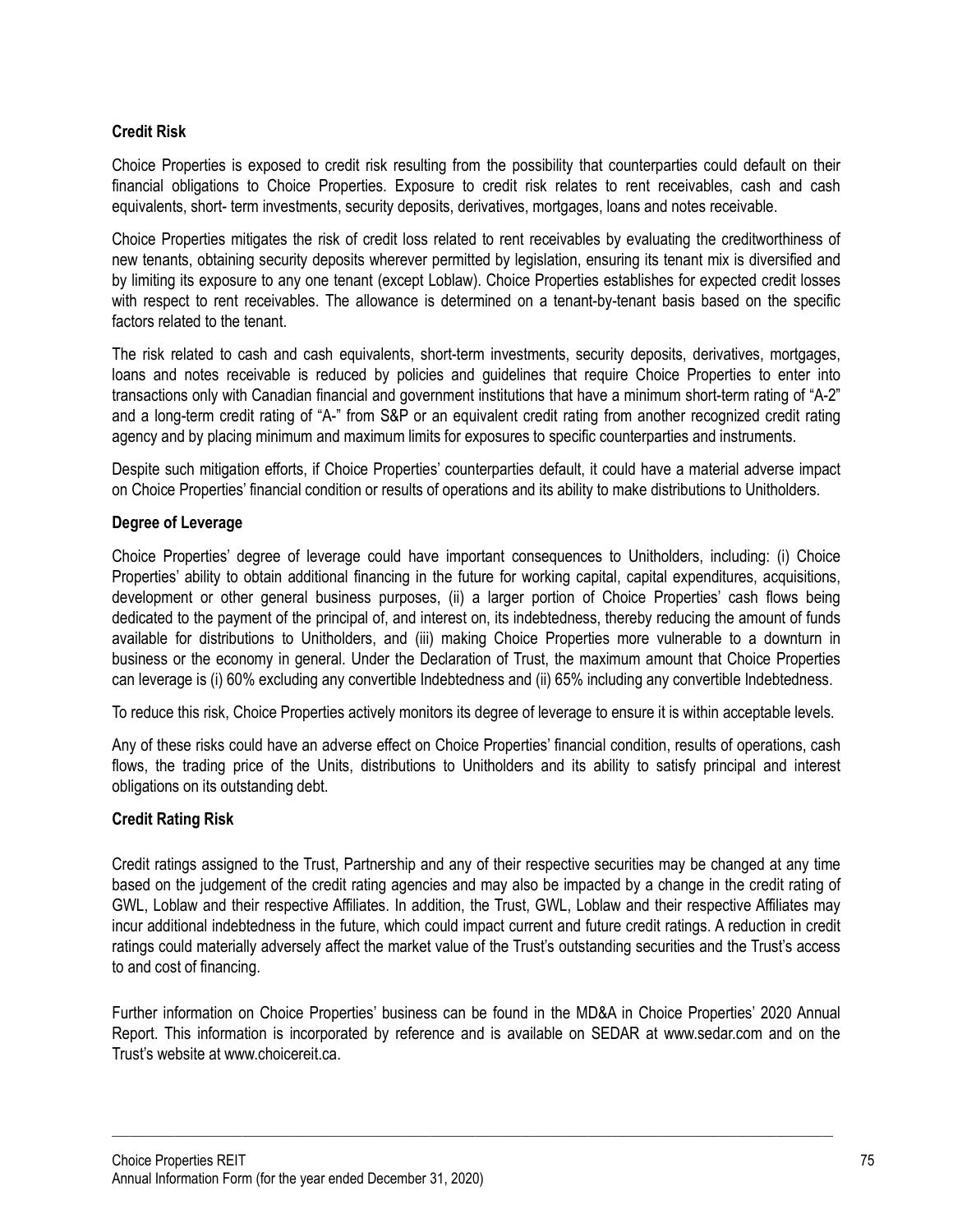### **XVII. TRUSTEES AND OFFICERS OF THE TRUST**

## **Trustees**

| Name, Province and<br><b>Country of Residence</b> | <b>Position</b>              | <b>Trustee</b><br><b>Since</b> | <b>Committees</b>                                  | Principal<br><b>Occupation</b>                                                                   |
|---------------------------------------------------|------------------------------|--------------------------------|----------------------------------------------------|--------------------------------------------------------------------------------------------------|
| Galen G. Weston <sup>(i)</sup><br>Ontario, Canada | Chair of the<br><b>Board</b> | 2019                           | ä,                                                 | <b>Executive Chairman of Loblaw</b><br>and Chairman and Chief<br><b>Executive Officer of GWL</b> |
| Kerry D. Adams<br>Ontario, Canada                 | <b>Trustee</b>               | 2013                           | Governance, Compensation<br>and Nominating         | President, K. Adams &<br><b>Associates Limited</b>                                               |
| Christie J.B. Clark<br>Ontario, Canada            | Trustee                      | 2013                           | Audit                                              | Corporate Director                                                                               |
| L. Jay Cross<br>New York, USA                     | Trustee                      | 2020                           | Audit                                              | President, The Howard Hughes<br>Corporation                                                      |
| Graeme M. Eadie<br>Ontario, Canada                | <b>Lead Trustee</b>          | 2013                           | Governance, Compensation<br>and Nominating (Chair) | Senior Advisor, Canada Pension<br><b>Plan Investment Board</b>                                   |
| Karen A. Kinsley<br>Ontario, Canada               | Trustee                      | 2018                           | Audit (Chair)                                      | Corporate Director                                                                               |
| R. Michael Latimer<br>Ontario, Canada             | Trustee                      | 2018                           | Governance, Compensation<br>and Nominating         | Corporate Director                                                                               |
| Nancy H.O Lockhart<br>Ontario, Canada             | Trustee                      | 2019                           | Governance, Compensation<br>and Nominating         | Corporate Director                                                                               |
| Dale R. Ponder<br>Ontario, Canada                 | Trustee                      | 2019                           | Audit                                              | Co-Chair of Osler, Hoskin and<br>Harcourt LLP                                                    |

**Notes:**

(i) Mr. Weston is considered a non-Independent Trustee as he is the Chairman and Chief Executive Officer of GWL, the controlling Unitholder of Choice Properties.

(ii) Each Trustee has held the principal occupation indicated opposite his or her name during the past five years except:

- (a) Mr. Cross, who prior to 2020, served as President of Related Hudson Yards In New York City;
- (b) Mr. Eadie, who prior to 2018, served as Senior Managing Director for the Canada Pension Plan Investment Board; and
- (c) Mr. Latimer, who prior to 2020, served as President and Chief Executive Officer of OMERS.

All Trustees hold office until the close of the next annual meeting of the Voting Unitholders or until their successors are duly elected or appointed.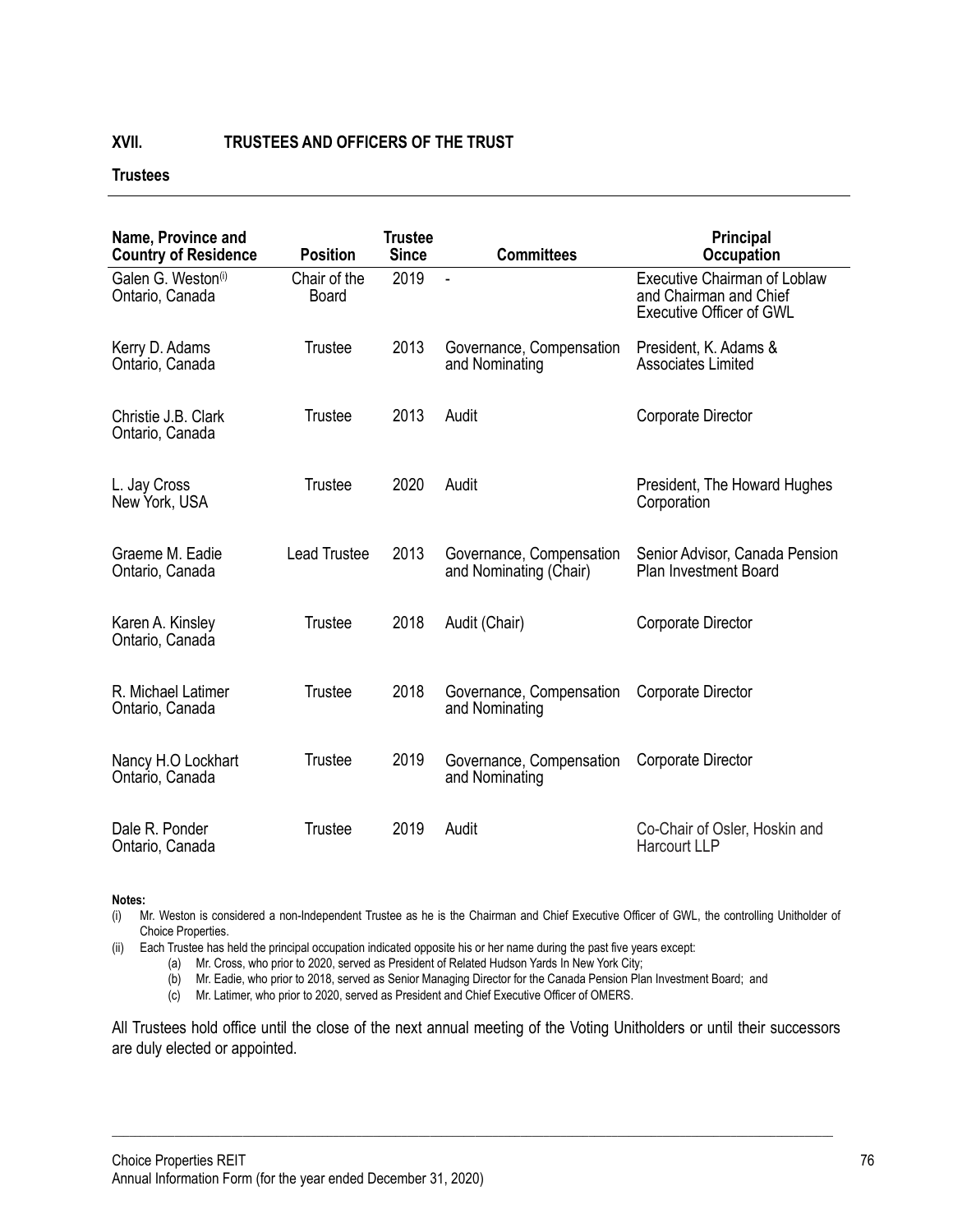### **Executive Officers**

| Name, Province and<br><b>Country of Residence</b> | Principal<br>Occupation(1)                                     |  |
|---------------------------------------------------|----------------------------------------------------------------|--|
| Rael L. Diamond<br>Ontario, Canada                | <b>President and Chief Executive Officer</b>                   |  |
| Mario Barrafato<br>Ontario, Canada                | <b>Chief Financial Officer</b>                                 |  |
| Ana Radic<br>Ontario, Canada                      | Executive Vice President, Leasing and Operations               |  |
| Doris L. Baughan<br>Ontario, Canada               | Senior Vice President, General Counsel and Secretary           |  |
| Mario Fatica<br>Ontario, Canada                   | Senior Vice President, Development and Construction            |  |
| Archna Sharma<br>Ontario, Canada                  | Senior Vice President, Corporate Administration and Governance |  |
| Andrew Reial<br>Ontario, Canada                   | Senior Vice President, Office and Industrial                   |  |
| Jennifer Maccarone<br>Ontario, Canada             | Vice President, Human Resources                                |  |

#### **Notes:**

(1) The executive officers of Choice Properties had the following principal occupations during the past five years:

- Rael Diamond held the position of Chief Operating Officer of Choice Properties from May 2018 to May 2019, President and Chief Operating Officer of CREIT from 2015 to 2018 and Chief Financial Officer of CREIT from 2012 to 2015.
- Mario Barrafato held the position of Executive Vice President and Chief Financial Officer of CREIT from 2015 to 2018 and Executive Vice President and Chief Financial Officer of DREAM Office REIT from 2006 to 2015.
- Ana Radic held the position of Senior Vice President, Office and Industrial of Choice Properties from February 2019 to October 2019 and between May 2018 to November 2018, Vice President, Transaction and Portfolio Strategy of the Toronto-Dominion Bank from November 2018 to February 2019 and Senior Vice President, Office Properties of CREIT from 2015-2018.
- Doris L. Baughan held the position of Senior Vice President, Legal Counsel of Loblaws Inc. from October 2010 to March 2020.
- Mario Fatica held the position of Vice President, Planning Development & Approvals of Loblaws Inc. from 2005 to February 2020.
- Archna Sharma held the position of Senior Vice President, Corporate Administration & Governance of CREIT from 2015 to 2018.
- Andrew Reial held the position of Senior Vice President, Portfolio Management of DREAM Office Real Estate Investment Trust and DREAM Industrial Real Estate Investment Trust from 2013-2019.
- Jennifer Maccarone held the position of Senior Director, Human Resources of GWL from 2017 to 2019 and Senior, Director, HR Transformations of Loblaws Inc. from 2016 to 2017.

None of the Trustees or executive officers of Choice Properties, and to the best of its knowledge, no Unitholder holding a sufficient number of securities to affect materially the control of Choice Properties, has been subject to any penalties or sanctions imposed by a court relating to securities legislation or by a securities regulatory authority or has entered into a settlement agreement with a securities regulatory authority or been subject to any other penalties or sanctions imposed by a court or regulatory body that would likely be considered important to a reasonable investor making an investment decision.

None of the Trustees or executive officers of Choice Properties, and to the best of its knowledge, no Unitholder holding a sufficient number of securities to affect materially the control of Choice Properties, has, within the 10 years prior to the date of this AIF, become bankrupt, made a proposal under any legislation relating to bankruptcy or insolvency, or become subject to or instituted any proceedings, arrangement or compromise with creditors, or had a receiver, receiver manager or trustee appointed to hold the assets of that individual.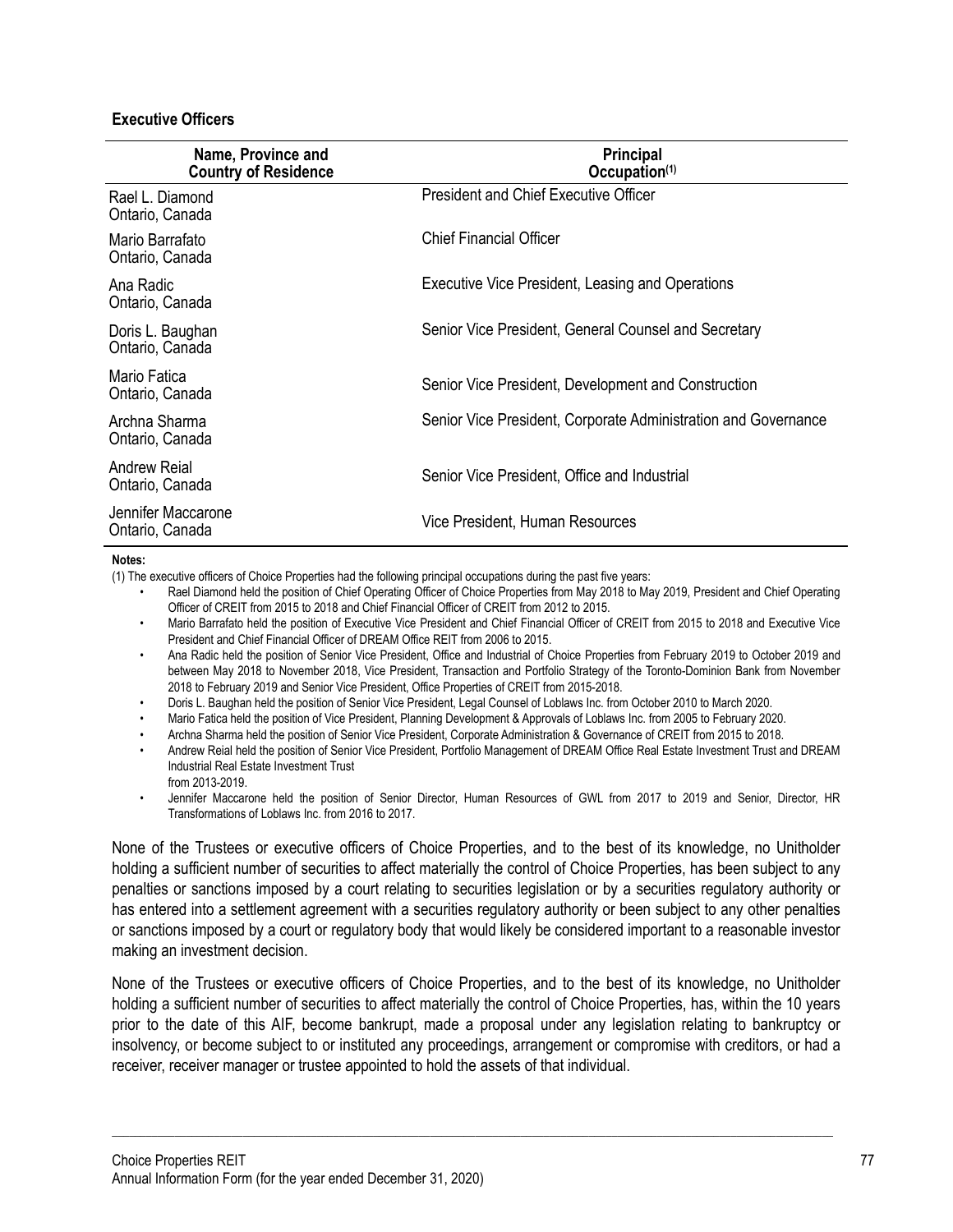None of the Trustees or executive officers of Choice Properties, and to the best of its knowledge, no Unitholder holding a sufficient number of securities to affect materially the control of Choice Properties is, as at the date of this AIF, or has been within the 10 years before the date of this AIF, (i) a director, chief executive officer or chief financial officer of any company that was subject to an order that was issued while the existing or proposed director or executive officer was acting in the capacity as director, chief executive officer or chief financial officer; or (ii) was subject to an order that was issued after the existing or proposed director or executive officer ceased to be a director, chief executive officer or chief financial officer and which resulted from an event that occurred while that person was acting in the capacity as director, chief executive officer or chief financial officer; or (iii) a director or executive officer of any company that, while that person was acting in that capacity, or within a year of that person ceasing to act in that capacity, became bankrupt, made a proposal under any legislation relating to bankruptcy or insolvency or was subject to or instituted any proceedings, arrangement or compromise with creditors or had a receiver, receiver manager or trustee appointed to hold its assets. For the purposes of this paragraph, "order" means a cease trade order, an order similar to a cease trade order or an order that denied the relevant company access to any exemption under securities legislation, in each case, that was in effect for a period of more than 30 consecutive days.

### **Ownership of Securities**

As at December 31, 2020, the Trustees and executive officers of the Trust, as a group, beneficially owned, or controlled or directed, directly or indirectly, approximately 1,152,743 Units, representing an approximate 0.35% effective interest in the Trust. No Debentures were held by any of the Trustees or executive officers of the Trust.

### **Conflicts of Interest**

Christie J.B. Clark is a Trustee and director of LCL. Nancy H.O Lockhart is a director of GWL along with Galen G. Weston who is the Executive Chairman of LCL and Chairman and Chief Executive Officer of GWL. As such, each of Messrs. Clark, Weston and Ms. Lockhart are required to disclose the nature and extent of his or her interest in, and is not entitled to vote on any resolution to approve, any material contract or transaction or any proposed material contract or transaction between Choice Properties, LCL and GWL or any of its Affiliates or any other entity in which Messrs. Clark, Weston and Ms. Lockhart respectively, has an interest (unless the contract or transaction relates to his or her remuneration or an indemnity under the provisions of the Declaration of Trust on liability insurance).

### **XVIII. MATERIAL CONTRACTS**

The following are the only material agreements of Choice Properties (other than certain agreements entered into in the ordinary course of business):

- (a) the Declaration of Trust;
- (b) the Credit Agreement;
- (c) the Indenture, the Assumed Indenture and the Supplemental Indentures;
- (d) the LP Indenture and Supplemental LP Indentures;
- (e) the Limited Partnership Agreement;
- (f) the Strategic Alliance Agreement; and
- (g) the Exchange Agreement

Copies of the foregoing documents are available on SEDAR at www.sedar.com. Key provisions of those agreements which have not otherwise been described in this AIF are described below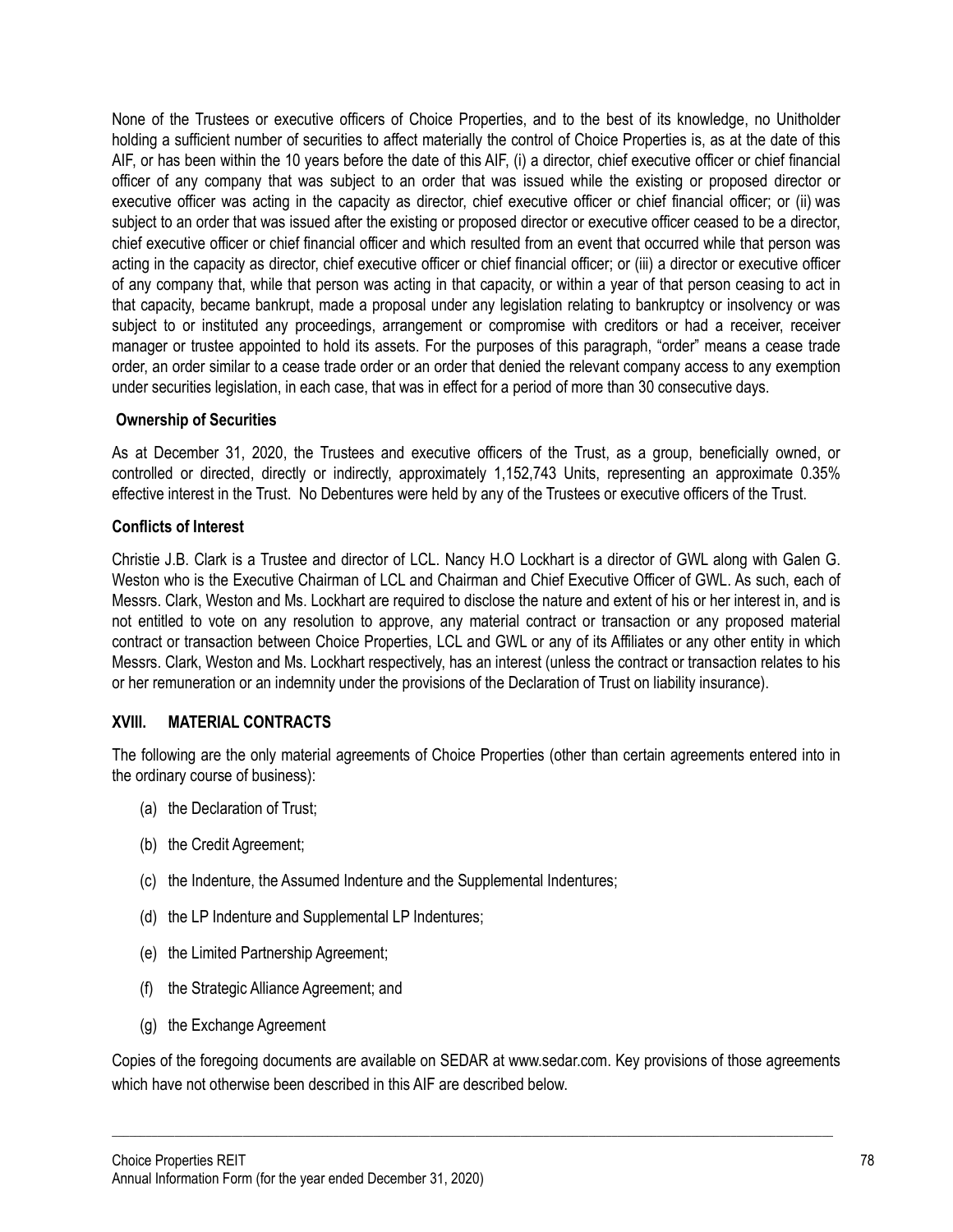### **Strategic Alliance Agreement**

The Strategic Alliance Agreement creates a series of rights and obligations between Choice Properties and Loblaw, intended to establish a preferential and mutually beneficial business and operating relationship. The Strategic Alliance Agreement expires on July 5, 2023.

The Strategic Alliance Agreement provides Choice Properties with important rights (and imposes important obligations on Loblaw) that meaningfully contribute to Choice Properties' growth pipeline, including the following:

## *Right of First Offer*

Subject to certain exceptions, the Trust has a right of first offer to purchase any property in Canada that Loblaw seeks to sell and that the Trust would otherwise be permitted to acquire under its investment guidelines and operating policies. If Loblaw wishes to sell a property, it will provide the Trust with an offer to sell the property and information in respect of the property. Any such offer will set out, in reasonable detail, its material terms and conditions, including the proposed sale price and the form of purchase price consideration (i.e., cash, Units, Class B LP Units and/or other securities of the Trust or any combination thereof) and any unusual terms, including any vendor obligations or restrictions. If the property contains a Loblaw-Owned Banner, office or warehouse, the property-specific information will include the proposed terms of any new or amended lease with Loblaw, including any terms that would differ from the standard terms of the Loblaw Leases. Loblaw will also provide the capital budget for the property for the current year (and ensuing year if available), a rent roll of all leases, historical financial information, copies of the most recent third-party appraisal or valuation and most recent environmental and structural inspection reports, and any additional relevant environmental and structural information. Within five business days after receiving the information, the Trust may provide written notice to Loblaw outlining any information which it believes to be incomplete, and request a list of outstanding information. Loblaw will make reasonable commercial efforts to provide the Trust with such additional information within 15 business days after receipt of any such request. The Trust will have 20 business days from the receipt of the offer to sell (or, as appropriate, after receipt of all requested information) to either accept Loblaw's offer by delivering a binding acceptance notice, together with a refundable cash deposit equal to 10% of the sale price, or to deliver a counter-offer to Loblaw. If the Trust does not provide an acceptance notice or a counter-offer within that 20 business-day period, it will be deemed to have rejected the Loblaw offer. If the Trust delivers a counter-offer, Loblaw will have 10 business days to respond, failing which Loblaw will be deemed to have rejected it. If Loblaw accepts the Trust's counter-offer, the Trust must deliver a binding acceptance notice and the refundable cash deposit.

If the Trust accepts Loblaw's offer, it will have a 60-day due diligence period with respect to the property, including to obtain, as required, a Phase I environmental site assessment, structural inspection report and an independent appraisal of the property. The closing of the purchase must be completed within 30 days of the waiver or expiry of this due diligence period. On the closing of the purchase, if Loblaw has specified that the consideration be paid all or in part in Units, Class B LP Units, or other exchangeable securities of the Trust, the number of such securities to be issued will be determined by reference to the 20-day volume-weighted average price of the Units on the TSX determined on the date prior to the closing of the purchase. If all or a part of the consideration is payable in other equity securities of the Trust which are not listed on the TSX, the reference market price will be the fair market value of such securities, as determined by the Trustees, provided that if debt securities form part of the consideration, the assumed fair market value of such debt securities will be their face amount, unless the Trust and Loblaw otherwise expressly agree.

If the Trust does not accept Loblaw's offer (or Loblaw does not accept the Trust's counter-offer) or if the Trust elects not to proceed with the purchase of the property during its due diligence period, Loblaw will be entitled to complete the sale of the property within the following 180 days to any third-party for a consideration payable in cash only, at a price that is higher than the highest price that was provided for in the offer to the Trust, or as applicable, the Trust's counter-offer, and on other terms and conditions not materially more favourable to the third-party purchaser than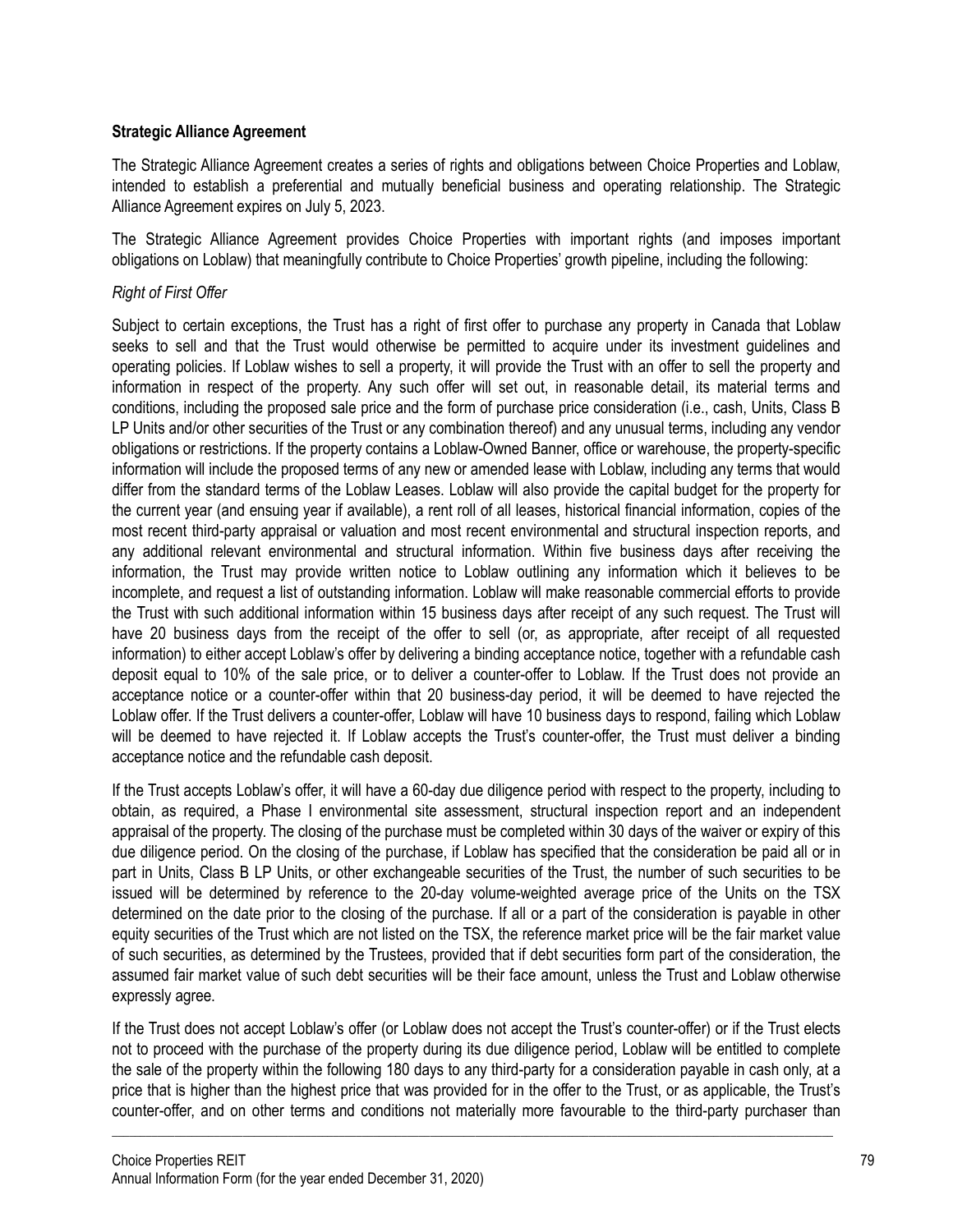those offered to the Trust (including in respect of the net effective rent payable under and the overall term of any proposed lease of the property to Loblaw).

This right of first offer in favour of the Trust is subject to any prior-ranking pre-emptive right in respect of the property (such as rights of first offer or rights of first refusal) that the property is subject to at the relevant time (including rights that may be granted in the ordinary course of business or assumed in connection with acquisitions, including preexisting rights that future-acquired properties may be subject to at the time of acquisition). In addition, the right of first offer is subject to certain exceptions, including sales required in order to comply with applicable laws or governmental directions, sales in connection with expropriations, and sales of non-material components to governmental authorities or adjacent landowners or third-parties for public uses.

Loblaw is not required to provide the Trust with a right of first offer in connection with any property that is being transferred within the Loblaw group or a transfer which is an Excluded Transaction or a direct or indirect sale by Loblaw of one or more businesses or operations, including any sale of one or more Loblaw Associated Properties or Shopping Centre Properties that is completed as part of or in connection with a sale of a Loblaw business or operation that is operated on such property.

### *New Shopping Centre Acquisitions*

Subject to certain exceptions, Loblaw is generally required to present Shopping Centre Property acquisition opportunities in Canada to the Trust to allow the Trust a right of first opportunity to acquire the property itself. If Loblaw wishes to acquire a Shopping Centre Property that it intends to continue to operate as a Shopping Centre Property (and not to convert into a Loblaw Associated Property) or convert into and operate as a Shopping Centre Property (but not a Loblaw Associated Property), Loblaw is required to provide written notice of such proposed acquisition to the Trust, together with all agreements and information in its possession or control at the time with respect to the property, other than information that Loblaw is not permitted to disclose due to confidentiality obligations and Loblaw's own internal valuations, reports, assessments, financial models and analysis. This information must be provided to the Trust, to the extent possible, at least 60 days prior to the proposed acquisition of the property by Loblaw.

In order to meaningfully provide for this right on the part of the Trust, Loblaw must ensure that any acquisition agreement that it enters into in respect of such a Shopping Centre Property will either (i) be assignable to the Trust, without additional cost and without resulting in any change in the terms of the agreement; or (ii) permit the title to the Shopping Centre Property to be vested in a nominee designated by the Trust, with the Trust acquiring the beneficial interest in such property.

The Trust will have 15 business days from receipt of the notice and related property information from Loblaw to advise Loblaw whether it intends to: (i) make its own offer in respect of the property in circumstances where Loblaw has not entered into a purchase agreement; (ii) to take an assignment of any agreements previously entered into by Loblaw; or (iii) where there are purchase agreements which are not assignable to the Trust, to complete the purchase of the property itself but acting through Loblaw. If the Trust declines to do any of the foregoing, or if it does not otherwise respond to the notice from Loblaw or if it otherwise determines not to proceed after initially electing to do so, Loblaw will be free to proceed with the acquisition of the Shopping Centre Property without further notice to the Trust. Loblaw is not required to make this right available to the Trust in respect of any Shopping Centre Property that is being transferred within the Loblaw group or that is being acquired by Loblaw as part of, or in connection with, an Excluded Transaction.

### *Right to Participate in Future Shopping Centre Developments*

If at any time Loblaw wishes to construct, develop or redevelop the ancillary space in any property in Canada that it uses or intends to use as a Shopping Centre Property, and such project is not part of an Excluded Transaction, Loblaw must provide the Trust with written notice of its intention to undertake the project. If the Trust advises Loblaw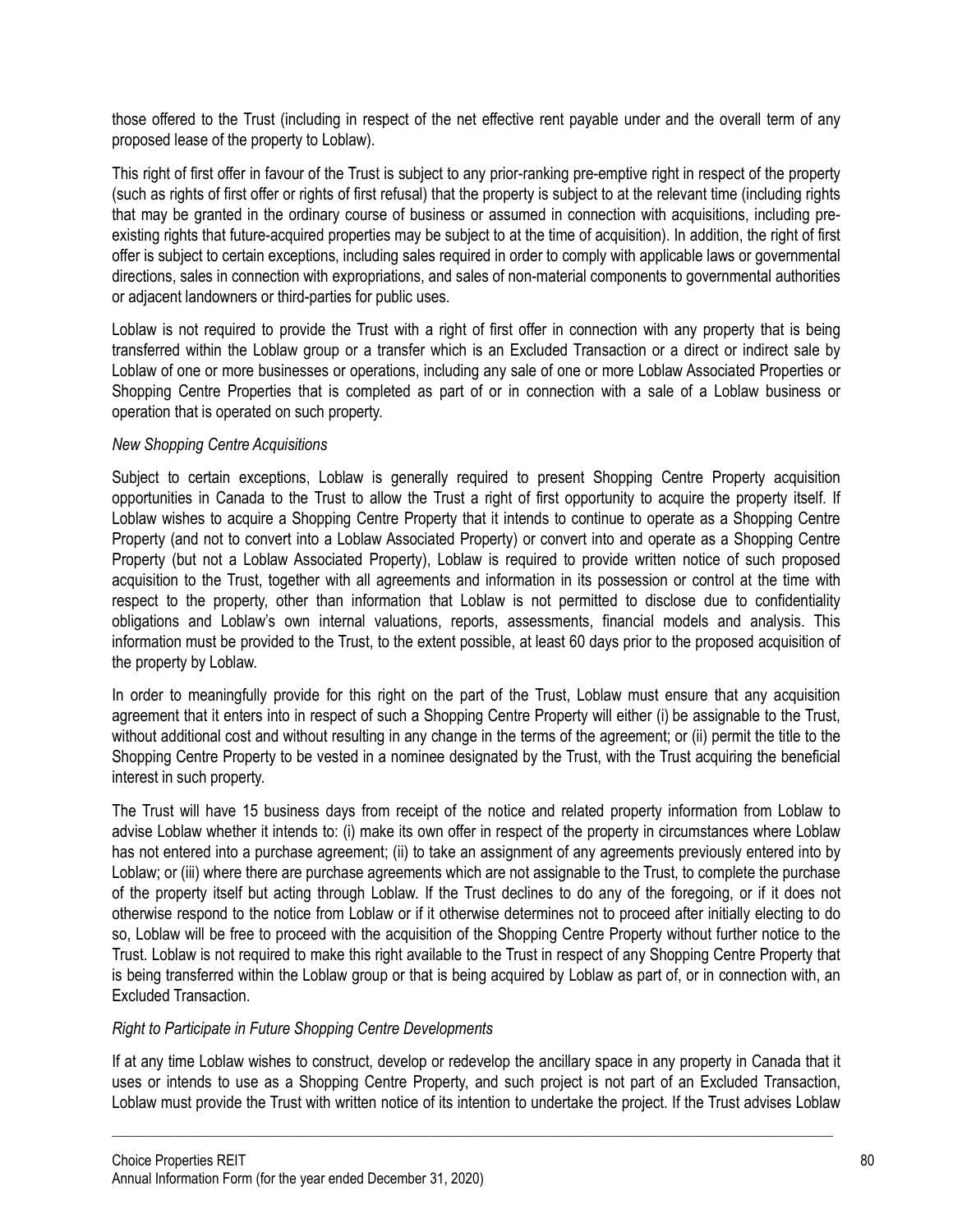in writing, within 10 business days of receiving such notice, that it is interested in participating in the project, Loblaw and the Trust must negotiate in good faith with each other for a period of up to 30 days, with both parties acting reasonably, to determine if there is an opportunity for the Trust to participate in the project, including by the Trust potentially (i) acquiring all or an undivided co-ownership interest in the Shopping Centre Property and leasing the space occupied or used by Loblaw back to Loblaw; (ii) providing development and/or leasing services in respect of the project; and/or (iii) providing the funding required to complete the project with a possible right to purchase upon completion.

### *Right to Provide Financing to Loblaw*

Subject to certain exceptions, if Loblaw at any time proposes to obtain a loan from a non-Loblaw party that is intended to be secured against a property in Canada that the Trust could acquire under the terms of its investment guidelines and operating policies, and such loan would include the grant to such third-party of (i) a pre-emptive right in respect of such property (such as a right to purchase or a right of first offer); (ii) a participation right in the profits or gain from such property; or (iii) if such loan would otherwise result in the leveraging of such property to a level that is greater than 75% of its value, Loblaw must provide prior written notice to the Trust of the proposed loan. The written notice must set out the proposed terms of the third-party loan, together with such information in respect of the proposed secured property as a reasonable lender would require in order to make a financing decision. If the Trust reasonably believes that the information provided is insufficient for it to make a financing decision in respect of the property, it must notify Loblaw to that effect within 15 business days of receiving the notice, and Loblaw must make reasonable commercial efforts to provide the Trust with the additional requested financial information. The Trust will have a period of 15 business days after its receipt of the notice regarding the proposed loan from Loblaw (or, as applicable, the additional required information) to make a decision as to whether to provide the proposed loan on the terms set out in the notice. If the Trust does not agree to provide the loan, or it does not respond to the notice within such period, Loblaw will be permitted to proceed with the proposed loan from the third-party. If the Trust agrees to provide the loan, it will be deemed to have issued a binding commitment to provide it on the terms and conditions set out in the notice it received from Loblaw.

This right to provide a loan in these circumstances does not apply to an Excluded Transaction nor to any secured credit facility made available to Loblaw that are not specifically in respect of any particular property.

Nothing in the Strategic Alliance Agreement requires Loblaw to provide notice to the Trust, or to seek any consent, or to consult with the Trust in any manner, with respect to Loblaw's ability to acquire vacant land or any property that it intends to use, develop or redevelop for use, as a Loblaw Associated Property, i.e. a Loblaw-Owned Banner, or an office or warehouse used by Loblaw or suppliers to Loblaw, and if the property has third-party tenants, up to two other non-Loblaw tenants. Such Loblaw Associated Properties, however, remain subject, in the event that Loblaw proposes to sell them at any time, to the above-described right of first offer in favour of the Trust and, as applicable, to the Trust's above-described right to provide financing in certain circumstances.

The Strategic Alliance Agreement provides Loblaw with certain important rights (and imposes important obligations on the Trust), with respect to certain activities of the Trust:

### *Intensification*

Loblaw is entitled to benefit from any construction, development or redevelopment of additional commercial leasable area, or in the construction and development of residential dwellings for future sale or lease (in each case whether by the Trust, by a tenant or by any other party) on Initial Properties that continue to be owned by the Trust until July 5, 2033. The Trust is required to provide Loblaw with written notice of any such proposed site intensification, in any case no later than 90 days after such site intensification work has been commenced. On the date of substantial completion of such intensification, the Trust will pay Loblaw an amount in respect of any retail, office, industrial or residential additional space in accordance with the site intensification payment grid set out below that takes into account the region, market ranking and type of use for such intensified property. The payment will be calculated by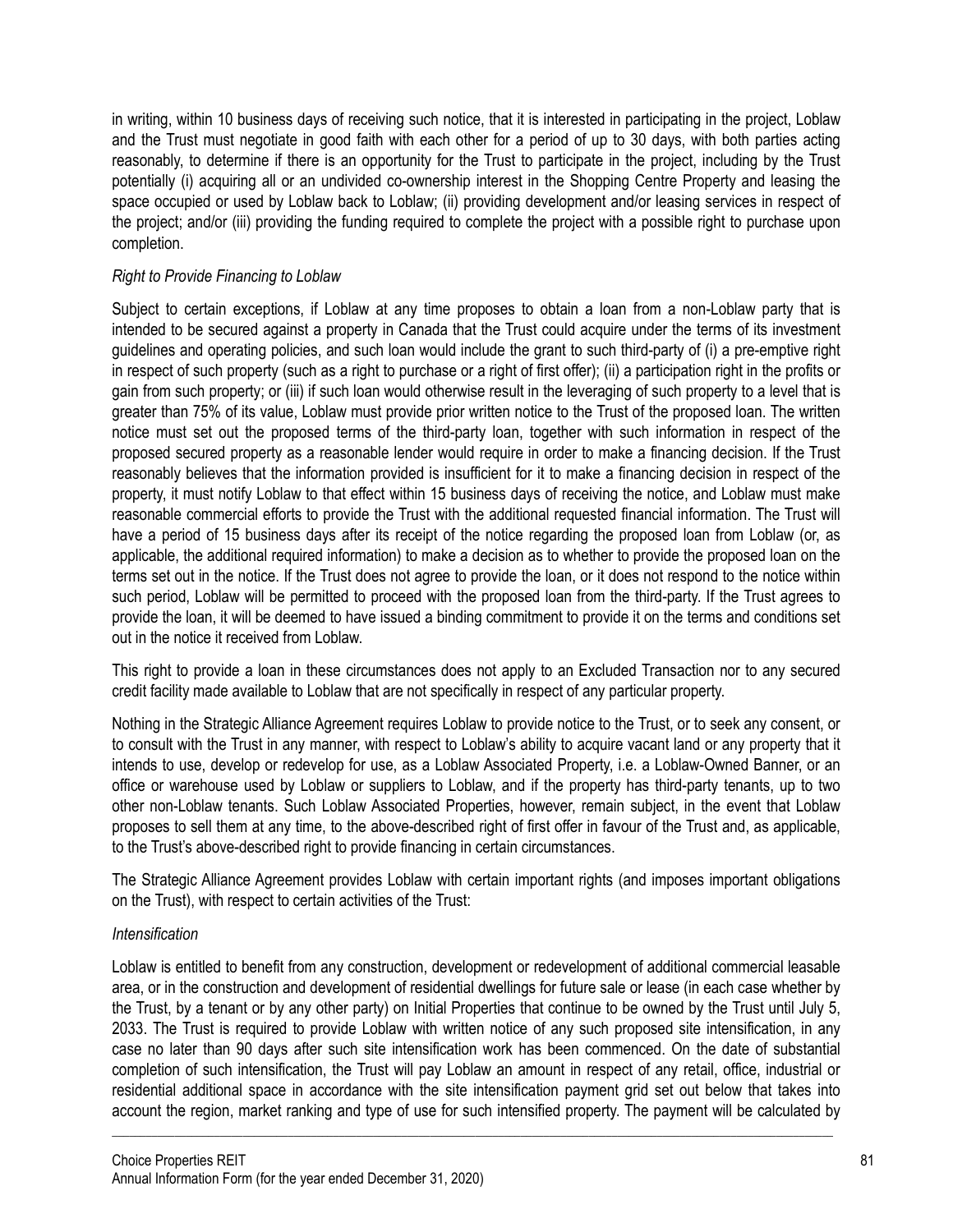multiplying the additional space by the base payment of \$10.00 per square foot which will be factored upwards or downwards by the factors in the site intensification payment grid below, for region, market ranking and type of use.

| <b>Site Intensification Payment Grid</b><br>(Base payment per square foot of GLA = \$10.00) |        |                       |        |                           |        |  |  |
|---------------------------------------------------------------------------------------------|--------|-----------------------|--------|---------------------------|--------|--|--|
| Region                                                                                      | Factor | <b>Market Ranking</b> | Factor | <b>Type of Use</b>        | Factor |  |  |
| <b>Atlantic Canada</b>                                                                      | 0.90   | AAA                   | 1.35   | Retail                    | 2.00   |  |  |
| Quebec                                                                                      | 1.00   | AA                    | 1.20   | Office                    | 1.00   |  |  |
| Ontario                                                                                     | 1.50   | Α                     | 1.00   | Industrial                | 0.75   |  |  |
| Western Canada                                                                              | 1.50   | B                     | 0.85   | <b>Rental Residential</b> | 1.25   |  |  |
|                                                                                             |        |                       | 0.70   | Condo Residential         | 1.40   |  |  |

*Restrictions on the Trust regarding Supermarket Properties and Loblaw Right of First Offer to Lease*

The Trust is not restricted in any way from acquiring properties from vendors other than Loblaw, including properties that have Supermarket Tenants other than Loblaw, nor is the Trust restricted in any way in its dealings with Supermarket Tenants other than Loblaw under their existing leases. The Trust, however, is subject to certain leasing restrictions under the Strategic Alliance Agreement with respect to additional Supermarket Tenants and to the entering into of new leases with existing Supermarket Tenants other than Loblaw. These restrictions are in addition to the restrictions under the Loblaw Leases. See "Description of the Business — Principal Tenant — Loblaw — Loblaw Leases".

If the Trust at any time acquires a property that does not have a Supermarket Tenant at the time of its purchase (other than in a situation where the property previously had a Loblaw tenant and that Loblaw Lease has expired or been terminated), the Trust will not be permitted to lease, sublease or license all or any part of such property to permit Supermarket Use without the consent of Loblaw, which Loblaw may withhold in its sole and absolute discretion. If Loblaw does consent, and the Trust subsequently determines to lease the property for Supermarket Use, it must provide Loblaw with a first right to lease the space on the terms offered by the Trust. Loblaw will have 20 business days from delivery of the offer to lease by the Trust to accept the offer, or to make a counter-offer. If Loblaw declines the offer to lease, or Loblaw and the Trust fail to agree on the terms of a counter-offer, the Trust will be permitted within the next 180 days to lease the space originally offered to Loblaw to another tenant for Supermarket Use, but only for a net effective rent that is not materially more favourable to the other tenant than that which was offered to Loblaw and for an overall term (including renewals) which is not materially longer than that offered to Loblaw.

Loblaw also has this right of first offer to lease whenever any space in the Trust's portfolio that is suitable for Supermarket Use becomes available, including on the termination of any lease with a site intensification payment grid (described under "Intensification" above) (base payment per square foot of GLA = \$10.00) Supermarket Tenant other than Loblaw. This right does not apply, however, in the case of any space in a property which was sold by Loblaw to the Trust and which, either prior to the sale or after the sale to the Trust, had a Loblaw Lease which had expired or had been terminated.

# *Right of First Offer on Properties that the Trust wishes to Sell*

Subject to certain exceptions, Loblaw has a right of first offer to purchase any property in Canada that the Trust seeks to sell. If the Trust wishes to sell a property (other than a sale from one Subsidiary of the Trust to another), it is required to provide Loblaw with an offer to sell the property and information in respect of the property. Any such offer will set out, in reasonable detail, its material terms and conditions, including the proposed sale price and any unusual terms, including any vendor obligations or restrictions to be imposed. The Trust is also required to provide the capital budget for the property for the current year (and ensuing year if available), a rent roll of all leases, historical financial information, copies of the most recent third-party appraisal or valuation and recent environmental and structural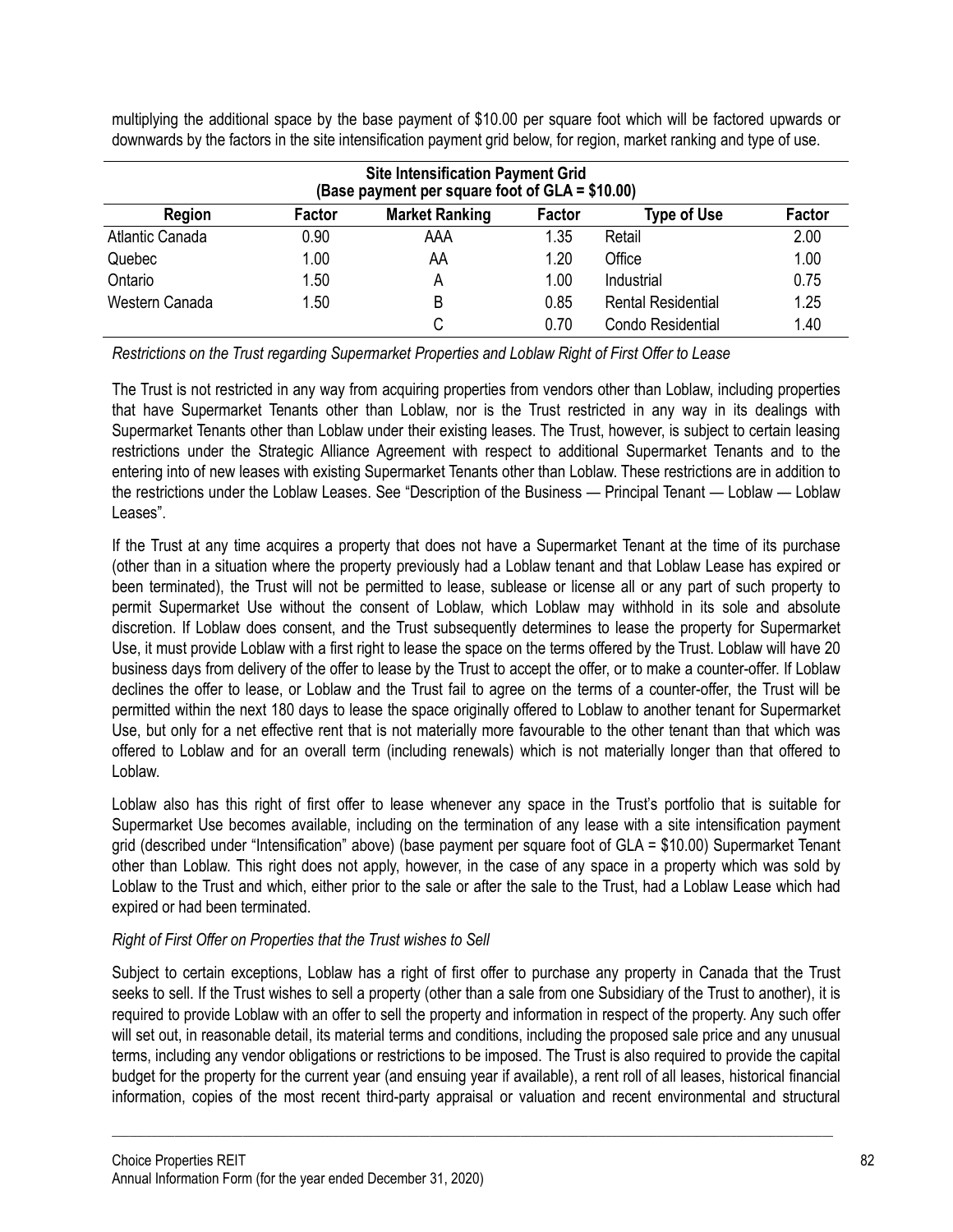inspection reports, and any relevant environmental and structural information. Within five business days after receiving the information, Loblaw may provide written notice to the Trust outlining any information which it believes to be incomplete and request a list of outstanding information. The Trust will make reasonable commercial efforts to provide Loblaw with such additional information within 15 business days after receiving such request. Loblaw will have 20 business days from the receipt of the offer to sell (or, as appropriate, after receipt of all requested information) to either accept the Trust's offer by delivering a binding acceptance notice, together with a refundable cash deposit equal to 10% of the sale price, or to deliver a counter-offer to the Trust. If Loblaw does not provide a notice of acceptance or a counter-offer within that 20 business-day period, it will be deemed to have rejected the Trust's offer. If Loblaw delivers a counter-offer, the Trust will have 10 business days to respond, failing which the Trust will be deemed not to have accepted it. If the Trust accepts Loblaw's counter-offer, Loblaw must deliver a binding acceptance notice and the refundable cash deposit.

If Loblaw accepts the Trust's offer, it will have a 60-day due diligence period with respect to the property, with closing to be completed within 30 days of the waiver or expiry of this period. If Loblaw does not accept the Trust's offer (or the Trust does not accept Loblaw's counter-offer), or if Loblaw elects not to proceed with the purchase of the property during its due diligence period, the Trust will be entitled to complete the sale of the property within the following 180 days to any third-party for consideration payable in cash, at a price equal to or higher than the highest purchase price that was provided in the offer to Loblaw or, as applicable, the Loblaw counter-offer, and on other terms and conditions not materially more favourable to the third-party purchaser than those offered to Loblaw.

This right of first opportunity in favour of Loblaw is subject to any prior-ranking pre-emptive right in respect of the property that the property is subject to at the relevant time. In addition, the right of first offer is subject to certain exceptions, including sales required in order to comply with applicable laws or governmental directives, or in connection with expropriations, or sales of non-material components to governmental authorities or adjacent landowners or third-parties for public uses.

The Trust and Loblaw have also agreed that, during the term of the Strategic Alliance Agreement, neither party will intentionally solicit any specific tenant of a property that is owned by the other (other than their respective Subsidiaries) to vacate that property in favour of a property in which it has an ownership or operating interest. As well, for a period of time after the Trust's initial public offering, Loblaw has the right to reallocate a portion of the rent that is payable under Loblaw Leases, provided that there is no adverse impact to the Trust. Notwithstanding the term of the Strategic Alliance Agreement, it may be terminated by the Trust or by Loblaw at any time in the event of a material breach by the other party which cannot reasonably be corrected within a cure period. In the event of such termination, the rights of Loblaw with respect to the receipt of intensification payments in the circumstances described under "Intensification" above will continue and survive the termination. In the event of any dispute or other disagreement under the terms of the Strategic Alliance Agreement, the Trust and Loblaw will submit such dispute to arbitration.

# **Exchange Agreement**

Pursuant to the terms of the Exchange Agreement, the Trust has agreed with the Partnership and the holders of the Class B LP Units to, among other things, issue Units upon the exchange of Class B LP Units in accordance with their terms or upon the election of a holder of Class B LP Units to receive distributions on Class B LP Units in the form of Units on a basis equivalent to the rights of Unitholders participating in the DRIP. Upon an exchange, the corresponding number of Special Voting Units held by such holder of Class B LP Units will be cancelled. Collectively, the rights granted by the Trust that require the Trust to issue Units are referred to as the "exchange right".

A holder of a Class B LP Unit has the right to initiate the exchange procedure pursuant to the "exchange right" at any time as long as certain conditions have been satisfied. The Exchange Agreement provides for the right of the Trust to require the holders of all but not less than all of the Class B LP Units to exchange their Class B LP Units for Units in certain limited circumstances.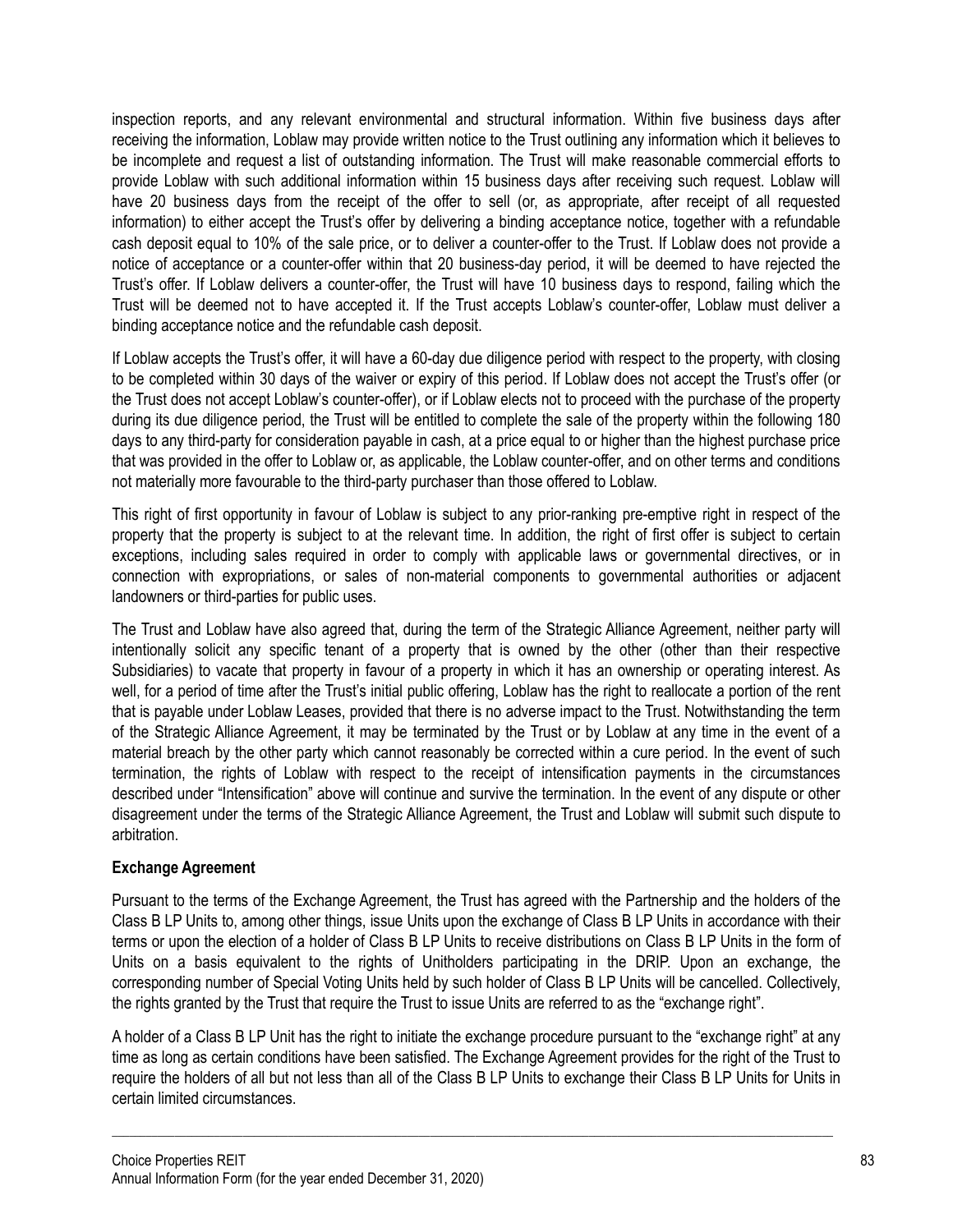The Exchange Agreement also provides for the automatic exchange of Class B LP Units for Units in the event of a liquidation, dissolution or winding-up of the Trust.

## *Pre-Emptive Rights*

In the event that the Trust or the Partnership decides to issue equity securities of the Trust or the Partnership or securities convertible into or exchangeable for equity securities of the Trust or the Partnership or an option or other right to acquire any such securities other than to an Affiliate thereof ("**Issued Securities**"), the Exchange Agreement provides GWL, for so long as it owns at least a 10% effective interest in the Trust (on a fully-diluted basis), with preemptive rights to purchase Units, Class B LP Units or Issued Securities, to maintain GWL's effective pro rata ownership interest (on a fully-diluted basis). The pre-emptive right does not apply to the issuance of Issued Securities in certain circumstances.

## *Registration Rights*

The Exchange Agreement provides GWL with the right (the "**Piggy-Back Registration Right**") to require the Trust to include Units held by such securityholders, including Units issuable upon exchange of Class B LP Units, in any future offering undertaken by the Trust by way of prospectus that it may file with applicable Canadian securities regulatory authorities, subject to certain conditions.

In addition, the Exchange Agreement provides GWL with the right (the "**Demand Registration Right**") to require the Trust to use reasonable commercial efforts to file one or more prospectuses with applicable Canadian securities regulatory authorities, qualifying Units held by such securityholders, including Units issuable upon the exchange of Class B LP Units, for distribution (a "**Demand Distribution**"). GWL is entitled to request not more than two Demand Distributions per calendar year, and each Demand Distribution must be comprised of such number of Units that would reasonably be expected to result in gross proceeds of at least \$20 million.

Each of the Piggy-Back Registration Right and the Demand Registration Right are exercisable at any time, provided that GWL owns at least a 10% effective interest in the Trust (on a fully-diluted basis) at the time of exercise. The Piggy-Back Registration Right and the Demand Registration Right are subject to various conditions and limitations, and the Trust is entitled to defer any Demand Distribution in certain circumstances for a period not exceeding 90 days.

# *Tag/Drag Along Rights*

The Exchange Agreement provides that if GWL owns at least a 10% effective interest in the Trust (on a fully-diluted basis), and GWL so requests, the Trust will cause a purchaser (other than the Trust or an Affiliate of the Trust) of Class B LP Units (or any permitted assignee) to purchase a pro rata portion of the Class B LP Units owned by GWL, on substantially the same terms and subject to the same conditions as are applicable to the purchase by the purchaser of Class B LP Units held by the Trust. If GWL owns less than a 10% effective interest in the Trust (on a fully-diluted basis), the Trust will be entitled, in connection with the direct or indirect sale of all of its Class B LP Units, to require GWL or any permitted assignee to sell their Class B LP Units on the same terms and conditions as are applicable to the Trust's direct or indirect sale of all other interests in the Partnership, and upon the Trust making such request and completing such sale, GWL will have no further interest in the Partnership.

# *Assignment*

Subject to certain limited exceptions, the Exchange Agreement is not assignable by GWL without the Trust's prior written consent other than to one or more Affiliates of GWL, provided that such entity remains an Affiliate of GWL.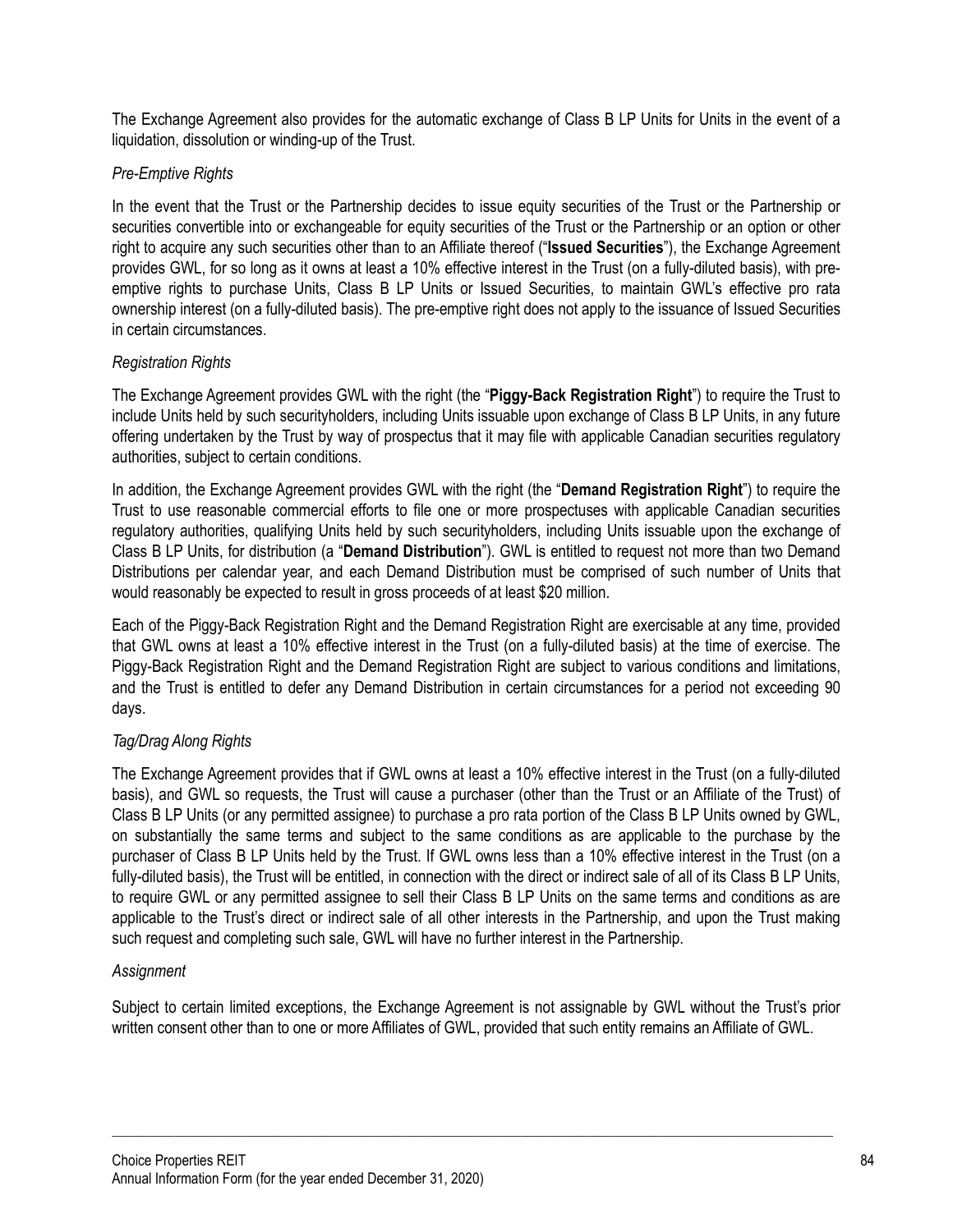# **XIX. LEGAL PROCEEDINGS AND REGULATORY ACTIONS**

# **Legal Proceedings**

Choice Properties is potentially the subject of various legal proceedings and claims that arise in the ordinary course of business. The outcome of all these proceedings and claims is uncertain. Based on information currently available, any proceedings and claims, individually and in the aggregate, are not expected to have a material impact on Choice Properties.

# **Regulatory Actions**

The Trust is not aware of any penalties or sanctions imposed by a court or securities regulatory authority or other regulatory body against the Trust, nor has the Trust entered into any settlement agreements before a court or with a securities regulatory authority.

# **XX. INTEREST OF MANAGEMENT AND OTHERS IN MATERIAL TRANSACTIONS**

Other than as described in this AIF and Choice Properties' 2020 Annual Report, there are no material interests, direct or indirect, of the Trustees or executive officers of Choice Properties, any person that beneficially owns or controls more than 10% of any class or series of outstanding securities of Choice Properties or any associate or affiliate of any of the foregoing persons in any transaction within the last three years or any proposed transaction that has materially affected or would reasonably be expected to materially affect Choice Properties or any of its Subsidiaries.

It is Choice Properties' policy to conduct all transactions and settle all balances with related parties on market terms and conditions.

Multilateral Instrument 61-101 – *Protection of Minority Security Holders in Special Transactions* ("**MI 61-101**") provides a number of circumstances in which a transaction between an issuer and a related party may be subject to valuation and minority approval requirements. An exemption from such requirements is available when the fair market value of the transaction does not exceed 25% of the market capitalization of the issuer. The Trust has been granted exemptive relief from the requirements of MI 61-101 that, subject to certain conditions, permits it to be exempt from the minority approval and valuation requirements for transactions that would constitute less than 25% of the Trust's market capitalization, if exchangeable Class B LP Units of the Partnership held by GWL are included in the calculation of the Trust's market capitalization.

As a result, the 25% threshold, above which the minority approval and valuation requirements would apply, is increased to include the Exchangeable Units.

Further information on related party transactions can be found in Section 13 "Related Party Transactions" of the MD&A in Choice Properties' 2020 Annual Report.

# **XXI. AUDITOR, TRANSFER AGENT, REGISTRAR AND INDENTURE TRUSTEE**

The Trust's auditors are KPMG LLP, who prepared the independent Auditors' Report to Unitholders in respect of the Trust's audited annual consolidated financial statements. KPMG LLP have confirmed that they are independent with respect to the Trust within the meaning of the relevant rules and related interpretations prescribed by the relevant professional bodies in Canada and any applicable legislation or regulations.

The transfer agent and registrar for the Units is AST Trust Company (Canada) at its principal office in Toronto, Ontario, the indenture trustee for the Trust Debentures is BNY Trust Company of Canada and the indenture trustee for the outstanding Assumed Debentures and the Partnership Debentures is Computershare Trust Company of Canada.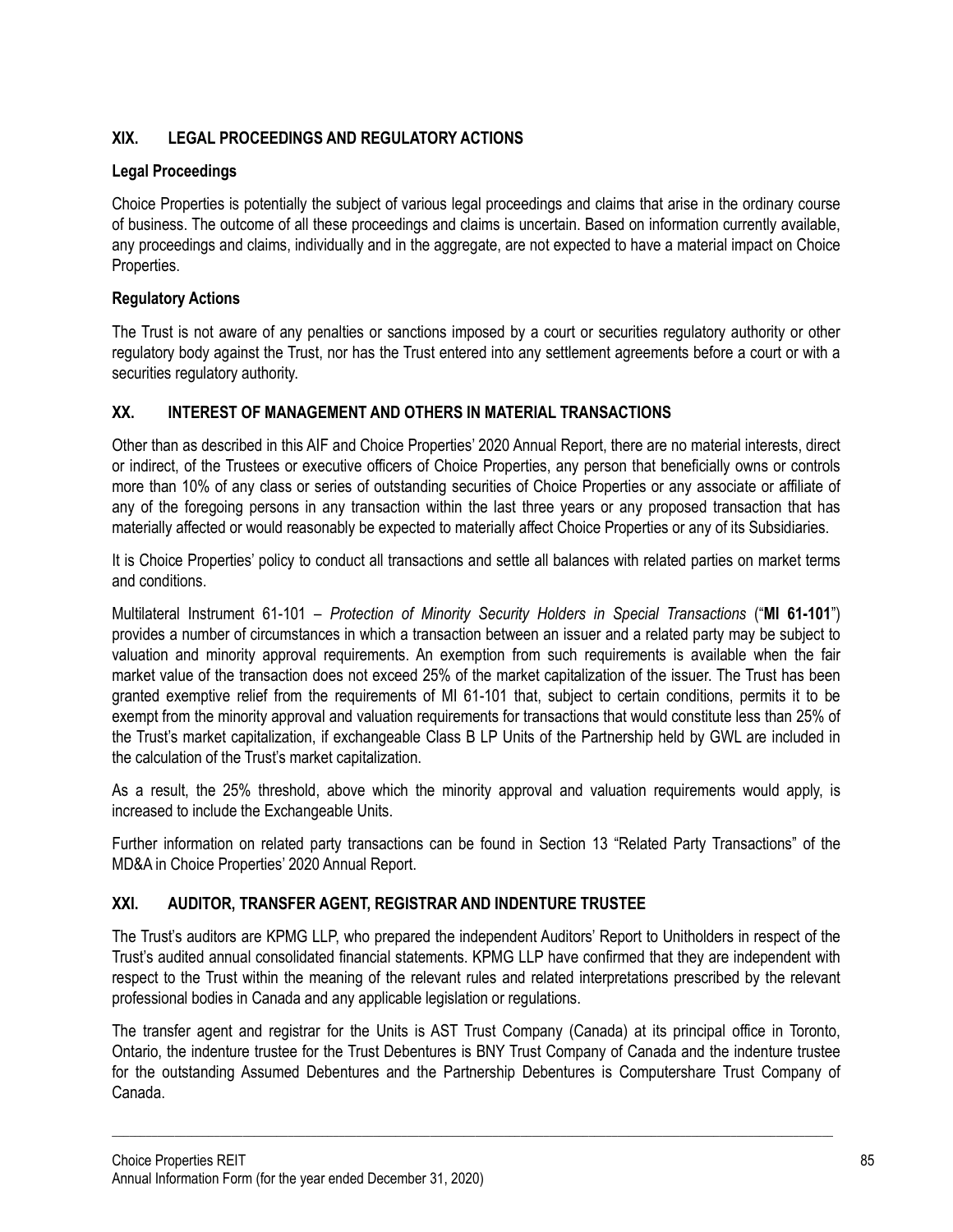### **XXII. AUDIT COMMITTEE INFORMATION**

The Audit Committee Charter, as approved by the Board, is included in Appendix B. The members of the Audit Committee are indicated under "Trustees and Officers of the Trust — Trustees" above. All members of the Audit Committee are independent and financially literate (as those terms are defined in National Instrument 52-110 — *Audit Committees*) and have the following education and experience which is relevant to their roles as Audit Committee Members:

*Karen A. Kinsley (Chair)* – Ms. Kinsley, a corporate director, previously held a variety of positions throughout her 25 year career with Canada Mortgage Housing Corporation ("**CMHC**") including that of President and Chief Executive Officer from 2003 to 2013. Ms. Kinsley serves as the Chair of the Audit Committee of the National Bank of Canada and as a member of the Audit Committee of Saputo Inc. Ms. Kinsley has a Bachelor of Commerce from the University of Ottawa. She is is a Fellow of the Chartered Professional Accountants of Ontario and has received the Certified Director designation (ICD.D) from the Institute of Corporate Directors.

*Christie J.B. Clark* – Mr. Clark, a corporate director, is a Fellow Chartered Accountant and a Fellow Chartered Professional Accountant, and previously held a variety of positions at PricewaterhouseCoopers LLP including that of Chief Executive Officer and senior partner from 2005 to 2011. Mr. Clark serves as the Chair of the Audit Committees of Loblaw Companies Limited and Air Canada and as a member of the Audit Committee of SNC-Lavalin Group Inc. In addition, Mr. Clark is also a director of the Canadian Olympic Committee, the Canadian Olympic Foundation, Own The Podium and the Sunnybrook Hospital Foundation. He has a Bachelor of Commerce degree from Queen's University and an M.B.A. from the University of Toronto.

*L. Jay Cross* – Mr. Cross, a corporate director, is the President of The Howard Hughes Corporation. He previously held the position of President of Related Hudson Yards from 2008 to 2020, leading the Related Companies' development efforts of the Hudson Yards site in New York City. Mr. Cross has over 30 years of diversified real estate and corporate business experience, including serving as the President of the New York Jets LLC and President of Business Operations of the Miami Heat NBA Basketball Club. Mr. Cross holds a Bachelor's degree in Nuclear Engineering from the University of Toronto and a Master's degree in Architectural Technology from Columbia University.

*Dale R. Ponder* – Ms. Ponder, a corporate director, is the National Co-Chair of Osler, Hoskin and Harcourt LLP ("**Osler LLP**") and also serves on the firm's Partnership Board. She previously served as the National Managing Partner and Chief Executive of Osler LLP from 2009 to 2017. Ms. Ponder's practice experience as a Partner of Osler LLP focused on mergers and acquisitions, securities regulation and corporate governance. Ms. Ponder has had extensive experience throughout her career leading transactions relating to public and private merger and acquisition matters and advising boards of public companies. She currently serves as the member of the Board of Directors of Morneau Shepell Inc. and Holland Bloorview Kids Rehabilitation Hospital and as a member of the Audit Committee of the Canadian Business Growth Fund. Ms. Ponder graduated from the University of Western Ontario with a LL.B.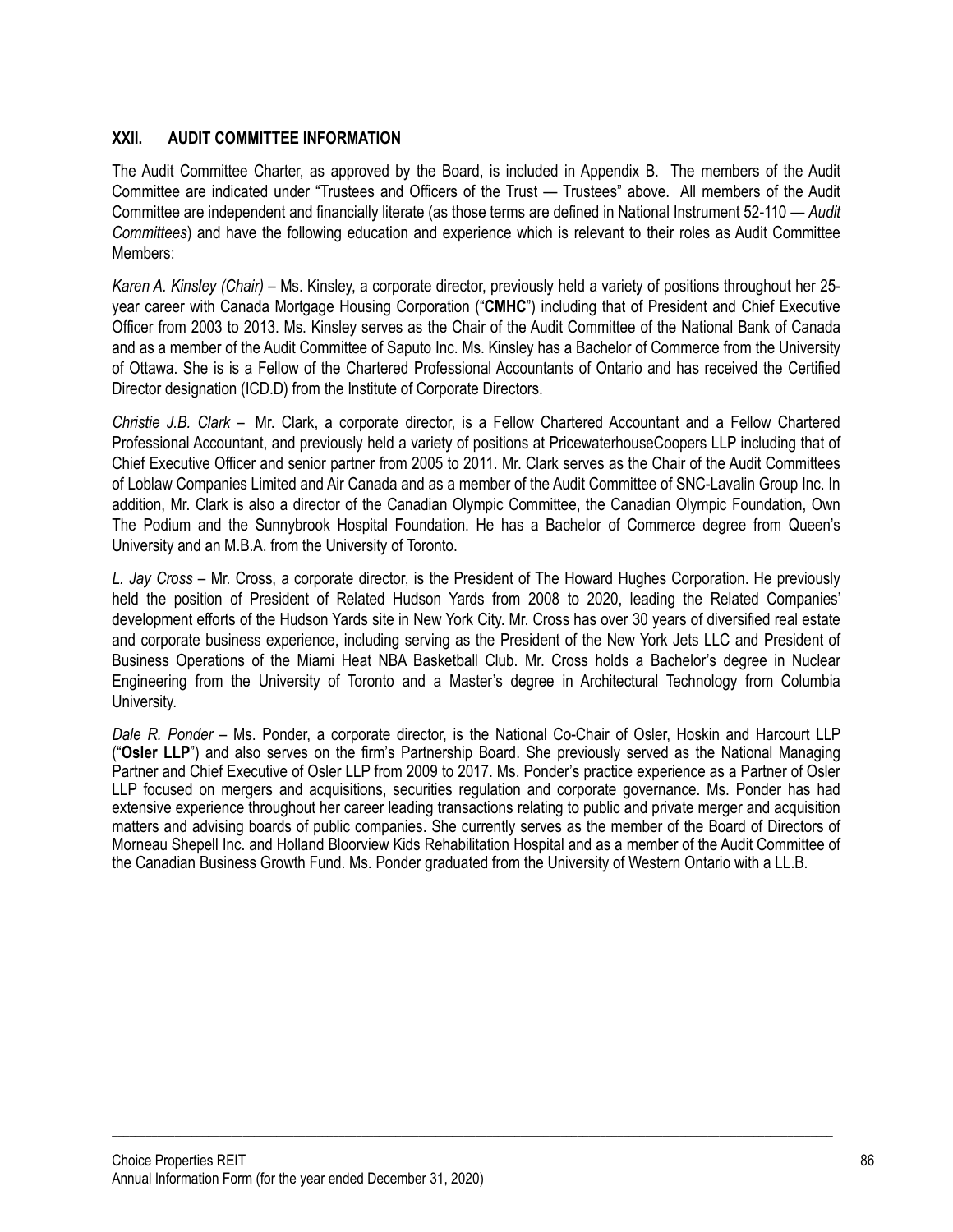### **XXIII. EXTERNAL AUDIT FEES**

The following table sets forth the consolidated fees billed for professional services rendered by the independent external auditor, KPMG LLP for the audit of the Trust's financial statements and other services for fiscal 2020 and 2019, respectively:

|                                                                | 2020                 | 2019                 |
|----------------------------------------------------------------|----------------------|----------------------|
| Audit fees <sup>(1)</sup><br>Audit-related fees <sup>(2)</sup> | 1,385,404<br>139,100 | 1,177,000<br>132,000 |
| Tax fees<br>All other fees                                     |                      | 5,000                |
| Total Fees <sup>(3)</sup>                                      | 1,524,504            | 1,314,000            |

(1) Audit fees include fees for services related to the audit of the Trust's consolidated financial statements, review of quarterly financial statements, prospectus and offering documents.

(2) Audit-related fees include fees for French translation services associated with the Trust's financial and regulatory filings.

(3) Fees for 2020 include administrative fees and out-of-pocket expenses.

The Audit Committee Charter provides that the Audit Committee must pre-approve the retaining of the auditors for any non-audit service. The Audit Committee may delegate to one or more members the authority to pre-approve the retaining of the auditors for any non-audit service to the extent permitted by law.

### **XXIV. ADDITIONAL INFORMATION**

Additional information, including trustees' and officers' remuneration and indebtedness, principal holders of the Trust's securities, and securities authorized for issuance under equity compensation plans, where applicable, will be contained in the Trust's Management Proxy Circular for the Annual Meeting of Unitholders held on April 24, 2020. Additional financial information is also provided in the Trust's consolidated financial statements and MD&A for its most recently completed financial year.

Additional information relating to the Trust has been filed on SEDAR and is available online at www.sedar.com or at www.choicereit.ca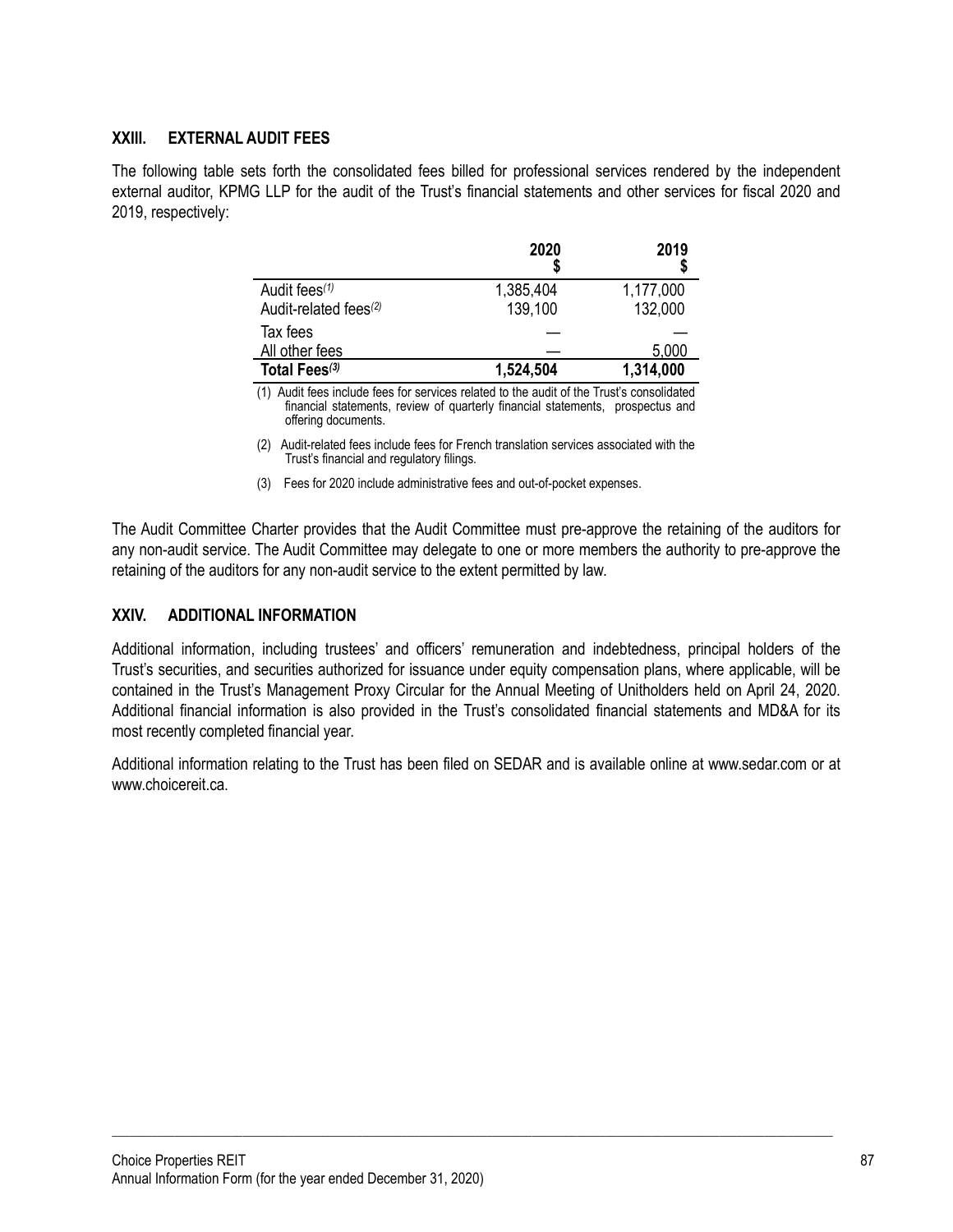**Appendix "B"**

# **ChoiceProperties**

**Mandate of the Audit Committee**

**Date Issued:** February 10, 2021 **Replaced Date Issued:** April 22, 2020

## **1. RESPONSIBILITY**

The Audit Committee is responsible for assisting the Board of Trustees (the "Board") of Choice Properties Real Estate Investment Trust ("Choice Properties" or the "Trust") in fulfilling its oversight responsibilities in relation to:

- the integrity of Choice Properties' financial statements;
- Choice Properties' compliance with legal and regulatory requirements including as they relate to its financial statements;
- the qualifications, independence and performance of Choice Properties' external auditor (the "Auditor");
- the enterprise risk management process;
- internal control over financial reporting and disclosure controls and procedures;
- the performance of the Trust's internal audit function;
- the management of those risks for which oversight has been delegated by the Board to the Audit Committee pursuant to the enterprise risk management program; and
- performing the additional duties set out in this Mandate or otherwise delegated to the Audit Committee by the Board.

### **2. MEMBERS**

The Board shall appoint a minimum of three trustees to be members of the Audit Committee, a majority of whom shall be resident Canadians. The members of the Audit Committee shall be selected by the Board on recommendation of the Governance, Compensation and Nominating Committee of Choice Properties, and shall be selected based upon the following, to the extent that the following are required under applicable law:

- each member shall be an independent trustee; and
- each member shall be financially literate.

For the purpose of this Mandate, the terms "independent" and "financially literate" shall have the respective meanings attributed thereto in National Instrument 52-110 - *Audit Committees*, as the same may be amended from time to time.

### **3. CHAIR**

Each year, the Board shall appoint one member to be Chair of the Audit Committee. If, in any year, the Board does not appoint a Chair, the incumbent Chair shall continue in office until a successor is appointed. The Board has adopted and approved a position description for the Chair which sets out his or her role and responsibilities.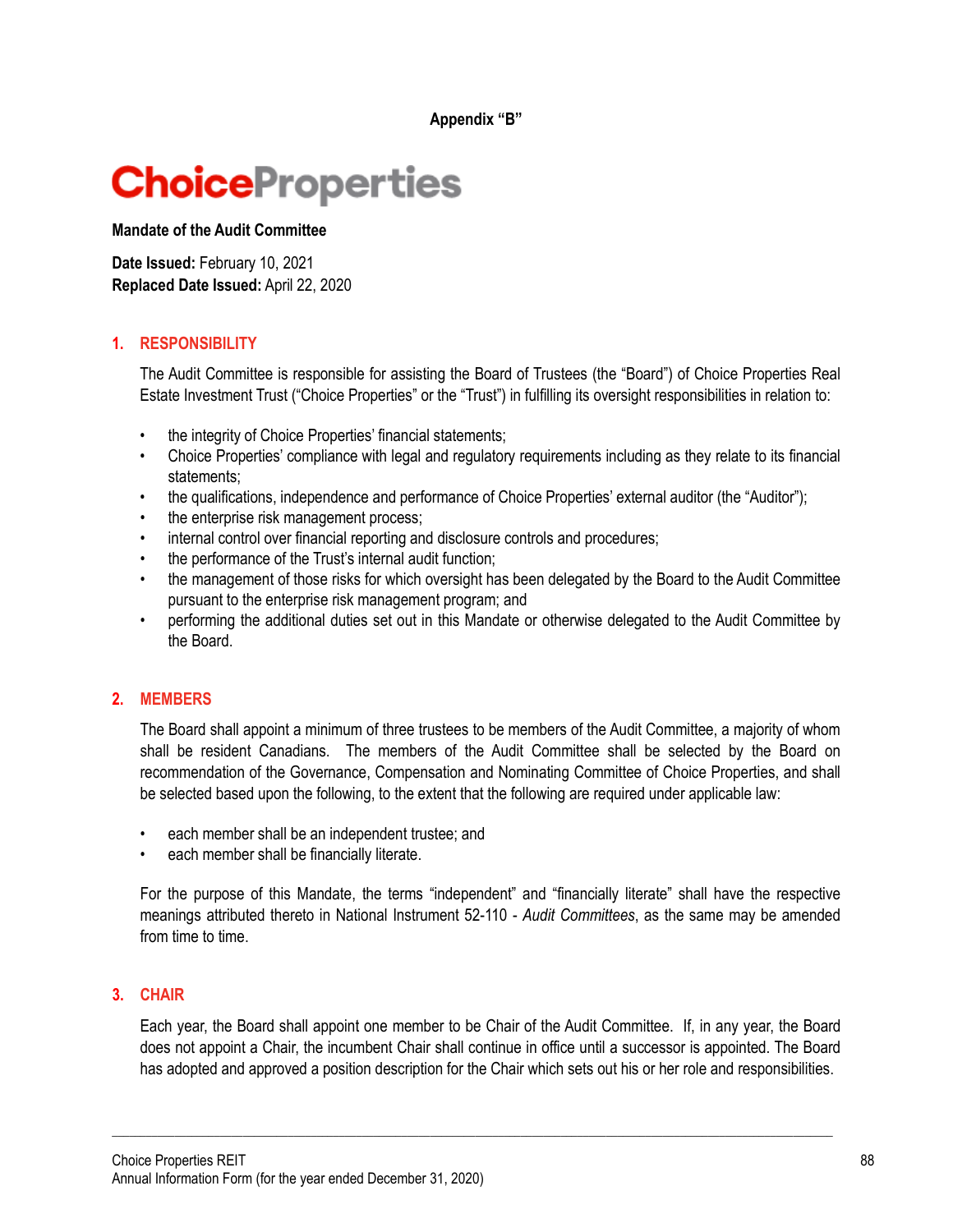### **4. TENURE**

Each member shall hold office until his or her term as a member of the Audit Committee expires or is terminated.

### **5. QUORUM, REMOVAL AND VACANCIES**

A majority of the Audit Committee's members shall constitute a quorum. Any member may be removed and replaced at any time by the Board. The Board shall fill vacancies in the Audit Committee by appointment from among the members of the Board. If a vacancy exists on the Audit Committee, the remaining members may exercise all powers so long as a quorum remains in office.

## **6. DUTIES**

The Audit Committee shall have the duties set out below as well as any other duties that are specifically delegated to the Audit Committee by the Board.

### a) Appointment and Review of Auditor

The Auditor is ultimately accountable to the Audit Committee as representatives of the unitholders. The Audit Committee has direct responsibility for overseeing the work of the Auditor. Accordingly, the Audit Committee shall evaluate and be responsible for the Trust's relationship with the Auditor. Specifically, the Audit Committee shall:

- select, evaluate and nominate the Auditor for appointment or reappointment by the unitholders;
- review the Auditor's engagement letter;
- at least annually, obtain and review a report by the Auditor describing:
	- the Auditor's internal quality-control procedures; and
	- any material issues raised by the most recent internal quality-control review, peer review, review by any independent oversight body such as the Canadian Public Accountability Board or governmental or professional authorities within the preceding five years respecting one or more independent audits carried out by the Auditor, and the steps taken to deal with any issues raised in these reviews.

### b) Confirmation of Independence of Auditor

At least annually, and before the Auditor issues its report on the annual financial statements, the Audit Committee shall:

- ensure that the Auditor submits a formal written statement describing all relationships between the Auditor and Choice Properties;
- discuss with the Auditor any disclosed relationships or services that may affect the objectivity and independence of the Auditor; and
- obtain written confirmation from the Auditor that it is objective and independent within the meaning of the Rules of Professional Conduct/Code of Ethics adopted by the provincial institute or order of Chartered Accountants to which it belongs.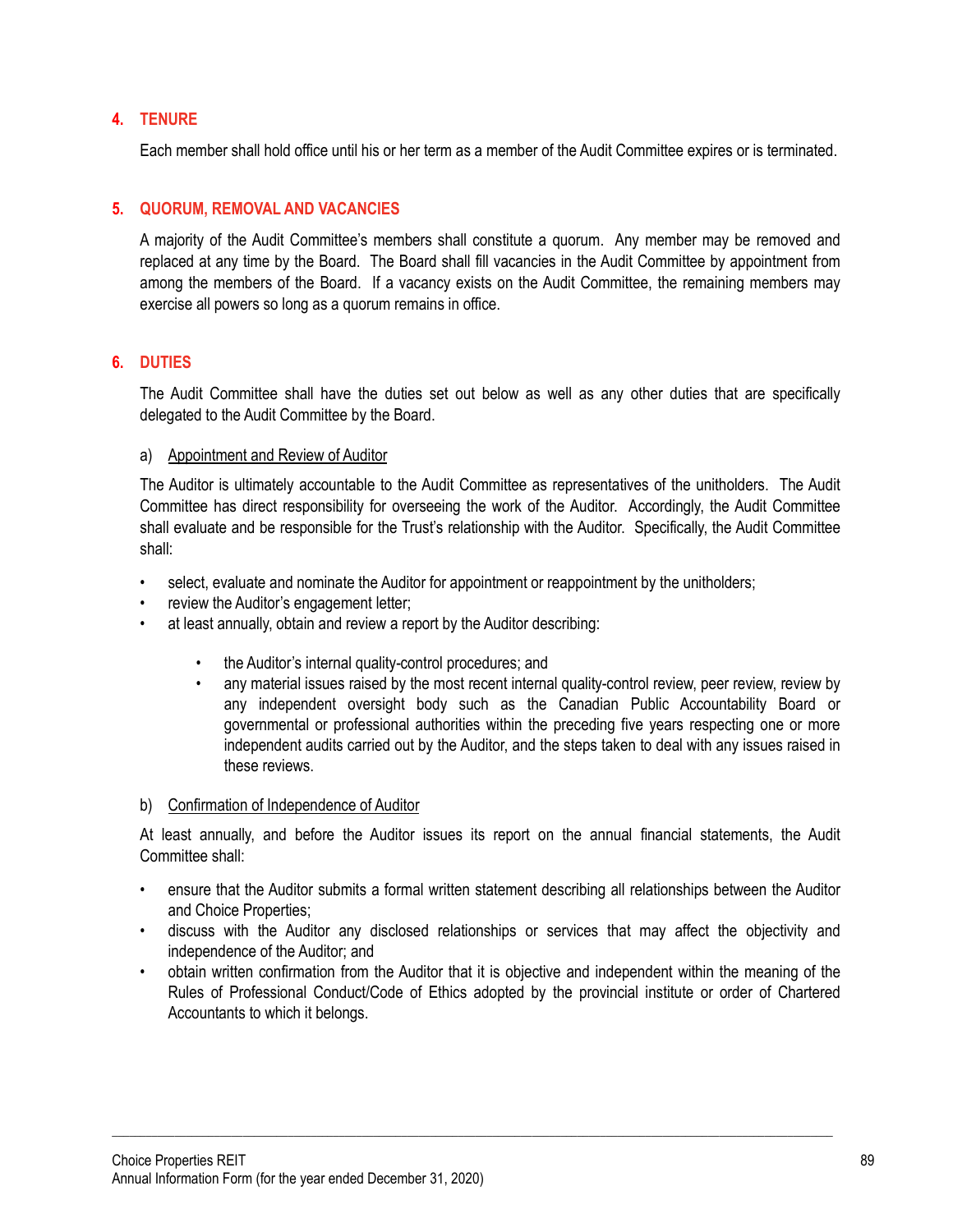# c) Rotation of Engagement Partner/Lead Partners

The Audit Committee shall, after taking into account the opinions of management, evaluate the performance of the Auditor and the engagement partner/lead partners and shall ensure that the engagement partner/lead partners rotate when required or necessary.

# d) Pre-Approval of Non-Audit Services

The Audit Committee shall pre-approve the retaining of the Auditor for any non-audit service, provided that no approval shall be provided for any service that is prohibited under the rules of the Canadian Public Accountability Board or the Independence Standards of the Canadian Institute of Chartered Accountants. Before retaining the Auditor for any non-audit service, the Audit Committee shall consider the compatibility of the service with the Auditor's independence. The Audit Committee may pre-approve retaining the Auditor for the engagement of any non-audit services by establishing policies and procedures to be followed prior to the appointment of the Auditor for the provision of such non-audit services. In addition, the Audit Committee may delegate to the Chair or to one or more members the authority to pre-approve retaining the Auditor for any permissible non-audit service. The decisions of the Chair or any member of the Audit Committee to whom this authority has been delegated, as well as any pre-approvals of a particular service will be presented to the full Audit Committee at its next scheduled Audit Committee meeting.

## e) Communications with Auditor

The Audit Committee shall meet privately with the Auditor as frequently as the Audit Committee feels is appropriate for the Audit Committee to fulfil its responsibilities (which shall not be less frequently than quarterly) and to discuss any concerns of the Audit Committee or the Auditor, such as:

- matters that will be referred to in the Auditor's management letter;
- whether or not the Auditor is satisfied with the quality and effectiveness of the financial reporting procedures and systems;
- the extent to which the Auditor is satisfied with the nature and scope of its examination and management's cooperation and responsiveness to matters arising from such examination.

# f) Review of Audit Plan

The Audit Committee shall review a summary of, and approve, the Auditor's audit plan in advance of each audit.

# g) Approval of Audit Fees

The Audit Committee has the responsibility for approving the Auditor's fees. In approving the Auditor's fees, the Audit Committee should consider, among other things, the number and nature of reports issued by the Auditor, the quality of the internal controls, the impact of the size, complexity and financial condition of Choice Properties on the audit work plan, and the extent of internal audit and other support provided by Choice Properties to the Auditor.

# h) Review of Annual Audited Financial Statements

The Audit Committee shall review the annual audited financial statements, together with the Auditor's report thereon, the related MD&A and any accompanying news releases, before recommending them for approval by the Board, to assess whether or not it is reasonable to conclude, based on its reviews and discussions, that the annual audited financial statements present fairly in all material respects in accordance with GAAP (which includes International Financial Reporting Standards) the financial condition, results of operations and cash flows of Choice Properties.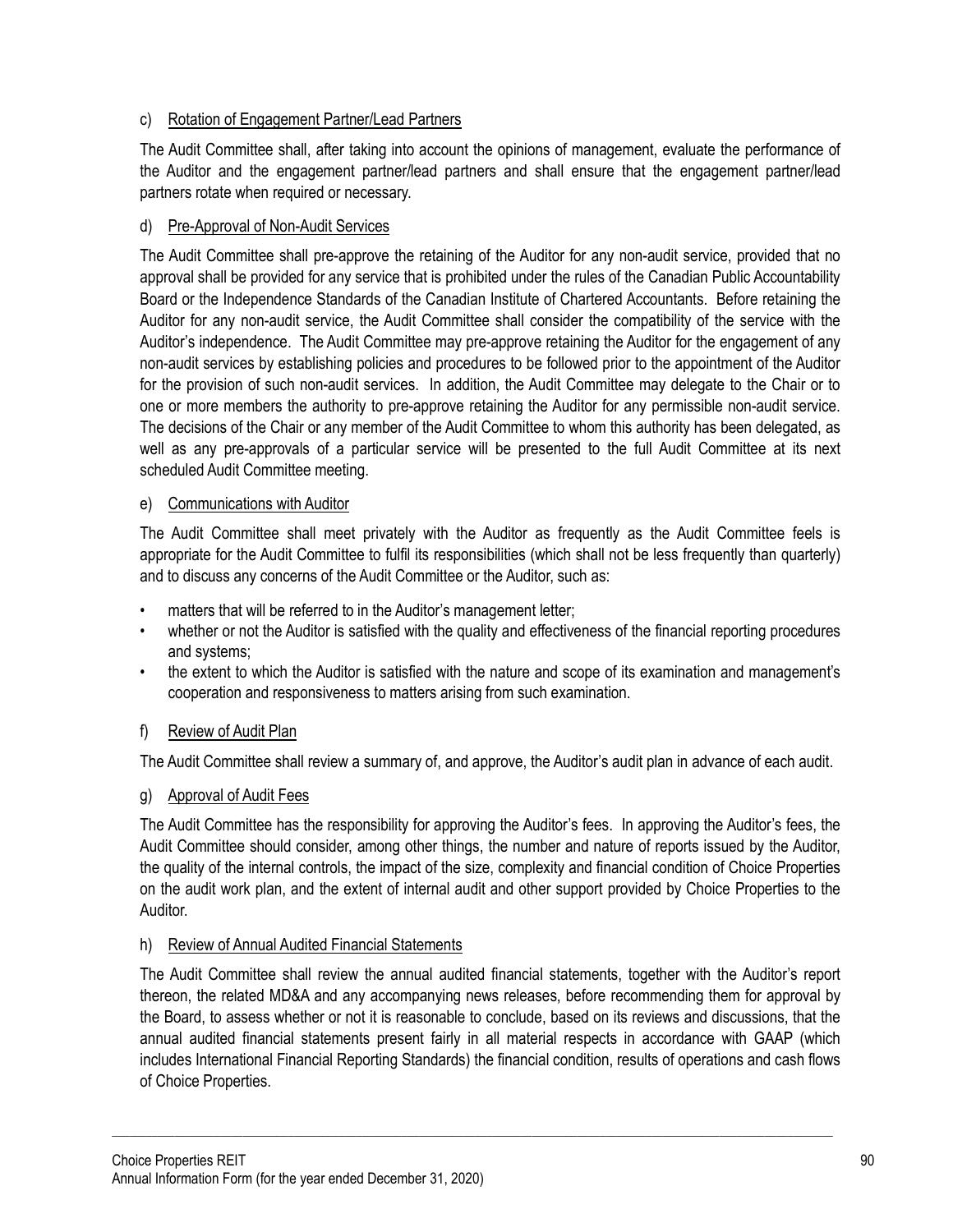In conducting their review, the Audit Committee should:

- discuss the annual audited financial statements, the related MD&A and any accompanying news releases with management and the Auditor:
- consider the quality of, and not just the acceptability of, the accounting principles applied, the reasonableness of management's judgments and estimates that have a significant effect upon the financial statements, and the clarity of the disclosures in the financial statements;
- discuss with the Auditor its report which addresses:
	- all critical accounting policies and practices to be used;
	- all alternative treatments of financial information within GAAP that have been discussed with management, ramifications of the use of alternative disclosures and treatments, and the treatment preferred by the Auditor; and
	- other material written communication between the Auditor and management, such as any management letter or schedule of unadjusted differences;
- discuss any analyses prepared by management and the Auditor that set out significant financial reporting issues and judgments made in connection with the preparation of the financial statements, including analyses of the effects of alternative GAAP;
- discuss the effect of off-balance sheet transactions, arrangements, obligations (including contingent liabilities) and other relationships with unconsolidated entities or other persons that may have a material current or future effect on Choice Properties' financial condition, changes in financial condition, results of operations, liquidity, capital expenditures, capital resources, or significant components of revenues and expenses;
- consider any changes in accounting practices or policies and their impact on financial statements of Choice Properties;
- monitor and assess the use of non-GAAP measures;
- discuss with management, the Auditor and, if necessary, legal counsel, any litigation, claim or other contingency, including tax assessments, that could have a material effect upon the financial position of Choice Properties, and the manner in which these matters have been disclosed in the financial statements;
- discuss with management and the Auditor, correspondence with regulators or governmental agencies, employee complaints or published reports that raise material issues regarding Choice Properties' financial statements or accounting policies;
- discuss with the Auditor any special audit steps taken in light of any material weaknesses in internal control;
- discuss with the Auditor any difficulties encountered in the course of the audit work, including any restrictions on the scope of their procedures and access to requested information, accounting adjustments proposed by the Auditor that were not applied (because they were immaterial or otherwise), and significant disagreements with management;
- consider any other matter which in its judgment should be taken into account in reaching its recommendation to the Board concerning the approval of the financial statements;
- satisfy itself that appropriate accounting policies and practices have been selected and applied consistently;
- satisfy itself that the internal audit function is performing satisfactorily in relation to the financial statements; and
- satisfy itself that management has established appropriate procedures to comply with applicable legislation for the remittance of taxes, pension monies and employee remuneration.

### i) Review of Interim Financial Statements

The Audit Committee shall also engage the Auditor to review the interim financial statements prior to the Audit Committee's review of such financial statements. The Audit Committee should discuss the interim financial statements, related MD&A and any accompanying news releases with management and the Auditor and, if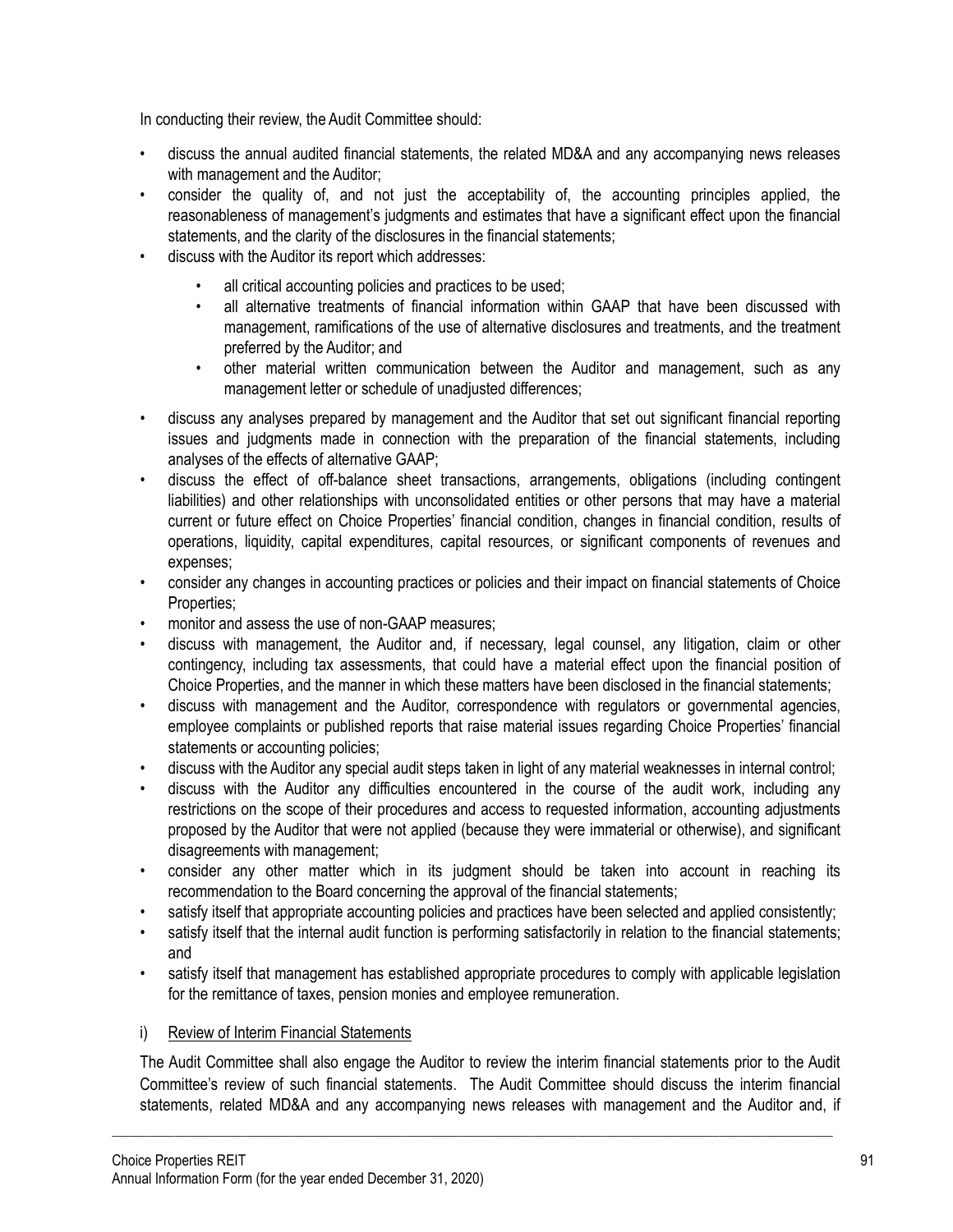satisfied that it is reasonable to conclude, based on its reviews and discussions, that the interim financial statements present fairly in all material respects in accordance with GAAP the financial condition, results of operations and cash flows, recommend the interim financial statements, the related MD&A and any accompanying news releases to the Board for approval.

### j) Other Financial Information

The Audit Committee shall review other financial-related releases, as well as the nature of any financial information and earnings guidance provided to analysts and rating agencies in accordance with Choice Properties' Disclosure Policy. In addition, the Audit Committee shall satisfy itself that adequate procedures are in place for the review of the public disclosure of information extracted or derived from Choice Properties' financial statements and must periodically assess the adequacy of those procedures.

### k) Review of Prospectuses and Other Regulatory Filings

The Audit Committee shall review all other financial statements of Choice Properties that require approval by the Board before they are released to the public, including, without limitation, financial statements for use in prospectuses or other offering or public disclosure documents and financial statements required by regulatory authorities. The Audit Committee shall review Choice Properties' Annual Information Form prior to its filing.

### l) Review of Related Party Transactions

The Audit Committee shall receive reports on all material related party transactions as part of the quarterly financial reporting process.

### m) Review of Internal Audit Services

The Audit Committee shall review the mandate of Internal Audit Services, the budget, planned activities and organizational structure of Internal Audit Services to ensure that it is independent of management and has sufficient resources to carry out its mandate.

The members shall meet privately with the senior officer in charge of internal audit as frequently as the Audit Committee feels is appropriate for the Audit Committee to fulfil its responsibilities, which shall not be less frequently than quarterly, to discuss any areas of concern to the Audit Committee or to the senior officer in charge of internal audit to confirm that:

- significant resolved and any unresolved issues between auditors and management have been brought to its attention;
- the engagements of Internal Audit Services and the corresponding management action plans are being completed in a timely and effective manner; and
- the integrity of the internal control and management information systems are satisfactory.

# n) Relations with Management

The members shall meet privately with management as frequently as the Audit Committee feels is appropriate to fulfil its responsibilities, which shall not be less frequently than quarterly, to discuss any concerns of the Audit Committee or management.

### o) Oversight of Internal Control over Financial Reporting and Disclosure Controls and Procedures

The Audit Committee shall, with the assistance of management, review the design and operating effectiveness of (i) the internal control over financial reporting adopted by Choice Properties, and (ii) the disclosure controls and procedures that have been adopted to ensure the timely disclosure of all material information about Choice Properties and its subsidiaries as required by applicable law or security exchange rules.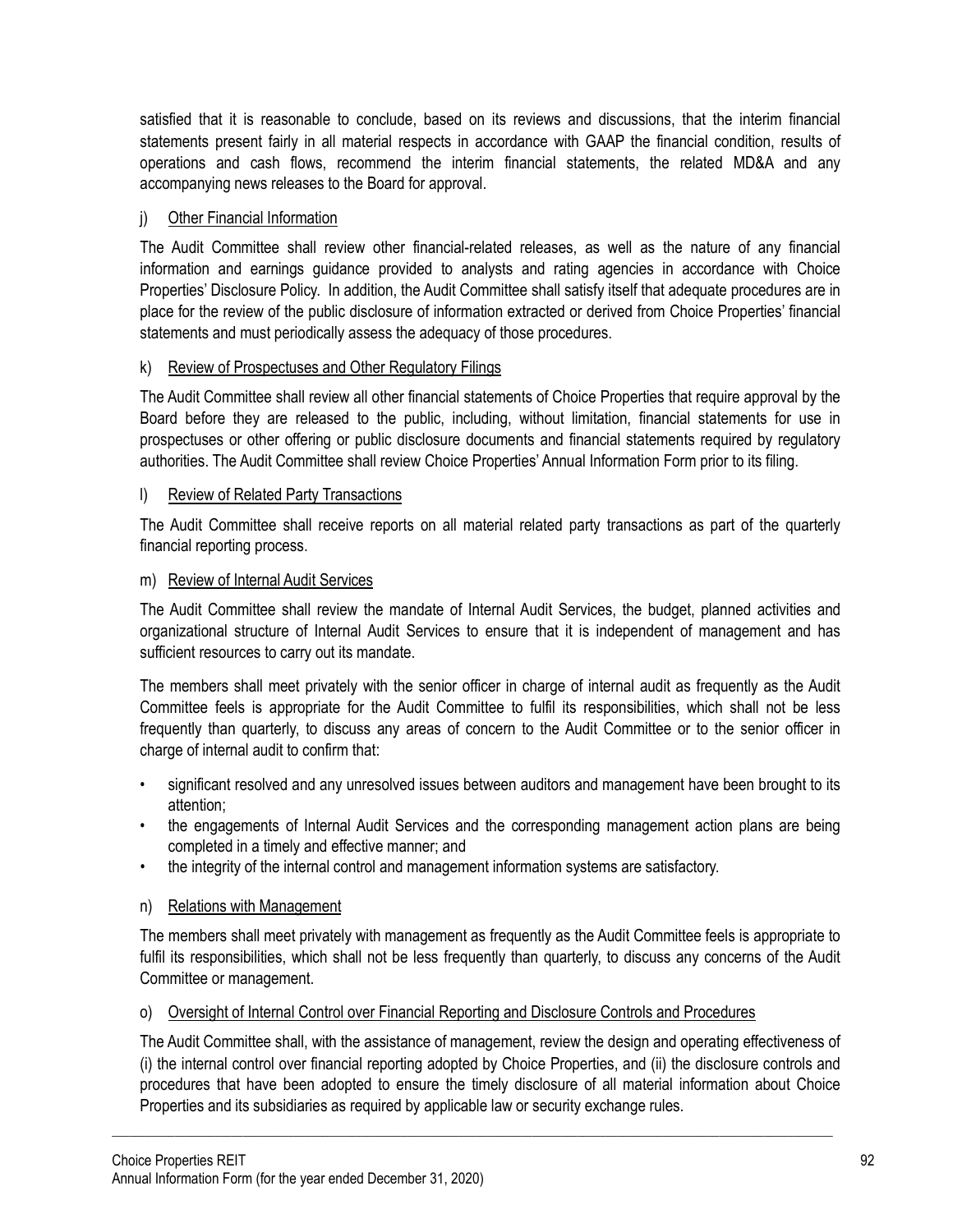The Audit Committee shall receive quarterly reports from management with respect to the system of disclosure controls and procedures and internal control over financial reporting, including annual plans as applicable.

The Audit Committee shall also review no less than annually Choice Properties' Disclosure Policy.

# p) Legal Compliance Regarding Financial Statements

The Audit Committee shall review with legal counsel any legal matters that may have a significant effect on Choice Properties' financial statements. The Audit Committee should review with legal counsel material inquiries received from regulators and governmental agencies with respect to financial disclosure. The Audit Committee shall review with the Chair of the Disclosure Committee any material matters arising from any known or suspected violation of Choice Properties' Code of Conduct with respect to financial and accounting matters and any material concerns regarding questionable accounting or auditing matters raised through Choice Properties' Integrity Action Line or otherwise.

## q) Oversight of Regulatory Compliance Program

The Audit Committee shall be responsible for overseeing and monitoring the Trust's regulatory compliance program by receiving regular reporting from the head of the Compliance function. The Audit Committee shall bring material information and developments relating to compliance to the attention of the Board. The Audit Committee shall review, on an annual basis, the performance of the compliance program.

Specifically, in overseeing the Trust's compliance functions, the Audit Committee shall:

- i. review the actions taken by management to implement appropriate programs (including standards, education, supervision and inspection) for implementing Choice Properties' regulatory compliance mandate ;
- ii. review the actions taken by management so that employees are: (a) made aware of the Trust's policies with respect to regulatory compliance, and (b) aware that they are expected to deal with regulatory compliance incidents expeditiously or to bring such incidents to the attention of the most appropriate management personnel;
- iii. review the actions taken by management to effectively communicate standards and policies with respect to legal and regulatory compliance matters to independent contractors, as appropriate, recognizing their arm's length relationship;
- iv. receive and review periodic reports from management and such independent consultants, if any, as the Audit Committee shall consider appropriate, on regulatory compliance matters, such reports to note in particular any significant government requests for action and the manner of dealing with the same; and
- v. receive and review periodic reports from management on current and emerging issues and proposed legislation in respect of applicable legal and regulatory compliance matters as they may affect the Trust's operations or its independent contractors and shall bring to the attention of the Board such issues as it shall think appropriate.

### r) Timely Disclosure, Confidentiality and Securities Trading Policy

The Audit Committee shall monitor the effectiveness of Choice Properties' policies addressing the timely disclosure of material information, the confidentiality of material undisclosed information and the prohibitions against trading in securities of Choice Properties and other issuers while in possession of undisclosed information that is material to Choice Properties or other such issuers.

### s) Enterprise Risk Management

Except to the extent the responsibility is reserved by the Board for overarching governance of the Trust's risk portfolio, the Audit Committee shall review the design and structure of the Trust's enterprise risk management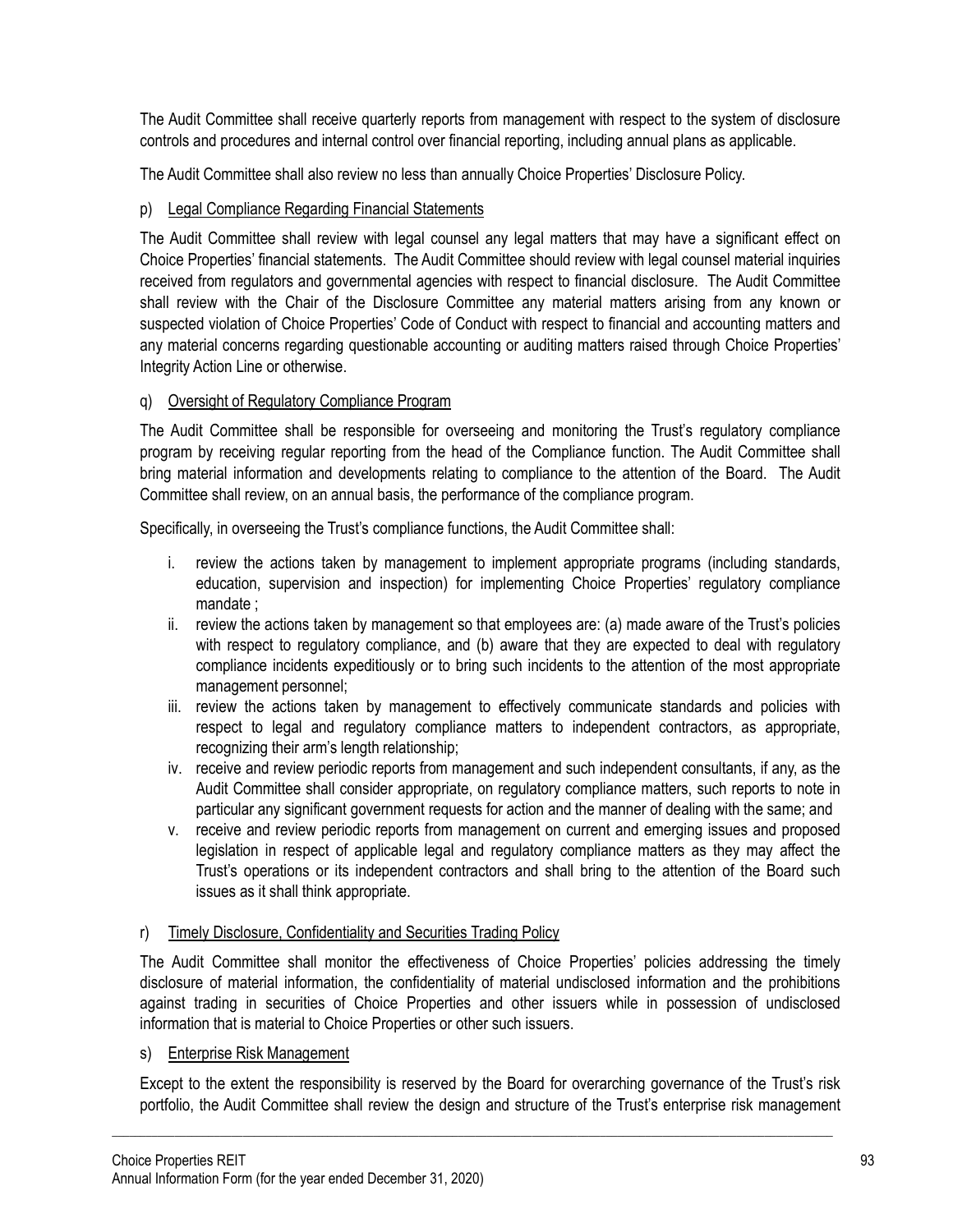program and shall monitor and assess its effectiveness. The Audit Committee shall review and recommend to the Board for approval the Trust's enterprise risk management policy and risk appetite statement. The Audit Committee shall oversee those principal risks delegated to it by the Board and shall review and access the actions taken by management for the effective management of such risks. The Audit Committee shall receive quarterly reports from management through the ERM program reporting in order to perform its oversight role. The Chair of the Audit Committee shall periodically report to the Board on its responsibilities with respect to ensuring that risk management oversight is carried out across the Board's Committees.

### t) Fraud Control

The Audit Committee shall oversee Choice Properties' anti-fraud programs and controls, including its policies and procedures over fraud risk assessments and fraud risk management.

## u) Taxation Matters

The Audit Committee shall review the status of taxation matters of Choice Properties.

## v) Hiring Policies

The Audit Committee shall review and approve the hiring policies with respect to partners and professional employees of present and former external auditors of Choice Properties.

# **7. COMPLAINTS PROCEDURE**

The Audit Committee shall monitor the effectiveness of the procedures for the receipt, retention and follow-up of complaints received by Choice Properties regarding accounting, internal controls, disclosure controls or auditing matters and for the confidential, anonymous submission of concerns by employees of Choice Properties regarding accounting, internal controls, or auditing matters. The Audit Committee shall review and annually approve Choice Properties' Accounting, Auditing and Internal Controls Complaints Procedures. The Audit Committee shall review with management periodic reports in this regard.

# **8. REPORTING**

The Audit Committee shall report to the Board on:

- the Auditor's independence;
- the performance of the Auditor and the Audit Committee's recommendations regarding the reappointment or termination of the Auditor;
- the performance of the internal audit function;
- the design and operating effectiveness of the internal control over financial reporting and disclosure controls and procedures;
- the Audit Committee's review of the annual and interim financial statements of Choice Properties and any non-GAAP financial measures, including any issues with respect to the quality or integrity of the financial statements, along with the MD&A, and shall recommend whether or not the Board should approve the financial statements and any GAAP reconciliation and the MD&A;
- the Audit Committee's review of the Annual Information Form;
- Choice Properties' compliance with legal and regulatory matters to the extent they affect the financial statements of Choice Properties;
- the management of those risks for which oversight has been delegated by the Board to the Audit Committee pursuant to the enterprise risk management program;